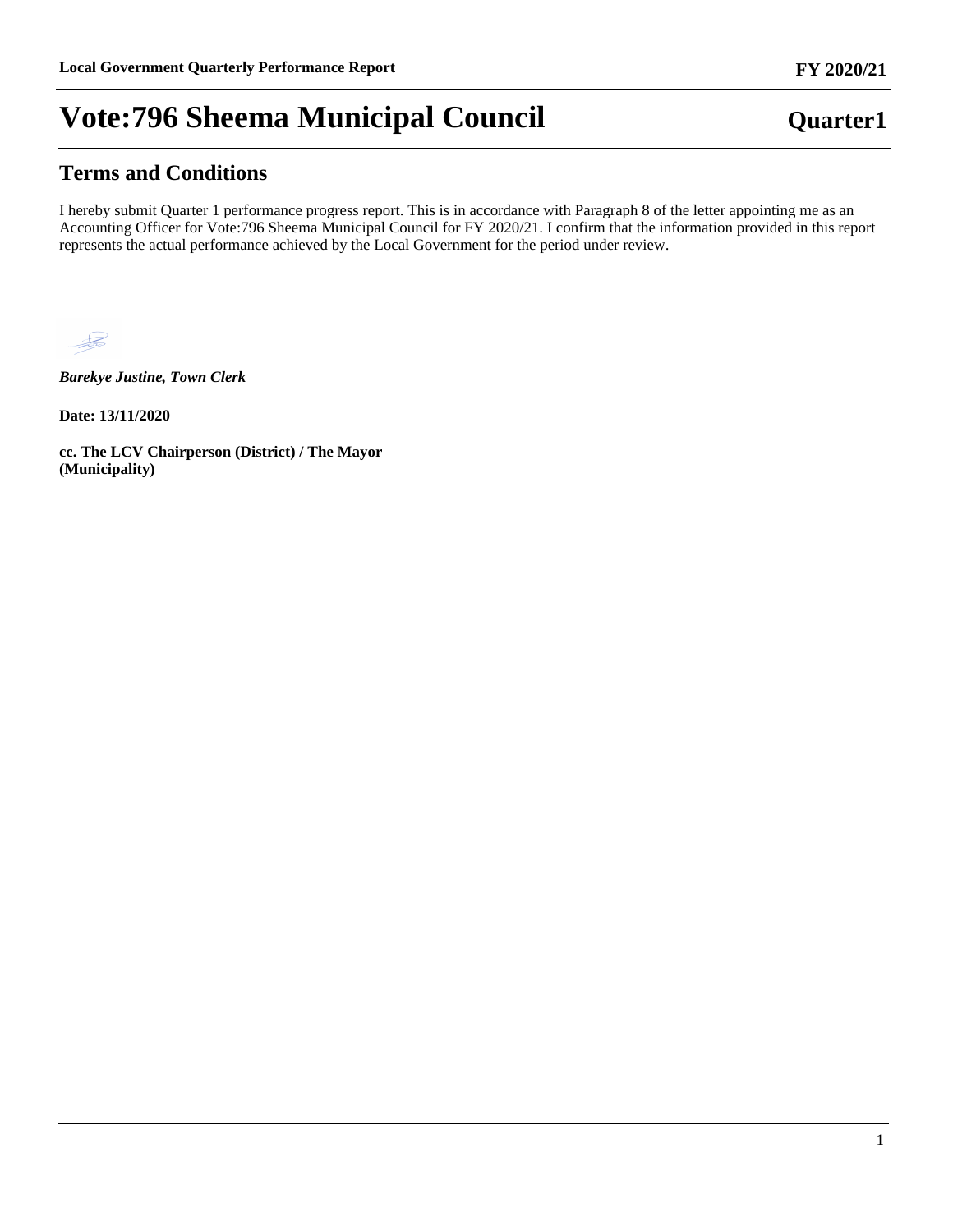## **Quarter1**

## **Summary: Overview of Revenues and Expenditures**

### **Overall Revenue Performance**

| Ushs Thousands                                      | <b>Approved Budget</b> | <b>Cumulative Receipts</b> | % of Budget Received |  |
|-----------------------------------------------------|------------------------|----------------------------|----------------------|--|
|                                                     |                        |                            |                      |  |
| <b>Locally Raised Revenues</b>                      | 813,204                | 114,859                    | 14%                  |  |
| <b>Discretionary Government</b><br><b>Transfers</b> | 1,399,772              | 372,388                    | 27%                  |  |
| <b>Conditional Government Transfers</b>             | 9,779,783              | 2,192,552                  | 22%                  |  |
| <b>Other Government Transfers</b>                   | 779.725                | 156.772                    | 20%                  |  |
| <b>External Financing</b>                           | $\theta$               |                            | 0%                   |  |
| <b>Total Revenues shares</b>                        | 12,772,484             | 2,836,571                  | 22%                  |  |

### **Overall Expenditure Performance by Workplan**

| <b>Ushs Thousands</b>                    | <b>Approved</b><br><b>Budget</b> | <b>Cumulative</b><br><b>Releases</b> | <b>Cumulative</b><br><b>Expenditure</b> | % Budget<br><b>Released</b> | % Budget<br><b>Spent</b> | % Releases<br><b>Spent</b> |
|------------------------------------------|----------------------------------|--------------------------------------|-----------------------------------------|-----------------------------|--------------------------|----------------------------|
| Administration                           | 1,073,957                        | 258,881                              | 165,645                                 | 24%                         | 15%                      | 64%                        |
| Finance                                  | 678,260                          | 138,331                              | 125,372                                 | 20%                         | 18%                      | 91%                        |
| <b>Statutory Bodies</b>                  | 324,980                          | 76,859                               | 54,418                                  | 24%                         | 17%                      | 71%                        |
| Production and Marketing                 | 118,550                          | 30,727                               | 14,298                                  | 26%                         | 12%                      | 47%                        |
| Health                                   | 1,298,934                        | 320,147                              | 303,955                                 | 25%                         | 23%                      | 95%                        |
| Education                                | 7,820,036                        | 1,694,062                            | 1,533,865                               | 22%                         | 20%                      | 91%                        |
| Roads and Engineering                    | 994,035                          | 207,255                              | 35,158                                  | 21%                         | 4%                       | 17%                        |
| <b>Natural Resources</b>                 | 99,000                           | 17,833                               | 10,031                                  | 18%                         | 10%                      | 56%                        |
| <b>Community Based Services</b>          | 74,100                           | 16,786                               | 11,468                                  | 23%                         | 15%                      | 68%                        |
| Planning                                 | 233,423                          | 63,363                               | 50,080                                  | 27%                         | 21%                      | 79%                        |
| <b>Internal Audit</b>                    | 26,491                           | 5,898                                | 4,346                                   | 22%                         | 16%                      | 74%                        |
| Trade, Industry and Local<br>Development | 30,720                           | 6,430                                | 1,346                                   | 21%                         | 4%                       | 21%                        |
| <b>Grand Total</b>                       | 12,772,484                       | 2,836,571                            | 2,309,983                               | 22%                         | 18%                      | 81%                        |
| Wage                                     | 8,131,593                        | 2,032,898                            | 1,921,400                               | 25%                         | 24%                      | 95%                        |
| Non-Wage Reccurent                       | 4,124,633                        | 634,254                              | 346,774                                 | 15%                         | $8\%$                    | 55%                        |
| <b>Domestic Devt</b>                     | 516,258                          | 169,419                              | 41,809                                  | 33%                         | $8\%$                    | 25%                        |
| Donor Devt                               | 0                                | 0                                    |                                         | $0\%$                       | $0\%$                    | $0\%$                      |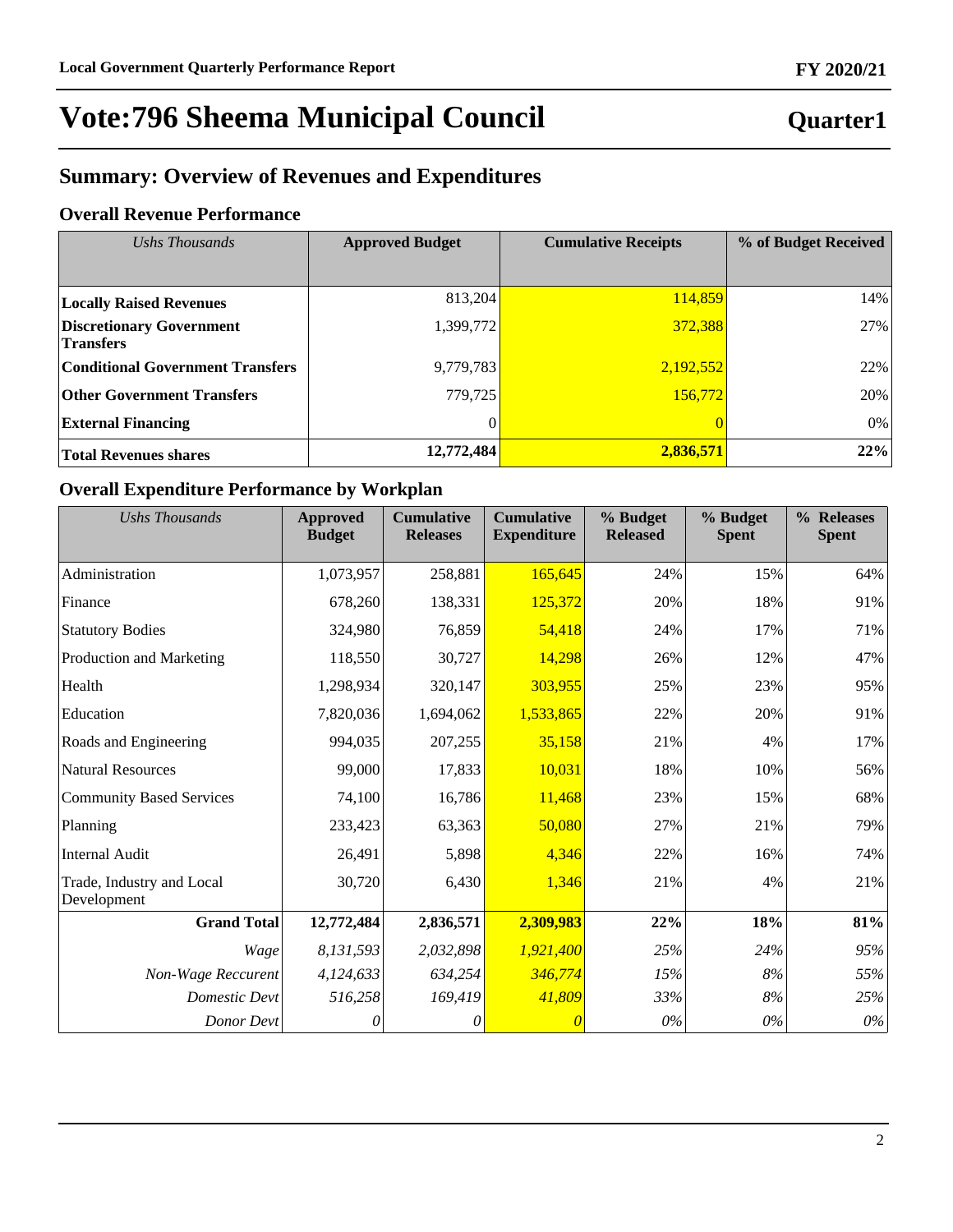## **Quarter1**

### **Summary of Cumulative Receipts, disbursements and expenditure for FY 2020/21**

In FY 2020/21, Sheema Municipal Council has an approved budget of 12,772,484,000/= but by end of quarter one, it has cumulatively received Shs. 2,836,571,000/= indicating 22 percent performance of the approved budget. This underperformance was due to less receipts from conditional government transfers and other government transfers mainly from Uganda Road Fund. By 30th Semptember 2020, 22 percent of the budget was received by the Municipal Council, Shs. 2,836,571,000/= has been cumulatively released to the departments indicating 22 percent. The departments were tasked to spend the funds as per guidelines. By the end of Semptember 2020, out of the cumulative releases to the departments of shs. 2,836,571,000/=, Shs. 2,309,983,000/= has been spent by the departments accounting for 18 percent performance. The performance in terms of the overall budget released to the departments was 22% and out of which 18% of the budget was spent which was in harmony with the 81% of the release spent. Some departments had unspent balances by 30th September and this was as a result of delays in the implementation of projects due to delays in procurement and un spent wage.

### **Cumulative Revenue Performance by Source**

| <b>Ushs Thousands</b>                                    | <b>Approved Budget</b> | <b>Cumulative Receipts</b> | % of Budget<br><b>Received</b> |
|----------------------------------------------------------|------------------------|----------------------------|--------------------------------|
| <b>1.Locally Raised Revenues</b>                         | 813,204                | 114,859                    | 14 %                           |
| <b>Local Services Tax</b>                                | 67,000                 | 26,820                     | 40 %                           |
| <b>Land Fees</b>                                         | 13,125                 | 4,737                      | 36 %                           |
| Local Hotel Tax                                          | 5,250                  | $\overline{0}$             | $0\%$                          |
| <b>Application Fees</b>                                  | 9,000                  | 2,740                      | 30 %                           |
| <b>Business licenses</b>                                 | 126,000                | 7,264                      | 6 %                            |
| Liquor licenses                                          | 4,253                  | 1,400                      | 33 %                           |
| Rates – Produced assets – from other govt. units         | 13,041                 |                            | $0\ \%$                        |
| Refuse collection charges/Public convenience             | 378                    |                            | $0\%$                          |
| Property related Duties/Fees                             | 81,000                 |                            | $0\ \%$                        |
| Advertisements/Bill Boards                               | 4,200                  | 85                         | 2 %                            |
| Animal & Crop Husbandry related Levies                   | 18,410                 | 6,503                      | 35 %                           |
| Registration (e.g. Births, Deaths, Marriages, etc.) fees | 11,025                 | 112                        | 1 %                            |
| <b>Registration of Businesses</b>                        | 13,000                 | 1,700                      | 13 %                           |
| Educational/Instruction related levies                   | $\Omega$               | $\Omega$                   | $0\%$                          |
| <b>Inspection Fees</b>                                   | 55,423                 | 11,774                     | 21 %                           |
| Market /Gate Charges                                     | 273,000                | 42,541                     | 16 %                           |
| Other Fees and Charges                                   | 119,099                | 9,183                      | $8\ \%$                        |
| <b>2a.Discretionary Government Transfers</b>             | 1,399,772              | 372,388                    | 27 %                           |
| Urban Unconditional Grant (Non-Wage)                     | 479,789                | 119,947                    | 25 %                           |
| Urban Unconditional Grant (Wage)                         | 650,646                | 162,661                    | 25 %                           |
| Urban Discretionary Development Equalization Grant       | 269,338                | 89,779                     | 33 %                           |
| <b>2b.Conditional Government Transfers</b>               | 9,779,783              | 2,192,552                  | 22 %                           |
| Sector Conditional Grant (Wage)                          | 7,480,947              | 1,870,237                  | 25 %                           |
| Sector Conditional Grant (Non-Wage)                      | 1,434,333              | 81,568                     | 6 %                            |
| Sector Development Grant                                 | 226,920                | 75,640                     | 33 %                           |
| General Public Service Pension Arrears (Budgeting)       | $\boldsymbol{0}$       | $\boldsymbol{0}$           | $0\ \%$                        |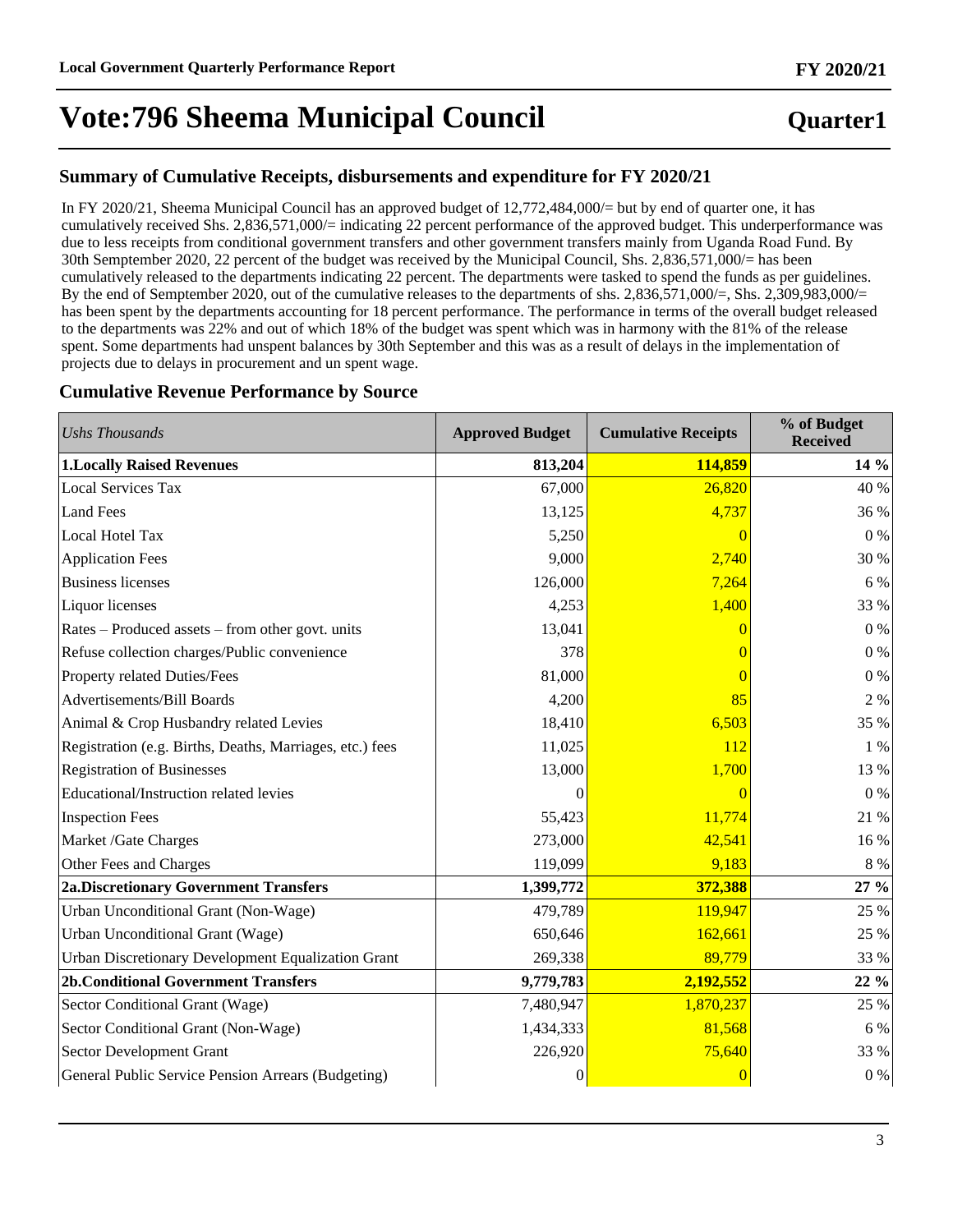## **Quarter1**

| Salary arrears (Budgeting)                   | 7,615      | 7,615     | 100 % |
|----------------------------------------------|------------|-----------|-------|
| <b>Pension for Local Governments</b>         | 390,641    | 97,660    | 25 %  |
| <b>Gratuity for Local Governments</b>        | 239,326    | 59,831    | 25 %  |
| 2c. Other Government Transfers               | 779,725    | 156,772   | 20%   |
| Support to PLE (UNEB)                        | 10.000     |           | $0\%$ |
| Uganda Road Fund (URF)                       | 765,438    | 156,772   | 20 %  |
| Uganda Women Enterpreneurship Program (UWEP) | 4.288      |           | $0\%$ |
| 3. External Financing                        | 0          |           | 0%    |
| United Nations Children Fund (UNICEF)        |            |           | $0\%$ |
| <b>Total Revenues shares</b>                 | 12,772,484 | 2,836,571 | 22%   |

#### **Cumulative Performance for Locally Raised Revenues**

In FY 2020/2021, Sheema Municipal Council planned local revenue of Shs. 813,204,000/= but by end of quarter one, it has cumulatively collected Shs. 114,859,000/= against the planned indicating 14 percent performance. This performance is because most of the revenue sources were affected by Covid-19 pandemic such as trading license. However as Municipal Council we expect collections to increase in the next quarter due to a number of interventions to be put in place among which include collective effort in tax collection of un tendered sources and other sources which we are to be collected after removal of the lockdown. In quarter one, Shs.  $114,859,000/=$  was collected against the quarter plan of Shs.  $203,301,000/=$  indicating 56.5 percent performance and this was as a result of the Covid-19 pandemic that affected most of the revenue sources.

#### **Cumulative Performance for Central Government Transfers**

In FY 2020/2021 Sheema Municipal Council planned to receive Central Government Transfers of Shs. 1,399,772,000/= but by the end of quarter one, it has cumulatively received Shs. 372,388,000/= indicating 27 percent performance of the annual budget. The overall performance was due to more receipts of Urban Discretionary Development Equalization Grant which were received in quarter one.

In quarter one 2020/21 FY, Shs. 372,388,000/= was received as Central Government Transfers against the quarter budget of Shs. 349,943,000/= indicating 106.4 percent performance of the planned quarter budget.

#### **Cumulative Performance for Other Government Transfers**

In FY 2020/2021 Sheema Municipal Council planned to receive Other Government Transfers of Shs. 779,725,000/= but by the end of quarter one, it has cumulatively received Shs. 156,772,000/= indicating 20 percent performance. The overall under performance was due to less receipts of funds from Road Fund that were received and no receipt of funds from Uganda Women Entrepreneurship in this quarter.

#### **Cumulative Performance for External Financing**

In FY 2020/21, Sheema Municipal Council planned to receive no receipt of funds from donor funding/external financing in the financial year.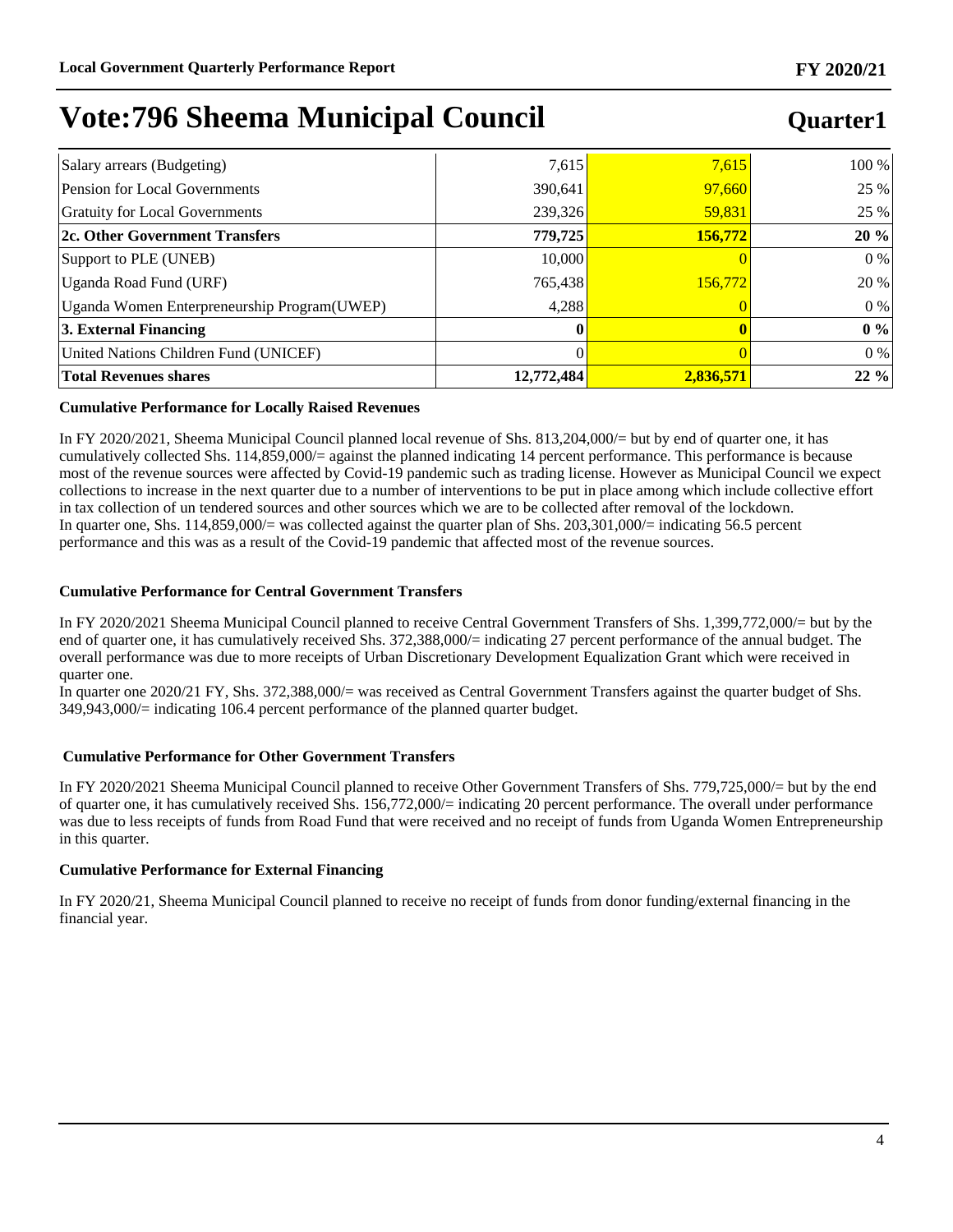## **Quarter1**

## **Expenditure Performance by Sector and SubProgramme**

| <b>Uganda Shillings Thousands</b>            |                  |                                  | <b>Cumulative Expenditure</b><br>Performance |                          |                                   | <b>Quarterly Expenditure</b><br>Performance |                         |  |
|----------------------------------------------|------------------|----------------------------------|----------------------------------------------|--------------------------|-----------------------------------|---------------------------------------------|-------------------------|--|
|                                              |                  | <b>Approved</b><br><b>Budget</b> | <b>Cumulative</b><br><b>Expenditure</b>      | % Budget<br><b>Spent</b> | <b>Plan for</b><br>the<br>quarter | <b>Quarter</b><br>outturn                   | %Quarter<br><b>Plan</b> |  |
| <b>Sector: Agriculture</b>                   |                  |                                  |                                              |                          |                                   |                                             |                         |  |
| <b>Agricultural Extension Services</b>       |                  | 42,000                           | 7,833                                        | 19 %                     | 10,500                            | 7,833                                       | 75 %                    |  |
| <b>District Production Services</b>          |                  | 76,550                           | 6,465                                        | 8 %                      | 19,137                            | 6,465                                       | 34 %                    |  |
|                                              | Sub-Total        | 118,550                          | 14,298                                       | 12 %                     | 29,637                            | 14,298                                      | 48 %                    |  |
| <b>Sector: Works and Transport</b>           |                  |                                  |                                              |                          |                                   |                                             |                         |  |
| District, Urban and Community Access Roads   |                  | 874,035                          | 35,158                                       | 4 %                      | 218,509                           | 35,158                                      | 16 %                    |  |
| <b>Municipal Services</b>                    |                  | 120,000                          | $\overline{0}$                               | $0\%$                    | 38,000                            | $\Omega$                                    | $0\%$                   |  |
|                                              | <b>Sub-Total</b> | 994,035                          | 35,158                                       | 4 %                      | 256,509                           | 35,158                                      | 14 %                    |  |
| <b>Sector: Trade and Industry</b>            |                  |                                  |                                              |                          |                                   |                                             |                         |  |
| <b>Commercial Services</b>                   |                  | 30.720                           | 1,346                                        | 4 %                      | 7,680                             | 1,346                                       | 18 %                    |  |
|                                              | <b>Sub-Total</b> | 30,720                           | 1,346                                        | 4 %                      | 7,680                             | 1,346                                       | 18 %                    |  |
| <b>Sector: Education</b>                     |                  |                                  |                                              |                          |                                   |                                             |                         |  |
| Pre-Primary and Primary Education            |                  | 4,098,377                        | 898,400                                      | 22 %                     | 1,064,187                         | 898,400                                     | 84 %                    |  |
| Secondary Education                          |                  | 3,082,480                        | 564,792                                      | 18 %                     | 825,508                           | 564,792                                     | 68 %                    |  |
| Skills Development                           |                  | 435,507                          | 48,806                                       | 11 %                     | 121,903                           | 48,806                                      | 40 %                    |  |
| Education & Sports Management and Inspection |                  | 203,672                          | 21,866                                       | 11 %                     | 61,936                            | 21,866                                      | 35 %                    |  |
|                                              | Sub-Total        | 7,820,036                        | 1,533,865                                    | 20%                      | 2,073,534                         | 1,533,865                                   | 74 %                    |  |
| <b>Sector: Health</b>                        |                  |                                  |                                              |                          |                                   |                                             |                         |  |
| Primary Healthcare                           |                  | 162,565                          | 22,903                                       | 14 %                     | 44,138                            | 22,903                                      | 52 %                    |  |
| Health Management and Supervision            |                  | 1,136,370                        | 281,052                                      | 25 %                     | 284,756                           | 281,052                                     | 99 %                    |  |
|                                              | Sub-Total        | 1,298,934                        | 303,955                                      | 23 %                     | 328,895                           | 303,955                                     | 92 %                    |  |
| <b>Sector: Water and Environment</b>         |                  |                                  |                                              |                          |                                   |                                             |                         |  |
| Natural Resources Management                 |                  | 99,000                           | 10,031                                       | 10 %                     | 24,360                            | 10,031                                      | 41 %                    |  |
|                                              | <b>Sub-Total</b> | 99,000                           | 10,031                                       | 10 %                     | 24,360                            | 10,031                                      | 41 %                    |  |
| <b>Sector: Social Development</b>            |                  |                                  |                                              |                          |                                   |                                             |                         |  |
| Community Mobilisation and Empowerment       |                  | 74,100                           | 11,468                                       | 15 %                     | 18,858                            | 11,468                                      | 61 %                    |  |
|                                              | <b>Sub-Total</b> | 74,100                           | 11,468                                       | 15 %                     | 18,858                            | 11,468                                      | 61 %                    |  |
| <b>Sector: Public Sector Management</b>      |                  |                                  |                                              |                          |                                   |                                             |                         |  |
| District and Urban Administration            |                  | 1,073,957                        | 165,645                                      | 15 %                     | 276,445                           | 165,645                                     | 60 %                    |  |
| <b>Local Statutory Bodies</b>                |                  | 324,980                          | 54,418                                       | 17 %                     | 82,202                            | 54,418                                      | 66 %                    |  |
| <b>Local Government Planning Services</b>    |                  | 233,423                          | 50,080                                       | 21 %                     | 68,733                            | 50,080                                      | 73 %                    |  |
|                                              | Sub-Total        | 1,632,359                        | 270,144                                      | 17 %                     | 427,381                           | 270,144                                     | 63 %                    |  |
| <b>Sector: Accountability</b>                |                  |                                  |                                              |                          |                                   |                                             |                         |  |
| Financial Management and Accountability(LG)  |                  | 678,260                          | 125,372                                      | 18 %                     | 169,565                           | 125,372                                     | 74 %                    |  |
| <b>Internal Audit Services</b>               |                  | 26,491                           | 4,346                                        | 16 %                     | 6,663                             | 4,346                                       | 65 %                    |  |

### **FY 2020/21**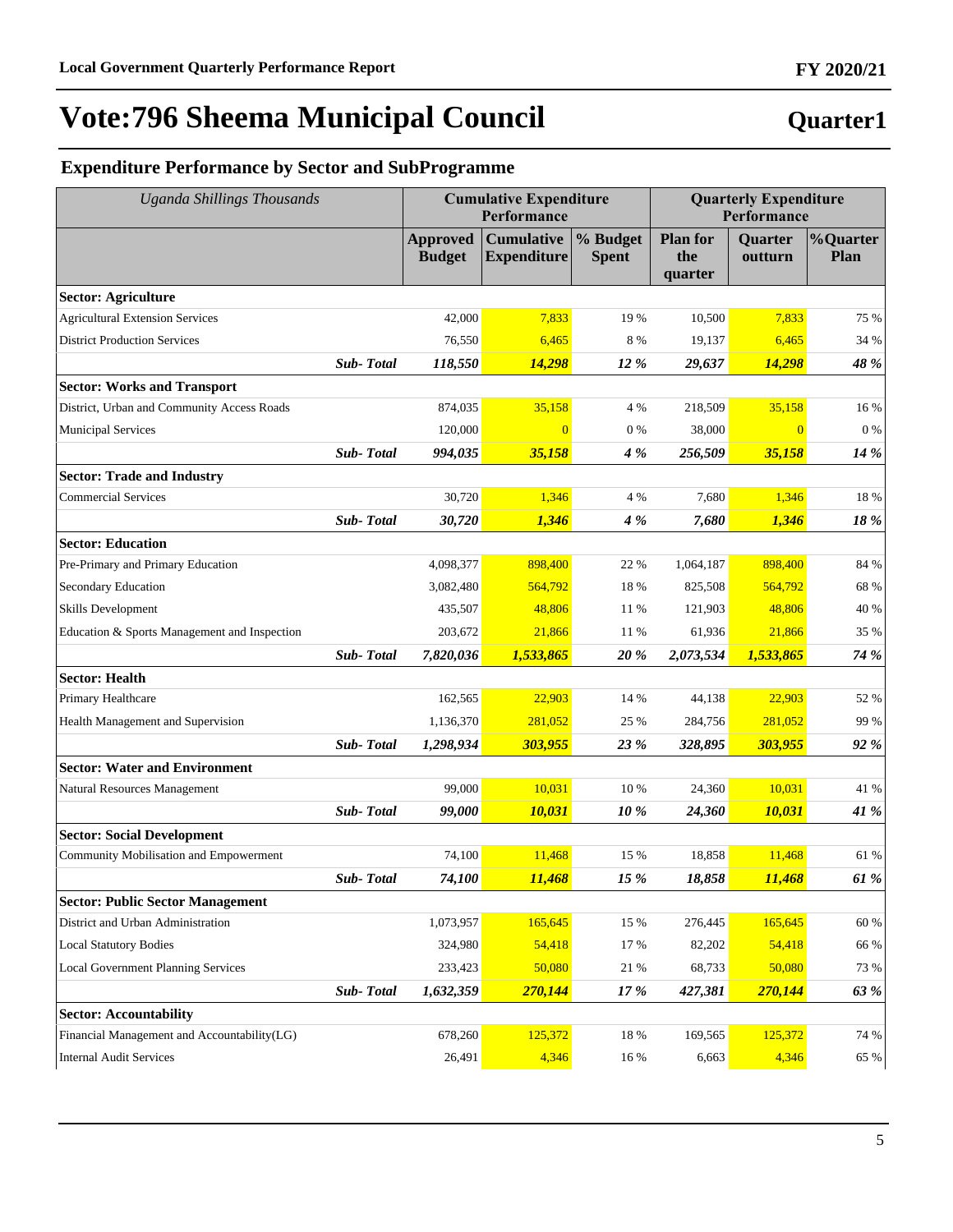|                                | <b>Total</b><br>$\mathcal{S}$ ub- | 704,751               | $\overline{110}$<br>120 | 18 % | 176.228            | 719<br>120 | 4 % |
|--------------------------------|-----------------------------------|-----------------------|-------------------------|------|--------------------|------------|-----|
| <b>Grand T</b><br><b>Total</b> |                                   | 72,484<br>12.572<br>. | ູພ<br>240.70            | 18 % | 3.343.081<br>نەھ ب | ,983       | 69% |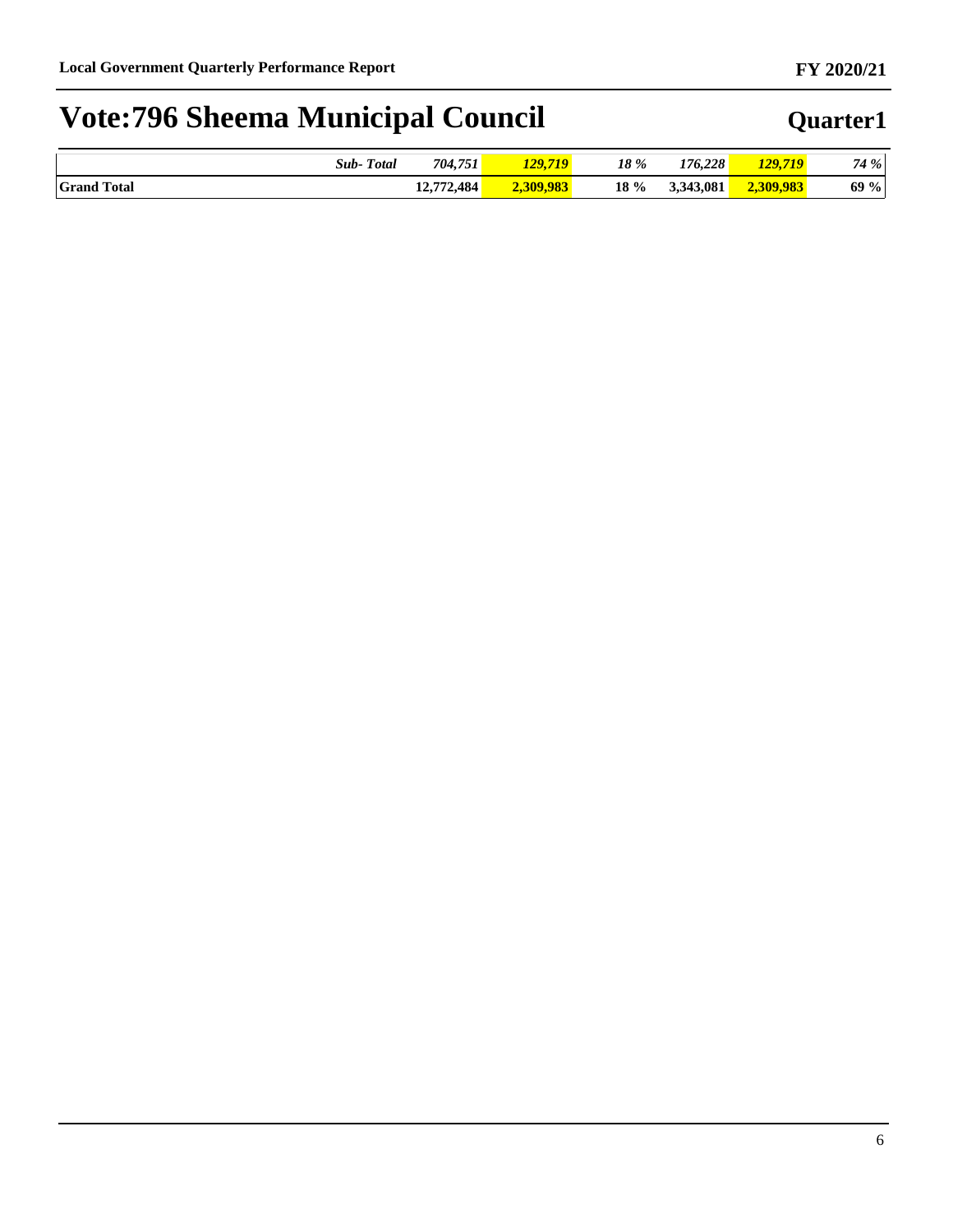## **SECTION B : Workplan Summary**

### *Workplan: Administration*

### **B1: Overview of Workplan Revenues and Expenditures by source**

| <b>Ushs Thousands</b>                                           | <b>Approved</b><br><b>Budget</b> | <b>Cumulative</b><br>Outturn | % Budget<br><b>Spent</b> | <b>Plan for the</b><br>quarter | Quarter<br>outturn | %Quarter<br>Plan |
|-----------------------------------------------------------------|----------------------------------|------------------------------|--------------------------|--------------------------------|--------------------|------------------|
| <b>A: Breakdown of Workplan Revenues</b>                        |                                  |                              |                          |                                |                    |                  |
| <b>Recurrent Revenues</b>                                       | 1,046,957                        | 249,881                      | 24%                      | 267,445                        | 249,881            | 93%              |
| General Public Service<br>Pension Arrears<br>(Budgeting)        | $\boldsymbol{0}$                 | $\overline{0}$               | 0%                       | $\mathbf{0}$                   | $\overline{0}$     | 0%               |
| <b>Gratuity for Local</b><br>Governments                        | 239,326                          | 59,831                       | 25%                      | 59,831                         | 59,831             | 100%             |
| <b>Locally Raised Revenues</b>                                  | 100,000                          | 7,430                        | 7%                       | 25,000                         | 7,430              | 30%              |
| Multi-Sectoral Transfers to<br>LLGs_Wage                        | 96,616                           | 24,154                       | 25%                      | 24,154                         | 24,154             | 100%             |
| Pension for Local<br>Governments                                | 390,641                          | 97,660                       | 25%                      | 97,655                         | 97,660             | 100%             |
| Salary arrears (Budgeting)                                      | 7,615                            | 7,615                        | 100%                     | 7,615                          | 7,615              | 100%             |
| <b>Urban Unconditional Grant</b><br>(Non-Wage)                  | 38,015                           | 9,504                        | 25%                      | 9,504                          | 9,504              | 100%             |
| <b>Urban Unconditional Grant</b><br>(Wage)                      | 174,744                          | 43,686                       | 25%                      | 43,686                         | 43,686             | 100%             |
| <b>Development Revenues</b>                                     | 27,000                           | 9,000                        | 33%                      | 9,000                          | 9,000              | 100%             |
| <b>Urban Discretionary</b><br>Development Equalization<br>Grant | 27,000                           | 9,000                        | 33%                      | 9,000                          | 9,000              | 100%             |
| <b>Total Revenues shares</b>                                    | 1,073,957                        | 258,881                      | 24%                      | 276,445                        | 258,881            | 94%              |
| <b>B: Breakdown of Workplan Expenditures</b>                    |                                  |                              |                          |                                |                    |                  |
| <b>Recurrent Expenditure</b>                                    |                                  |                              |                          |                                |                    |                  |
| Wage                                                            | 271,360                          | 56,953                       | 21%                      | 67,840                         | 56,953             | 84%              |
| Non Wage                                                        | 775,597                          | 108,693                      | 14%                      | 199,611                        | 108,693            | 54%              |
| Development Expenditure                                         |                                  |                              |                          |                                |                    |                  |
| Domestic Development                                            | 27,000                           | $\overline{0}$               | 0%                       | 8,995                          | $\overline{0}$     | 0%               |
| <b>External Financing</b>                                       | $\boldsymbol{0}$                 | $\overline{0}$               | 0%                       | $\boldsymbol{0}$               | $\overline{0}$     | $0\%$            |
| <b>Total Expenditure</b>                                        | 1,073,957                        | 165,645                      | 15%                      | 276,445                        | 165,645            | 60%              |
| <b>C: Unspent Balances</b>                                      |                                  |                              |                          |                                |                    |                  |
| <b>Recurrent Balances</b>                                       |                                  | 84,235                       | 34%                      |                                |                    |                  |
| Wage                                                            |                                  | 10,887                       |                          |                                |                    |                  |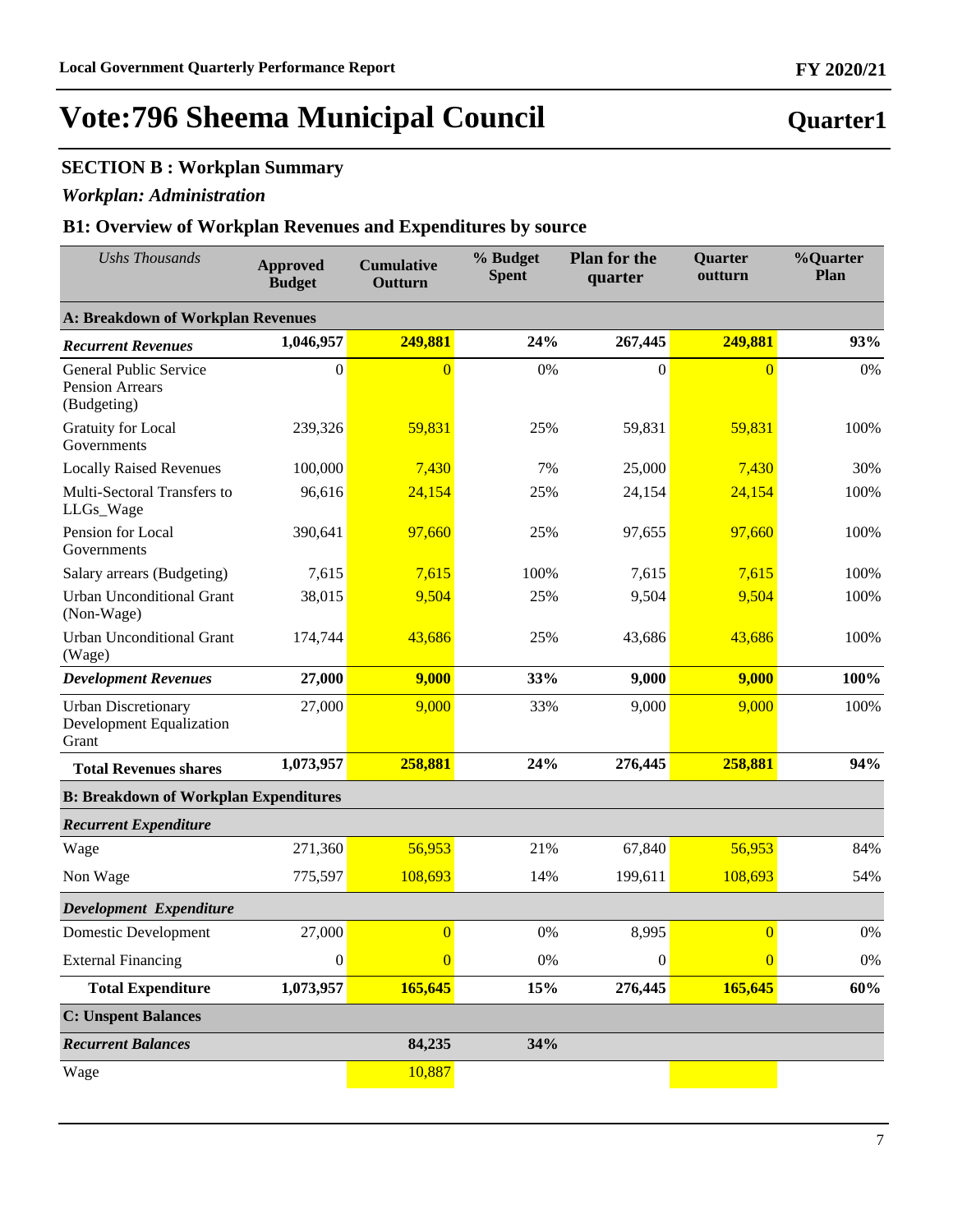| Non Wage                    | 73,348 |         |  |
|-----------------------------|--------|---------|--|
| <b>Development Balances</b> | 9,000  | $100\%$ |  |
| Domestic Development        | 9,000  |         |  |
| <b>External Financing</b>   |        |         |  |
| <b>Total Unspent</b>        | 93,235 | 36%     |  |

#### **Summary of Workplan Revenues and Expenditure by Source**

In FY2020/21, the Administration department had an approved budget of Shs. 1,073,957,000/= and planned to utilize them in the cumulative four quarters, but instead realized a cumulative budget out turn by quarter one of Shs. 258,881,000/= which accounts for 94 percent of the approved budget. Out of the planned quarter budget of Shs. 276,445,000/=, Shs. 258,881,000/= was the quarter one out turn indicating performance of 94% of the planned quarter budget. This under performance was due to less receipts received from local revenue compared to the planned budget By end of 30th September 2020, the administration department had cumulatively spent Shs. 165,645,000/= indicating 15 percent performance of the approved budget and shs. 93,235,000/= was the unspent balance from wage and non-wage amounting to 36 percent of the realized budget.

#### **Reasons for unspent balances on the bank account**

The unspent funds is as a result of gratuity that was not yet paid due to being little to serve the clients available and delay in the procurement process.

#### **Highlights of physical performance by end of the quarter**

Staff salaries for all municipal workers paid, lower local government supervised, payroll managed, ICT equipment maintained and Municipal website updated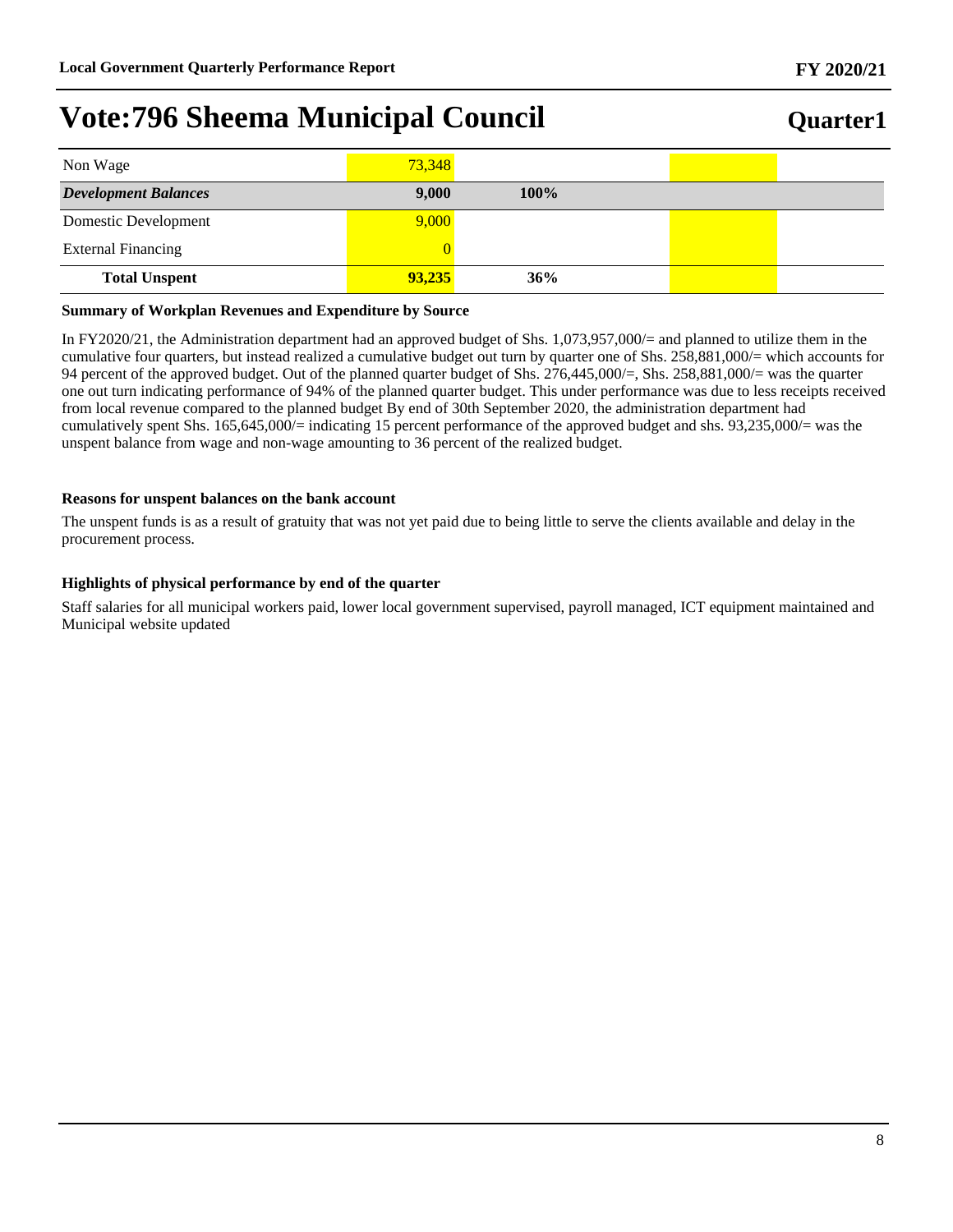### *Workplan: Finance*

### **B1: Overview of Workplan Revenues and Expenditures by source**

| <b>Ushs Thousands</b>                          | <b>Approved</b><br><b>Budget</b> | <b>Cumulative</b><br>Outturn | % Budget<br><b>Spent</b> | <b>Plan for the</b><br>quarter | Quarter<br>outturn      | %Quarter<br>Plan |
|------------------------------------------------|----------------------------------|------------------------------|--------------------------|--------------------------------|-------------------------|------------------|
| A: Breakdown of Workplan Revenues              |                                  |                              |                          |                                |                         |                  |
| <b>Recurrent Revenues</b>                      | 678,260                          | 138,331                      | 20%                      | 169,565                        | 138,331                 | 82%              |
| <b>Locally Raised Revenues</b>                 | 87,796                           | 8,240                        | 9%                       | 21,949                         | 8,240                   | 38%              |
| Multi-Sectoral Transfers to<br>LLGs_NonWage    | 461,878                          | 97,945                       | 21%                      | 115,469                        | 97,945                  | 85%              |
| <b>Urban Unconditional Grant</b><br>(Non-Wage) | 47,000                           | 11,750                       | 25%                      | 11,750                         | 11,750                  | 100%             |
| Urban Unconditional Grant<br>(Wage)            | 81,586                           | 20,397                       | 25%                      | 20,397                         | 20,397                  | 100%             |
| <b>Development Revenues</b>                    | $\bf{0}$                         | $\overline{\mathbf{0}}$      | 0%                       | $\bf{0}$                       | $\overline{\mathbf{0}}$ | $0\%$            |
|                                                |                                  |                              |                          |                                |                         |                  |
| <b>Total Revenues shares</b>                   | 678,260                          | 138,331                      | 20%                      | 169,565                        | 138,331                 | 82%              |
| <b>B: Breakdown of Workplan Expenditures</b>   |                                  |                              |                          |                                |                         |                  |
| <b>Recurrent Expenditure</b>                   |                                  |                              |                          |                                |                         |                  |
| Wage                                           | 81,586                           | 19,968                       | 24%                      | 20,397                         | 19,968                  | 98%              |
| Non Wage                                       | 596,674                          | 105,405                      | 18%                      | 149,168                        | 105,405                 | 71%              |
| Development Expenditure                        |                                  |                              |                          |                                |                         |                  |
| Domestic Development                           | $\boldsymbol{0}$                 | $\overline{0}$               | 0%                       | $\boldsymbol{0}$               | $\overline{0}$          | $0\%$            |
| <b>External Financing</b>                      | $\boldsymbol{0}$                 | $\Omega$                     | 0%                       | $\Omega$                       | $\overline{0}$          | 0%               |
| <b>Total Expenditure</b>                       | 678,260                          | 125,372                      | 18%                      | 169,565                        | 125,372                 | 74%              |
| <b>C: Unspent Balances</b>                     |                                  |                              |                          |                                |                         |                  |
| <b>Recurrent Balances</b>                      |                                  | 12,959                       | 9%                       |                                |                         |                  |
| Wage                                           |                                  | 429                          |                          |                                |                         |                  |
| Non Wage                                       |                                  | 12,530                       |                          |                                |                         |                  |
| <b>Development Balances</b>                    |                                  | $\bf{0}$                     | 0%                       |                                |                         |                  |
| Domestic Development                           |                                  | $\overline{0}$               |                          |                                |                         |                  |
| <b>External Financing</b>                      |                                  | $\overline{0}$               |                          |                                |                         |                  |
| <b>Total Unspent</b>                           |                                  | 12,959                       | 9%                       |                                |                         |                  |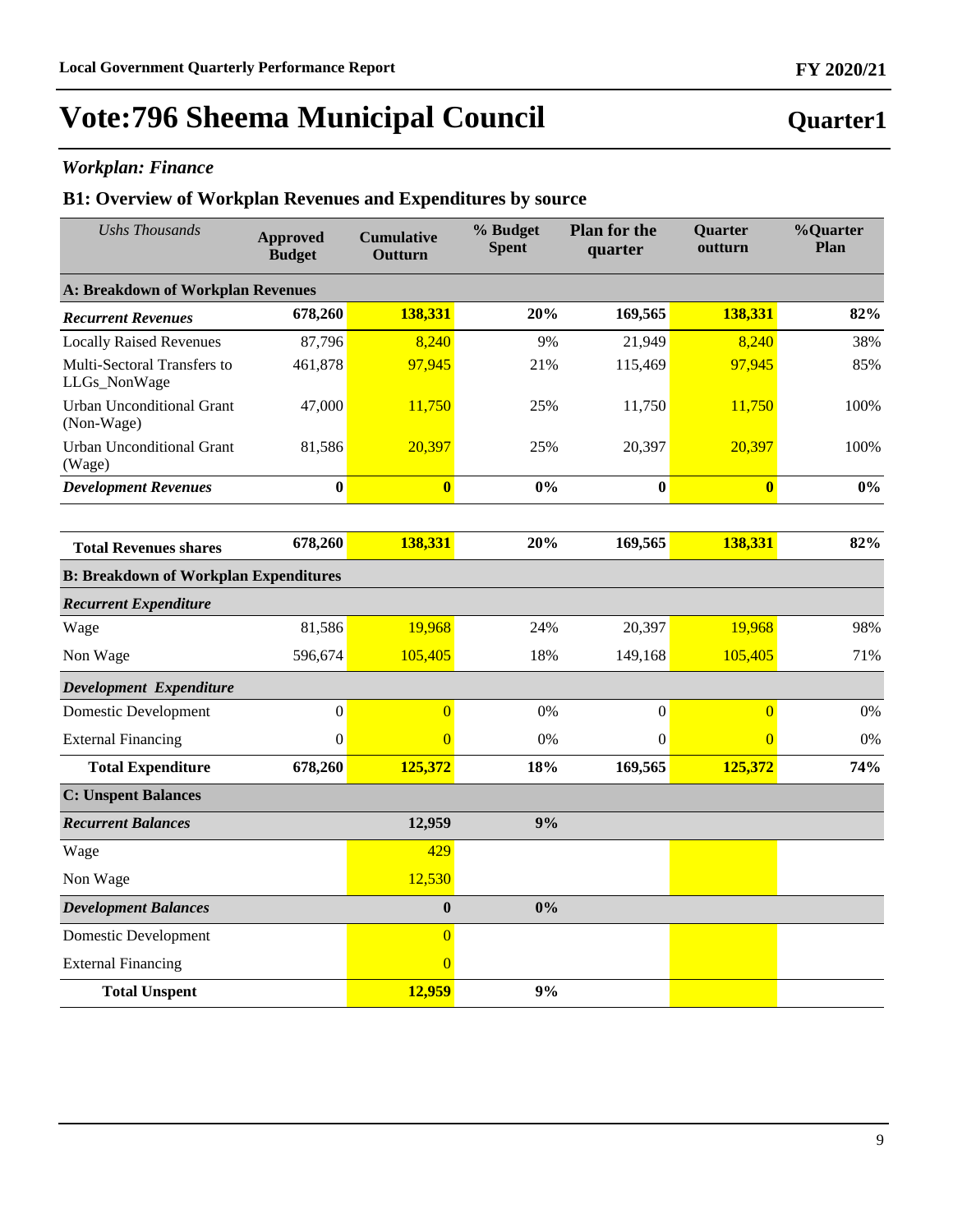#### **Summary of Workplan Revenues and Expenditure by Source**

In FY 2020/21, the finance department has an approved budget of Shs. 678,260,000/= but by 30th September 2020, the department had cumulatively received Shs. 138,331,000/= against an approved budget of Shs. 678,260,000/= indicating 20 percent performance. In quarter one, the department had a planned budget of Shs. 169,565,000/= but was able to realize Shs. 138,331,000/= indicating a budget out turn of 82% as a result of the less receipt of the local revenue by the department. By the end of quarter one, the department had spent Shs. 125,372,000/= amounting to 18 percent of the approved budget leaving Shs. 12,959,000 amounting to 9% of the realised budget resulting from the un spent non-wage and wage.

#### **Reasons for unspent balances on the bank account**

The unspent funds was as a result covid 19 pandemic that hindered several activities to be undertaken.

#### **Highlights of physical performance by end of the quarter**

Payment of staff salaries for three months, warranting and submission of warrants to the MoFPED, collection of local revenue from within the entire municipality, supervision of lower local governments, attending workshops.

## **Quarter1**

**FY 2020/21**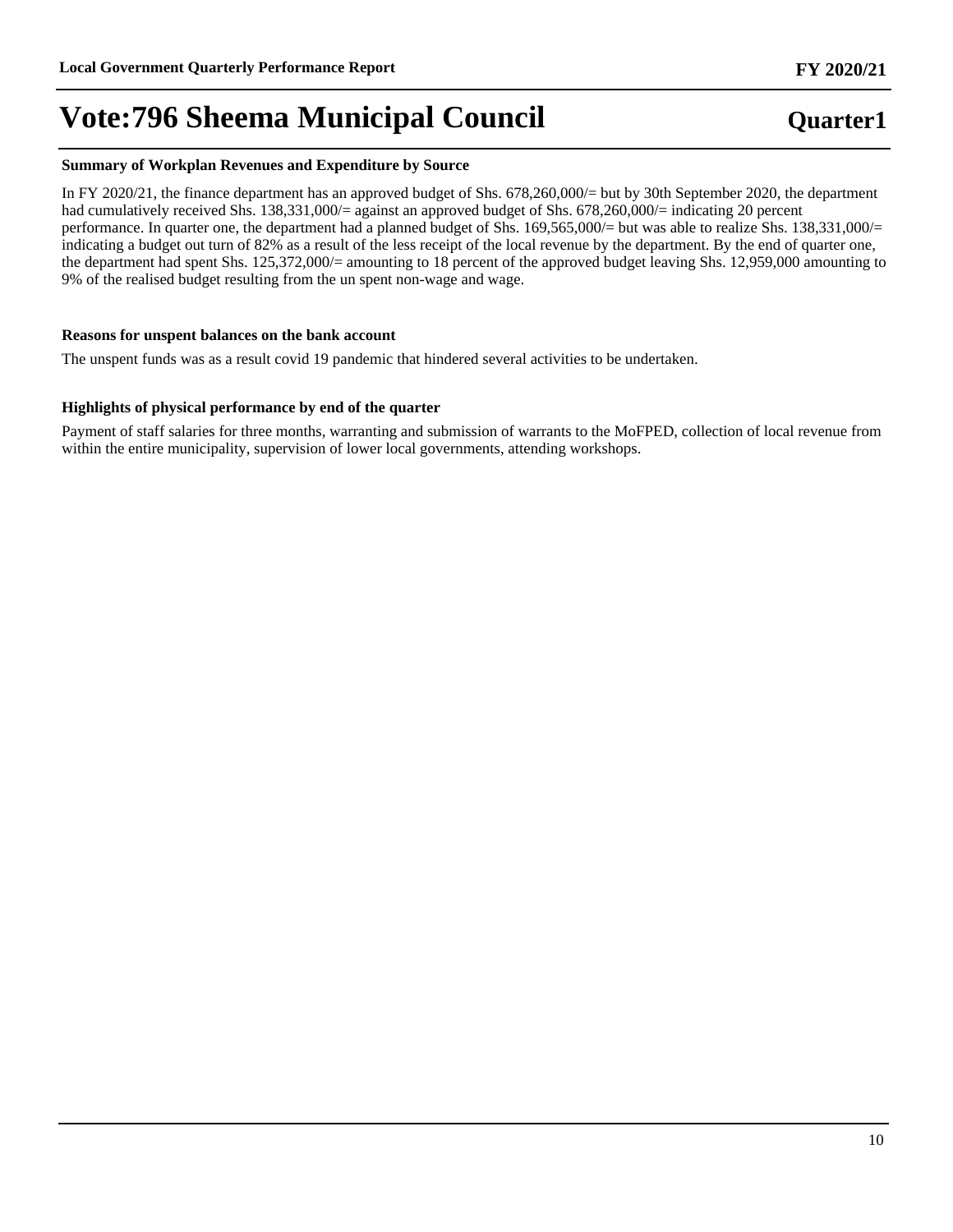## *Workplan: Statutory Bodies*

### **B1: Overview of Workplan Revenues and Expenditures by source**

| <b>Ushs Thousands</b>                          | <b>Approved</b><br><b>Budget</b> | <b>Cumulative</b><br>Outturn | % Budget<br><b>Spent</b> | <b>Plan for the</b><br>quarter | <b>Quarter</b><br>outturn | %Quarter<br>Plan |  |
|------------------------------------------------|----------------------------------|------------------------------|--------------------------|--------------------------------|---------------------------|------------------|--|
| A: Breakdown of Workplan Revenues              |                                  |                              |                          |                                |                           |                  |  |
| <b>Recurrent Revenues</b>                      | 324,980                          | 76,859                       | 24%                      | 82,202                         | 76,859                    | 93%              |  |
| <b>Locally Raised Revenues</b>                 | 66,423                           | 12,220                       | 18%                      | 17,563                         | 12,220                    | 70%              |  |
| <b>Urban Unconditional Grant</b><br>(Non-Wage) | 216,196                          | 54,049                       | 25%                      | 54,049                         | 54,049                    | 100%             |  |
| <b>Urban Unconditional Grant</b><br>(Wage)     | 42,361                           | 10,590                       | 25%                      | 10,590                         | 10,590                    | 100%             |  |
| <b>Development Revenues</b>                    | $\bf{0}$                         | $\overline{\mathbf{0}}$      | 0%                       | $\bf{0}$                       | $\overline{\mathbf{0}}$   | $0\%$            |  |
|                                                |                                  |                              |                          |                                |                           |                  |  |
| <b>Total Revenues shares</b>                   | 324,980                          | 76,859                       | 24%                      | 82,202                         | 76,859                    | 93%              |  |
| <b>B: Breakdown of Workplan Expenditures</b>   |                                  |                              |                          |                                |                           |                  |  |
| <b>Recurrent Expenditure</b>                   |                                  |                              |                          |                                |                           |                  |  |
| Wage                                           | 42,361                           | 9,541                        | 23%                      | 10,590                         | 9,541                     | 90%              |  |
| Non Wage                                       | 282,619                          | 44,878                       | 16%                      | 71,612                         | 44,878                    | 63%              |  |
| Development Expenditure                        |                                  |                              |                          |                                |                           |                  |  |
| <b>Domestic Development</b>                    | $\boldsymbol{0}$                 | $\overline{0}$               | 0%                       | $\boldsymbol{0}$               | $\overline{0}$            | 0%               |  |
| <b>External Financing</b>                      | $\Omega$                         | $\overline{0}$               | 0%                       | $\Omega$                       | $\overline{0}$            | 0%               |  |
| <b>Total Expenditure</b>                       | 324,980                          | 54,418                       | 17%                      | 82,202                         | 54,418                    | 66%              |  |
| <b>C:</b> Unspent Balances                     |                                  |                              |                          |                                |                           |                  |  |
| <b>Recurrent Balances</b>                      |                                  | 22,441                       | 29%                      |                                |                           |                  |  |
| Wage                                           |                                  | 1,050                        |                          |                                |                           |                  |  |
| Non Wage                                       |                                  | 21,391                       |                          |                                |                           |                  |  |
| <b>Development Balances</b>                    |                                  | $\boldsymbol{0}$             | 0%                       |                                |                           |                  |  |
| <b>Domestic Development</b>                    |                                  | $\overline{0}$               |                          |                                |                           |                  |  |
| <b>External Financing</b>                      |                                  | $\overline{0}$               |                          |                                |                           |                  |  |
| <b>Total Unspent</b>                           |                                  | 22,441                       | 29%                      |                                |                           |                  |  |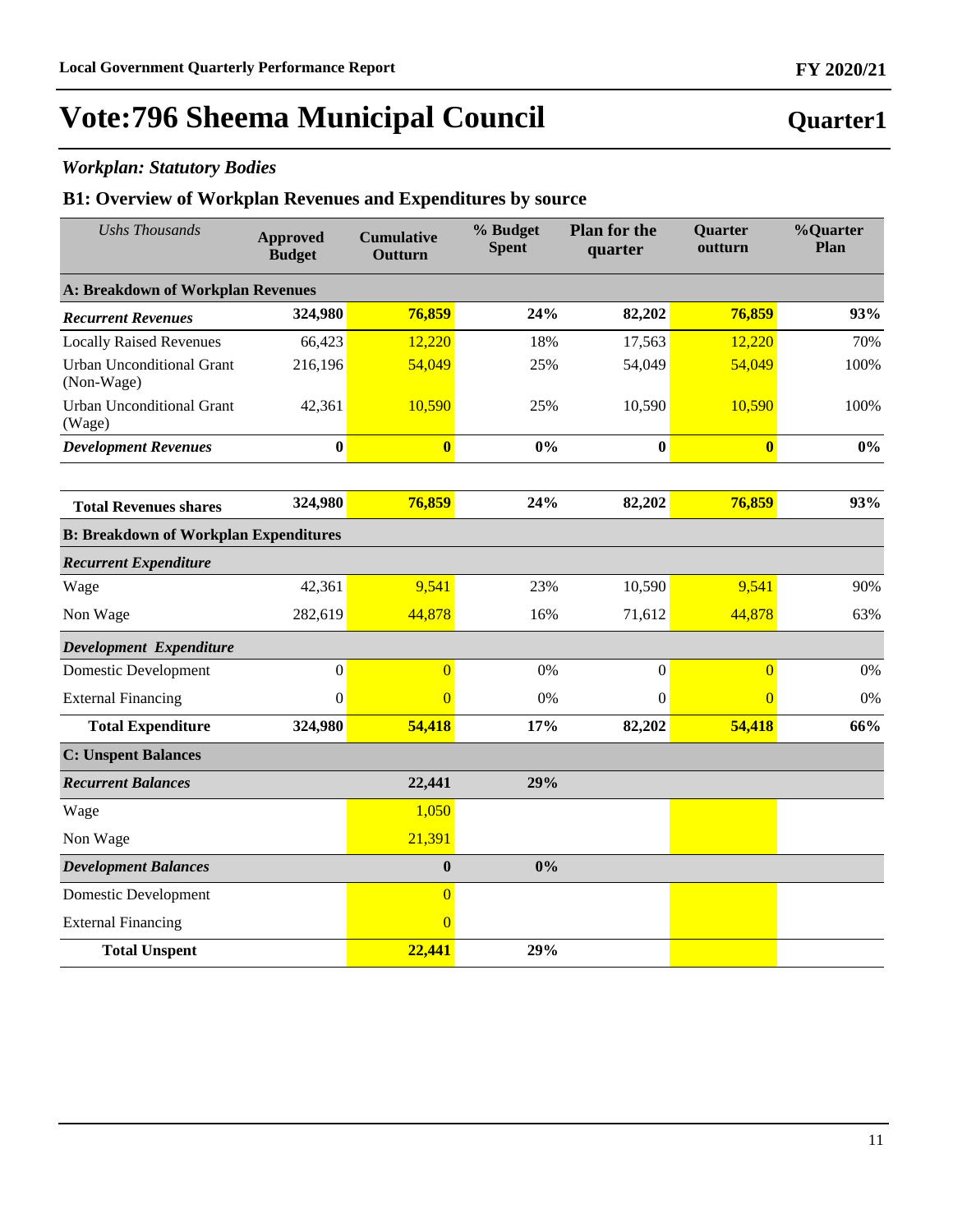#### **Summary of Workplan Revenues and Expenditure by Source**

In FY 2020/21, Statutory bodies has an approved budget of Shs. 324,980,000/= but by the end of quarter one, it had cumulatively received Shs. 76,859,000/= indicating 24% of the annual budget. In quarter one, Shs. 76,859,000/= was received against the quarter budget of Shs. 82,202,000/= indicating 93 percent performance. This underperformance was as a result of low receipts of local revenue received by the department. By the end of the quarter one, the Sector had spent Shs.54,416,000/= cumulatively indicating 17% performance of the annual approved budget, leaving a balance of Shs. 22,441,000,/= of the total budget indicating 29 percent of the realised budget.

#### **Reasons for unspent balances on the bank account**

The unspent balance was as a result of covid 19 that hindered the council sittings and sectoral committee sittings.

#### **Highlights of physical performance by end of the quarter**

Invitation of bids were advertised, Contracts and Evaluation committee meetings held, municipal projects monitored, staff salaries paid, ex-gratia for councilors paid and land board meeting held.

# **Quarter1**

**FY 2020/21**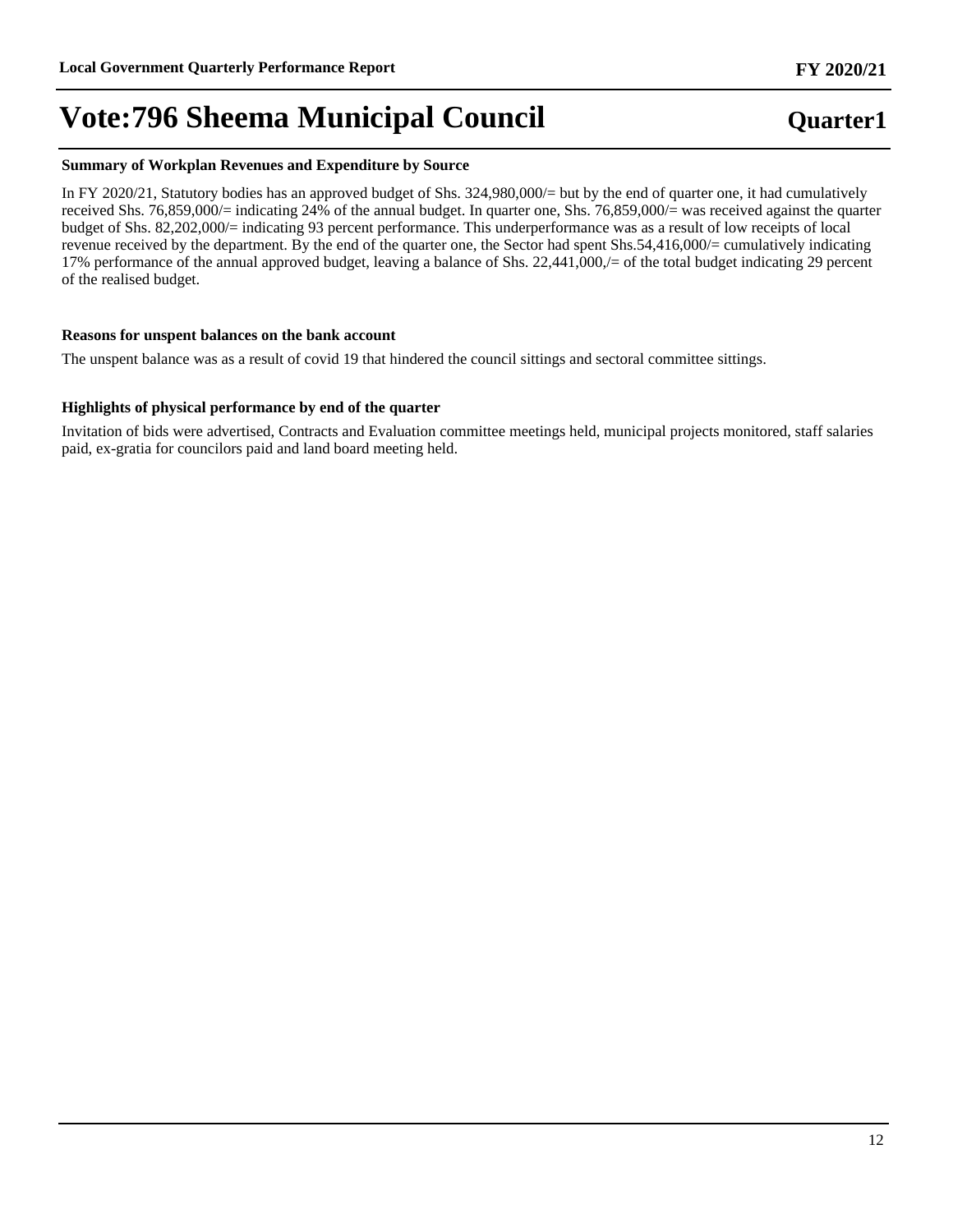## *Workplan: Production and Marketing*

### **B1: Overview of Workplan Revenues and Expenditures by source**

| <b>Ushs Thousands</b>                          | <b>Approved</b><br><b>Budget</b> | <b>Cumulative</b><br>Outturn | % Budget<br><b>Spent</b> | <b>Plan for the</b><br>quarter | Quarter<br>outturn | %Quarter<br>Plan |
|------------------------------------------------|----------------------------------|------------------------------|--------------------------|--------------------------------|--------------------|------------------|
| <b>A: Breakdown of Workplan Revenues</b>       |                                  |                              |                          |                                |                    |                  |
| <b>Recurrent Revenues</b>                      | 93,479                           | 22,370                       | 24%                      | 21,280                         | 22,370             | 105%             |
| <b>Locally Raised Revenues</b>                 | 4,000                            | $\Omega$                     | 0%                       | 1,000                          | $\overline{0}$     | 0%               |
| <b>Sector Conditional Grant</b><br>(Non-Wage)  | 45,479                           | 11,370                       | 25%                      | 9,280                          | 11,370             | 123%             |
| <b>Sector Conditional Grant</b><br>(Wage)      | 42,000                           | 10,500                       | 25%                      | 10,500                         | 10,500             | 100%             |
| <b>Urban Unconditional Grant</b><br>(Non-Wage) | 2,000                            | 500                          | 25%                      | 500                            | 500                | 100%             |
| <b>Urban Unconditional Grant</b><br>(Wage)     | $\boldsymbol{0}$                 | $\overline{0}$               | 0%                       | $\theta$                       | $\overline{0}$     | 0%               |
| <b>Development Revenues</b>                    | 25,071                           | 8,357                        | 33%                      | 8,357                          | 8,357              | 100%             |
| Sector Development Grant                       | 25,071                           | 8,357                        | 33%                      | 8,357                          | 8,357              | 100%             |
| <b>Total Revenues shares</b>                   | 118,550                          | 30,727                       | 26%                      | 29,637                         | 30,727             | 104%             |
| <b>B: Breakdown of Workplan Expenditures</b>   |                                  |                              |                          |                                |                    |                  |
| <b>Recurrent Expenditure</b>                   |                                  |                              |                          |                                |                    |                  |
| Wage                                           | 42,000                           | 7,833                        | 19%                      | 10,500                         | 7,833              | 75%              |
| Non Wage                                       | 51,479                           | 6,165                        | 12%                      | 12,870                         | 6,165              | 48%              |
| Development Expenditure                        |                                  |                              |                          |                                |                    |                  |
| <b>Domestic Development</b>                    | 25,071                           | 300                          | 1%                       | 6,268                          | 300                | 5%               |
| <b>External Financing</b>                      | $\boldsymbol{0}$                 | $\overline{0}$               | 0%                       | $\theta$                       | $\overline{0}$     | 0%               |
| <b>Total Expenditure</b>                       | 118,550                          | 14,298                       | 12%                      | 29,637                         | 14,298             | 48%              |
| <b>C: Unspent Balances</b>                     |                                  |                              |                          |                                |                    |                  |
| <b>Recurrent Balances</b>                      |                                  | 8,372                        | 37%                      |                                |                    |                  |
| Wage                                           |                                  | 2,667                        |                          |                                |                    |                  |
| Non Wage                                       |                                  | 5,705                        |                          |                                |                    |                  |
| <b>Development Balances</b>                    |                                  | 8,057                        | 96%                      |                                |                    |                  |
| <b>Domestic Development</b>                    |                                  | 8,057                        |                          |                                |                    |                  |
| <b>External Financing</b>                      |                                  | $\overline{0}$               |                          |                                |                    |                  |
| <b>Total Unspent</b>                           |                                  | 16,429                       | 53%                      |                                |                    |                  |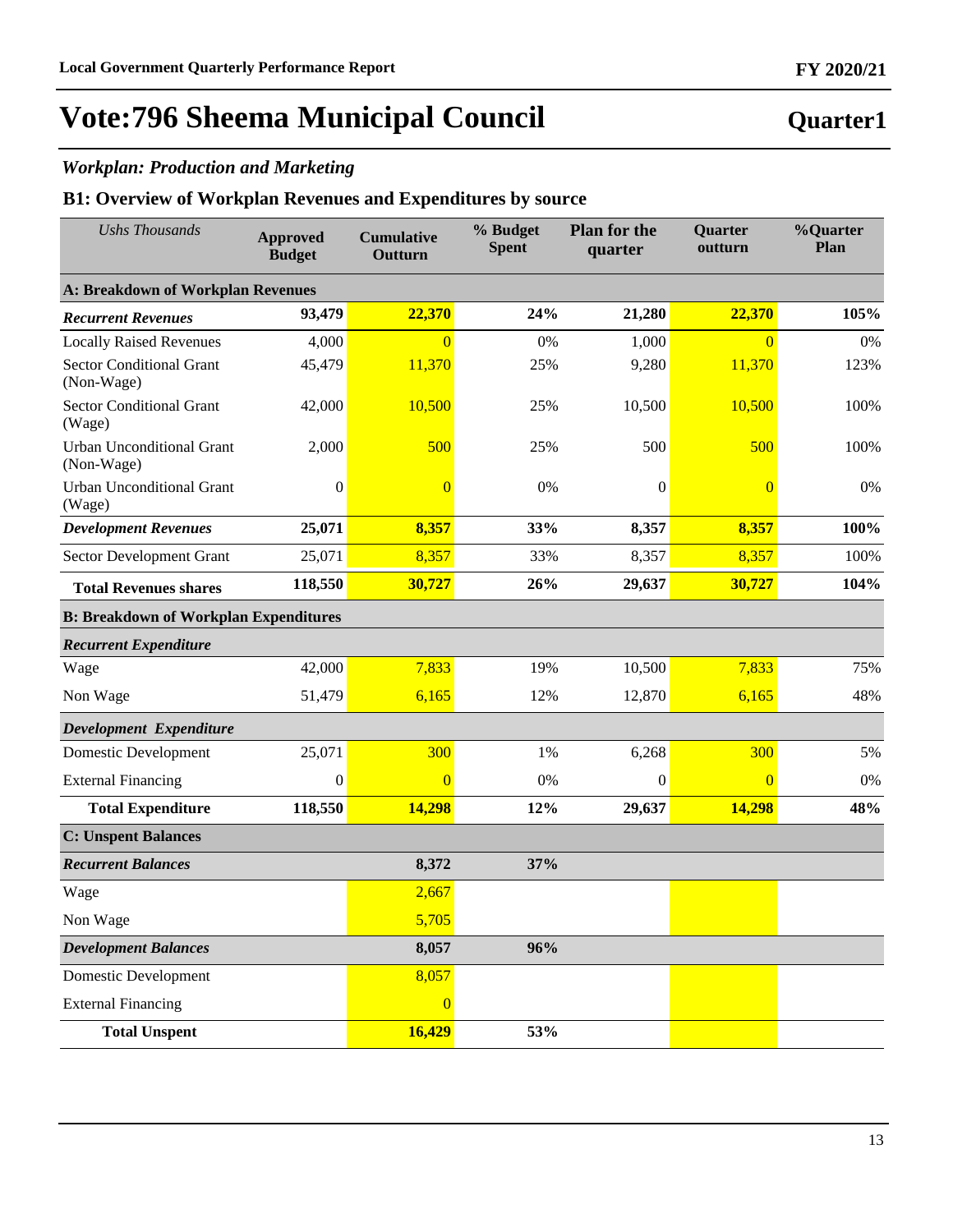#### **Summary of Workplan Revenues and Expenditure by Source**

The department had an approved budget of Shs. 118,550,000/= but by the end of quarter one, it had cumulatively received Shs.30,727,000/= indicating 25.9% performance of the approved total budget. Out of the planned quarter budget of Shs. 29,637,000, the department received Shs. 30,727,000/= indicating 104% performance. This over performance was due to higher receipts received from sector conditional grant non-wage. By 30th September 2020, out of the cumulative release of Shs. 30,727,000/=, the department had spent Shs. 14,298,000/= indicating 12% performance of the total budget leaving the unspent balance of Shs. 16,429,000/= mainly from Non-wage and domestic development indicating 53% of the released budget.

#### **Reasons for unspent balances on the bank account**

The unspent balance of Shs.16,429,000./= was to cater for monitoring, allowances to staff for field activities and completion of kagango slaughter slab.

#### **Highlights of physical performance by end of the quarter**

Agriculture extension workers paid salaries for 3 months, Inspection of agro-input dealers carried out in Municipality and distribution of tea seedlings, organic coffee fertilizer, maize and irish potatoes from NAADS / OWC, One Sector planning meeting conducted at Municipal H/Qtrs for the sector staff, Coordination and Networking with MAAIF and NARO done. 2 Quarterly monitoring visits to all the 4 Divisions of Kagango, Kabwohe, Kashozi and Sheema Central Division done, Surveillance for pests and diseases in markets & farmers in all divisions done, Training of farmers on best management practices in all divisions done at model farms. Monitoring of AI beneficiaries done. AI semen picked from MAAIF once, bench marking done at Luwero EUFS Ltd. Daily meat inspection done at the central slab.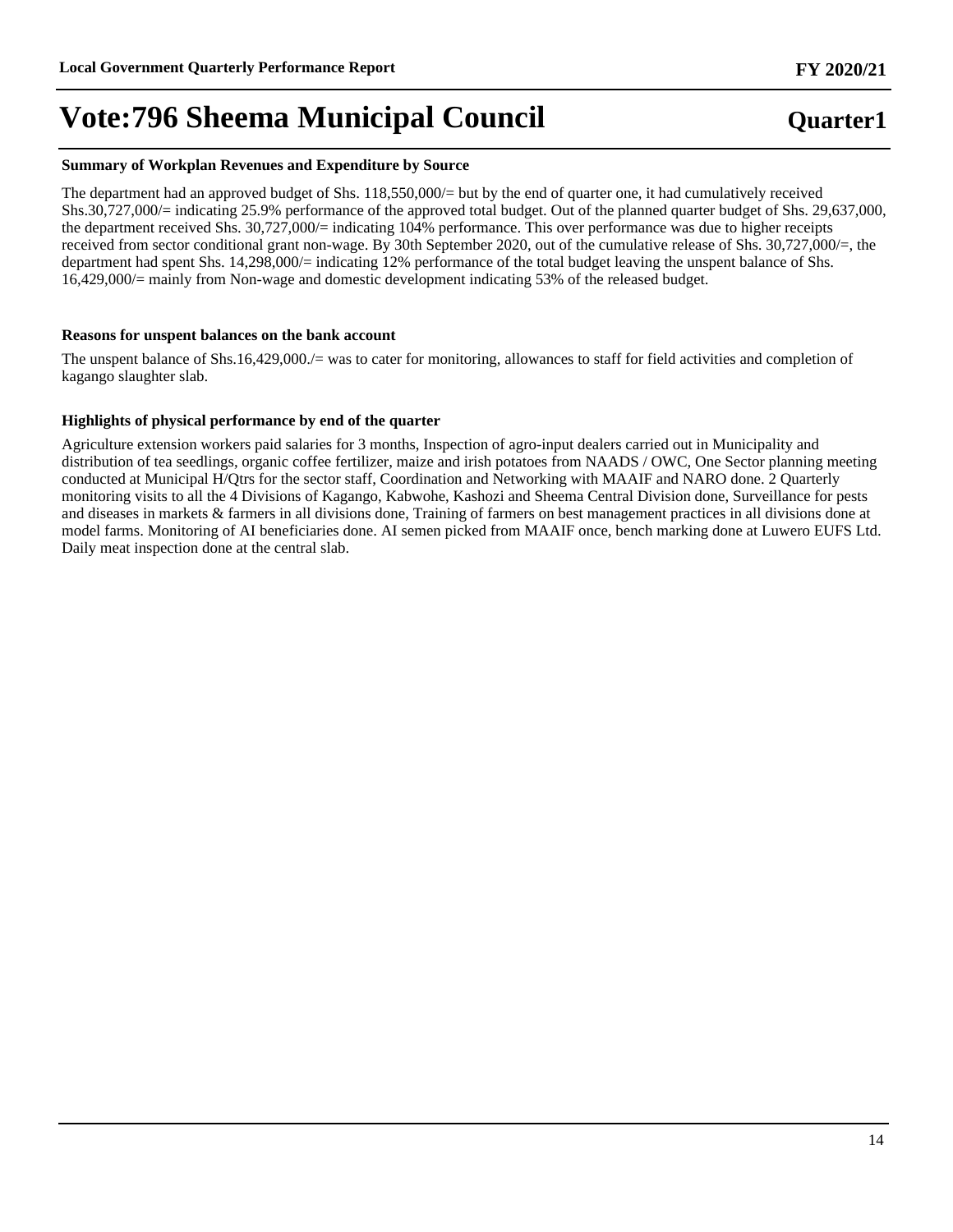## *Workplan: Health*

### **B1: Overview of Workplan Revenues and Expenditures by source**

| <b>Ushs Thousands</b>                                                  | <b>Approved</b><br><b>Budget</b>             | <b>Cumulative</b><br>Outturn | % Budget<br><b>Spent</b> | <b>Plan for the</b><br>quarter | <b>Quarter</b><br>outturn | %Quarter<br>Plan |  |  |  |  |
|------------------------------------------------------------------------|----------------------------------------------|------------------------------|--------------------------|--------------------------------|---------------------------|------------------|--|--|--|--|
| A: Breakdown of Workplan Revenues                                      |                                              |                              |                          |                                |                           |                  |  |  |  |  |
| <b>Recurrent Revenues</b>                                              | 1,248,971                                    | 303,493                      | 24%                      | 312,240                        | 303,493                   | 97%              |  |  |  |  |
| <b>Locally Raised Revenues</b>                                         | 35,000                                       | $\overline{0}$               | 0%                       | 8,747                          | $\overline{0}$            | 0%               |  |  |  |  |
| <b>Sector Conditional Grant</b><br>(Non-Wage)                          | 100,714                                      | 25,178                       | 25%                      | 25,178                         | 25,178                    | 100%             |  |  |  |  |
| <b>Sector Conditional Grant</b><br>(Wage)                              | 1,113,257                                    | 278,314                      | 25%                      | 278,314                        | 278,314                   | 100%             |  |  |  |  |
| <b>Urban Unconditional Grant</b><br>(Non-Wage)                         | $\mathbf{0}$                                 | $\overline{0}$               | 0%                       | $\theta$                       | $\overline{0}$            | 0%               |  |  |  |  |
| <b>Development Revenues</b>                                            | 49,964                                       | 16,655                       | 33%                      | 16,655                         | 16,655                    | 100%             |  |  |  |  |
| <b>External Financing</b>                                              | $\mathbf{0}$                                 | $\overline{0}$               | 0%                       | $\mathbf{0}$                   | $\overline{0}$            | 0%               |  |  |  |  |
| Sector Development Grant                                               | 41,964                                       | 13,988                       | 33%                      | 13,988                         | 13,988                    | 100%             |  |  |  |  |
| <b>Urban Discretionary</b><br><b>Development Equalization</b><br>Grant | 8,000                                        | 2,667                        | 33%                      | 2,667                          | 2,667                     | 100%             |  |  |  |  |
| <b>Total Revenues shares</b>                                           | 1,298,934                                    | 320,147                      | 25%                      | 328,895                        | 320,147                   | 97%              |  |  |  |  |
|                                                                        | <b>B: Breakdown of Workplan Expenditures</b> |                              |                          |                                |                           |                  |  |  |  |  |
| <b>Recurrent Expenditure</b>                                           |                                              |                              |                          |                                |                           |                  |  |  |  |  |
| Wage                                                                   | 1,113,257                                    | 278,314                      | 25%                      | 278,314                        | 278,314                   | 100%             |  |  |  |  |
| Non Wage                                                               | 135,714                                      | 23,853                       | 18%                      | 33,928                         | 23,853                    | 70%              |  |  |  |  |
| Development Expenditure                                                |                                              |                              |                          |                                |                           |                  |  |  |  |  |
| <b>Domestic Development</b>                                            | 49,964                                       | 1,788                        | 4%                       | 16,652                         | 1,788                     | 11%              |  |  |  |  |
| <b>External Financing</b>                                              | $\mathbf{0}$                                 | $\Omega$                     | 0%                       | $\mathbf{0}$                   | $\overline{0}$            | 0%               |  |  |  |  |
| <b>Total Expenditure</b>                                               | 1,298,934                                    | 303,955                      | 23%                      | 328,895                        | 303,955                   | 92%              |  |  |  |  |
| <b>C: Unspent Balances</b>                                             |                                              |                              |                          |                                |                           |                  |  |  |  |  |
| <b>Recurrent Balances</b>                                              |                                              | 1,326                        | 0%                       |                                |                           |                  |  |  |  |  |
| Wage                                                                   |                                              | $\overline{0}$               |                          |                                |                           |                  |  |  |  |  |
| Non Wage                                                               |                                              | 1,326                        |                          |                                |                           |                  |  |  |  |  |
| <b>Development Balances</b>                                            |                                              | 14,867                       | 89%                      |                                |                           |                  |  |  |  |  |
| <b>Domestic Development</b>                                            |                                              | 14,867                       |                          |                                |                           |                  |  |  |  |  |
| <b>External Financing</b>                                              |                                              | $\overline{0}$               |                          |                                |                           |                  |  |  |  |  |
| <b>Total Unspent</b>                                                   |                                              | 16,192                       | 5%                       |                                |                           |                  |  |  |  |  |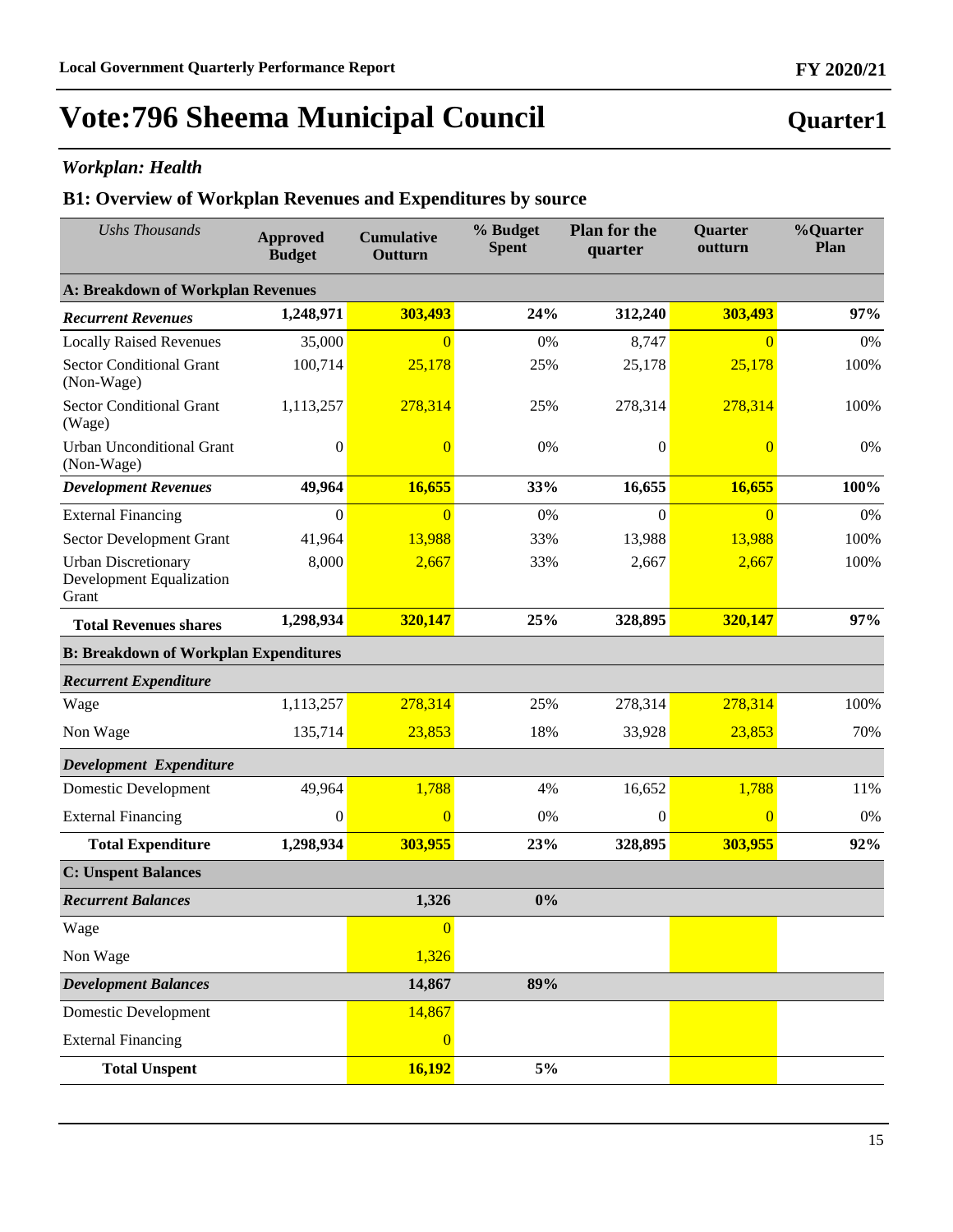#### **Summary of Workplan Revenues and Expenditure by Source**

In Financial year 2020/2021, The Health sector planned and budgeted for shs. 1,298,934,000 /= as both recurrent expenditure and development expenditures but by end of the quarter one, total amount spent was shs.303,955,000/= cumulatively amounting to 23 percent of the approved budget. In quarter one, shs.320,147,000/= was received against the planned budget of shs.328,895,000/= indicating 97 percent performance. The underperformance was due to no receipt of funds received by the department from local revenue. By the end of quarter one, the department had unspent balance of Shs. 16,192,000/= indicating 5% of the released budget meant for domestic development and wage unspent.

#### **Reasons for unspent balances on the bank account**

The unspent funds was as a result of delays in the procurement process and the un spent wage due to delays in the recruitment process.

#### **Highlights of physical performance by end of the quarter**

Staff salaries paid for three months, garbage site cleared , drainage channel maintained, environmental health and hygiene maintained at the health facilities, immunization of children carried out and health vehicles serviced.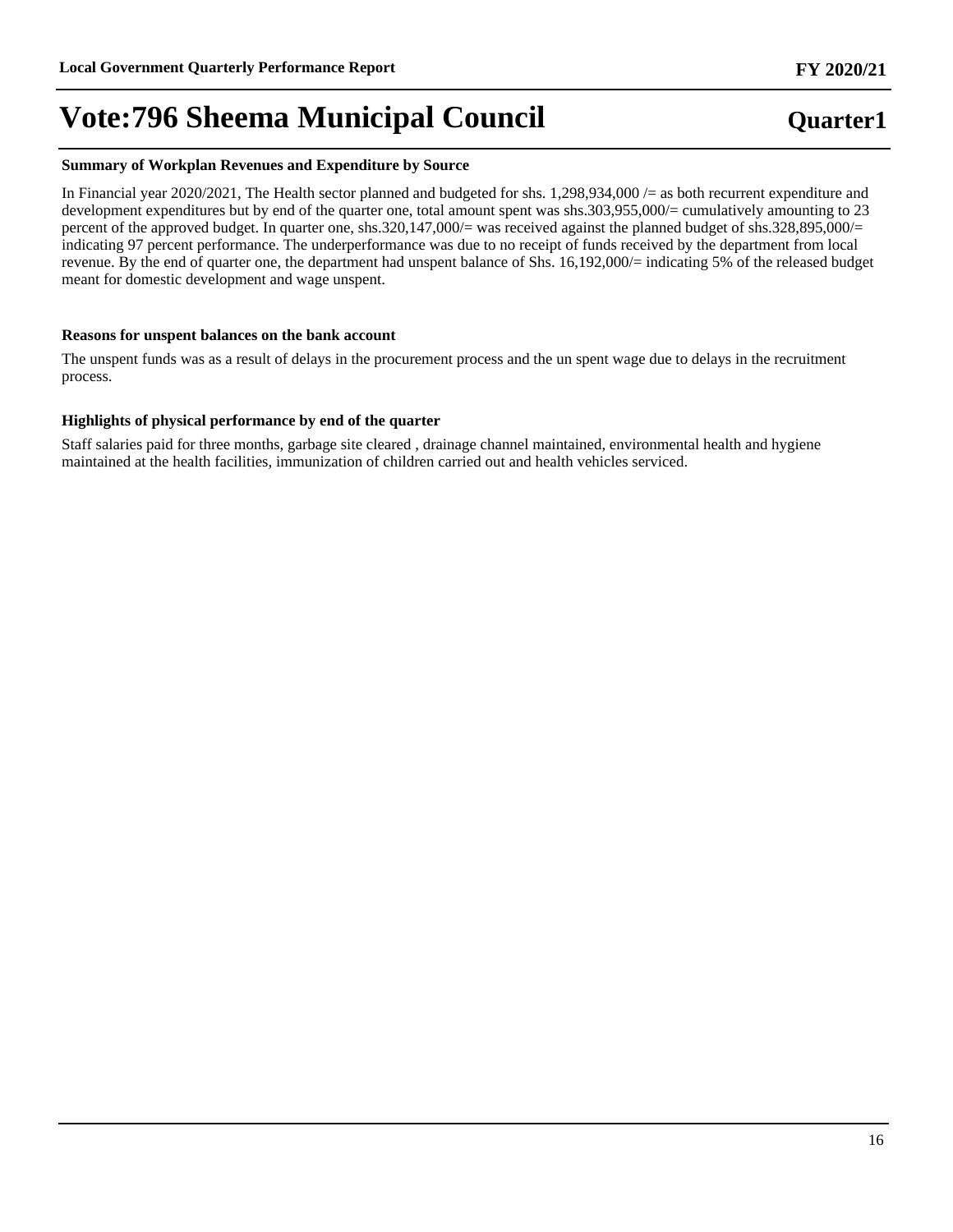## *Workplan: Education*

### **B1: Overview of Workplan Revenues and Expenditures by source**

| <b>Ushs Thousands</b>                                    | <b>Approved</b><br><b>Budget</b> | <b>Cumulative</b><br>Outturn | % Budget<br><b>Spent</b> | <b>Plan for the</b><br>quarter | <b>Quarter</b><br>outturn | %Quarter<br>Plan |  |
|----------------------------------------------------------|----------------------------------|------------------------------|--------------------------|--------------------------------|---------------------------|------------------|--|
| A: Breakdown of Workplan Revenues                        |                                  |                              |                          |                                |                           |                  |  |
| <b>Recurrent Revenues</b>                                | 7,660,150                        | 1,640,766                    | 21%                      | 2,020,239                      | 1,640,766                 | 81%              |  |
| <b>Locally Raised Revenues</b>                           | 28,000                           | 12,244                       | 44%                      | 7,000                          | 12,244                    | 175%             |  |
| <b>Other Transfers from</b><br><b>Central Government</b> | 10,000                           | $\theta$                     | 0%                       | 2,500                          | $\overline{0}$            | 0%               |  |
| <b>Sector Conditional Grant</b><br>(Non-Wage)            | 1,263,370                        | 38,828                       | 3%                       | 421,123                        | 38,828                    | 9%               |  |
| <b>Sector Conditional Grant</b><br>(Wage)                | 6,325,690                        | 1,581,422                    | 25%                      | 1,581,422                      | 1,581,422                 | 100%             |  |
| <b>Urban Unconditional Grant</b><br>(Non-Wage)           | 500                              | 125                          | 25%                      | 45                             | 125                       | 276%             |  |
| <b>Urban Unconditional Grant</b><br>(Wage)               | 32,590                           | 8,148                        | 25%                      | 8,148                          | 8,148                     | 100%             |  |
| <b>Development Revenues</b>                              | 159,886                          | 53,295                       | 33%                      | 53,295                         | 53,295                    | 100%             |  |
| Sector Development Grant                                 | 159,886                          | 53,295                       | 33%                      | 53,295                         | 53,295                    | 100%             |  |
| <b>Total Revenues shares</b>                             | 7,820,036                        | 1,694,062                    | 22%                      | 2,073,534                      | 1,694,062                 | 82%              |  |
| <b>B: Breakdown of Workplan Expenditures</b>             |                                  |                              |                          |                                |                           |                  |  |
| <b>Recurrent Expenditure</b>                             |                                  |                              |                          |                                |                           |                  |  |
| Wage                                                     | 6,358,280                        | 1,514,990                    | 24%                      | 1,589,570                      | 1,514,990                 | 95%              |  |
| Non Wage                                                 | 1,301,870                        | 18,874                       | 1%                       | 430,718                        | 18,874                    | 4%               |  |
| Development Expenditure                                  |                                  |                              |                          |                                |                           |                  |  |
| <b>Domestic Development</b>                              | 159,886                          | $\overline{0}$               | 0%                       | 53,246                         | $\overline{0}$            | 0%               |  |
| <b>External Financing</b>                                | $\boldsymbol{0}$                 | $\overline{0}$               | 0%                       | $\boldsymbol{0}$               | $\overline{0}$            | 0%               |  |
| <b>Total Expenditure</b>                                 | 7,820,036                        | 1,533,865                    | 20%                      | 2,073,534                      | 1,533,865                 | 74%              |  |
| <b>C: Unspent Balances</b>                               |                                  |                              |                          |                                |                           |                  |  |
| <b>Recurrent Balances</b>                                |                                  | 106,902                      | 7%                       |                                |                           |                  |  |
| Wage                                                     |                                  | 74,580                       |                          |                                |                           |                  |  |
| Non Wage                                                 |                                  | 32,322                       |                          |                                |                           |                  |  |
| <b>Development Balances</b>                              |                                  | 53,295                       | 100%                     |                                |                           |                  |  |
| Domestic Development                                     |                                  | 53,295                       |                          |                                |                           |                  |  |
| <b>External Financing</b>                                |                                  | $\overline{0}$               |                          |                                |                           |                  |  |
| <b>Total Unspent</b>                                     |                                  | 160,197                      | 9%                       |                                |                           |                  |  |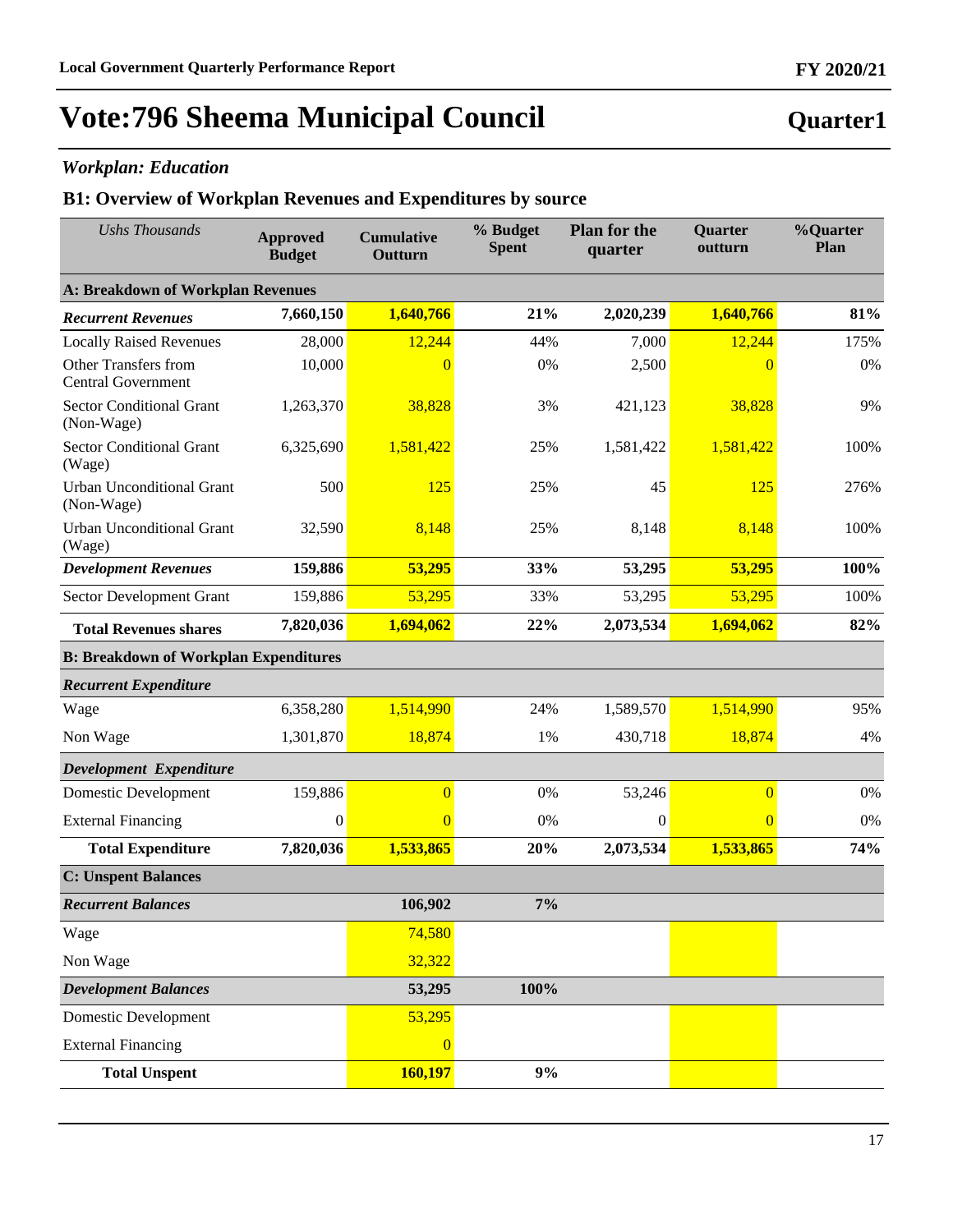#### **Summary of Workplan Revenues and Expenditure by Source**

In FY 2020/2021, Education department planned for an annual budget of Shs. 7,820,036,000/= for both development and recurrent expenditure and planned to spend Shs. 2,073,534,000/= in quarter one but by the end of the quarter it had cumulatively received Shs.1,694,064,000/= indicating 22% of the annual budget. In quarter one, Shs.1,694,062,000/= was received against the planned budget of shs.2,073,534,000/= indicating 82 percent performance. The underperformance was due to less receipts for sector conditional grant non-wage received by the department as a result of the covid 19 pandemic. By the end of quarter one, out of the Shs. 1,694,062,000/= that was released to the department, Shs. 1,533,865,000/= was spent indicating 20 percent performance of the approved budget leaving the unspent balance of Shs. 160,197,000 indicating 9% meant for mainly sector conditional wage and domestic development which was not spent and will spent in the next quarter.

#### **Reasons for unspent balances on the bank account**

The reason was due to delays in the procurement process that hindered the construction projects in schools and covid 19 pandemic.

#### **Highlights of physical performance by end of the quarter**

Staff salaries for 3 months paid Stationery procured and provided Development projects awarded to best evaluated bidders Capitation grants released to schools Schools coordinated Schools monitored and inspected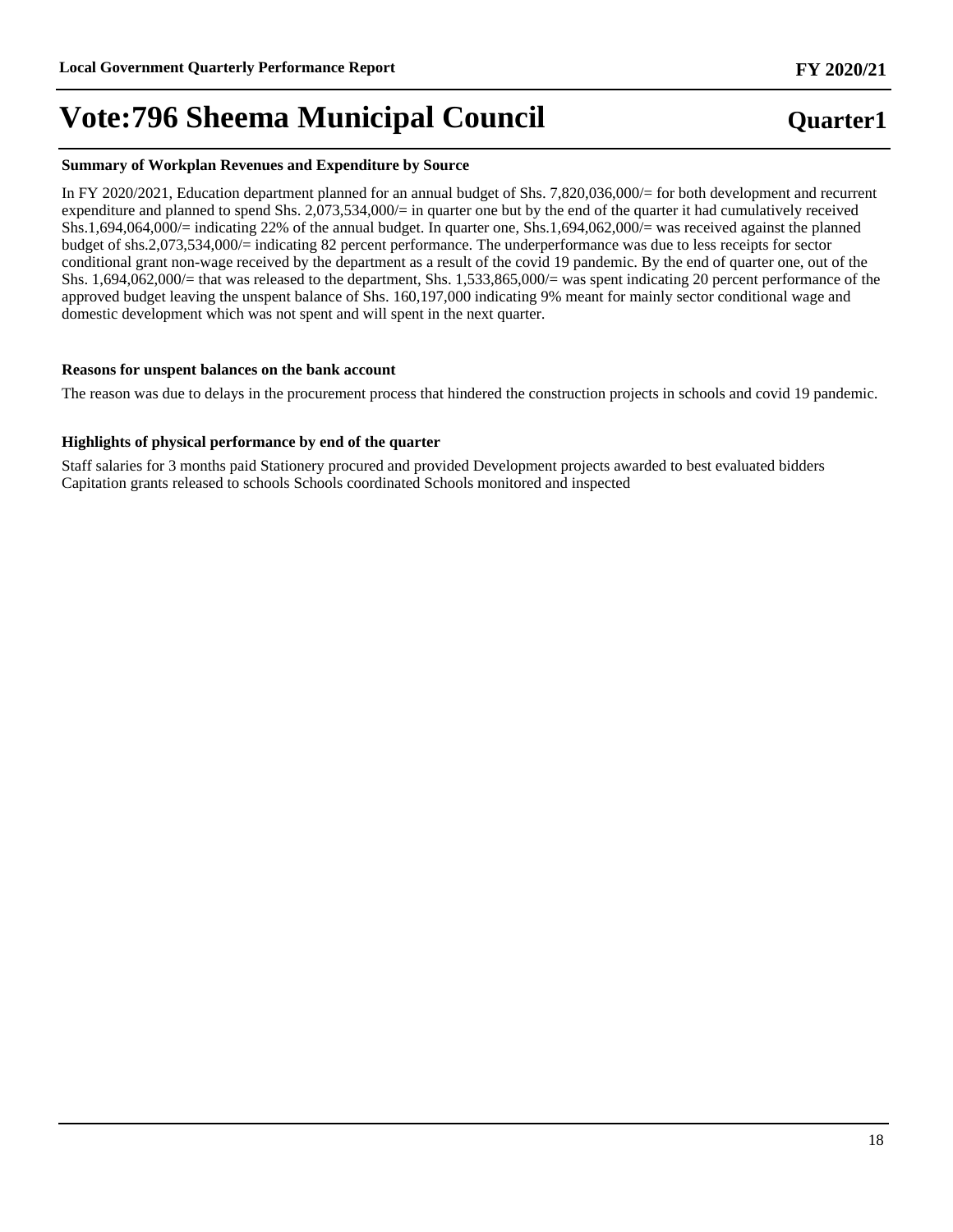## *Workplan: Roads and Engineering*

### **B1: Overview of Workplan Revenues and Expenditures by source**

| <b>Ushs Thousands</b>                                                  | <b>Approved</b><br><b>Budget</b> | <b>Cumulative</b><br>Outturn | % Budget<br><b>Spent</b> | <b>Plan for the</b><br>quarter | <b>Quarter</b><br>outturn | <b>%Quarter</b><br>Plan |
|------------------------------------------------------------------------|----------------------------------|------------------------------|--------------------------|--------------------------------|---------------------------|-------------------------|
| A: Breakdown of Workplan Revenues                                      |                                  |                              |                          |                                |                           |                         |
| <b>Recurrent Revenues</b>                                              | 874,035                          | 169,921                      | 19%                      | 218,175                        | 169,921                   | 78%                     |
| <b>Locally Raised Revenues</b>                                         | 60,000                           | 1,000                        | 2%                       | 14,667                         | 1,000                     | 7%                      |
| <b>Other Transfers from</b><br><b>Central Government</b>               | 765,438                          | 156,772                      | 20%                      | 191,359                        | 156,772                   | 82%                     |
| <b>Urban Unconditional Grant</b><br>(Non-Wage)                         | 4,000                            | 1,000                        | 25%                      | 1,000                          | 1,000                     | 100%                    |
| <b>Urban Unconditional Grant</b><br>(Wage)                             | 44,597                           | 11,149                       | 25%                      | 11,149                         | 11,149                    | 100%                    |
| <b>Development Revenues</b>                                            | 120,000                          | 37,333                       | 31%                      | 38,333                         | 37,333                    | 97%                     |
| <b>Locally Raised Revenues</b>                                         | 20,000                           | 4,000                        | 20%                      | 5,000                          | 4,000                     | 80%                     |
| <b>Urban Discretionary</b><br><b>Development Equalization</b><br>Grant | 100,000                          | 33,333                       | 33%                      | 33,333                         | 33,333                    | 100%                    |
| <b>Total Revenues shares</b>                                           | 994,035                          | 207,255                      | 21%                      | 256,509                        | 207,255                   | 81%                     |
| <b>B: Breakdown of Workplan Expenditures</b>                           |                                  |                              |                          |                                |                           |                         |
| <b>Recurrent Expenditure</b>                                           |                                  |                              |                          |                                |                           |                         |
| Wage                                                                   | 44,597                           | 8,534                        | 19%                      | 11,149                         | 8,534                     | 77%                     |
| Non Wage                                                               | 829,438                          | 26,623                       | 3%                       | 207,359                        | 26,623                    | 13%                     |
| Development Expenditure                                                |                                  |                              |                          |                                |                           |                         |
| <b>Domestic Development</b>                                            | 120,000                          | $\overline{0}$               | 0%                       | 38,000                         | $\overline{0}$            | 0%                      |
| <b>External Financing</b>                                              | $\boldsymbol{0}$                 | $\overline{0}$               | 0%                       | $\boldsymbol{0}$               | $\overline{0}$            | 0%                      |
| <b>Total Expenditure</b>                                               | 994,035                          | 35,158                       | 4%                       | 256,509                        | 35,158                    | 14%                     |
| <b>C: Unspent Balances</b>                                             |                                  |                              |                          |                                |                           |                         |
| <b>Recurrent Balances</b>                                              |                                  | 134,764                      | 79%                      |                                |                           |                         |
| Wage                                                                   |                                  | 2,615                        |                          |                                |                           |                         |
| Non Wage                                                               |                                  | 132,149                      |                          |                                |                           |                         |
| <b>Development Balances</b>                                            |                                  | 37,333                       | 100%                     |                                |                           |                         |
| Domestic Development                                                   |                                  | 37,333                       |                          |                                |                           |                         |
| <b>External Financing</b>                                              |                                  | $\overline{0}$               |                          |                                |                           |                         |
| <b>Total Unspent</b>                                                   |                                  | 172,097                      | 83%                      |                                |                           |                         |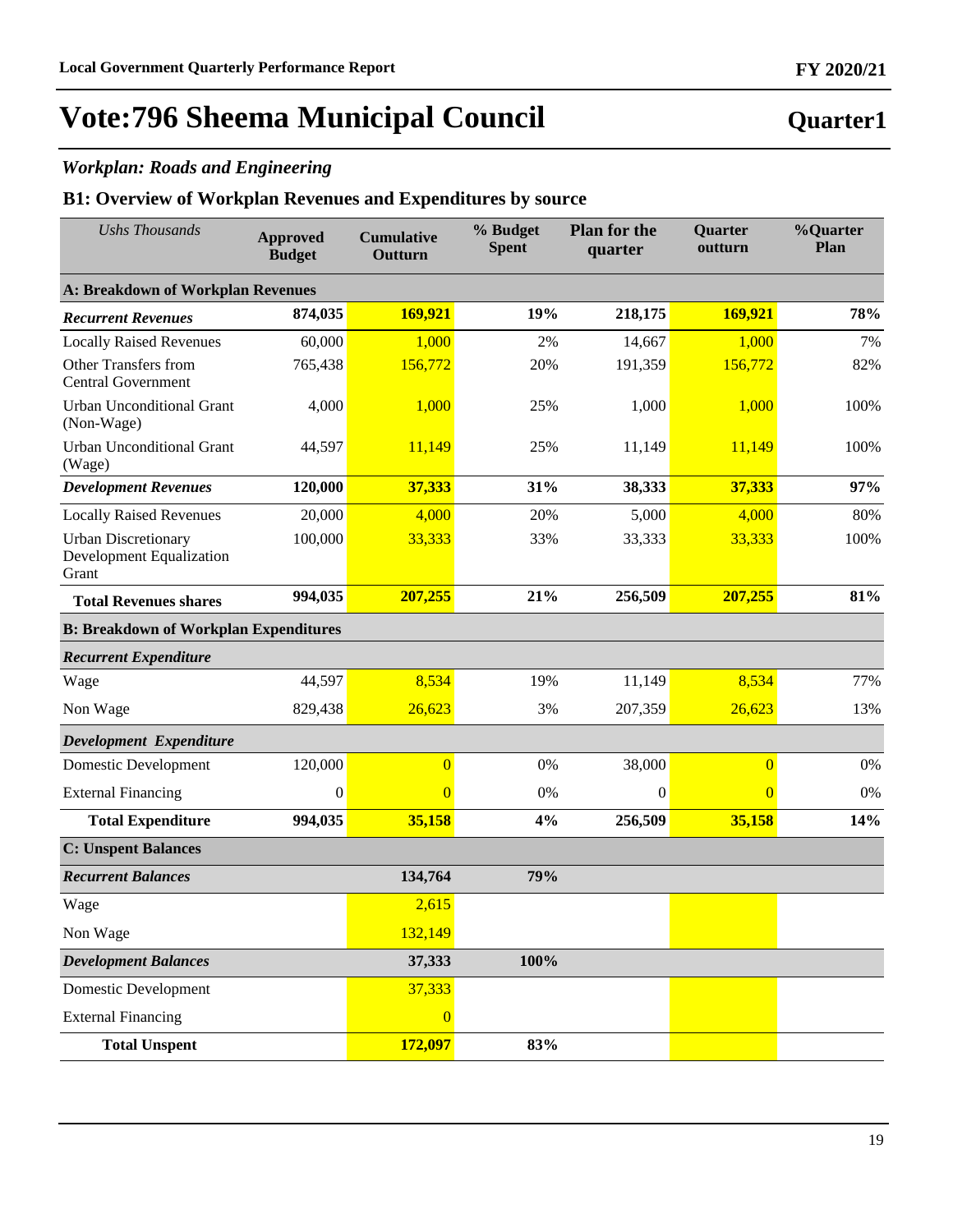#### **Summary of Workplan Revenues and Expenditure by Source**

By 30th September 2020, Roads and Engineering had cumulatively received Shs. 207,255,000/= against the approved budget of shs.994,035,000/= indicating 21 percent performance. In quarter one, the department had a planned budget of Shs. 256,509,000/= but was able to realize Shs. 207,255,000/= indicating a budget out turn of 81%. This under performance was due to less receipts of funds received from Road Fund and local revenue. By the end of quarter one, the department cumulatively had spent 4% of the annual budget leaving the unspent balance of Shs. 172,097,000/= that remained on nonwage and development indicating 83 percent of the released budget.

#### **Reasons for unspent balances on the bank account**

The reason for the unspent balances was due to lack of own road equipment to carry out the planned works and delayed release of Q1 funds from Uganda Road Fund.

#### **Highlights of physical performance by end of the quarter**

7.8 km of roads were graded, shaped and compacted, 5.4km of roads were maintained, 54m of culverts were installed, staff salaries and road gangs were paid, river training carried out in the municipal main swamps, utilities paid, workshops attended, back filing of the newly constructed box culverts and routine manual works carried out.

## **Quarter1**

**FY 2020/21**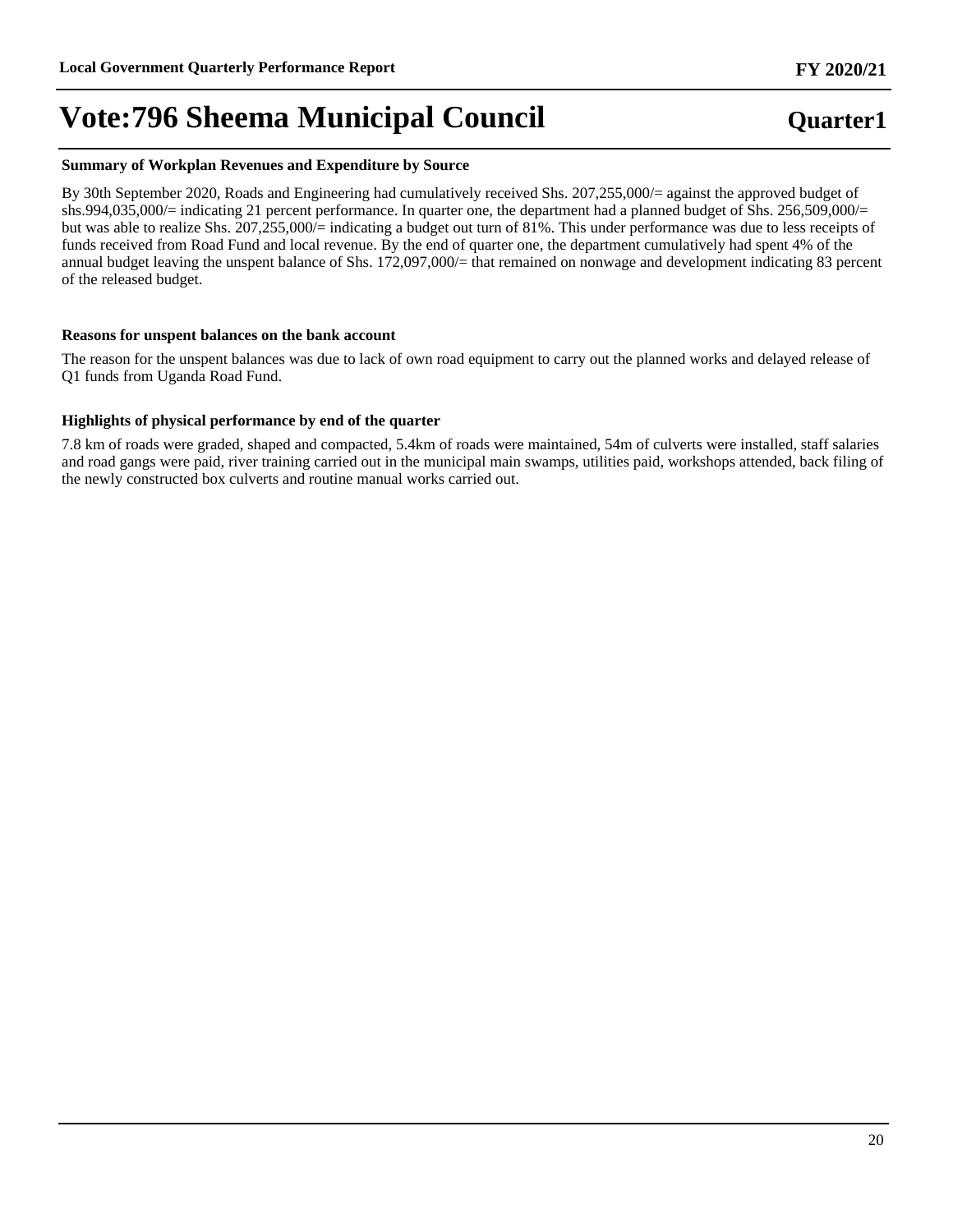### *Workplan: Water*

### **B1: Overview of Workplan Revenues and Expenditures by source**

| <b>Ushs Thousands</b>                        | <b>Approved</b><br><b>Budget</b> | <b>Cumulative</b><br>Outturn | % Budget<br><b>Spent</b> | <b>Plan for the</b><br>quarter | <b>Quarter</b><br>outturn | %Quarter<br>Plan |
|----------------------------------------------|----------------------------------|------------------------------|--------------------------|--------------------------------|---------------------------|------------------|
| <b>A: Breakdown of Workplan Revenues</b>     |                                  |                              |                          |                                |                           |                  |
| <b>Recurrent Revenues</b>                    | $\bf{0}$                         | $\overline{\mathbf{0}}$      | 0%                       | $\bf{0}$                       | $\overline{\mathbf{0}}$   | $0\%$            |
|                                              |                                  |                              |                          |                                |                           |                  |
| <b>Development Revenues</b>                  | $\bf{0}$                         | $\bf{0}$                     | $0\%$                    | $\boldsymbol{0}$               | $\boldsymbol{0}$          | $0\%$            |
|                                              | $\bf{0}$                         | $\overline{\mathbf{0}}$      | 0%                       | $\bf{0}$                       | $\overline{\mathbf{0}}$   | $0\%$            |
| <b>Total Revenues shares</b>                 |                                  |                              |                          |                                |                           |                  |
| <b>B: Breakdown of Workplan Expenditures</b> |                                  |                              |                          |                                |                           |                  |
| <b>Recurrent Expenditure</b>                 |                                  |                              |                          |                                |                           |                  |
| Wage                                         | $\boldsymbol{0}$                 | $\overline{0}$               | 0%                       | $\boldsymbol{0}$               | $\overline{0}$            | 0%               |
| Non Wage                                     | $\boldsymbol{0}$                 | $\overline{0}$               | 0%                       | $\boldsymbol{0}$               | $\overline{0}$            | 0%               |
| Development Expenditure                      |                                  |                              |                          |                                |                           |                  |
| Domestic Development                         | $\mathbf{0}$                     | $\overline{0}$               | 0%                       | $\boldsymbol{0}$               | $\overline{0}$            | 0%               |
| <b>External Financing</b>                    | $\boldsymbol{0}$                 | $\overline{0}$               | 0%                       | $\theta$                       | $\overline{0}$            | 0%               |
| <b>Total Expenditure</b>                     | $\bf{0}$                         | $\bf{0}$                     | $0\%$                    | $\bf{0}$                       | $\overline{\mathbf{0}}$   | $0\%$            |
| <b>C: Unspent Balances</b>                   |                                  |                              |                          |                                |                           |                  |
| <b>Recurrent Balances</b>                    |                                  | $\bf{0}$                     | 0%                       |                                |                           |                  |
| Wage                                         |                                  | $\overline{0}$               |                          |                                |                           |                  |
| Non Wage                                     |                                  | $\overline{0}$               |                          |                                |                           |                  |
| <b>Development Balances</b>                  |                                  | $\boldsymbol{0}$             | 0%                       |                                |                           |                  |
| <b>Domestic Development</b>                  |                                  | $\overline{0}$               |                          |                                |                           |                  |
| <b>External Financing</b>                    |                                  | $\overline{0}$               |                          |                                |                           |                  |
| <b>Total Unspent</b>                         |                                  | $\bf{0}$                     | 0%                       |                                |                           |                  |

**Summary of Workplan Revenues and Expenditure by Source**

**Reasons for unspent balances on the bank account** 

**Highlights of physical performance by end of the quarter**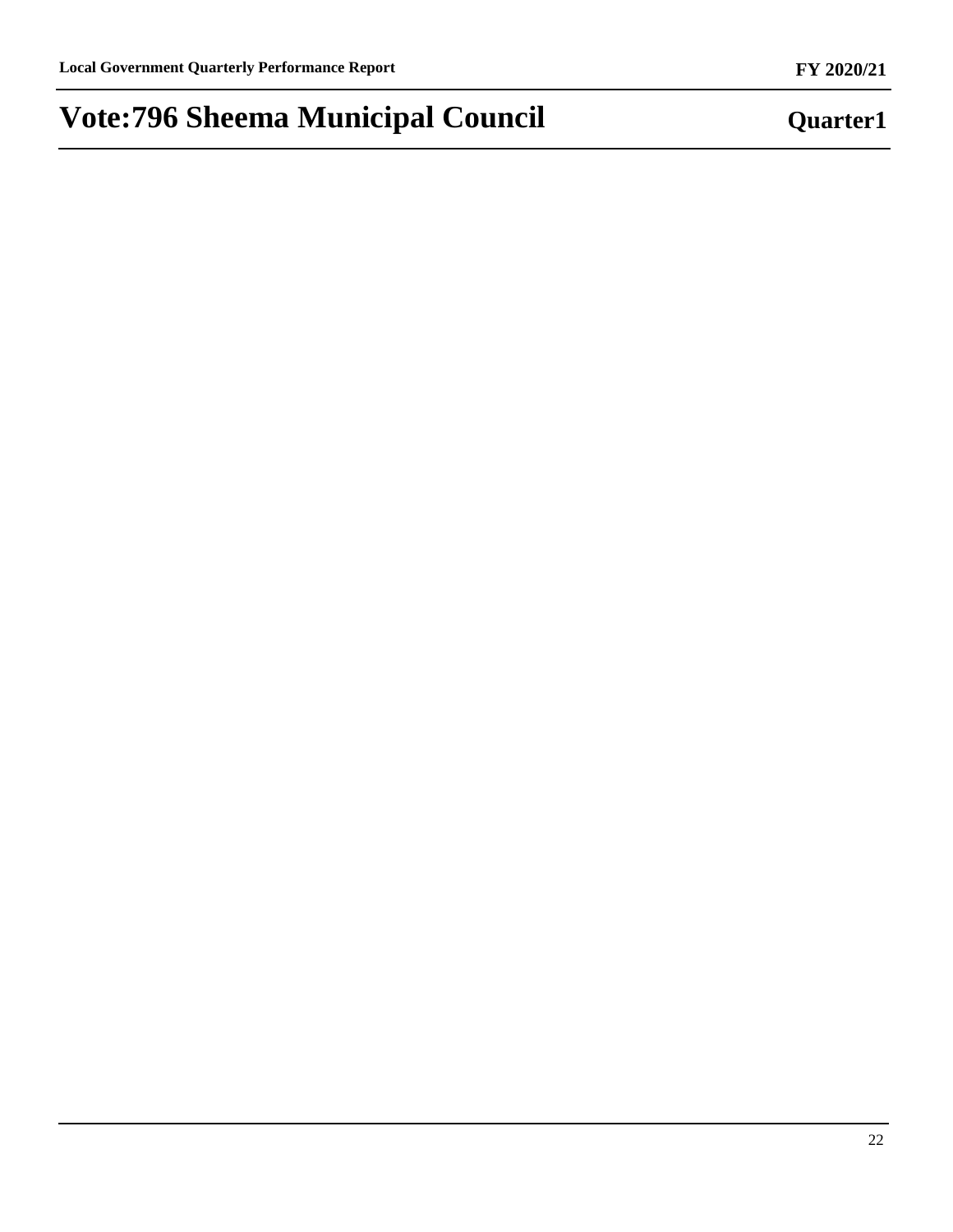## *Workplan: Natural Resources*

### **B1: Overview of Workplan Revenues and Expenditures by source**

| <b>Ushs Thousands</b>                                                  | <b>Approved</b><br><b>Budget</b>             | <b>Cumulative</b><br>Outturn | % Budget<br><b>Spent</b> | <b>Plan for the</b><br>quarter | Quarter<br>outturn | %Quarter<br>Plan |  |  |
|------------------------------------------------------------------------|----------------------------------------------|------------------------------|--------------------------|--------------------------------|--------------------|------------------|--|--|
| A: Breakdown of Workplan Revenues                                      |                                              |                              |                          |                                |                    |                  |  |  |
| <b>Recurrent Revenues</b>                                              | 95,000                                       | 16,500                       | 17%                      | 23,026                         | 16,500             | 72%              |  |  |
| <b>Locally Raised Revenues</b>                                         | 29,000                                       | $\overline{0}$               | 0%                       | 6,526                          | $\overline{0}$     | 0%               |  |  |
| <b>Urban Unconditional Grant</b><br>(Non-Wage)                         | 12,000                                       | 3,000                        | 25%                      | 3,000                          | 3,000              | 100%             |  |  |
| <b>Urban Unconditional Grant</b><br>(Wage)                             | 54,000                                       | 13,500                       | 25%                      | 13,500                         | 13,500             | 100%             |  |  |
| <b>Development Revenues</b>                                            | 4,000                                        | 1,333                        | 33%                      | 1,333                          | 1,333              | 100%             |  |  |
| <b>Urban Discretionary</b><br><b>Development Equalization</b><br>Grant | 4,000                                        | 1,333                        | 33%                      | 1,333                          | 1,333              | 100%             |  |  |
| <b>Total Revenues shares</b>                                           | 99,000                                       | 17,833                       | 18%                      | 24,360                         | 17,833             | 73%              |  |  |
|                                                                        | <b>B: Breakdown of Workplan Expenditures</b> |                              |                          |                                |                    |                  |  |  |
| <b>Recurrent Expenditure</b>                                           |                                              |                              |                          |                                |                    |                  |  |  |
| Wage                                                                   | 54,000                                       | 8,701                        | 16%                      | 13,500                         | 8,701              | 64%              |  |  |
| Non Wage                                                               | 41,000                                       | 1,330                        | 3%                       | 9,860                          | 1,330              | 13%              |  |  |
| Development Expenditure                                                |                                              |                              |                          |                                |                    |                  |  |  |
| <b>Domestic Development</b>                                            | 4,000                                        | $\overline{0}$               | 0%                       | 1,000                          | $\overline{0}$     | $0\%$            |  |  |
| <b>External Financing</b>                                              | $\mathbf{0}$                                 | $\overline{0}$               | 0%                       | $\theta$                       | $\overline{0}$     | 0%               |  |  |
| <b>Total Expenditure</b>                                               | 99,000                                       | 10,031                       | 10%                      | 24,360                         | 10,031             | 41%              |  |  |
| <b>C: Unspent Balances</b>                                             |                                              |                              |                          |                                |                    |                  |  |  |
| <b>Recurrent Balances</b>                                              |                                              | 6,469                        | 39%                      |                                |                    |                  |  |  |
| Wage                                                                   |                                              | 4,799                        |                          |                                |                    |                  |  |  |
| Non Wage                                                               |                                              | 1,670                        |                          |                                |                    |                  |  |  |
| <b>Development Balances</b>                                            |                                              | 1,333                        | 100%                     |                                |                    |                  |  |  |
| <b>Domestic Development</b>                                            |                                              | 1,333                        |                          |                                |                    |                  |  |  |
| <b>External Financing</b>                                              |                                              | $\overline{0}$               |                          |                                |                    |                  |  |  |
| <b>Total Unspent</b>                                                   |                                              | 7,802                        | 44%                      |                                |                    |                  |  |  |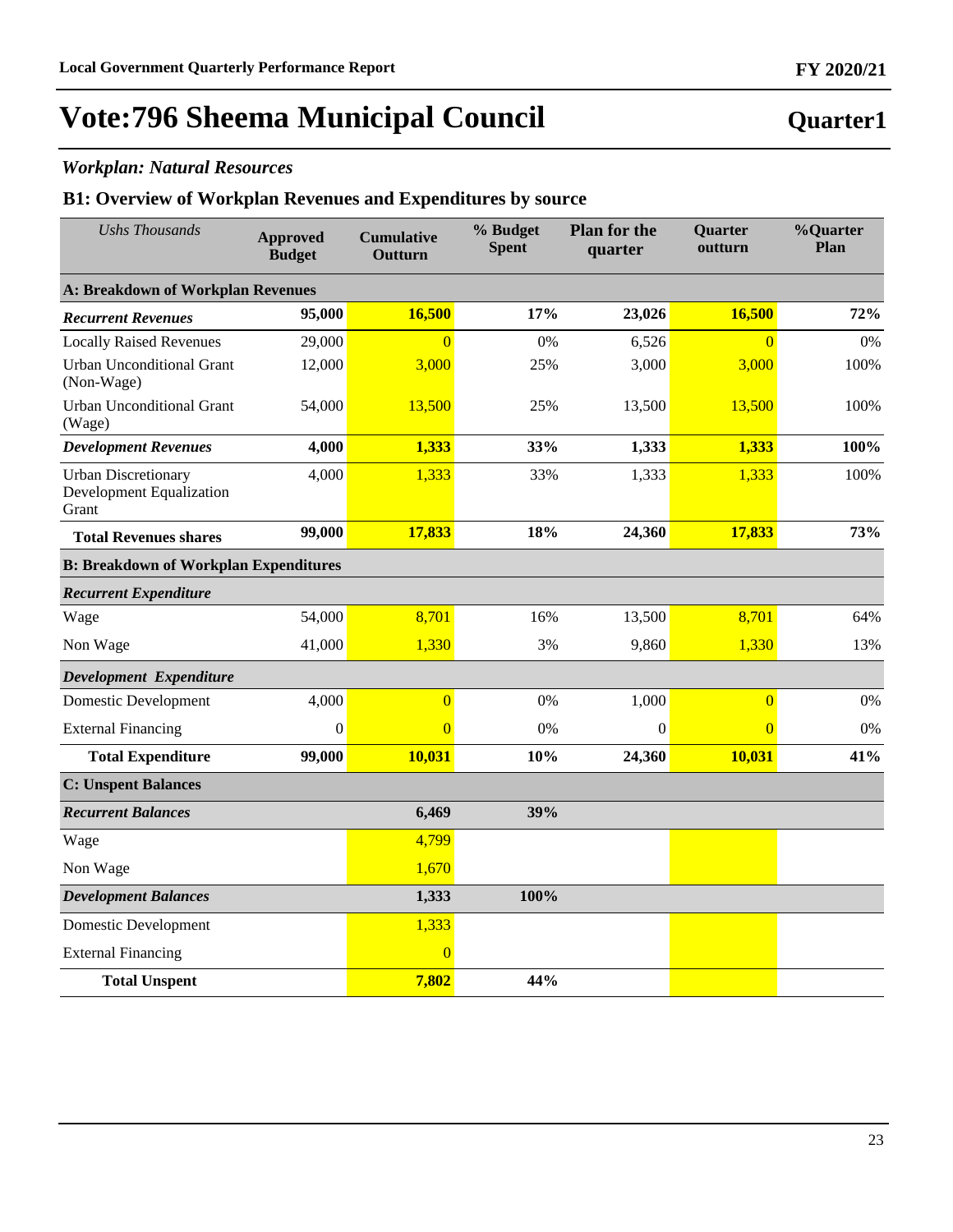#### **Summary of Workplan Revenues and Expenditure by Source**

By 30th September 2020, the sector had cumulatively received Shs.17,833,000/= out of the approved budget shs.99,000,000/= indicating 18% performance. In quarter one, the department had a planned budget of Shs. 24,360,000/= but was able to realize Shs.17,833,000/= indicating a budget out turn of 73%. This underperformance was due to no receipt of funds realized from local revenue by the department. By the end of quarter one, the department had utilised Shs. 10,031,000/= representing 10% of the approved budget leaving the unspent balance of Shs. 7,802,000 mainly for wage indicating 44% of the released budget.

#### **Reasons for unspent balances on the bank account**

The unspent funds was mainly for the wage that was due to covid19 that hindered the recruitment process.

#### **Highlights of physical performance by end of the quarter**

Paid staff salaries for three months, submitted 14 government lands for offers, cut trees and crops from kamiira swamp, mobilized and sensitized communities on the environmental conservation, carried out urban physical planning meeting, 54 building sites were inspected and issued with development permits, 45 private lands inspected and 22 illegal structures were mapped and served with enforcement notices.

## **Quarter1**

**FY 2020/21**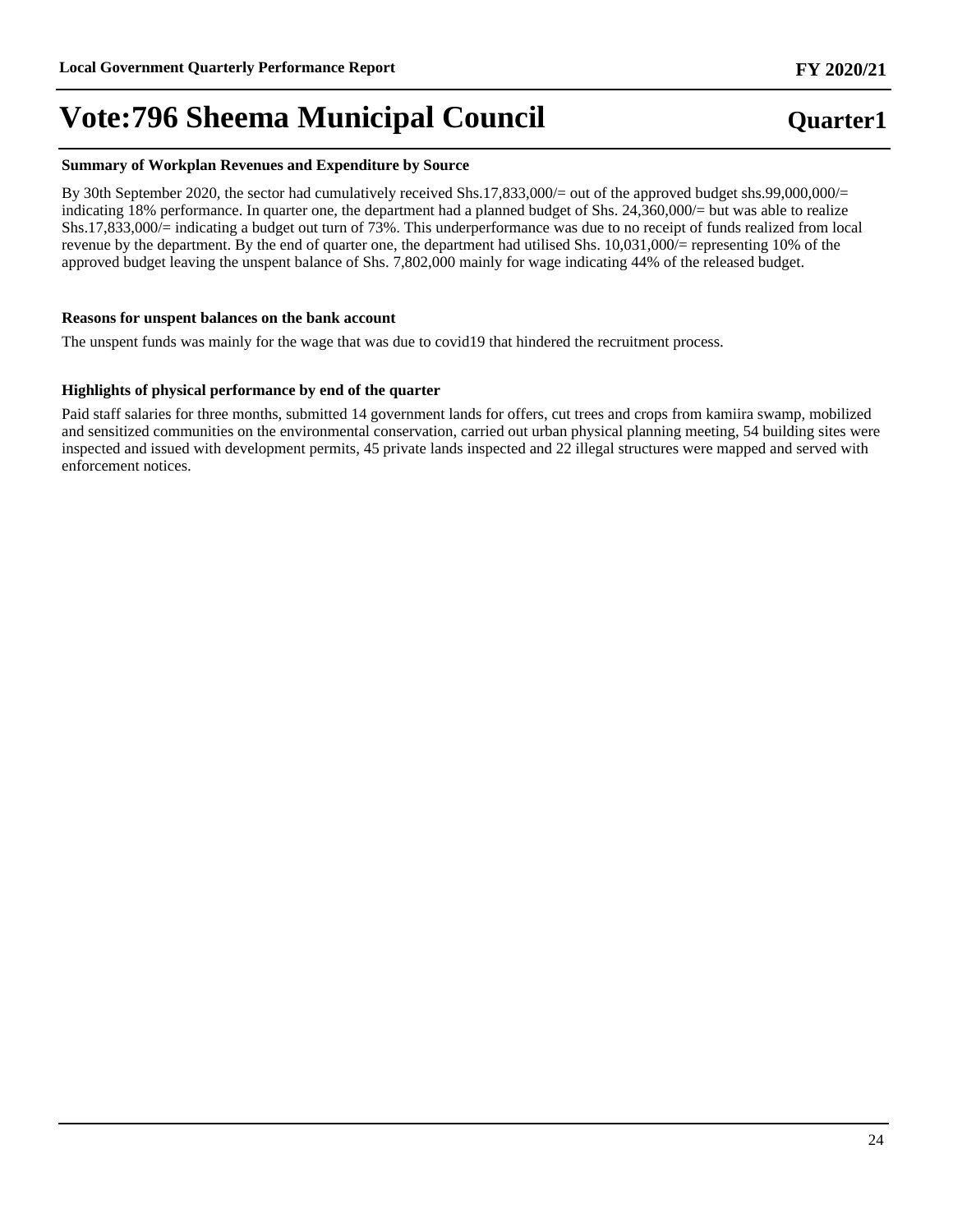## *Workplan: Community Based Services*

### **B1: Overview of Workplan Revenues and Expenditures by source**

| <b>Ushs Thousands</b>                                                  | <b>Approved</b><br><b>Budget</b> | <b>Cumulative</b><br>Outturn | % Budget<br><b>Spent</b> | <b>Plan for the</b><br>quarter | Quarter<br>outturn | %Quarter<br>Plan |
|------------------------------------------------------------------------|----------------------------------|------------------------------|--------------------------|--------------------------------|--------------------|------------------|
| <b>A: Breakdown of Workplan Revenues</b>                               |                                  |                              |                          |                                |                    |                  |
| <b>Recurrent Revenues</b>                                              | 70,100                           | 15,453                       | 22%                      | 17,525                         | 15,453             | 88%              |
| <b>Locally Raised Revenues</b>                                         | 4,000                            | $\overline{0}$               | 0%                       | 1,000                          | $\overline{0}$     | 0%               |
| <b>Other Transfers from</b><br><b>Central Government</b>               | 4,288                            | $\overline{0}$               | 0%                       | 1,072                          | $\overline{0}$     | 0%               |
| <b>Sector Conditional Grant</b><br>(Non-Wage)                          | 16,767                           | 4,192                        | 25%                      | 4,192                          | 4,192              | 100%             |
| <b>Urban Unconditional Grant</b><br>(Non-Wage)                         | 1,500                            | 375                          | 25%                      | 375                            | 375                | 100%             |
| <b>Urban Unconditional Grant</b><br>(Wage)                             | 43,545                           | 10,886                       | 25%                      | 10,886                         | 10,886             | 100%             |
| <b>Development Revenues</b>                                            | 4,000                            | 1,333                        | 33%                      | 1,333                          | 1,333              | 100%             |
| <b>Urban Discretionary</b><br><b>Development Equalization</b><br>Grant | 4,000                            | 1,333                        | 33%                      | 1,333                          | 1,333              | 100%             |
| <b>Total Revenues shares</b>                                           | 74,100                           | 16,786                       | 23%                      | 18,858                         | 16,786             | 89%              |
| <b>B: Breakdown of Workplan Expenditures</b>                           |                                  |                              |                          |                                |                    |                  |
| <b>Recurrent Expenditure</b>                                           |                                  |                              |                          |                                |                    |                  |
| Wage                                                                   | 43,545                           | 9,399                        | 22%                      | 10,886                         | 9,399              | 86%              |
| Non Wage                                                               | 26,555                           | 2,069                        | 8%                       | 6,639                          | 2,069              | 31%              |
| Development Expenditure                                                |                                  |                              |                          |                                |                    |                  |
| <b>Domestic Development</b>                                            | 4,000                            | $\overline{0}$               | 0%                       | 1,333                          | $\overline{0}$     | 0%               |
| <b>External Financing</b>                                              | $\boldsymbol{0}$                 | $\overline{0}$               | 0%                       | $\theta$                       | $\overline{0}$     | 0%               |
| <b>Total Expenditure</b>                                               | 74,100                           | 11,468                       | 15%                      | 18,858                         | 11,468             | 61%              |
| <b>C: Unspent Balances</b>                                             |                                  |                              |                          |                                |                    |                  |
| <b>Recurrent Balances</b>                                              |                                  | 3,985                        | 26%                      |                                |                    |                  |
| Wage                                                                   |                                  | 1,487                        |                          |                                |                    |                  |
| Non Wage                                                               |                                  | 2,498                        |                          |                                |                    |                  |
| <b>Development Balances</b>                                            |                                  | 1,333                        | 100%                     |                                |                    |                  |
| <b>Domestic Development</b>                                            |                                  | 1,333                        |                          |                                |                    |                  |
| <b>External Financing</b>                                              |                                  | $\overline{0}$               |                          |                                |                    |                  |
| <b>Total Unspent</b>                                                   |                                  | 5,318                        | 32%                      |                                |                    |                  |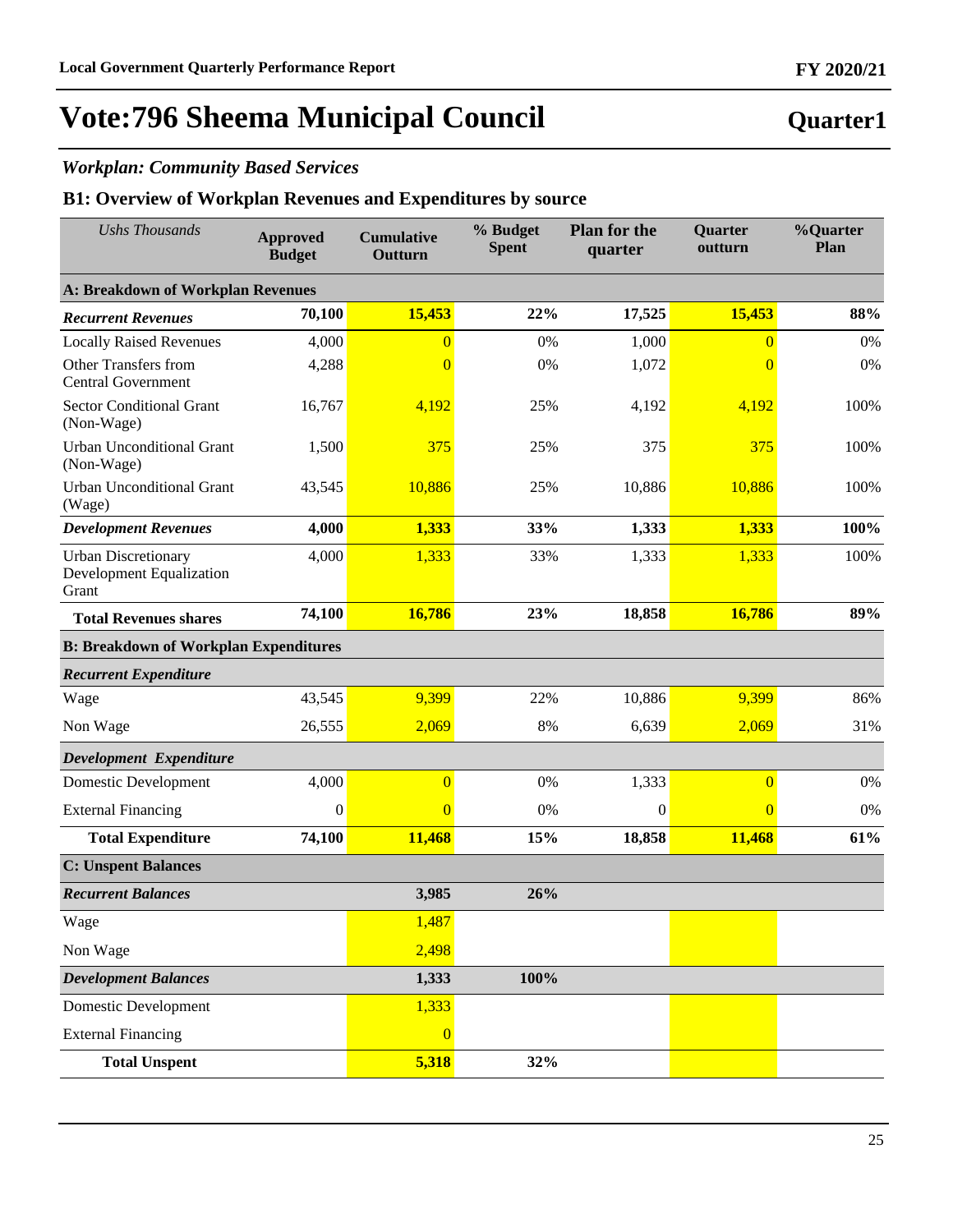#### **Summary of Workplan Revenues and Expenditure by Source**

In FY 2020/2021, Community Based Services has approved budget of shs.74,100,000/= but by the end of quarter one, it had cumulatively received Shs. 16,786,000/= indicating 23% of the budget. In quarter one, Shs. 16,786,000/= was received against the quarter budget of Shs. 18,858,000/= indicating 89 percent performance due to no receipt from local revenue. By the end of the quarter one, the Sector had spent Shs.11,468,000/= cumulatively indicating 15% performance of the annual approved budget leaving out Shs. 5,318,000/= as un spent balance indicating 32% of the total released budget mainly from unspent wage.

#### **Reasons for unspent balances on the bank account**

This is as a result of lock down due to covid-19 pandemic and delays in the recruitment process.

#### **Highlights of physical performance by end of the quarter**

During quarter 1, the spent funds on, monitoring and verifying of YLP and UWEP groups. All community development workers were facilitated to do their activities in lower divisions. reports were submitted to ministry of gender labor and social development.

#### **FY 2020/21**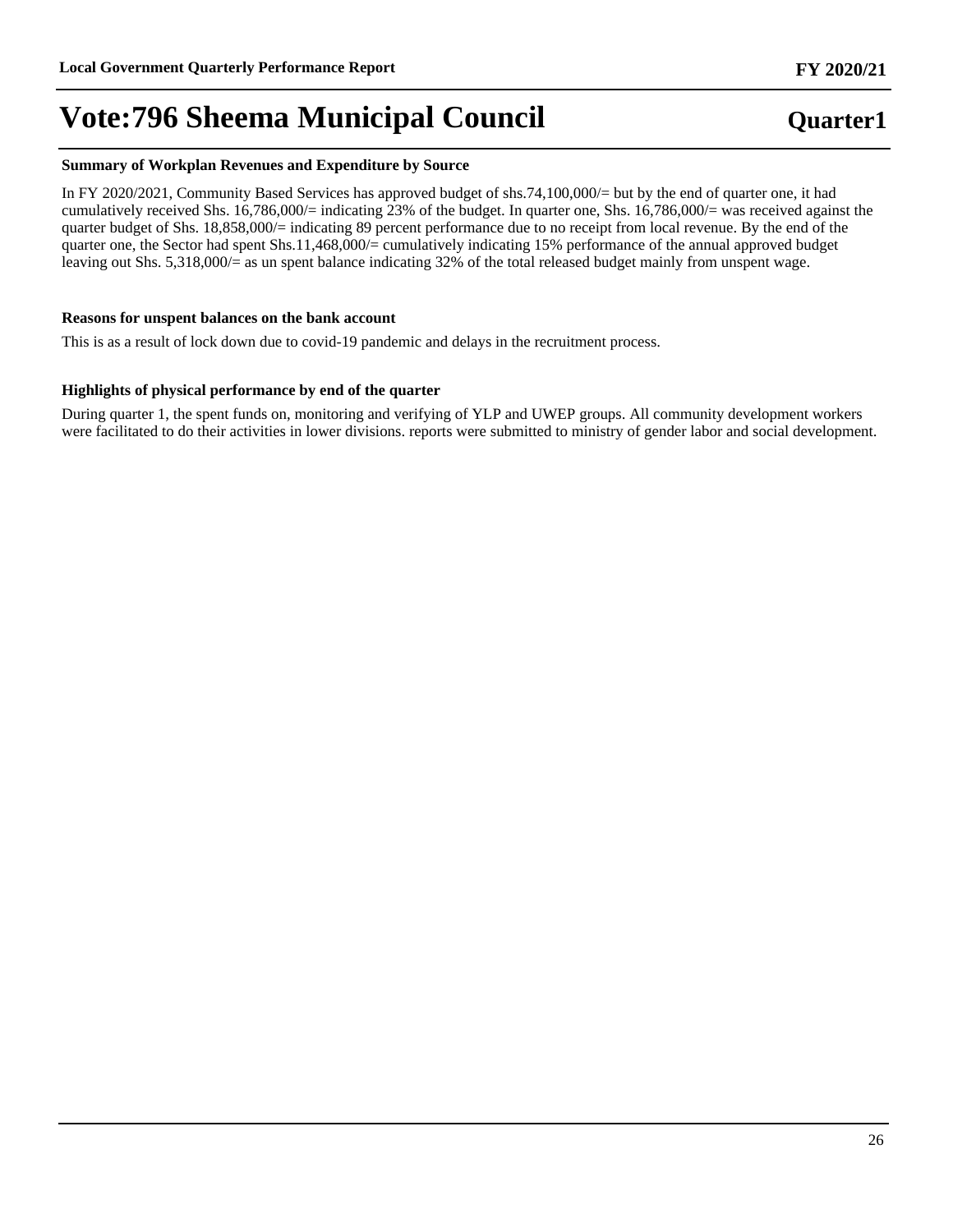## *Workplan: Planning*

### **B1: Overview of Workplan Revenues and Expenditures by source**

| <b>Ushs Thousands</b>                                           | <b>Approved</b><br><b>Budget</b> | <b>Cumulative</b><br>Outturn | % Budget<br><b>Spent</b> | <b>Plan for the</b><br>quarter | Quarter<br>outturn | %Quarter<br>Plan |
|-----------------------------------------------------------------|----------------------------------|------------------------------|--------------------------|--------------------------------|--------------------|------------------|
| <b>A: Breakdown of Workplan Revenues</b>                        |                                  |                              |                          |                                |                    |                  |
| <b>Recurrent Revenues</b>                                       | 107,085                          | 21,250                       | 20%                      | 26,621                         | 21,250             | 80%              |
| <b>Locally Raised Revenues</b>                                  | 22,085                           | $\Omega$                     | 0%                       | 5,371                          | $\overline{0}$     | 0%               |
| <b>Urban Unconditional Grant</b><br>(Non-Wage)                  | 31,000                           | 7,750                        | 25%                      | 7,750                          | 7,750              | 100%             |
| <b>Urban Unconditional Grant</b><br>(Wage)                      | 54,000                           | 13,500                       | 25%                      | 13,500                         | 13,500             | 100%             |
| <b>Development Revenues</b>                                     | 126,338                          | 42,113                       | 33%                      | 42,113                         | 42,113             | 100%             |
| Multi-Sectoral Transfers to<br>LLGs_Gou                         | 119,164                          | 39,721                       | 33%                      | 39,721                         | 39,721             | 100%             |
| <b>Urban Discretionary</b><br>Development Equalization<br>Grant | 7,174                            | 2,391                        | 33%                      | 2,391                          | 2,391              | 100%             |
| <b>Total Revenues shares</b>                                    | 233,423                          | 63,363                       | 27%                      | 68,733                         | 63,363             | 92%              |
| <b>B: Breakdown of Workplan Expenditures</b>                    |                                  |                              |                          |                                |                    |                  |
| <b>Recurrent Expenditure</b>                                    |                                  |                              |                          |                                |                    |                  |
| Wage                                                            | 54,000                           | 4,862                        | 9%                       | 13,500                         | 4,862              | 36%              |
| Non Wage                                                        | 53,085                           | 5,497                        | 10%                      | 13,271                         | 5,497              | 41%              |
| Development Expenditure                                         |                                  |                              |                          |                                |                    |                  |
| Domestic Development                                            | 126,338                          | 39,721                       | 31%                      | 41,962                         | 39,721             | 95%              |
| <b>External Financing</b>                                       | $\boldsymbol{0}$                 | $\overline{0}$               | 0%                       | $\theta$                       | $\overline{0}$     | 0%               |
| <b>Total Expenditure</b>                                        | 233,423                          | 50,080                       | 21%                      | 68,733                         | 50,080             | 73%              |
| <b>C: Unspent Balances</b>                                      |                                  |                              |                          |                                |                    |                  |
| <b>Recurrent Balances</b>                                       |                                  | 10,892                       | 51%                      |                                |                    |                  |
| Wage                                                            |                                  | 8,639                        |                          |                                |                    |                  |
| Non Wage                                                        |                                  | 2,253                        |                          |                                |                    |                  |
| <b>Development Balances</b>                                     |                                  | 2,391                        | 6%                       |                                |                    |                  |
| <b>Domestic Development</b>                                     |                                  | 2,391                        |                          |                                |                    |                  |
| <b>External Financing</b>                                       |                                  | $\overline{0}$               |                          |                                |                    |                  |
| <b>Total Unspent</b>                                            |                                  | 13,283                       | 21%                      |                                |                    |                  |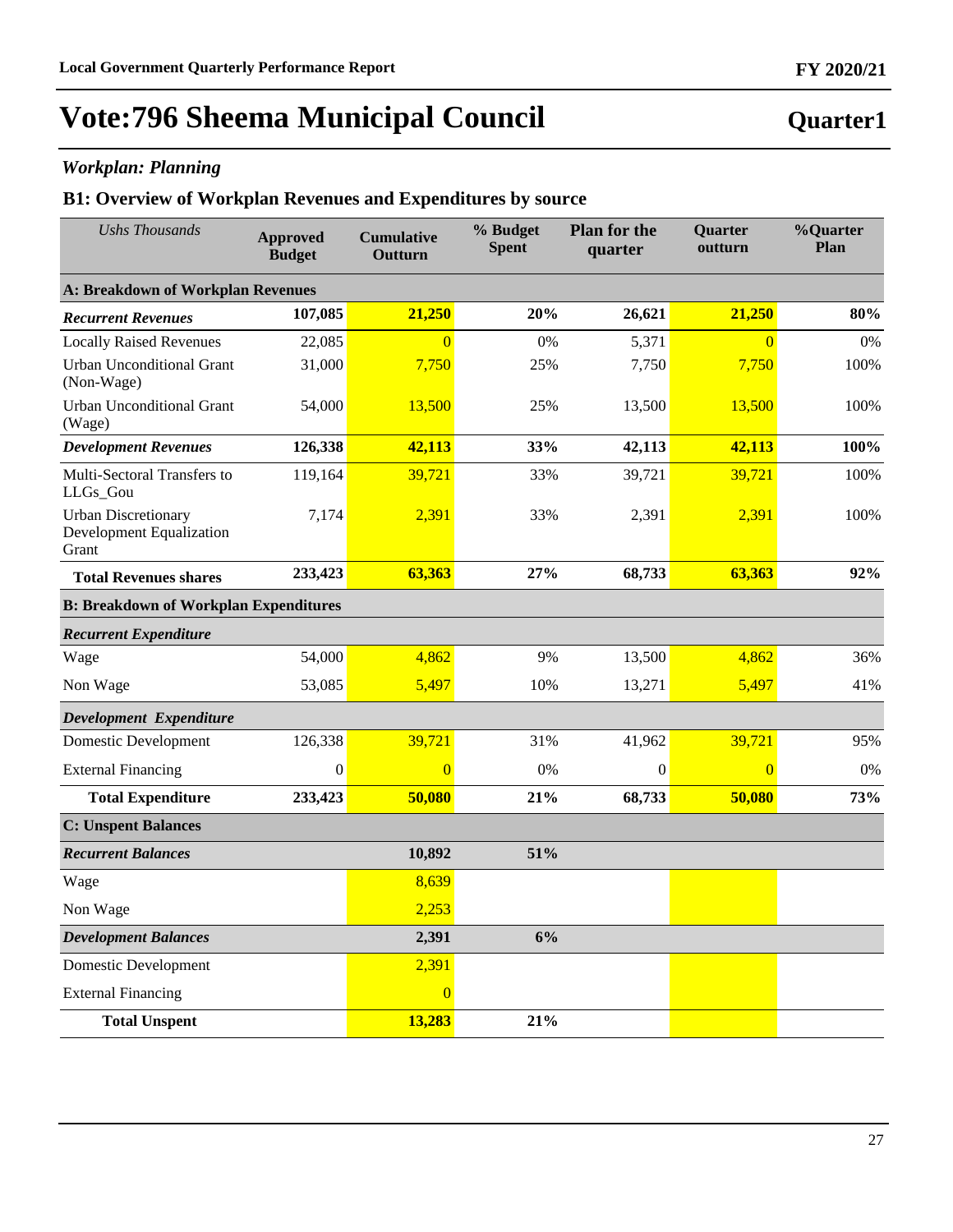#### **Summary of Workplan Revenues and Expenditure by Source**

By the end of 30th September 2020, the sector had cumulatively received Shs. 63,363,000/= against the approved budget of Shs.233,423,000/= indicating 27 percent of the budget. In quarter one, Shs. 63,363,000/= was received against the quarter budget of Shs. 68,733,000/= indicating 92 percent performance. This underperformance was due to no receipts from the local revenue received in this quarter. By the end of the quarter, the Sector had spent Shs.50,080,000/= cumulatively indicating 21% performance of the annual approved budget, leaving the un spent balance of Shs. 13,283,000/= indicating 21% of the released budget. The unspent balance of Shs. 13,283,000/= was mostly for wage that was not utilised and for non-wage that was not spent due to covid-19 pandemic.

#### **Reasons for unspent balances on the bank account**

The unspent balance was mainly of the wage due to transfer of services by the senior planner to other local government and covid 19 pandemic.

#### **Highlights of physical performance by end of the quarter**

Payment of staff salary for three months, monitoring of government projects and programmes, data collection within the municipality, technical guidance provided to divisions and quarterly reports produced and submitted.

# **FY 2020/21**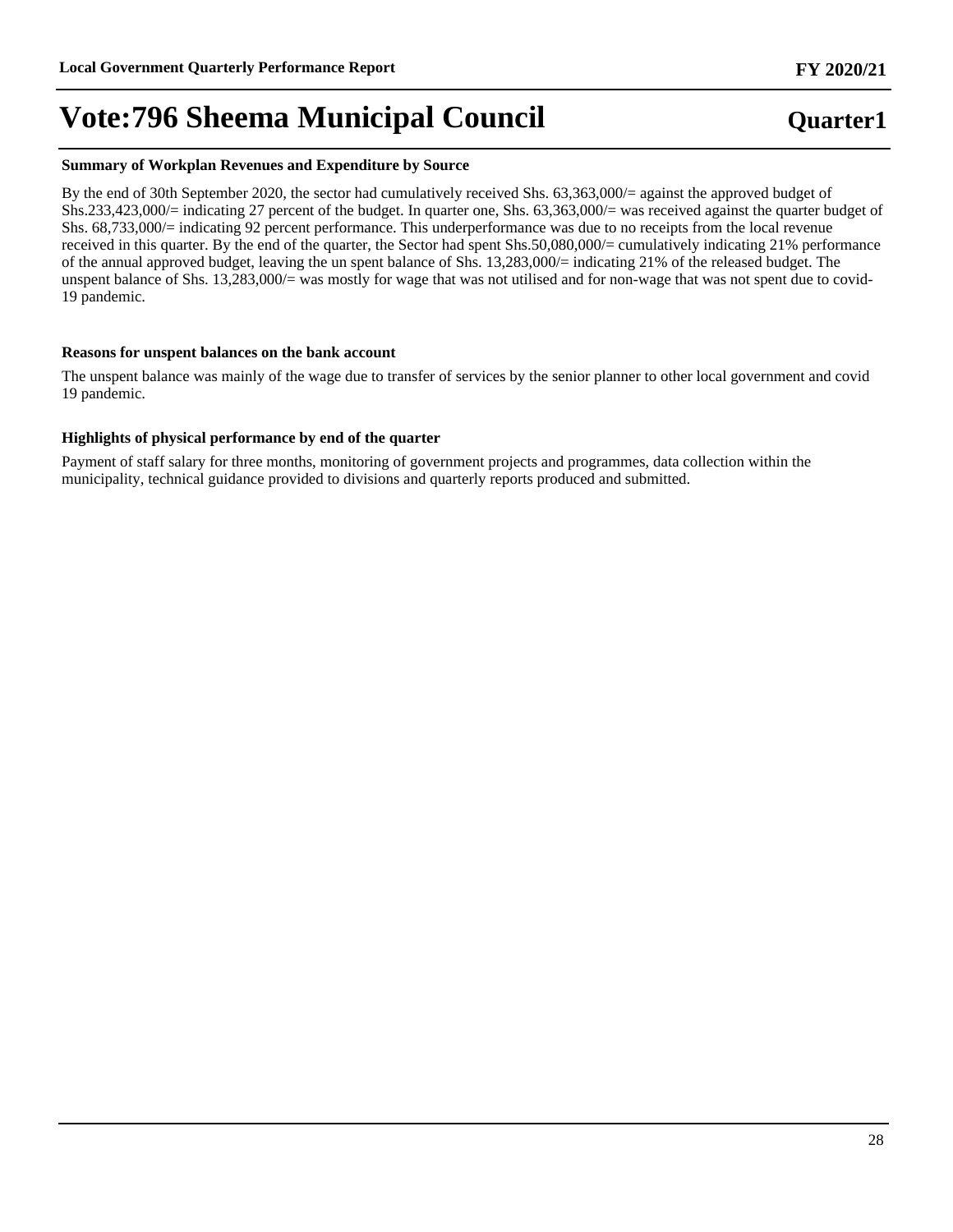### *Workplan: Internal Audit*

### **B1: Overview of Workplan Revenues and Expenditures by source**

| <b>Ushs Thousands</b>                          | <b>Approved</b><br><b>Budget</b> | <b>Cumulative</b><br>Outturn | % Budget<br><b>Spent</b> | <b>Plan for the</b><br>quarter | <b>Quarter</b><br>outturn | <b>%Quarter</b><br>Plan |
|------------------------------------------------|----------------------------------|------------------------------|--------------------------|--------------------------------|---------------------------|-------------------------|
| <b>A: Breakdown of Workplan Revenues</b>       |                                  |                              |                          |                                |                           |                         |
| <b>Recurrent Revenues</b>                      | 26,491                           | 5,898                        | 22%                      | 6,663                          | 5,898                     | 89%                     |
| <b>Locally Raised Revenues</b>                 | 6,900                            | 1,000                        | 14%                      | 1,765                          | 1,000                     | 57%                     |
| <b>Urban Unconditional Grant</b><br>(Non-Wage) | 7,700                            | 1,925                        | 25%                      | 1,925                          | 1,925                     | 100%                    |
| <b>Urban Unconditional Grant</b><br>(Wage)     | 11,891                           | 2,973                        | 25%                      | 2,973                          | 2,973                     | 100%                    |
| <b>Development Revenues</b>                    | $\bf{0}$                         | $\overline{\mathbf{0}}$      | 0%                       | $\bf{0}$                       | $\overline{\mathbf{0}}$   | $0\%$                   |
|                                                |                                  |                              |                          |                                |                           |                         |
| <b>Total Revenues shares</b>                   | 26,491                           | 5,898                        | 22%                      | 6,663                          | 5,898                     | 89%                     |
| <b>B: Breakdown of Workplan Expenditures</b>   |                                  |                              |                          |                                |                           |                         |
| <b>Recurrent Expenditure</b>                   |                                  |                              |                          |                                |                           |                         |
| Wage                                           | 11,891                           | 2,304                        | 19%                      | 2,973                          | 2,304                     | 78%                     |
| Non Wage                                       | 14,600                           | 2,042                        | 14%                      | 3,690                          | 2,042                     | 55%                     |
| Development Expenditure                        |                                  |                              |                          |                                |                           |                         |
| <b>Domestic Development</b>                    | $\boldsymbol{0}$                 | $\overline{0}$               | 0%                       | $\boldsymbol{0}$               | $\overline{0}$            | 0%                      |
| <b>External Financing</b>                      | $\boldsymbol{0}$                 | $\overline{0}$               | 0%                       | $\boldsymbol{0}$               | $\overline{0}$            | $0\%$                   |
| <b>Total Expenditure</b>                       | 26,491                           | 4,346                        | 16%                      | 6,663                          | 4,346                     | 65%                     |
| <b>C: Unspent Balances</b>                     |                                  |                              |                          |                                |                           |                         |
| <b>Recurrent Balances</b>                      |                                  | 1,551                        | 26%                      |                                |                           |                         |
| Wage                                           |                                  | 668                          |                          |                                |                           |                         |
| Non Wage                                       |                                  | 883                          |                          |                                |                           |                         |
| <b>Development Balances</b>                    |                                  | $\bf{0}$                     | 0%                       |                                |                           |                         |
| Domestic Development                           |                                  | $\overline{0}$               |                          |                                |                           |                         |
| <b>External Financing</b>                      |                                  | $\overline{0}$               |                          |                                |                           |                         |
| <b>Total Unspent</b>                           |                                  | 1,551                        | 26%                      |                                |                           |                         |

#### **Summary of Workplan Revenues and Expenditure by Source**

In 2020/21 FY, the Internal Audit department had an annual budget of Shs. 26,491,000/= but the end of quarter one, it had cumulatively received Shs. 5,898,000/= indicating 22 percent performance of the budget. In quarter one, the department received Shs. 5,898,000/= out of the quarter plan of Shs. 6,663,000/= indicating 89 percent performance. This under performance was due less receipts received for local revenue for this quarter. The department cumulatively spent Shs. 4,346,000/= indicating 16% of the total budget leaving the unspent balance of Shs. 1,551,000/= indicating 26% of the realized budget.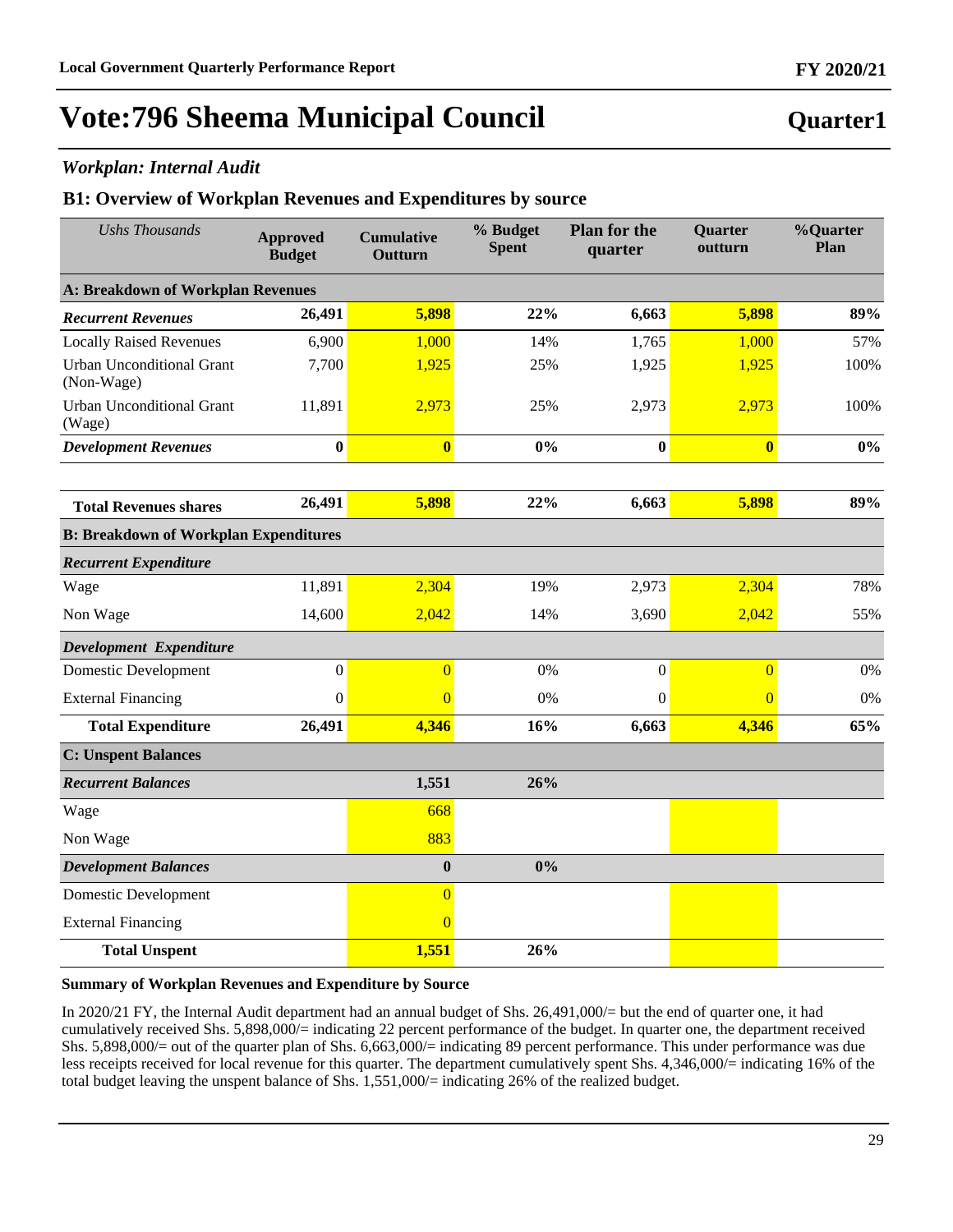#### **Reasons for unspent balances on the bank account**

Covid-19 pandemic that made the audits in schools impossible was the reason for unspent funds.

#### **Highlights of physical performance by end of the quarter**

Payment of staff salary for three months, Quarter one audit report was prepared and submitted, coordination with line ministries was made and handover ceremonies witnessed.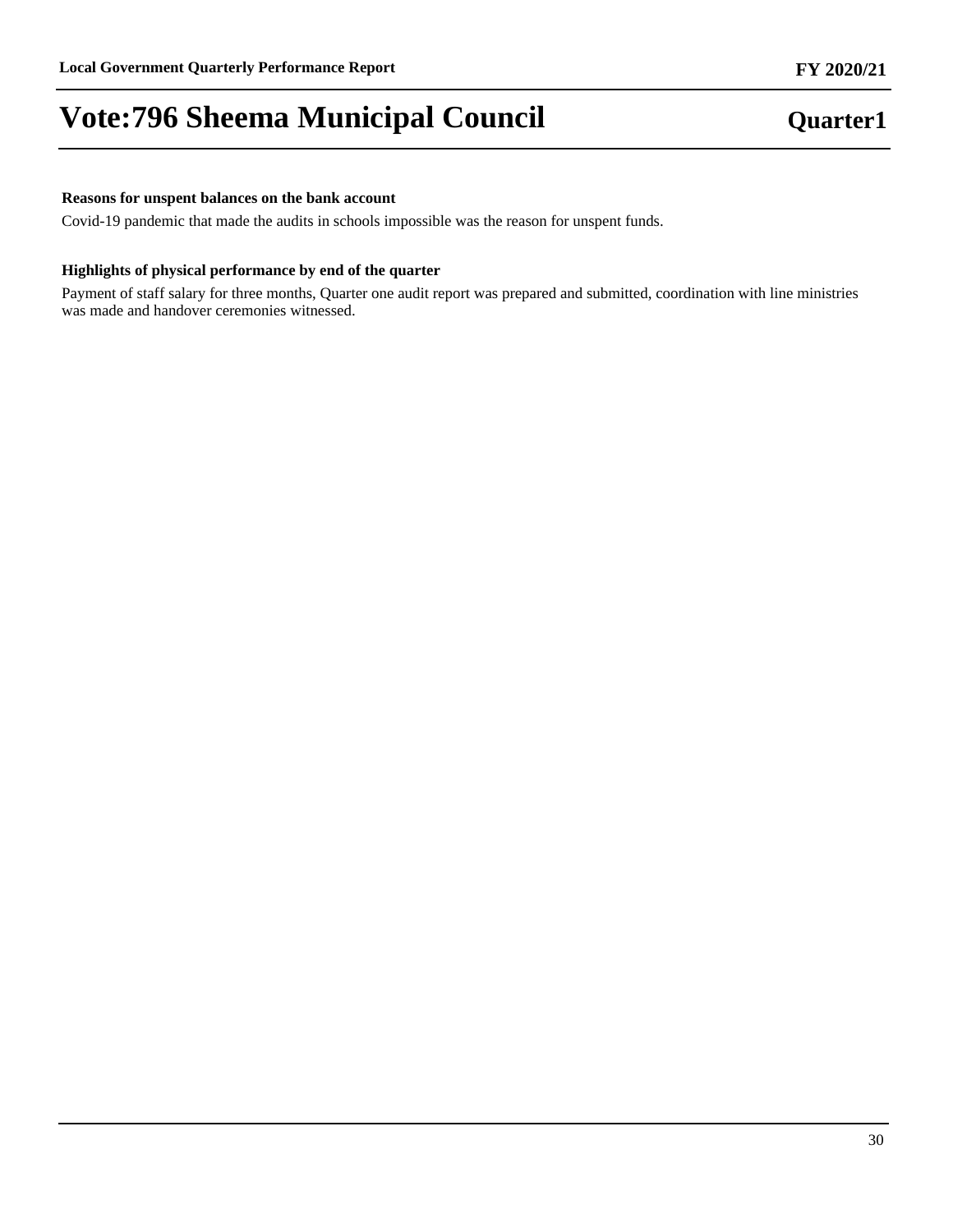**Quarter1**

# **Vote:796 Sheema Municipal Council**

## *Workplan: Trade, Industry and Local Development*

### **B1: Overview of Workplan Revenues and Expenditures by source**

| <b>Ushs Thousands</b>                          | <b>Approved</b><br><b>Budget</b> | <b>Cumulative</b><br>Outturn | % Budget<br><b>Spent</b> | <b>Plan for the</b><br>quarter | Quarter<br>outturn      | %Quarter<br>Plan |
|------------------------------------------------|----------------------------------|------------------------------|--------------------------|--------------------------------|-------------------------|------------------|
| <b>A: Breakdown of Workplan Revenues</b>       |                                  |                              |                          |                                |                         |                  |
| <b>Recurrent Revenues</b>                      | 30,720                           | 6,430                        | 21%                      | 7,680                          | 6,430                   | 84%              |
| <b>Locally Raised Revenues</b>                 | 5,000                            | $\overline{0}$               | 0%                       | 1,250                          | $\overline{0}$          | 0%               |
| <b>Sector Conditional Grant</b><br>(Non-Wage)  | 8,004                            | 2,001                        | 25%                      | 2,001                          | 2,001                   | 100%             |
| <b>Urban Unconditional Grant</b><br>(Non-Wage) | 3,000                            | 750                          | 25%                      | 750                            | 750                     | 100%             |
| Urban Unconditional Grant<br>(Wage)            | 14,716                           | 3,679                        | 25%                      | 3,679                          | 3,679                   | 100%             |
| <b>Development Revenues</b>                    | $\bf{0}$                         | $\overline{\mathbf{0}}$      | 0%                       | $\bf{0}$                       | $\overline{\mathbf{0}}$ | 0%               |
|                                                |                                  |                              |                          |                                |                         |                  |
| <b>Total Revenues shares</b>                   | 30,720                           | 6,430                        | 21%                      | 7,680                          | 6,430                   | 84%              |
| <b>B: Breakdown of Workplan Expenditures</b>   |                                  |                              |                          |                                |                         |                  |
| <b>Recurrent Expenditure</b>                   |                                  |                              |                          |                                |                         |                  |
| Wage                                           | 14,716                           | $\overline{0}$               | 0%                       | 3,679                          | $\overline{0}$          | 0%               |
| Non Wage                                       | 16,004                           | 1,346                        | 8%                       | 4,001                          | 1,346                   | 34%              |
| Development Expenditure                        |                                  |                              |                          |                                |                         |                  |
| <b>Domestic Development</b>                    | $\mathbf{0}$                     | $\overline{0}$               | 0%                       | $\boldsymbol{0}$               | $\overline{0}$          | $0\%$            |
| <b>External Financing</b>                      | $\boldsymbol{0}$                 | $\overline{0}$               | 0%                       | $\boldsymbol{0}$               | $\overline{0}$          | 0%               |
| <b>Total Expenditure</b>                       | 30,720                           | 1,346                        | 4%                       | 7,680                          | 1,346                   | 18%              |
| <b>C: Unspent Balances</b>                     |                                  |                              |                          |                                |                         |                  |
| <b>Recurrent Balances</b>                      |                                  | 5,084                        | 79%                      |                                |                         |                  |
| Wage                                           |                                  | 3,679                        |                          |                                |                         |                  |
| Non Wage                                       |                                  | 1,405                        |                          |                                |                         |                  |
| <b>Development Balances</b>                    |                                  | $\boldsymbol{0}$             | 0%                       |                                |                         |                  |
| Domestic Development                           |                                  | $\overline{0}$               |                          |                                |                         |                  |
| <b>External Financing</b>                      |                                  | $\overline{0}$               |                          |                                |                         |                  |
| <b>Total Unspent</b>                           |                                  | 5,084                        | 79%                      |                                |                         |                  |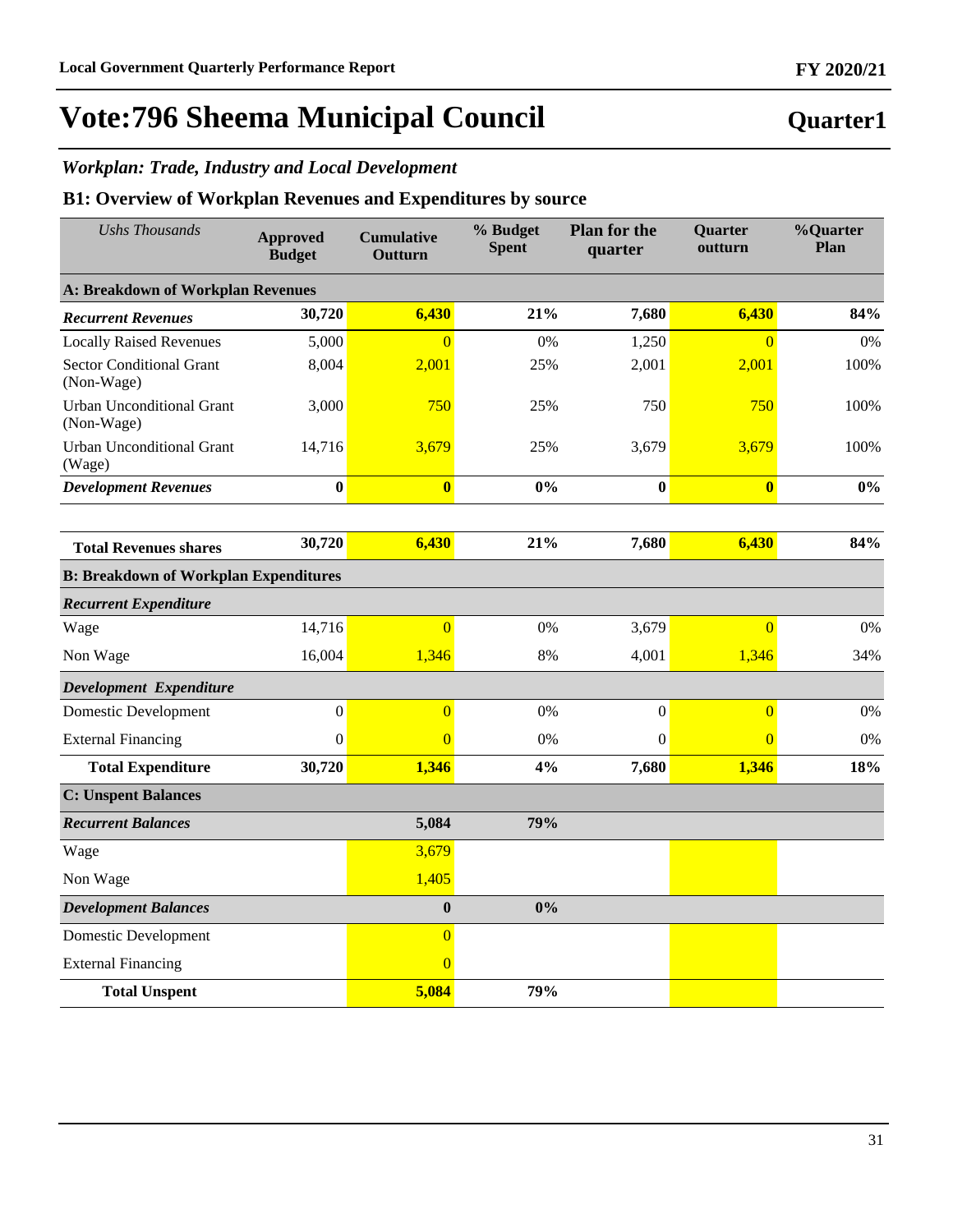#### **Summary of Workplan Revenues and Expenditure by Source**

In 2020/21 FY, the Trade Industry and Local Economic Development department has an annual budget of Shs. 30,720,000/= but by the end of quarter one, it has cumulatively received Shs 6,430,000/= indicating 21 percent performance of the budget. In quarter one, the department received Shs. 6,430,000/= out of the quarter plan of Shs. 7,680,000/= indicating 84 percent performance as a result of no receipts received from local revenue by the department. By the end of quarter one, the department had cumulatively spent 21% of the realized budget against the annual budget leaving the unspent balance of Shs.5,084,000/= for the unspent wage mainly amounting to 79% of the realized budget.

#### **Reasons for unspent balances on the bank account**

The unspent balance was as result of delays to recruit the principal commercial officer to consume the wage allocated to the department.

#### **Highlights of physical performance by end of the quarter**

Quarterly monitoring of markets, inspection of agro- processors on quality assurance and hygiene, inspection of accommodation facilities for hospitality facilities, inspection of business such dairies.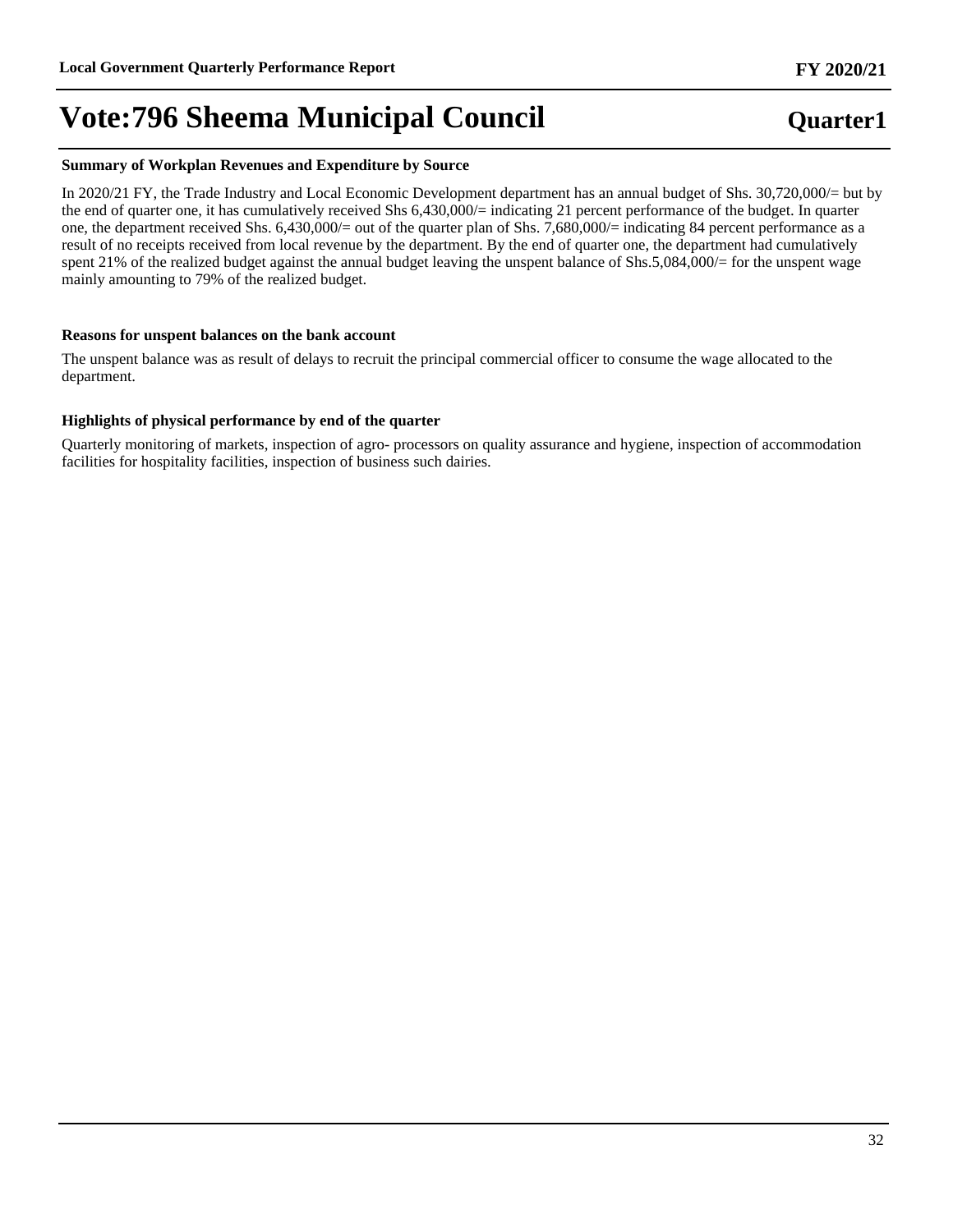**Quarter1**

# **Vote:796 Sheema Municipal Council**

## **B2: Workplan Outputs and Performance indicators**

## **Workplan : 1a Administration**

| <b>Outputs and Performance Indicators</b><br>$(Ushs$ Thousands)                               | <b>Annual</b><br><b>Planned</b><br><b>Outputs</b>                                                | <b>Cumulative</b><br>Output<br><b>Performance</b>                                                | % Peformance | Quarterly<br><b>Planned</b><br><b>Outputs</b>                                                    | Quarterly<br>Output<br><b>Performance</b>                                                        |  |  |  |  |
|-----------------------------------------------------------------------------------------------|--------------------------------------------------------------------------------------------------|--------------------------------------------------------------------------------------------------|--------------|--------------------------------------------------------------------------------------------------|--------------------------------------------------------------------------------------------------|--|--|--|--|
| <b>Programme: 1381 District and Urban Administration</b>                                      |                                                                                                  |                                                                                                  |              |                                                                                                  |                                                                                                  |  |  |  |  |
| <b>Higher LG Services</b>                                                                     |                                                                                                  |                                                                                                  |              |                                                                                                  |                                                                                                  |  |  |  |  |
| Output: 138101 Operation of the Administration Department                                     |                                                                                                  |                                                                                                  |              |                                                                                                  |                                                                                                  |  |  |  |  |
| N/A                                                                                           |                                                                                                  |                                                                                                  |              |                                                                                                  |                                                                                                  |  |  |  |  |
| Non Standard Outputs:                                                                         | Staff salaries paid,<br>Staff mentored and<br>counseled and<br>Office activities<br>coordinated. | Staff salaries paid,<br>Staff mentored and<br>counseled and<br>Office activities<br>coordinated. |              | Staff salaries paid,<br>Staff mentored and<br>counseled and<br>Office activities<br>coordinated. | Staff salaries paid,<br>Staff mentored and<br>counseled and<br>Office activities<br>coordinated. |  |  |  |  |
| 211101 General Staff Salaries                                                                 | 174,744                                                                                          | 39,065                                                                                           | 22 %         |                                                                                                  | 39,065                                                                                           |  |  |  |  |
| 212102 Pension for General Civil Service                                                      | 390,641                                                                                          | 64,469                                                                                           | 17 %         |                                                                                                  | 64,469                                                                                           |  |  |  |  |
| 213004 Gratuity Expenses                                                                      | 239,326                                                                                          | 23,498                                                                                           | 10 %         |                                                                                                  | 23,498                                                                                           |  |  |  |  |
| 221002 Workshops and Seminars                                                                 | 9,560                                                                                            | $\mathbf{0}$                                                                                     | $0\%$        |                                                                                                  | $\boldsymbol{0}$                                                                                 |  |  |  |  |
| 221005 Hire of Venue (chairs, projector, etc)                                                 | 400                                                                                              | $\mathbf{0}$                                                                                     | 0%           |                                                                                                  | $\theta$                                                                                         |  |  |  |  |
| 221007 Books, Periodicals & Newspapers                                                        | 1,056                                                                                            | 250                                                                                              | 24 %         |                                                                                                  | 250                                                                                              |  |  |  |  |
| 221009 Welfare and Entertainment                                                              | 8,000                                                                                            | 1,249                                                                                            | 16 %         |                                                                                                  | 1,249                                                                                            |  |  |  |  |
| 221011 Printing, Stationery, Photocopying and<br>Binding                                      | 850                                                                                              | $\boldsymbol{0}$                                                                                 | 0%           |                                                                                                  | $\mathbf{0}$                                                                                     |  |  |  |  |
| 221012 Small Office Equipment                                                                 | 600                                                                                              | $\boldsymbol{0}$                                                                                 | $0\%$        |                                                                                                  | $\boldsymbol{0}$                                                                                 |  |  |  |  |
| 221017 Subscriptions                                                                          | 2,000                                                                                            | $\mathbf{0}$                                                                                     | $0\%$        |                                                                                                  | $\overline{0}$                                                                                   |  |  |  |  |
| 222001 Telecommunications                                                                     | 3,840                                                                                            | 400                                                                                              | 10 %         |                                                                                                  | 400                                                                                              |  |  |  |  |
| 222003 Information and communications<br>technology (ICT)                                     | 600                                                                                              | $\mathbf{0}$                                                                                     | 0%           |                                                                                                  | $\Omega$                                                                                         |  |  |  |  |
| 227001 Travel inland                                                                          | 18,512                                                                                           | 3,250                                                                                            | 18 %         |                                                                                                  | 3,250                                                                                            |  |  |  |  |
| 227002 Travel abroad                                                                          | 2,000                                                                                            | $\Omega$                                                                                         | 0%           |                                                                                                  | $\Omega$                                                                                         |  |  |  |  |
| 227004 Fuel, Lubricants and Oils                                                              | 22,827                                                                                           | 2,900                                                                                            | 13 %         |                                                                                                  | 2,900                                                                                            |  |  |  |  |
| 273102 Incapacity, death benefits and funeral<br>expenses                                     | 2,400                                                                                            | $\mathbf{0}$                                                                                     | 0%           |                                                                                                  | $\Omega$                                                                                         |  |  |  |  |
| 321617 Salary Arrears (Budgeting)                                                             | 7,615                                                                                            | 7,615                                                                                            | 100 %        |                                                                                                  | 7,615                                                                                            |  |  |  |  |
| Wage Rect:                                                                                    | 174,744                                                                                          | 39,065                                                                                           | 22 %         |                                                                                                  | 39,065                                                                                           |  |  |  |  |
| Non Wage Rect:                                                                                | 710,227                                                                                          | 103,632                                                                                          | 15 %         |                                                                                                  | 103,632                                                                                          |  |  |  |  |
| Gou Dev:                                                                                      | $\theta$                                                                                         | $\Omega$                                                                                         | 0%           |                                                                                                  | $\mathbf{0}$                                                                                     |  |  |  |  |
| <b>External Financing:</b>                                                                    | $\mathbf{0}$                                                                                     | $\boldsymbol{0}$                                                                                 | 0%           |                                                                                                  | $\Omega$                                                                                         |  |  |  |  |
| Total:                                                                                        | 884,971                                                                                          | 142,697                                                                                          | 16 %         |                                                                                                  | 142,697                                                                                          |  |  |  |  |
| Reasons for over/under performance:                                                           |                                                                                                  | Lack of vehicle for the department to carry out daily supervision                                |              |                                                                                                  |                                                                                                  |  |  |  |  |
| <b>Output: 138102 Human Resource Management Services</b><br>%age of LG establish posts filled | (98%) 98% of the<br>vacant posts filled                                                          | $(58\%) 58\%$ of the<br>vacant posts filled                                                      |              | $(15)98%$ of the<br>vacant posts filled                                                          | $(58\%)58\%$ of the<br>vacant posts filled                                                       |  |  |  |  |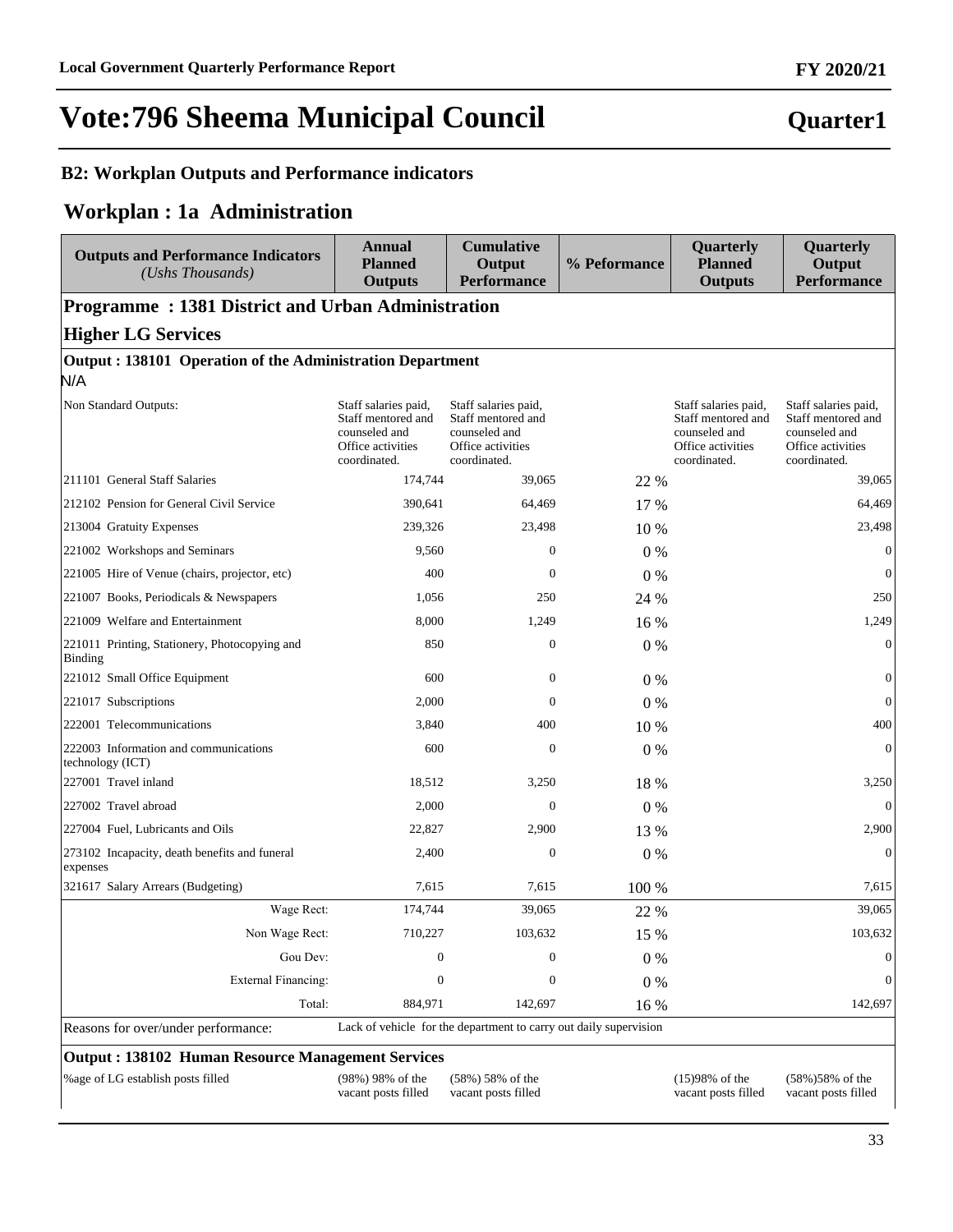| % age of staff appraised                                                   | $(100) 100$ percent of $( ) 100$ percent of<br>staff appraised                                                                                                 | staff appraised                                                            |                  |       | $(100)100$ percent of<br>staff appraised                                                                                                                           | $(100)$ percent of staff<br>appraised                                       |
|----------------------------------------------------------------------------|----------------------------------------------------------------------------------------------------------------------------------------------------------------|----------------------------------------------------------------------------|------------------|-------|--------------------------------------------------------------------------------------------------------------------------------------------------------------------|-----------------------------------------------------------------------------|
| % age of staff whose salaries are paid by 28th of<br>every month           | $(100) 100\%$ of the<br>staff salaries paid by<br>28th of every<br>months.                                                                                     | $( ) 100\%$ of the staff<br>salaries paid by 28th<br>of every months.      |                  |       | $(100)100%$ of the<br>staff salaries paid by<br>28th of every<br>months.                                                                                           | $(100\% \text{ of the staff})$<br>salaries paid by 28th<br>of every months. |
| % age of pensioners paid by 28th of every month                            | $(100) 100\%$ of the<br>Pensioners paid by<br>28th of every<br>months.                                                                                         | $(100\% \text{ of the})$<br>Pensioners paid by<br>28th of every<br>months. |                  |       | $(100\% 100\% \text{ of the})$<br>Pensioners paid by<br>28th of every<br>months.                                                                                   | $(100\% \text{ of the})$<br>Pensioners paid by<br>28th of every<br>months.  |
| Non Standard Outputs:                                                      | Heads of<br>departments trained<br>on how to measure<br>performance of the<br>staff.                                                                           | N/A                                                                        |                  |       | Heads of<br>departments trained<br>on how to measure<br>performance of the<br>staff.                                                                               | N/A                                                                         |
| 221011 Printing, Stationery, Photocopying and<br><b>Binding</b>            | 1,642                                                                                                                                                          |                                                                            | $\boldsymbol{0}$ | $0\%$ |                                                                                                                                                                    | $\boldsymbol{0}$                                                            |
| 222001 Telecommunications                                                  | 620                                                                                                                                                            |                                                                            | $\boldsymbol{0}$ | $0\%$ |                                                                                                                                                                    | $\boldsymbol{0}$                                                            |
| 222003 Information and communications<br>technology (ICT)                  | 1,610                                                                                                                                                          |                                                                            | $\boldsymbol{0}$ | $0\%$ |                                                                                                                                                                    | $\boldsymbol{0}$                                                            |
| 227001 Travel inland                                                       | 4,568                                                                                                                                                          |                                                                            | 0                | 0%    |                                                                                                                                                                    | $\boldsymbol{0}$                                                            |
| Wage Rect:                                                                 | $\overline{0}$                                                                                                                                                 |                                                                            | $\boldsymbol{0}$ | 0%    |                                                                                                                                                                    | $\boldsymbol{0}$                                                            |
| Non Wage Rect:                                                             | 8,440                                                                                                                                                          |                                                                            | $\boldsymbol{0}$ | $0\%$ |                                                                                                                                                                    | $\boldsymbol{0}$                                                            |
| Gou Dev:                                                                   | $\mathbf{0}$                                                                                                                                                   |                                                                            | $\mathbf{0}$     | $0\%$ |                                                                                                                                                                    | $\boldsymbol{0}$                                                            |
| <b>External Financing:</b>                                                 | 0                                                                                                                                                              |                                                                            | 0                | $0\%$ |                                                                                                                                                                    | $\boldsymbol{0}$                                                            |
| Total:                                                                     | 8,440                                                                                                                                                          |                                                                            | $\boldsymbol{0}$ | 0%    |                                                                                                                                                                    | $\boldsymbol{0}$                                                            |
| Reasons for over/under performance:                                        |                                                                                                                                                                |                                                                            |                  |       | Inadequate funding due to covid 19 that affected local revenue which was to fund this output.                                                                      |                                                                             |
| Output: 138103 Capacity Building for HLG                                   |                                                                                                                                                                |                                                                            |                  |       |                                                                                                                                                                    |                                                                             |
| No. (and type) of capacity building sessions<br>undertaken                 | (4) staff trained on<br>performance<br>management New<br>staff oriented and<br>inducted on their<br>roles Staff tour<br>organized for staff<br>and Councillors | () Not yet done                                                            |                  |       | (90) staff trained on<br>performance<br>management<br>New staff oriented<br>and inducted on<br>their roles<br>Staff tour organized<br>for staff and<br>Councillors | ()Not yet done                                                              |
| Availability and implementation of LG capacity<br>building policy and plan | () Capacity building<br>plan for 2020/2021<br>compiled and<br>presented to the<br>Municipal council<br>for approval.                                           | () Done                                                                    |                  |       | $\Omega$                                                                                                                                                           | ()Done                                                                      |
| Non Standard Outputs:                                                      | Relevant material<br>required for new<br>employees prepared,<br>Conducted training<br>needs assessment<br>among staff                                          | Not yet done                                                               |                  |       | Relevant material<br>required for new<br>employees prepared,<br>Conducted training<br>needs assessment<br>among staff                                              | Not yet done                                                                |
| 221003 Staff Training                                                      | 8,200                                                                                                                                                          |                                                                            | 0                | $0\%$ |                                                                                                                                                                    | $\mathbf{0}$                                                                |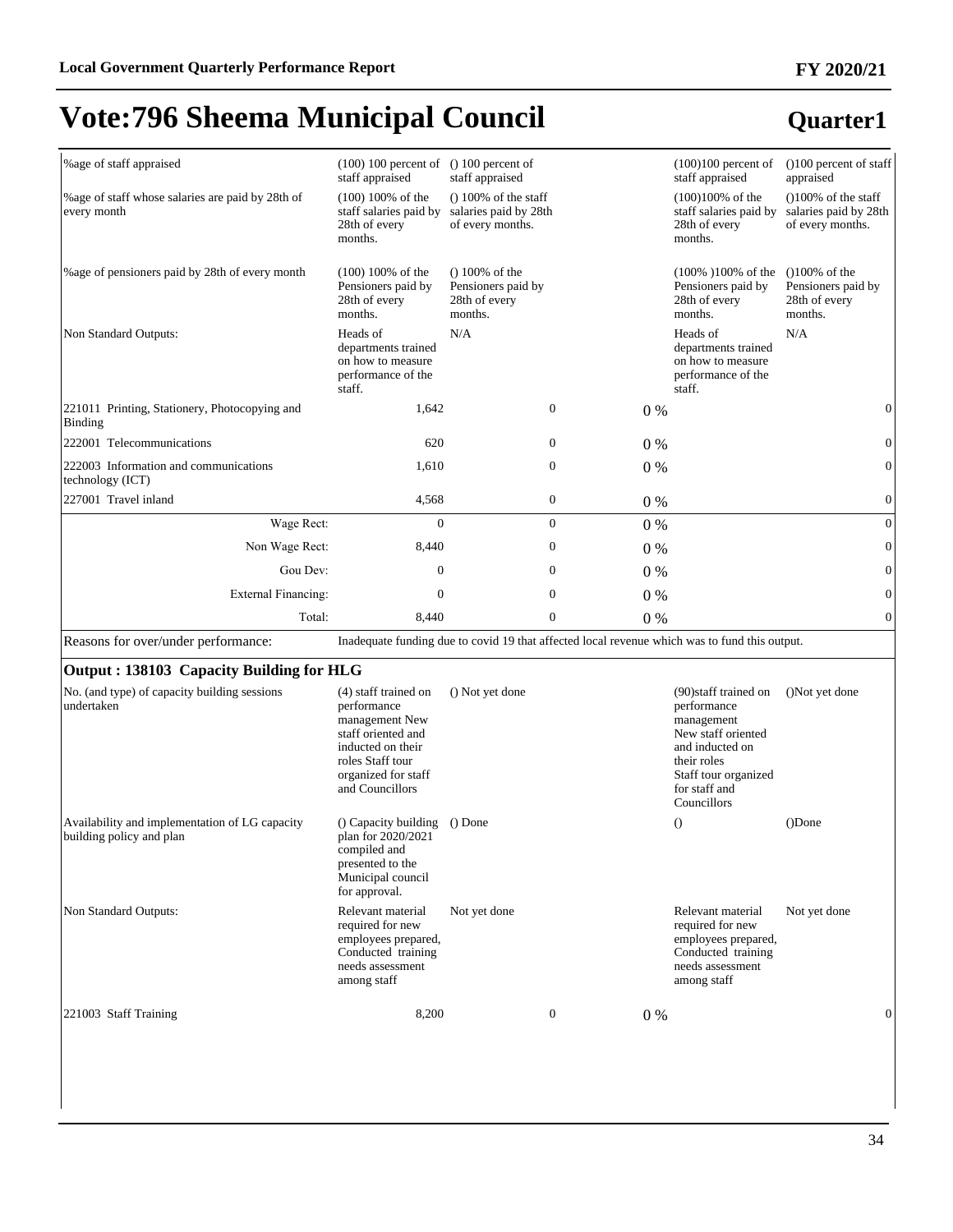| Wage Rect:                                                               | $\boldsymbol{0}$                                                                                                    | $\mathbf{0}$                                                                                                                                                                              | $0\%$   |                                                                                                                     | $\mathbf{0}$                                                                                                                          |
|--------------------------------------------------------------------------|---------------------------------------------------------------------------------------------------------------------|-------------------------------------------------------------------------------------------------------------------------------------------------------------------------------------------|---------|---------------------------------------------------------------------------------------------------------------------|---------------------------------------------------------------------------------------------------------------------------------------|
| Non Wage Rect:                                                           | $\mathbf{0}$                                                                                                        | $\boldsymbol{0}$                                                                                                                                                                          | $0\%$   |                                                                                                                     | $\boldsymbol{0}$                                                                                                                      |
| Gou Dev:                                                                 | 8,200                                                                                                               | $\mathbf{0}$                                                                                                                                                                              | $0\%$   |                                                                                                                     | $\boldsymbol{0}$                                                                                                                      |
| <b>External Financing:</b>                                               | $\mathbf{0}$                                                                                                        | $\mathbf{0}$                                                                                                                                                                              | $0\%$   |                                                                                                                     | $\mathbf{0}$                                                                                                                          |
| Total:                                                                   | 8,200                                                                                                               | $\boldsymbol{0}$                                                                                                                                                                          | 0%      |                                                                                                                     | $\mathbf{0}$                                                                                                                          |
| Reasons for over/under performance:                                      | Covid 19 pandemic affected this output.                                                                             |                                                                                                                                                                                           |         |                                                                                                                     |                                                                                                                                       |
| Output: 138104 Supervision of Sub County programme implementation<br>N/A |                                                                                                                     |                                                                                                                                                                                           |         |                                                                                                                     |                                                                                                                                       |
| Non Standard Outputs:                                                    | LLGs coordinated,<br>Government<br>programmes<br>supervised and<br>monitored and staff<br>performance<br>appraised. | LGs coordinated,<br>Government<br>programs supervised<br>and monitored and<br>staff performance<br>appraised.                                                                             |         | LLGs coordinated,<br>Government<br>programmes<br>supervised and<br>monitored and staff<br>performance<br>appraised. | LLGs coordinated,<br>Government<br>programs supervised<br>and monitored and<br>staff performance<br>appraised.                        |
| 221011 Printing, Stationery, Photocopying and<br><b>Binding</b>          | 82                                                                                                                  | $\boldsymbol{0}$                                                                                                                                                                          | $0\%$   |                                                                                                                     | $\mathbf{0}$                                                                                                                          |
| 222001 Telecommunications                                                | 1,920                                                                                                               | $\mathbf{0}$                                                                                                                                                                              | $0\%$   |                                                                                                                     | $\mathbf{0}$                                                                                                                          |
| 227001 Travel inland                                                     | 4,000                                                                                                               | $\mathbf{0}$                                                                                                                                                                              | $0\%$   |                                                                                                                     | $\mathbf{0}$                                                                                                                          |
| 227004 Fuel, Lubricants and Oils                                         | 6,200                                                                                                               | 1,000                                                                                                                                                                                     | 16 %    |                                                                                                                     | 1,000                                                                                                                                 |
| Wage Rect:                                                               | $\mathbf{0}$                                                                                                        | $\overline{0}$                                                                                                                                                                            | $0\%$   |                                                                                                                     | $\mathbf{0}$                                                                                                                          |
| Non Wage Rect:                                                           | 12,202                                                                                                              | 1,000                                                                                                                                                                                     | 8 %     |                                                                                                                     | 1,000                                                                                                                                 |
| Gou Dev:                                                                 | $\mathbf{0}$                                                                                                        | $\mathbf{0}$                                                                                                                                                                              | $0\%$   |                                                                                                                     | $\mathbf{0}$                                                                                                                          |
| <b>External Financing:</b>                                               | $\mathbf{0}$                                                                                                        | $\mathbf{0}$                                                                                                                                                                              | $0\%$   |                                                                                                                     | $\mathbf{0}$                                                                                                                          |
| Total:                                                                   | 12,202                                                                                                              | 1,000                                                                                                                                                                                     | 8 %     |                                                                                                                     | 1,000                                                                                                                                 |
| Reasons for over/under performance:                                      |                                                                                                                     | Lack of vehicle for the department limits the supervision of lower local government hence under performance<br>Delay of local revenue hence limited monitoring of lower local government. |         |                                                                                                                     |                                                                                                                                       |
| <b>Output : 138106 Office Support services</b>                           |                                                                                                                     |                                                                                                                                                                                           |         |                                                                                                                     |                                                                                                                                       |
| N/A                                                                      |                                                                                                                     |                                                                                                                                                                                           |         |                                                                                                                     |                                                                                                                                       |
| Non Standard Outputs:                                                    | visitors ensured,<br>National holidays<br>celebrated and<br>stakeholders<br>coordinated.                            | Welfare of staff and Welfare of staff and<br>visitors ensured.                                                                                                                            |         | visitors ensured,<br>National holidays<br>celebrated and<br>stakeholders<br>coordinated.                            | Welfare of staff and Welfare of staff and<br>visitors ensured,<br>National holidays<br>celebrated and<br>stakeholders<br>coordinated. |
| 211101 General Staff Salaries                                            | $\mathbf{0}$                                                                                                        | 17,888                                                                                                                                                                                    | $0\%$   |                                                                                                                     | 17,888                                                                                                                                |
| 211103 Allowances (Incl. Casuals, Temporary)                             | 1,800                                                                                                               | 320                                                                                                                                                                                       | 18 %    |                                                                                                                     | 320                                                                                                                                   |
| 221009 Welfare and Entertainment                                         | 5,544                                                                                                               | 0                                                                                                                                                                                         | $0\ \%$ |                                                                                                                     |                                                                                                                                       |
| 221011 Printing, Stationery, Photocopying and<br><b>Binding</b>          | 600                                                                                                                 | 0                                                                                                                                                                                         | $0\ \%$ |                                                                                                                     | 0                                                                                                                                     |
| 223004 Guard and Security services                                       | 15,600                                                                                                              | 2,100                                                                                                                                                                                     | 13 %    |                                                                                                                     | 2,100                                                                                                                                 |
| 227001 Travel inland                                                     | 2,164                                                                                                               | 0                                                                                                                                                                                         | $0\ \%$ |                                                                                                                     | $\boldsymbol{0}$                                                                                                                      |
| Wage Rect:                                                               | $\boldsymbol{0}$                                                                                                    | 17,888                                                                                                                                                                                    | 0%      |                                                                                                                     | 17,888                                                                                                                                |
| Non Wage Rect:                                                           | 25,708                                                                                                              | 2,420                                                                                                                                                                                     | 9 %     |                                                                                                                     | 2,420                                                                                                                                 |
| Gou Dev:                                                                 | 0                                                                                                                   | 0                                                                                                                                                                                         | $0\%$   |                                                                                                                     | $\Omega$                                                                                                                              |
| <b>External Financing:</b>                                               | 0                                                                                                                   | 0                                                                                                                                                                                         | 0%      |                                                                                                                     | 0                                                                                                                                     |
| Total:                                                                   | 25,708                                                                                                              | 20,308                                                                                                                                                                                    | 79 %    |                                                                                                                     | 20,308                                                                                                                                |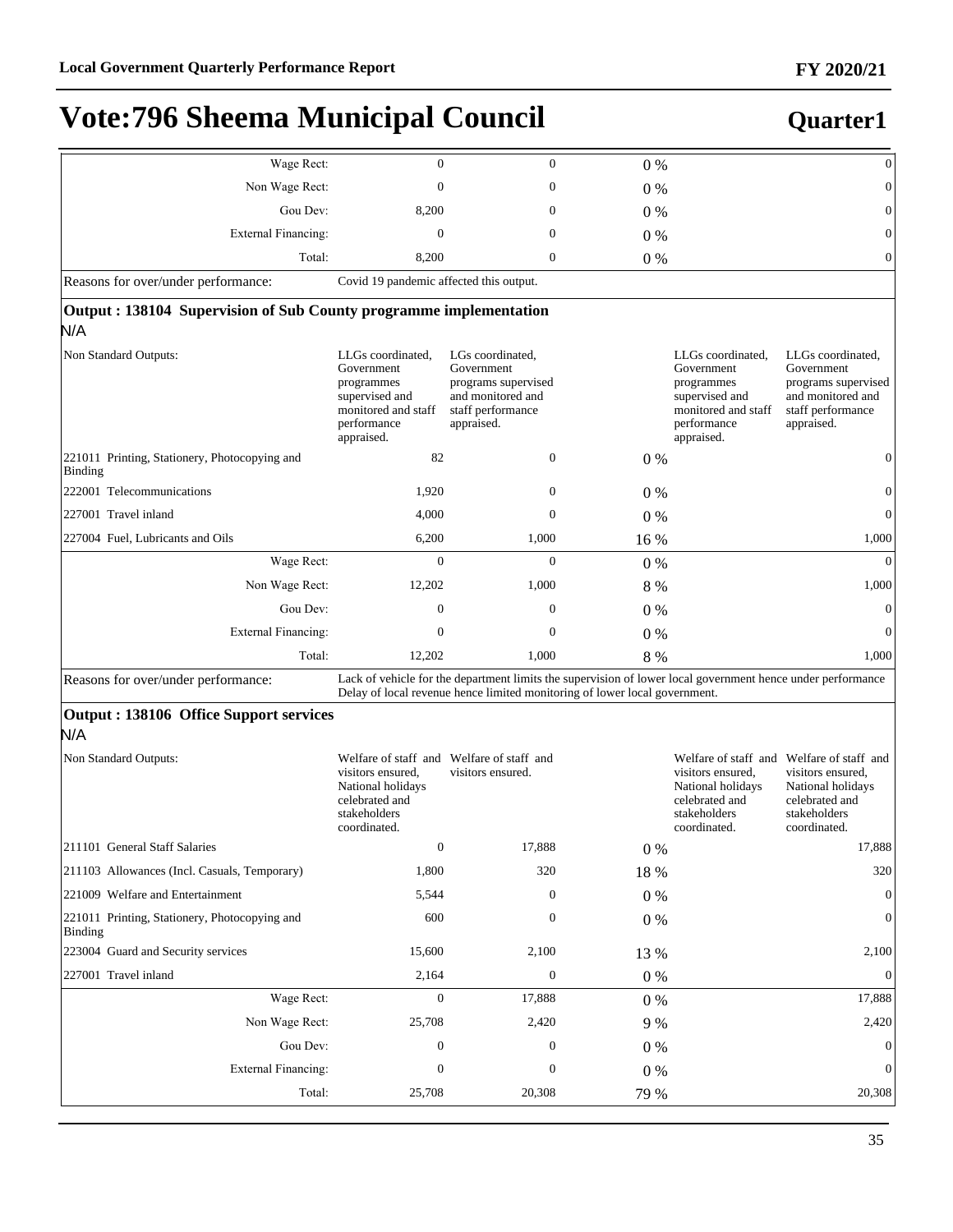## **Quarter1**

## **Workplan : 1a Administration**

| <b>Outputs and Performance Indicators</b><br>$(Ushs$ Thousands)     | <b>Annual</b><br><b>Planned</b><br><b>Outputs</b>                                    | <b>Cumulative</b><br>Output<br><b>Performance</b>                                           | % Peformance | Quarterly<br><b>Planned</b><br><b>Outputs</b>                                        | Quarterly<br>Output<br><b>Performance</b>                       |
|---------------------------------------------------------------------|--------------------------------------------------------------------------------------|---------------------------------------------------------------------------------------------|--------------|--------------------------------------------------------------------------------------|-----------------------------------------------------------------|
| Reasons for over/under performance:                                 |                                                                                      | Delay of Local Revenue bring about under performance in the sector                          |              |                                                                                      |                                                                 |
| Output: 138109 Payroll and Human Resource Management Systems<br>N/A |                                                                                      |                                                                                             |              |                                                                                      |                                                                 |
| Non Standard Outputs:                                               | Payroll managed<br>effectively and staff<br>salaries processed.                      | Payroll managed<br>effectively and staff<br>salaries processed.                             |              | Payroll managed<br>effectively and staff<br>salaries processed.                      | Payroll managed<br>effectively and staff<br>salaries processed. |
| 227001 Travel inland                                                | 3,540                                                                                | 711                                                                                         | 20 %         |                                                                                      | 711                                                             |
| 227004 Fuel, Lubricants and Oils                                    | 1,135                                                                                | $\mathbf{0}$                                                                                | 0%           |                                                                                      | $\boldsymbol{0}$                                                |
| Wage Rect:                                                          | $\Omega$                                                                             | $\Omega$                                                                                    | 0%           |                                                                                      | $\boldsymbol{0}$                                                |
| Non Wage Rect:                                                      | 4,675                                                                                | 711                                                                                         | 15 %         |                                                                                      | 711                                                             |
| Gou Dev:                                                            | $\mathbf{0}$                                                                         | $\boldsymbol{0}$                                                                            | $0\%$        |                                                                                      | $\boldsymbol{0}$                                                |
| <b>External Financing:</b>                                          | $\theta$                                                                             | $\mathbf{0}$                                                                                | 0%           |                                                                                      | $\boldsymbol{0}$                                                |
| Total:                                                              | 4,675                                                                                | 711                                                                                         | 15 %         |                                                                                      | 711                                                             |
| Reasons for over/under performance:                                 |                                                                                      | Network problems generated from IFMIS system was the main challenge.                        |              |                                                                                      |                                                                 |
| <b>Output: 138111 Records Management Services</b>                   |                                                                                      |                                                                                             |              |                                                                                      |                                                                 |
| % age of staff trained in Records Management                        | $(128)$ 38% of the<br>staff trained in<br>records management                         | () N/A                                                                                      |              | $(128)38%$ of the<br>staff trained in<br>records management                          | (N/A)                                                           |
| Non Standard Outputs:                                               | Workshops<br>conducted, training<br>venues hired and<br>training report<br>produced. | N/A                                                                                         |              | Workshops<br>conducted, training<br>venues hired and<br>training report<br>produced. | N/A                                                             |
| 221011 Printing, Stationery, Photocopying and<br>Binding            | 380                                                                                  | $\mathbf{0}$                                                                                | 0%           |                                                                                      | $\boldsymbol{0}$                                                |
| 227001 Travel inland                                                | 2,120                                                                                | $\boldsymbol{0}$                                                                            | $0\%$        |                                                                                      | $\boldsymbol{0}$                                                |
| Wage Rect:                                                          | $\Omega$                                                                             | $\overline{0}$                                                                              | 0%           |                                                                                      | $\boldsymbol{0}$                                                |
| Non Wage Rect:                                                      | 2.500                                                                                | $\overline{0}$                                                                              | $0\%$        |                                                                                      | $\overline{0}$                                                  |
| Gou Dev:                                                            | $\theta$                                                                             | $\overline{0}$                                                                              | $0\%$        |                                                                                      | $\overline{0}$                                                  |
| <b>External Financing:</b>                                          | $\overline{0}$                                                                       | $\boldsymbol{0}$                                                                            | 0%           |                                                                                      | $\boldsymbol{0}$                                                |
| Total:                                                              | 2,500                                                                                | $\boldsymbol{0}$                                                                            | 0%           |                                                                                      | $\boldsymbol{0}$                                                |
| Reasons for over/under performance:                                 |                                                                                      | lack of funds due to shortage of local revenue brings about under performance in the sector |              |                                                                                      |                                                                 |
| Output: 138112 Information collection and management                |                                                                                      |                                                                                             |              |                                                                                      |                                                                 |

### N/A

| Non Standard Outputs: | Maintenance of                        | Office computers  | Mair             |
|-----------------------|---------------------------------------|-------------------|------------------|
|                       | office computers and and photocopiers |                   | offic            |
|                       | photocopiers carried Maintained       |                   | phot             |
|                       | out and internet                      | Municipal website | out <sub>ε</sub> |
|                       | installed.                            | maintained        | insta            |
|                       |                                       | ICT equipment     |                  |
|                       |                                       | supervised in the |                  |
|                       |                                       | four Municipal    |                  |
|                       |                                       | <b>Divisions</b>  |                  |
|                       |                                       |                   |                  |

ntenance of office computers and photocopiers carried and internet alled.

 Office computers and photocopiers Maintained Municipal website maintained ICT equipment supervised in the four Municipal Divisions

### **FY 2020/21**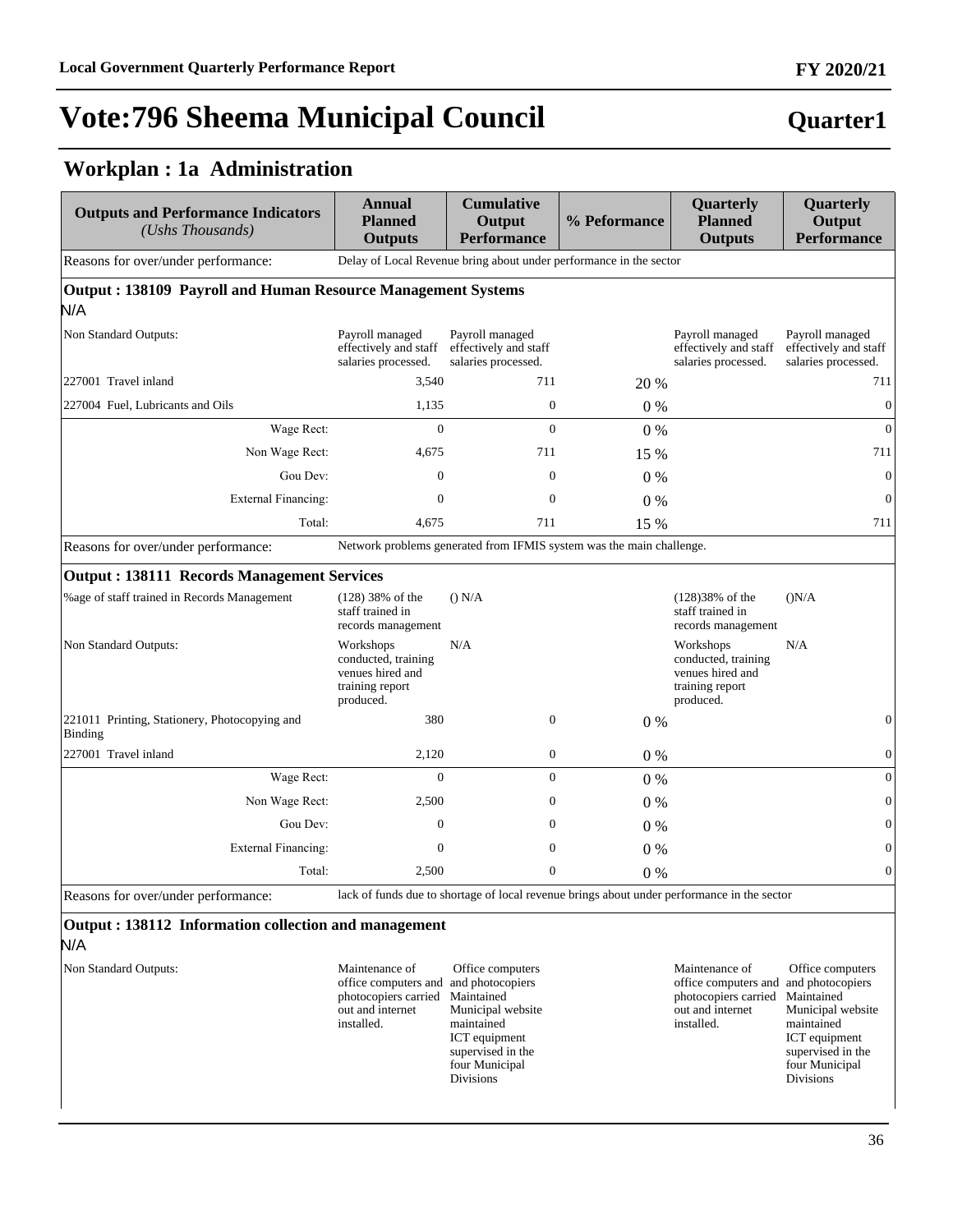### **Quarter1**

| 222001 Telecommunications                                 | 1,920        | 300          | 16 %  | 300             |
|-----------------------------------------------------------|--------------|--------------|-------|-----------------|
| 222003 Information and communications<br>technology (ICT) | 7,221        | 630          | 9 %   | 630             |
| 227001 Travel inland                                      | 2,704        | $\mathbf{0}$ | $0\%$ | $\overline{0}$  |
| Wage Rect:                                                | $\mathbf{0}$ | $\mathbf{0}$ | $0\%$ | $\vert 0 \vert$ |
| Non Wage Rect:                                            | 11,845       | 930          | 8 %   | 930             |
| Gou Dev:                                                  | $\mathbf{0}$ | $\mathbf{0}$ | $0\%$ | $\overline{0}$  |
| External Financing:                                       | $\mathbf{0}$ | $\mathbf{0}$ | $0\%$ | $\vert 0 \vert$ |
| Total:                                                    | 11,845       | 930          | 8 %   | 930             |

Reasons for over/under performance: Lack of internet at the Head Quarters brings about under performance in the sector Lack of fuel for the sector due to low local revenue

#### **Capital Purchases**

| Output : 138172 Administrative Capital                                              |                    |                                                                                             |       |                                      |       |                  |
|-------------------------------------------------------------------------------------|--------------------|---------------------------------------------------------------------------------------------|-------|--------------------------------------|-------|------------------|
| No. of computers, printers and sets of office furniture (1) One laptop<br>purchased | computer purchased | () N/A                                                                                      |       | (2) Two laptop<br>computer purchased | (N/A) |                  |
| No. of existing administrative buildings rehabilitated () N/A                       |                    | () N/A                                                                                      |       | $\Omega$                             | (N/A) |                  |
| No. of solar panels purchased and installed                                         | () N/A             | () N/A                                                                                      |       | $\Omega$                             | (N/A) |                  |
| No. of administrative buildings constructed                                         | () N/A             | $()$ N/A                                                                                    |       | $\Omega$                             | (N/A) |                  |
| No. of vehicles purchased                                                           | () N/A             | () N/A                                                                                      |       | $\theta$                             | (N/A) |                  |
| No. of motorcycles purchased                                                        | () N/A             | $()$ N/A                                                                                    |       | $\Omega$                             | (N/A) |                  |
| Non Standard Outputs:                                                               | N/A                | N/A                                                                                         |       | N/A                                  | N/A   |                  |
| 312203 Furniture & Fixtures                                                         | 10,800             | $\mathbf{0}$                                                                                | $0\%$ |                                      |       | $\mathbf{0}$     |
| 312213 ICT Equipment                                                                | 8,000              | $\boldsymbol{0}$                                                                            | $0\%$ |                                      |       | $\mathbf{0}$     |
| Wage Rect:                                                                          | $\mathbf{0}$       | $\boldsymbol{0}$                                                                            | 0%    |                                      |       | $\overline{0}$   |
| Non Wage Rect:                                                                      | $\Omega$           | $\mathbf{0}$                                                                                | 0%    |                                      |       | $\mathbf{0}$     |
| Gou Dev:                                                                            | 18,800             | $\mathbf{0}$                                                                                | $0\%$ |                                      |       | $\mathbf{0}$     |
| External Financing:                                                                 | $\mathbf{0}$       | $\mathbf{0}$                                                                                | 0%    |                                      |       | $\boldsymbol{0}$ |
| Total:                                                                              | 18,800             | $\mathbf{0}$                                                                                | 0%    |                                      |       | $\mathbf{0}$     |
| Reasons for over/under performance:                                                 |                    | Laptop computers and Office Curtains not purchased due to delays in the procurement process |       |                                      |       |                  |
| Total For Administration : Wage Rect:                                               | 174,744            | 56,953                                                                                      | 33 %  |                                      |       | 56,953           |
| Non-Wage Reccurent:                                                                 | 775,597            | 108,693                                                                                     | 14 %  |                                      |       | 108,693          |
| GoU Dev:                                                                            | 27,000             | 0                                                                                           | $0\%$ |                                      |       | 0                |
| Donor Dev:                                                                          | 0                  | 0                                                                                           | $0\%$ |                                      |       | 0                |
| Grand Total:                                                                        | 977,341            | 165,645                                                                                     | 16.9% |                                      |       | 165,645          |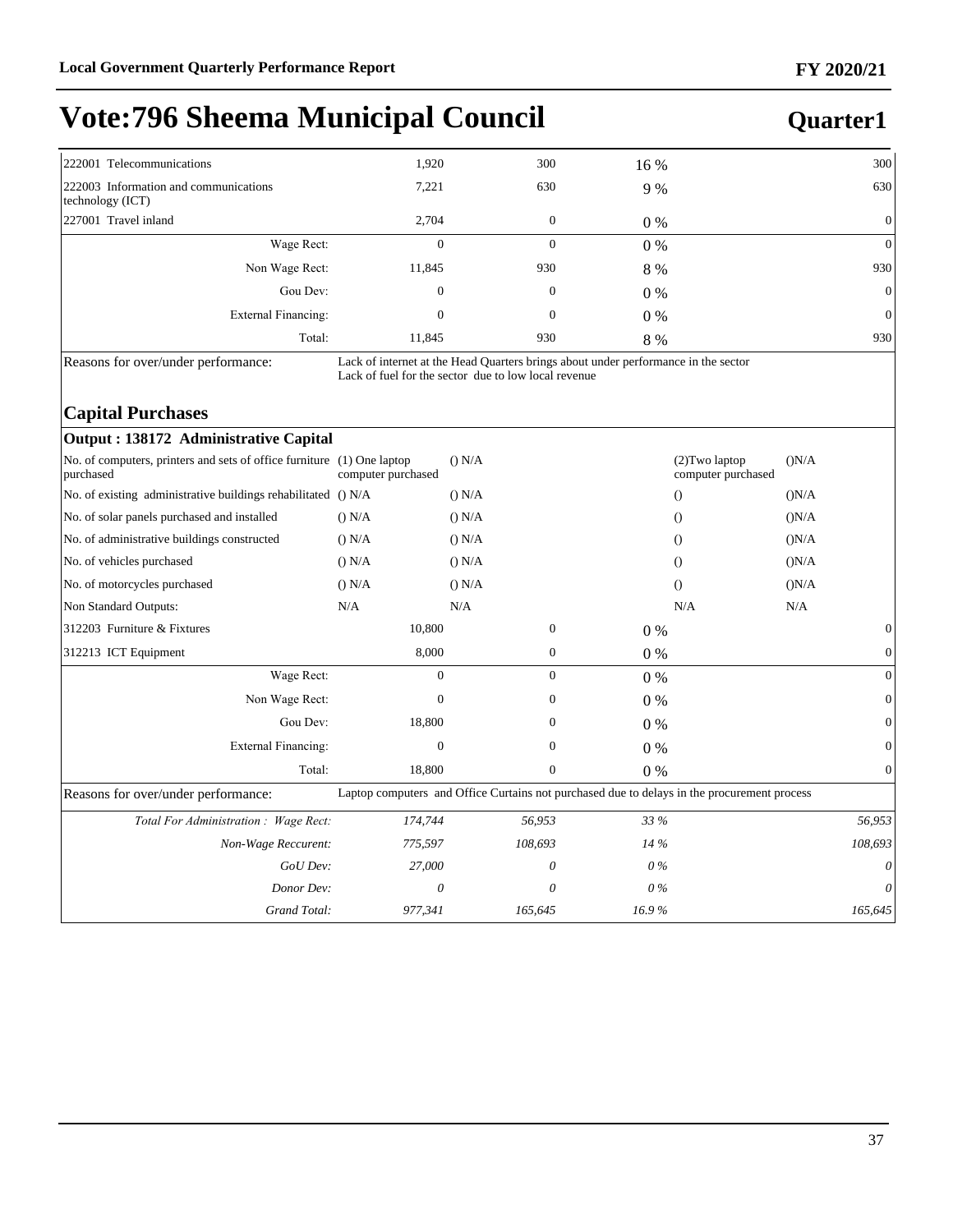#### **Workplan : 2 Finance**

| <b>Outputs and Performance Indicators</b><br>(Ushs Thousands) | <b>Annual</b><br><b>Planned</b><br><b>Outputs</b>                                                                                                                                                                                                                                                                                                                                                                                                                                                                    | <b>Cumulative</b><br>Output<br><b>Performance</b>                                                                                                                                                                                                                                                                                | % Peformance | Quarterly<br>Planned<br><b>Outputs</b>                                                                                                                                                                                                                                                                                                                                                                                                                                                               | Quarterly<br>Output<br><b>Performance</b>                                                                                                                                                                                                                                                                                                                                                               |
|---------------------------------------------------------------|----------------------------------------------------------------------------------------------------------------------------------------------------------------------------------------------------------------------------------------------------------------------------------------------------------------------------------------------------------------------------------------------------------------------------------------------------------------------------------------------------------------------|----------------------------------------------------------------------------------------------------------------------------------------------------------------------------------------------------------------------------------------------------------------------------------------------------------------------------------|--------------|------------------------------------------------------------------------------------------------------------------------------------------------------------------------------------------------------------------------------------------------------------------------------------------------------------------------------------------------------------------------------------------------------------------------------------------------------------------------------------------------------|---------------------------------------------------------------------------------------------------------------------------------------------------------------------------------------------------------------------------------------------------------------------------------------------------------------------------------------------------------------------------------------------------------|
| Programme: 1481 Financial Management and Accountability(LG)   |                                                                                                                                                                                                                                                                                                                                                                                                                                                                                                                      |                                                                                                                                                                                                                                                                                                                                  |              |                                                                                                                                                                                                                                                                                                                                                                                                                                                                                                      |                                                                                                                                                                                                                                                                                                                                                                                                         |
| <b>Higher LG Services</b>                                     |                                                                                                                                                                                                                                                                                                                                                                                                                                                                                                                      |                                                                                                                                                                                                                                                                                                                                  |              |                                                                                                                                                                                                                                                                                                                                                                                                                                                                                                      |                                                                                                                                                                                                                                                                                                                                                                                                         |
| <b>Output: 148101 LG Financial Management services</b>        |                                                                                                                                                                                                                                                                                                                                                                                                                                                                                                                      |                                                                                                                                                                                                                                                                                                                                  |              |                                                                                                                                                                                                                                                                                                                                                                                                                                                                                                      |                                                                                                                                                                                                                                                                                                                                                                                                         |
| Date for submitting the Annual Performance Report             | $(2020-08-15)$<br>warrants from<br><b>MOFPED</b> obtained<br>quarterly. work<br>shops and seminars<br>organised by centre<br>and regions<br>attended. Bank<br>accounts serviced<br>and bank charges<br>paid monthly.<br>Coordination visits<br>to the centre and<br>collection of<br>quarterly release<br>certificates done.<br>Mentoring and<br>supervision of lower to MOFPED<br>staff in divisions<br>done. UPE and USE<br>schools LLGs<br>monitored and<br>supervised. Making<br>submissions to<br><b>MOFPED</b> | () Warrants from<br>MOFPED obtained<br>quarterly.<br><b>Bank</b> accounts<br>serviced and bank<br>charges paid<br>monthly.<br>Coordination visits<br>to the centre and<br>collection of<br>quarterly release<br>certificates done.<br>Mentoring and<br>supervision of lower<br>staff in divisions<br>done.<br>Making submissions |              | $(5/7/2020)$ warrants<br>from MOFPED<br>obtained quarterly.<br>work shops and<br>seminars organised<br>by centre and<br>regions attended.<br><b>Bank accounts</b><br>serviced and bank<br>charges paid<br>monthly.<br>Coordination visits<br>to the centre and<br>collection of<br>quarterly release<br>certificates done.<br>Mentoring and<br>supervision of lower<br>staff in divisions<br>done.<br>UPE and USE<br>schools LLGs<br>monitored and<br>supervised.<br>Making submissions<br>to MOFPED | ()Warrants from<br>MOFPED obtained<br>quarterly.Bank<br>accounts serviced<br>and bank charges<br>paid monthly.<br>Coordination visits<br>to the centre and<br>collection of<br>quarterly release<br>certificates done.<br>Mentoring and<br>supervision of lower<br>staff in divisions<br>done.<br><b>UPE</b> and USE<br>schools LLGs<br>monitored and<br>supervised.<br>Making submissions<br>to MOFPED |
| Non Standard Outputs:                                         |                                                                                                                                                                                                                                                                                                                                                                                                                                                                                                                      | Payment of staff<br>salaries                                                                                                                                                                                                                                                                                                     |              | Payment of staff<br>salaries                                                                                                                                                                                                                                                                                                                                                                                                                                                                         | Payment of staff<br>salaries                                                                                                                                                                                                                                                                                                                                                                            |
| 211101 General Staff Salaries                                 | 81,586                                                                                                                                                                                                                                                                                                                                                                                                                                                                                                               | 19,968                                                                                                                                                                                                                                                                                                                           | 24 %         |                                                                                                                                                                                                                                                                                                                                                                                                                                                                                                      | 19,968                                                                                                                                                                                                                                                                                                                                                                                                  |
| 221002 Workshops and Seminars                                 | 5,440                                                                                                                                                                                                                                                                                                                                                                                                                                                                                                                | $\theta$                                                                                                                                                                                                                                                                                                                         | 0%           |                                                                                                                                                                                                                                                                                                                                                                                                                                                                                                      | $\boldsymbol{0}$                                                                                                                                                                                                                                                                                                                                                                                        |
| 221003 Staff Training                                         | 1,240                                                                                                                                                                                                                                                                                                                                                                                                                                                                                                                | $\boldsymbol{0}$                                                                                                                                                                                                                                                                                                                 | $0\%$        |                                                                                                                                                                                                                                                                                                                                                                                                                                                                                                      | $\mathbf{0}$                                                                                                                                                                                                                                                                                                                                                                                            |
| 221008 Computer supplies and Information<br>Technology (IT)   | 3,500                                                                                                                                                                                                                                                                                                                                                                                                                                                                                                                | $\mathbf{0}$                                                                                                                                                                                                                                                                                                                     | $0\%$        |                                                                                                                                                                                                                                                                                                                                                                                                                                                                                                      | $\boldsymbol{0}$                                                                                                                                                                                                                                                                                                                                                                                        |
| 221009 Welfare and Entertainment                              | 3,120                                                                                                                                                                                                                                                                                                                                                                                                                                                                                                                | 660                                                                                                                                                                                                                                                                                                                              | 21 %         |                                                                                                                                                                                                                                                                                                                                                                                                                                                                                                      | 660                                                                                                                                                                                                                                                                                                                                                                                                     |
| 221014 Bank Charges and other Bank related costs              | 6,000                                                                                                                                                                                                                                                                                                                                                                                                                                                                                                                | $\mathbf{0}$                                                                                                                                                                                                                                                                                                                     | 0%           |                                                                                                                                                                                                                                                                                                                                                                                                                                                                                                      | $\boldsymbol{0}$                                                                                                                                                                                                                                                                                                                                                                                        |
| 221017 Subscriptions                                          | 2,500                                                                                                                                                                                                                                                                                                                                                                                                                                                                                                                | $\mathbf{0}$                                                                                                                                                                                                                                                                                                                     | $0\%$        |                                                                                                                                                                                                                                                                                                                                                                                                                                                                                                      | $\boldsymbol{0}$                                                                                                                                                                                                                                                                                                                                                                                        |
| 222001 Telecommunications                                     | 1,960                                                                                                                                                                                                                                                                                                                                                                                                                                                                                                                | 200                                                                                                                                                                                                                                                                                                                              | 10 %         |                                                                                                                                                                                                                                                                                                                                                                                                                                                                                                      | 200                                                                                                                                                                                                                                                                                                                                                                                                     |
| 227001 Travel inland                                          | 3,364                                                                                                                                                                                                                                                                                                                                                                                                                                                                                                                | 604                                                                                                                                                                                                                                                                                                                              | 18 %         |                                                                                                                                                                                                                                                                                                                                                                                                                                                                                                      | 604                                                                                                                                                                                                                                                                                                                                                                                                     |
| 227004 Fuel, Lubricants and Oils                              | 6,000                                                                                                                                                                                                                                                                                                                                                                                                                                                                                                                | 500                                                                                                                                                                                                                                                                                                                              | 8 %          |                                                                                                                                                                                                                                                                                                                                                                                                                                                                                                      | 500                                                                                                                                                                                                                                                                                                                                                                                                     |
| 228002 Maintenance - Vehicles                                 | 3,360                                                                                                                                                                                                                                                                                                                                                                                                                                                                                                                | $\overline{0}$                                                                                                                                                                                                                                                                                                                   | $0\%$        |                                                                                                                                                                                                                                                                                                                                                                                                                                                                                                      | $\boldsymbol{0}$                                                                                                                                                                                                                                                                                                                                                                                        |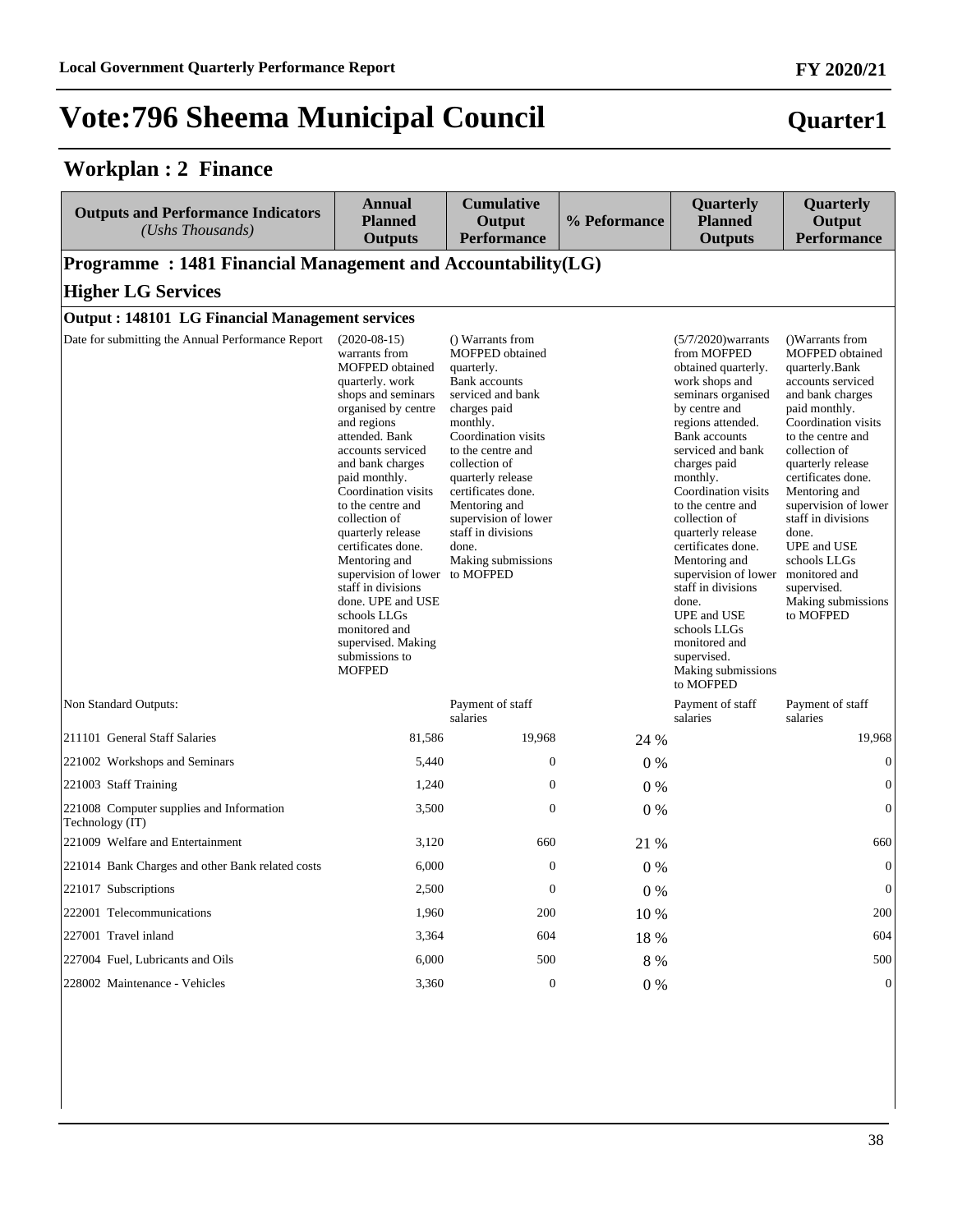| 228004 Maintenance - Other                                       | 1,100                                                                                                                                                                                                                                                                                                                                                                     | $\overline{0}$                                                                                                                                                                                                                                                                | $0\%$ |                                                                                                                                                                                                                                                                                                                                                              | $\overline{0}$                                                                                                                                                                                                                                                                                    |
|------------------------------------------------------------------|---------------------------------------------------------------------------------------------------------------------------------------------------------------------------------------------------------------------------------------------------------------------------------------------------------------------------------------------------------------------------|-------------------------------------------------------------------------------------------------------------------------------------------------------------------------------------------------------------------------------------------------------------------------------|-------|--------------------------------------------------------------------------------------------------------------------------------------------------------------------------------------------------------------------------------------------------------------------------------------------------------------------------------------------------------------|---------------------------------------------------------------------------------------------------------------------------------------------------------------------------------------------------------------------------------------------------------------------------------------------------|
| Wage Rect:                                                       | 81,586                                                                                                                                                                                                                                                                                                                                                                    | 19,968                                                                                                                                                                                                                                                                        | 24 %  |                                                                                                                                                                                                                                                                                                                                                              | 19,968                                                                                                                                                                                                                                                                                            |
| Non Wage Rect:                                                   | 37,584                                                                                                                                                                                                                                                                                                                                                                    | 1.964                                                                                                                                                                                                                                                                         | 5 %   |                                                                                                                                                                                                                                                                                                                                                              | 1,964                                                                                                                                                                                                                                                                                             |
| Gou Dev:                                                         | $\mathbf{0}$                                                                                                                                                                                                                                                                                                                                                              | $\Omega$                                                                                                                                                                                                                                                                      | $0\%$ |                                                                                                                                                                                                                                                                                                                                                              | $\Omega$                                                                                                                                                                                                                                                                                          |
| <b>External Financing:</b>                                       | $\overline{0}$                                                                                                                                                                                                                                                                                                                                                            | $\mathbf{0}$                                                                                                                                                                                                                                                                  | 0%    |                                                                                                                                                                                                                                                                                                                                                              | $\Omega$                                                                                                                                                                                                                                                                                          |
| Total:                                                           | 119,170                                                                                                                                                                                                                                                                                                                                                                   | 21,931                                                                                                                                                                                                                                                                        | 18 %  |                                                                                                                                                                                                                                                                                                                                                              | 21,931                                                                                                                                                                                                                                                                                            |
| Reasons for over/under performance:                              |                                                                                                                                                                                                                                                                                                                                                                           | Lack of transport means for the department largely affected the performance of this output                                                                                                                                                                                    |       |                                                                                                                                                                                                                                                                                                                                                              |                                                                                                                                                                                                                                                                                                   |
| <b>Output: 148102 Revenue Management and Collection Services</b> |                                                                                                                                                                                                                                                                                                                                                                           |                                                                                                                                                                                                                                                                               |       |                                                                                                                                                                                                                                                                                                                                                              |                                                                                                                                                                                                                                                                                                   |
| Value of LG service tax collection                               | (30000000) Local<br>revenue collected in<br>all 4 Divisions<br>Mobilizing donor<br>funds Central govt<br>grants mobilIised<br>Local revenue<br>sources inspected,<br>monitored and<br>mobilized. Revenue<br>collection books<br>Procured. Revenue<br>tax payer<br>sensitization meeting Revenue tax payer<br>held. LED (Local<br>Economic<br>Development)<br>established. | () Local revenue<br>collected in all 4<br><b>Divisions</b><br>Mobilizing donor<br>funds<br>Central govt grants<br>mobilIised<br>Local revenue<br>sources inspected,<br>monitored and<br>mobilized.<br>Revenue collection<br>books Procured.<br>sensitization meeting<br>held. |       | (18750000)Local<br>revenue collected in<br>all 4 Divisions<br>Mobilizing donor<br>funds<br>Central govt grants<br>mobilIised<br>Local revenue<br>sources inspected,<br>monitored and<br>mobilized.<br>Revenue collection<br>books Procured.<br>Revenue tax payer<br>sensitization meeting<br>held.<br>LED (Local<br>Economic<br>Development)<br>established. | ()Local revenue<br>collected in all 4<br><b>Divisions</b><br>Mobilizing donor<br>funds<br>Central govt grants<br>mobilIised<br>Local revenue<br>sources inspected,<br>monitored and<br>mobilized.<br>Revenue collection<br>books Procured.<br>Revenue tax payer<br>sensitization meeting<br>held. |
| Value of Hotel Tax Collected                                     | (7200000) Assessing () Assessing all<br>all payers liable for<br>paying Local hotel<br>Tax. Working<br>closely with hotel<br>owners and Town<br>agents to ensure<br>collection is done.                                                                                                                                                                                   | payers liable for<br>paying Local hotel<br>Tax.<br>Working closely<br>with hotel owners<br>and Town agents to<br>ensure collection is<br>done.                                                                                                                                |       | $(2000000)$ Assessing<br>all payers liable for<br>paying Local hotel<br>Tax.<br>Working closely<br>with hotel owners<br>and Town agents to<br>ensure collection is<br>done.                                                                                                                                                                                  | ()Assessing all<br>payers liable for<br>paying Local hotel<br>Tax.<br>Working closely<br>with hotel owners<br>and Town agents to<br>ensure collection is<br>done.                                                                                                                                 |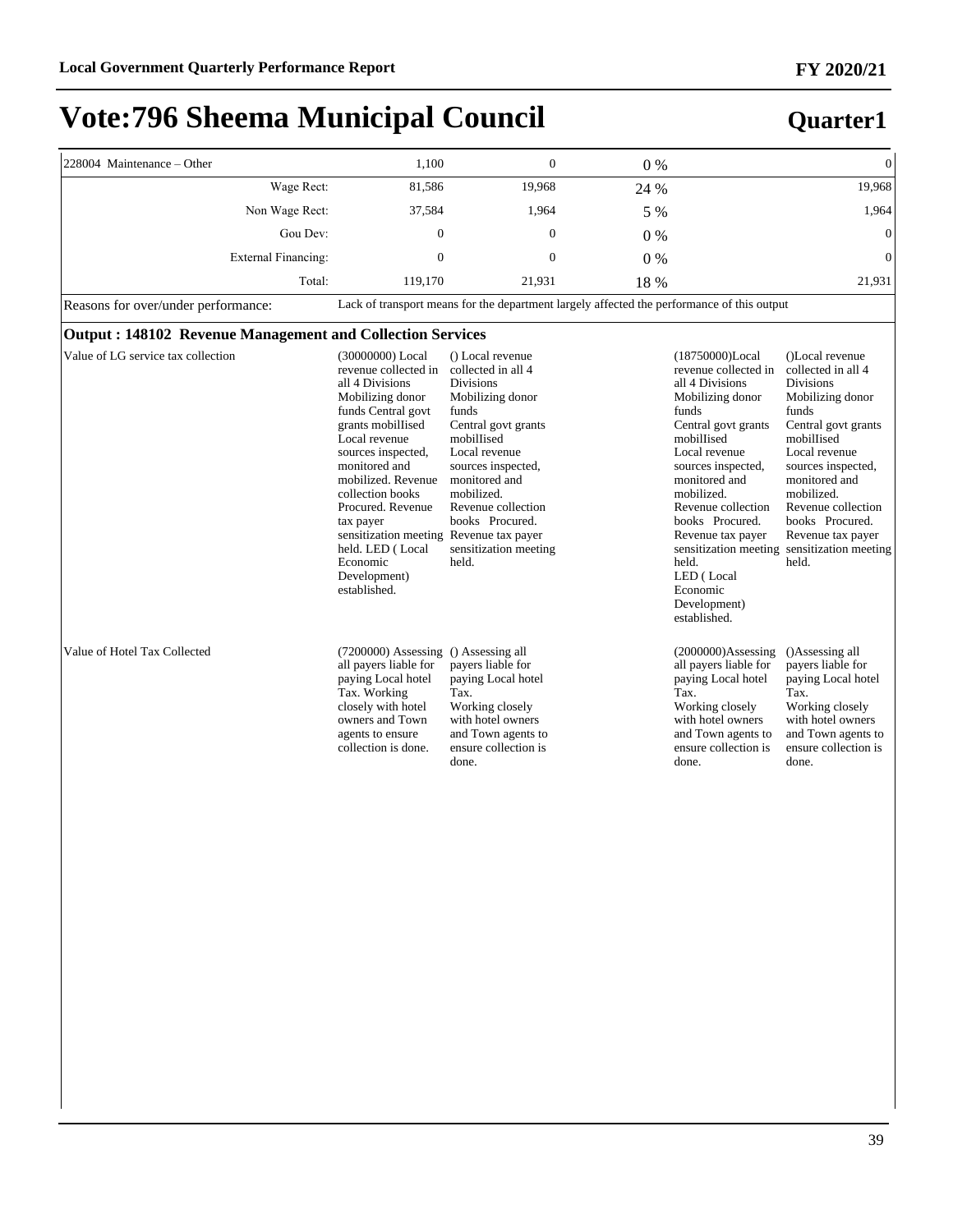#### Value of Other Local Revenue Collections (800000000) Identifying Eligible Tax payers, Enumeration & assessing of Eligible Tax Payers Collecting of Local Service Tax from Staff Salaries Deductions. Identifying potential sources of Revenue (Market fees, Trade licences, Liquor fees, park fees, Registration Entering all the data concerning taxpayers in the data base provided by LGFC. () Identifying Eligible Tax payers, Enumeration & assessing of Eligible Tax Payers Collecting of Local Service Tax from Staff Salaries Deductions. Identifying potential sources of Revenue (Market fees, Trade licences, Liquor fees, park fees, Registration Entering all the data concerning taxpayers in the data base provided by LGFC. (182500000 )Identifying Eligible Tax payers, Enumeration & assessing of Eligible Tax Payers Collecting of Local Service Tax from Staff Salaries Deductions. Identifying potential sources of Revenue (Market fees, Trade licences, Liquor fees, park fees, Registration Entering all the data concerning taxpayers in the data base provided by LGFC. ()Identifying Eligible Tax payers, Enumeration & assessing of Eligible Tax Payers Collecting of Local Service Tax from Staff Salaries Deductions. Identifying potential sources of Revenue (Market fees, Trade licences, Liquor fees, park fees, Registration Entering all the data concerning taxpayers in the data base provided by LGFC. Non Standard Outputs: New revenue soueces created New revenue sources created New revenue sources created.  $221001$  Advertising and Public Relations  $150$  0 0  $0\%$  0 0 221011 Printing, Stationery, Photocopying and Binding 15,625 600 4 % 600 225001 Consultancy Services- Short term 12,000 0 0 % 0 227001 Travel inland 13,645 0 0 0 % 0 0 0 0  $\frac{13,645}{2}$  0 0  $\frac{1}{2}$  0 0  $\frac{1}{2}$  0 0  $\frac{1}{2}$  0  $\frac{1}{2}$  0  $\frac{1}{2}$  0  $\frac{1}{2}$  0  $\frac{1}{2}$  0  $\frac{1}{2}$  13,645 0  $\frac{1}{2}$  13,645 0  $\frac{1}{2}$  13,645 0  $\frac{1}{2}$  13, 227004 Fuel, Lubricants and Oils **4,880** 300 6 % 300 6 % 300 :DJH5HFW 0 0 0 % 0 Non Wage Rect: 46,300 900 2 % 900 Gou Dev:  $0 \t 0 \t 0 \t 0 \t 0$ ([WHUQDO)LQDQFLQJ 0 0 0 % 0 Total: 46,300 900 900 2 % 900

Reasons for over/under performance: Tax payers which are not complaint

Covid 19 pendemic that has affected the local revenue sources Understaffing of the department

**Output : 148103 Budgeting and Planning Services**

### **Quarter1**

**FY 2020/21**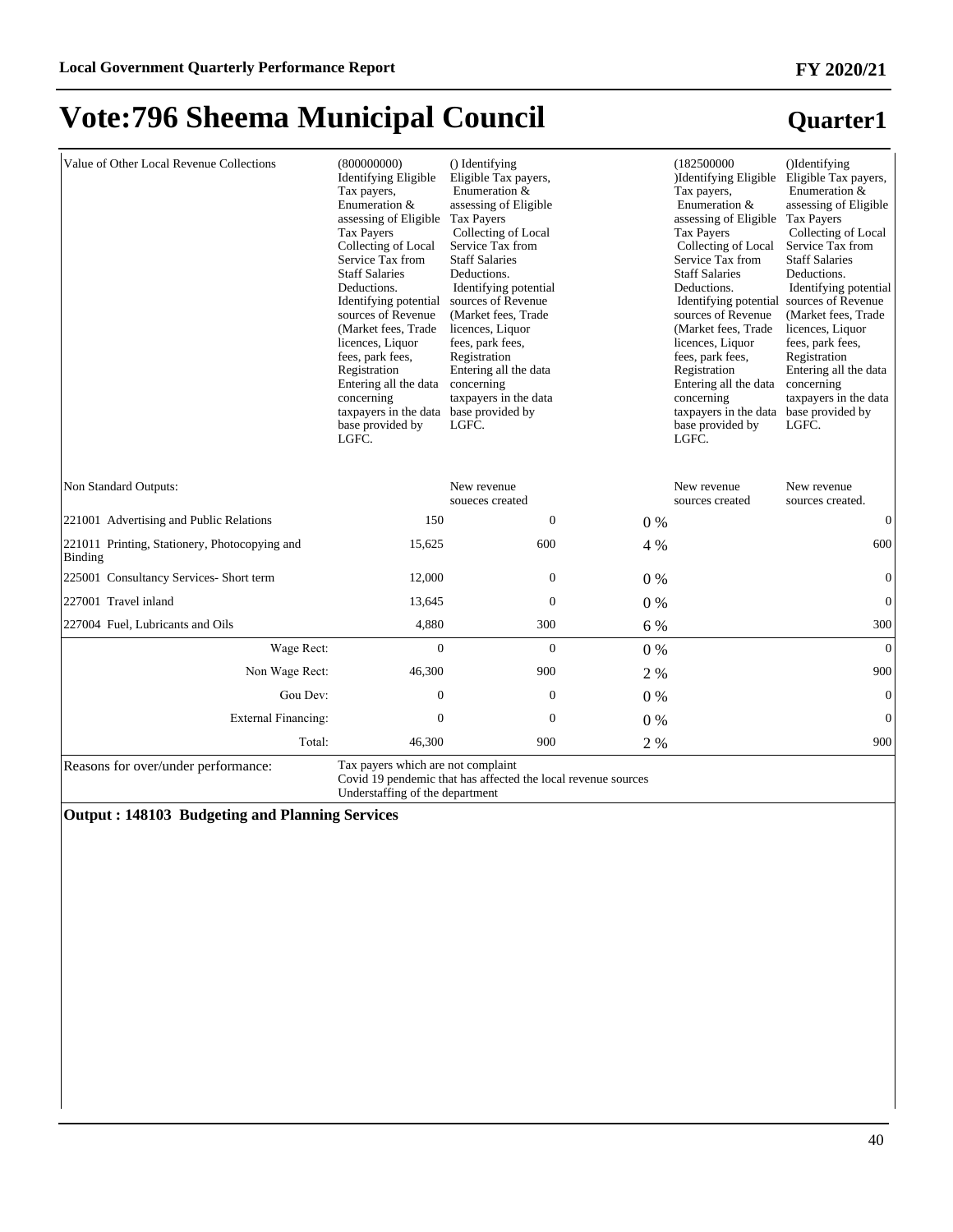#### Date of Approval of the Annual Workplan to the Council () Budget conference () Not yet held at municipal headquarters. Budget desk meetings held Budget planning meetings held at ward level Budget estimates prepared and distributed to departments Municipal Annual planning and budgeting effectively coordinated Annual Budget, Annual workplan prepared and Revenue Enhancement Plan Printed and Binded and presented to the Council for Discussion and for approval. () Not yet () ()Not yet Date for presenting draft Budget and Annual workplan to the Council (2020-03-30) Preparing of Annual Budget, Annual workplan,minutes for budget desk, and Revenue Enhancement Plan for Printing, Binding and presenting it to the Council for Discussion and for approval. () Not yet () () Not yet Non Standard Outputs: Notice and All stakeholders and All stakeholders and All stakeholders and All stakeholders provided with the budgets Not yet 221011 Printing, Stationery, Photocopying and Binding  $1,200$  0 0 0 % 0 :DJH5HFW 0 0 0 % 0 Non Wage Rect: 1,200 0 0 % 0 0 % Gou Dev:  $0 \t 0 \t 0 \t 0 \t 0$ External Financing:  $\begin{array}{ccc} 0 & 0 & 0 \end{array}$ Total: 1,200 0 0 % 0 0 Reasons for over/under performance: No challenge encountered under this output. **Output : 148104 LG Expenditure management Services** N/A Non Standard Outputs: Enumeration of the revenue sources carried out. N/A Enumeration of the revenue sources carried out. 221011 Printing, Stationery, Photocopying and Binding 440 110 25 % 110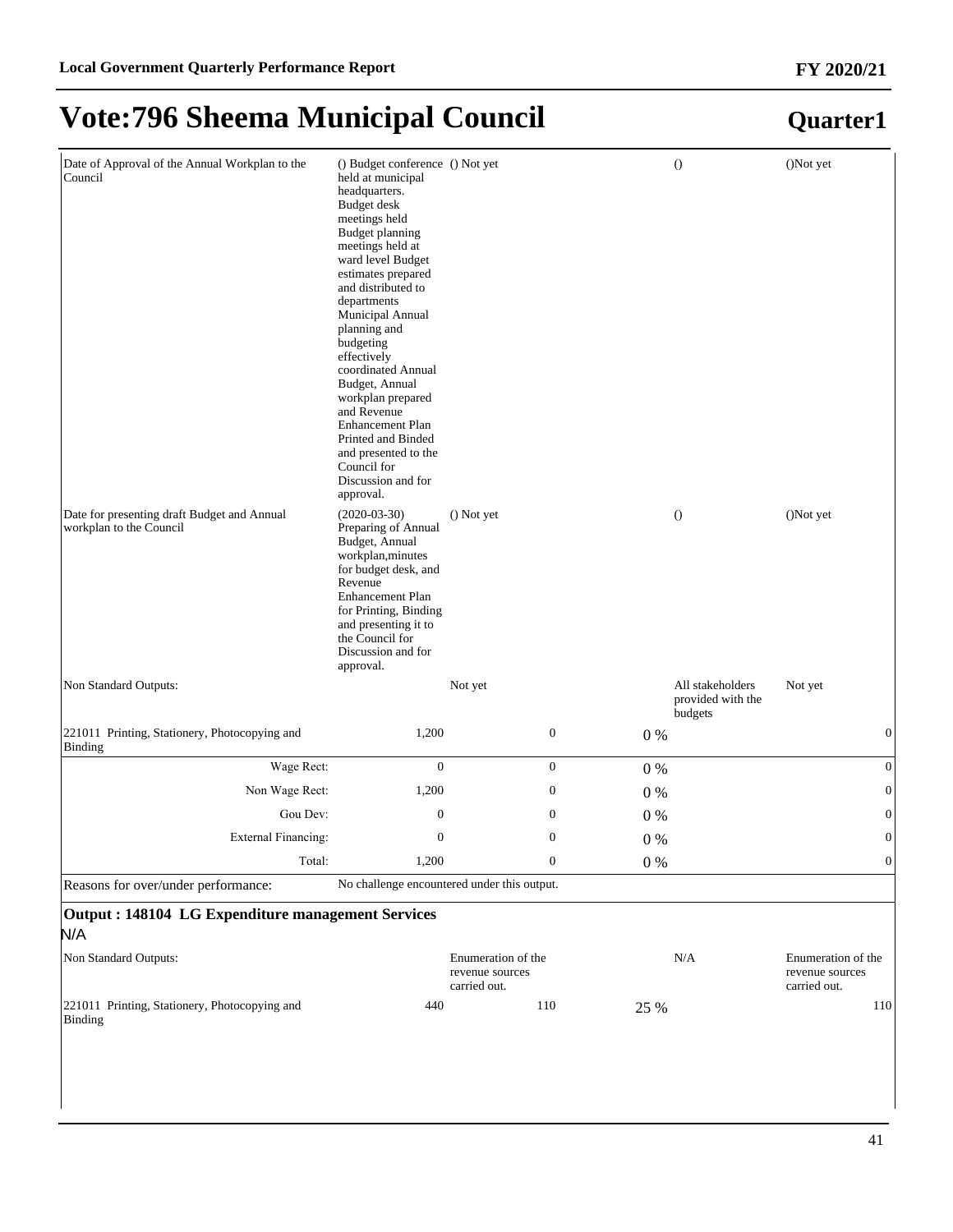### **Quarter1**

| 227001 Travel inland                                     | 2,720                                                            | 480                                                                                                                                          | 18 %  | 480                                                                                                                                                 |
|----------------------------------------------------------|------------------------------------------------------------------|----------------------------------------------------------------------------------------------------------------------------------------------|-------|-----------------------------------------------------------------------------------------------------------------------------------------------------|
| Wage Rect:                                               | $\mathbf{0}$                                                     | $\overline{0}$                                                                                                                               | $0\%$ | $\mathbf{0}$                                                                                                                                        |
| Non Wage Rect:                                           | 3,160                                                            | 590                                                                                                                                          | 19 %  | 590                                                                                                                                                 |
| Gou Dev:                                                 | $\mathbf{0}$                                                     | $\overline{0}$                                                                                                                               | $0\%$ | $\mathbf{0}$                                                                                                                                        |
| External Financing:                                      | $\overline{0}$                                                   | $\boldsymbol{0}$                                                                                                                             | $0\%$ | $\theta$                                                                                                                                            |
| Total:                                                   | 3,160                                                            | 590                                                                                                                                          | 19 %  | 590                                                                                                                                                 |
| Reasons for over/under performance:                      | Understaffing of the department largely affected the performance |                                                                                                                                              |       |                                                                                                                                                     |
| Output: 148105 LG Accounting Services                    |                                                                  |                                                                                                                                              |       |                                                                                                                                                     |
| N/A                                                      |                                                                  |                                                                                                                                              |       |                                                                                                                                                     |
| Non Standard Outputs:                                    |                                                                  | Closing of books of<br>accounts in the<br>divisions done,<br>welfare of the staff<br>maintained and<br>department activities<br>coordinated. |       | N/A<br>Closing of books of<br>accounts in the<br>divisions done,<br>welfare of the staff<br>maintained and<br>department activities<br>coordinated. |
| 221011 Printing, Stationery, Photocopying and<br>Binding | 415                                                              | 100                                                                                                                                          | 24 %  | 100                                                                                                                                                 |
| 227001 Travel inland                                     | 9,721                                                            | 2,094                                                                                                                                        | 22 %  | 2,094                                                                                                                                               |
| 227004 Fuel, Lubricants and Oils                         | 3,200                                                            | 800                                                                                                                                          | 25 %  | 800                                                                                                                                                 |
| Wage Rect:                                               | $\overline{0}$                                                   | $\mathbf{0}$                                                                                                                                 | $0\%$ | $\mathbf{0}$                                                                                                                                        |
| Non Wage Rect:                                           | 13,336                                                           | 2,994                                                                                                                                        | 22 %  | 2,994                                                                                                                                               |
| Gou Dev:                                                 | $\overline{0}$                                                   | 0                                                                                                                                            | $0\%$ | $\theta$                                                                                                                                            |
| <b>External Financing:</b>                               | $\boldsymbol{0}$                                                 | $\boldsymbol{0}$                                                                                                                             | $0\%$ | $\mathbf{0}$                                                                                                                                        |
| Total:                                                   | 13,336                                                           | 2,994                                                                                                                                        | 22 %  | 2,994                                                                                                                                               |
| Reasons for over/under performance:                      |                                                                  |                                                                                                                                              |       | Under staffing of the department was the main challenge and lack of transport means to move to the divisions                                        |

Reasons for over/under performance: Under staffing of the department was the main challenge and lack of transport means to move to the divisions of the municipality.

#### **Output : 148106 Integrated Financial Management System** N/A

| Non Standard Outputs:                                    |                                             | IFMS system<br>maintained and<br>serviced |       | IFMS system<br>maintained and<br>serviced | IFMS system<br>maintained and<br>serviced |
|----------------------------------------------------------|---------------------------------------------|-------------------------------------------|-------|-------------------------------------------|-------------------------------------------|
| 221002 Workshops and Seminars                            | 3,000                                       | $\boldsymbol{0}$                          | $0\%$ |                                           | $\mathbf{0}$                              |
| 221011 Printing, Stationery, Photocopying and<br>Binding | 8,000                                       | 44                                        | 1 %   |                                           | 44                                        |
| 227001 Travel inland                                     | 7,000                                       | 340                                       | 5 %   |                                           | 340                                       |
| 227004 Fuel, Lubricants and Oils                         | 12,000                                      | $\mathbf{0}$                              | $0\%$ |                                           | $\overline{0}$                            |
| Wage Rect:                                               | $\mathbf{0}$                                | $\theta$                                  | $0\%$ |                                           | $\theta$                                  |
| Non Wage Rect:                                           | 30,000                                      | 384                                       | $1\%$ |                                           | 384                                       |
| Gou Dev:                                                 | $\mathbf{0}$                                | $\boldsymbol{0}$                          | $0\%$ |                                           | $\overline{0}$                            |
| External Financing:                                      | $\mathbf{0}$                                | $\boldsymbol{0}$                          | $0\%$ |                                           | $\overline{0}$                            |
| Total:                                                   | 30,000                                      | 384                                       | $1\%$ |                                           | 384                                       |
| Reasons for over/under performance:                      | No challenge encountered under this output. |                                           |       |                                           |                                           |

**Output : 148108 Sector Management and Monitoring**

#### N/A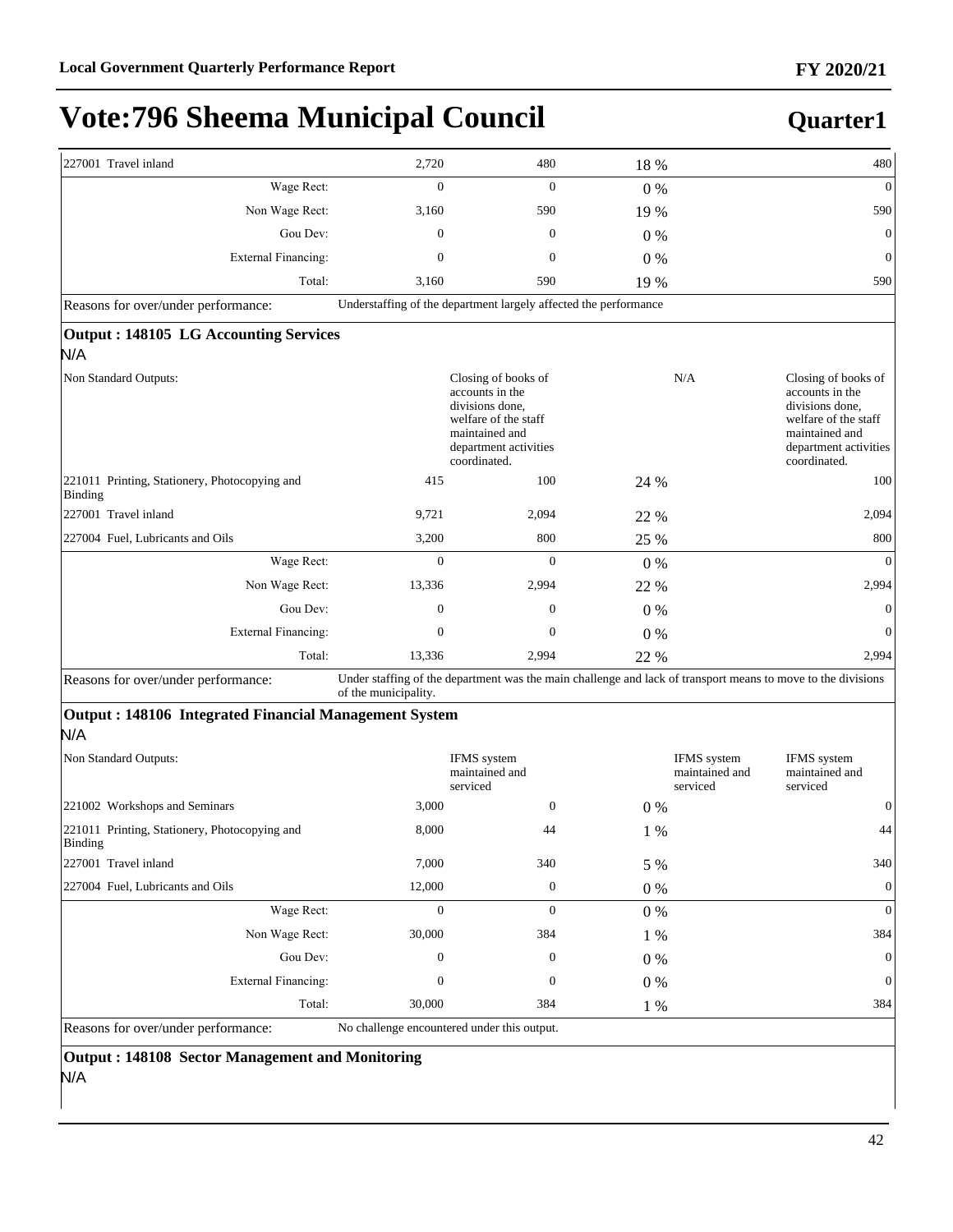| Non Standard Outputs:               |                                                                             | Lower local<br>governments<br>monitored |       | N/A<br>Lower local<br>governments<br>monitored |
|-------------------------------------|-----------------------------------------------------------------------------|-----------------------------------------|-------|------------------------------------------------|
| 227001 Travel inland                | 2,208                                                                       | 628                                     | 28 %  | 628                                            |
| 227004 Fuel, Lubricants and Oils    | 1,008                                                                       | $\mathbf{0}$                            | $0\%$ | $\mathbf{0}$                                   |
| Wage Rect:                          | $\mathbf{0}$                                                                | $\mathbf{0}$                            | $0\%$ | $\overline{0}$                                 |
| Non Wage Rect:                      | 3,216                                                                       | 628                                     | 20 %  | 628                                            |
| Gou Dev:                            | $\Omega$                                                                    | $\mathbf{0}$                            | $0\%$ | $\Omega$                                       |
| External Financing:                 | $\mathbf{0}$                                                                | $\mathbf{0}$                            | $0\%$ | $\overline{0}$                                 |
| Total:                              | 3,216                                                                       | 628                                     | 20 %  | 628                                            |
| Reasons for over/under performance: | Understaffing of the department affected the performance of the department. |                                         |       |                                                |
| Total For Finance: Wage Rect:       | 81,586                                                                      | 19,968                                  | 24 %  | 19,968                                         |
| Non-Wage Reccurent:                 | 134,796                                                                     | 7,460                                   | 6 %   | 7,460                                          |
| GoU Dev:                            | 0                                                                           | 0                                       | $0\%$ | 0                                              |
| Donor Dev:                          | 0                                                                           | 0                                       | $0\%$ | 0                                              |
| Grand Total:                        | 216,382                                                                     | 27,427                                  | 12.7% | 27,427                                         |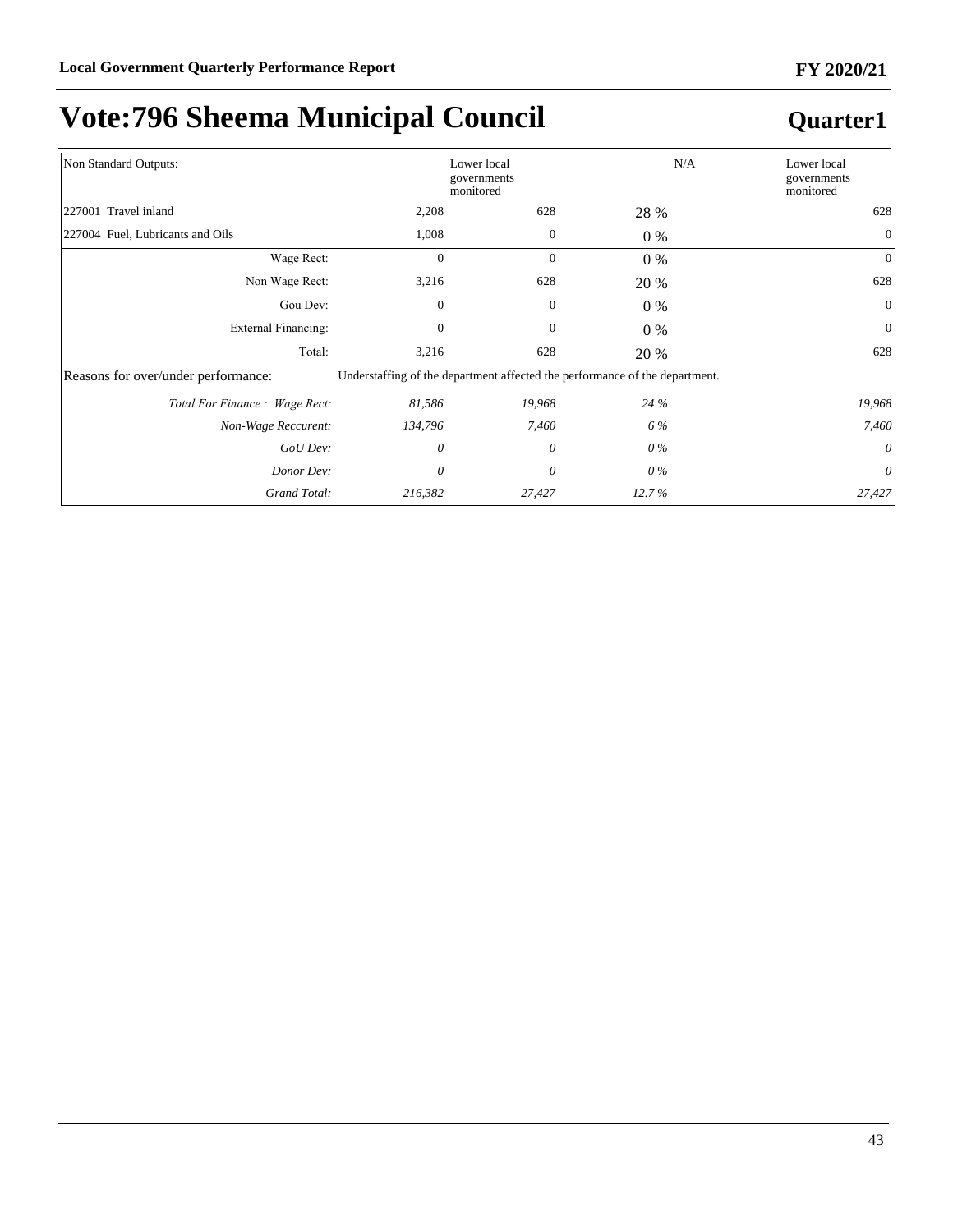## **Quarter1**

**FY 2020/21**

#### **Workplan : 3 Statutory Bodies**

| <b>Outputs and Performance Indicators</b><br>(Ushs Thousands) | Annual<br><b>Planned</b><br><b>Outputs</b>                                                                                                                                                                      | <b>Cumulative</b><br>Output<br><b>Performance</b>                                                                                                                            | % Peformance | Quarterly<br><b>Planned</b><br><b>Outputs</b>                                                                                                                                                       | Quarterly<br>Output<br><b>Performance</b>                                                                                    |
|---------------------------------------------------------------|-----------------------------------------------------------------------------------------------------------------------------------------------------------------------------------------------------------------|------------------------------------------------------------------------------------------------------------------------------------------------------------------------------|--------------|-----------------------------------------------------------------------------------------------------------------------------------------------------------------------------------------------------|------------------------------------------------------------------------------------------------------------------------------|
| <b>Programme: 1382 Local Statutory Bodies</b>                 |                                                                                                                                                                                                                 |                                                                                                                                                                              |              |                                                                                                                                                                                                     |                                                                                                                              |
| <b>Higher LG Services</b>                                     |                                                                                                                                                                                                                 |                                                                                                                                                                              |              |                                                                                                                                                                                                     |                                                                                                                              |
| <b>Output: 138201 LG Council Administration Services</b>      |                                                                                                                                                                                                                 |                                                                                                                                                                              |              |                                                                                                                                                                                                     |                                                                                                                              |
| N/A                                                           |                                                                                                                                                                                                                 |                                                                                                                                                                              |              |                                                                                                                                                                                                     |                                                                                                                              |
| Non Standard Outputs:                                         | Staff salaries paid,<br>Ex-gratia paid to<br>councilors, 6 council councilors,<br>meetings and 5<br>sectoral meetings<br>held.<br>Telecommunication<br>services provided<br>and fuel for the<br>mayor provided. | Staff salaries paid,<br>Ex-gratia paid to<br>telecommunication<br>services and fuel for<br>the mayor provided                                                                |              | Staff salaries paid,<br>Ex-gratia paid to<br>councilors, 6 council<br>meetings and 5<br>sectoral meetings<br>held.<br>Telecommunication<br>services provided<br>and fuel for the<br>mayor provided. | Staff salaries paid,<br>Ex-gratia paid to<br>councilors,<br>telecommunication<br>services and fuel for<br>the mayor provided |
| 211101 General Staff Salaries                                 | 42,361                                                                                                                                                                                                          | 9,541                                                                                                                                                                        | 23 %         |                                                                                                                                                                                                     | 9,541                                                                                                                        |
| 211103 Allowances (Incl. Casuals, Temporary)                  | 191,805                                                                                                                                                                                                         | 37,940                                                                                                                                                                       | 20 %         |                                                                                                                                                                                                     | 37,940                                                                                                                       |
| 221002 Workshops and Seminars                                 | 2,520                                                                                                                                                                                                           | $\mathbf{0}$                                                                                                                                                                 | $0\%$        |                                                                                                                                                                                                     | $\mathbf{0}$                                                                                                                 |
| 221009 Welfare and Entertainment                              | 2,835                                                                                                                                                                                                           | $\mathbf{0}$                                                                                                                                                                 | 0%           |                                                                                                                                                                                                     | $\mathbf{0}$                                                                                                                 |
| 221011 Printing, Stationery, Photocopying and<br>Binding      | 1,200                                                                                                                                                                                                           | $\mathbf{0}$                                                                                                                                                                 | $0\%$        |                                                                                                                                                                                                     | $\mathbf{0}$                                                                                                                 |
| 221017 Subscriptions                                          | 1,000                                                                                                                                                                                                           | $\Omega$                                                                                                                                                                     | $0\%$        |                                                                                                                                                                                                     | $\overline{0}$                                                                                                               |
| 222001 Telecommunications                                     | 2,640                                                                                                                                                                                                           | 420                                                                                                                                                                          | 16 %         |                                                                                                                                                                                                     | 420                                                                                                                          |
| 227001 Travel inland                                          | 19,574                                                                                                                                                                                                          | 561                                                                                                                                                                          | 3 %          |                                                                                                                                                                                                     | 561                                                                                                                          |
| 228002 Maintenance - Vehicles                                 | 4,500                                                                                                                                                                                                           | $\boldsymbol{0}$                                                                                                                                                             | $0\%$        |                                                                                                                                                                                                     | $\mathbf{0}$                                                                                                                 |
| Wage Rect:                                                    | 42,361                                                                                                                                                                                                          | 9,541                                                                                                                                                                        | 23 %         |                                                                                                                                                                                                     | 9,541                                                                                                                        |
| Non Wage Rect:                                                | 226,074                                                                                                                                                                                                         | 38,921                                                                                                                                                                       | 17 %         |                                                                                                                                                                                                     | 38,921                                                                                                                       |
| Gou Dev:                                                      | $\overline{0}$                                                                                                                                                                                                  | $\overline{0}$                                                                                                                                                               | $0\%$        |                                                                                                                                                                                                     | $\mathbf{0}$                                                                                                                 |
| <b>External Financing:</b>                                    | $\overline{0}$                                                                                                                                                                                                  | $\boldsymbol{0}$                                                                                                                                                             | 0%           |                                                                                                                                                                                                     | $\mathbf{0}$                                                                                                                 |
| Total:                                                        | 268,435                                                                                                                                                                                                         | 48,461                                                                                                                                                                       | 18 %         |                                                                                                                                                                                                     | 48,461                                                                                                                       |
| Reasons for over/under performance:                           |                                                                                                                                                                                                                 | Due to Covid-19 pandemic, it affected the local revenue collection which in turn lead to low funding of the<br>department hence affecting the performance of the department. |              |                                                                                                                                                                                                     |                                                                                                                              |

**Output : 138202 LG Procurement Management Services**

N/A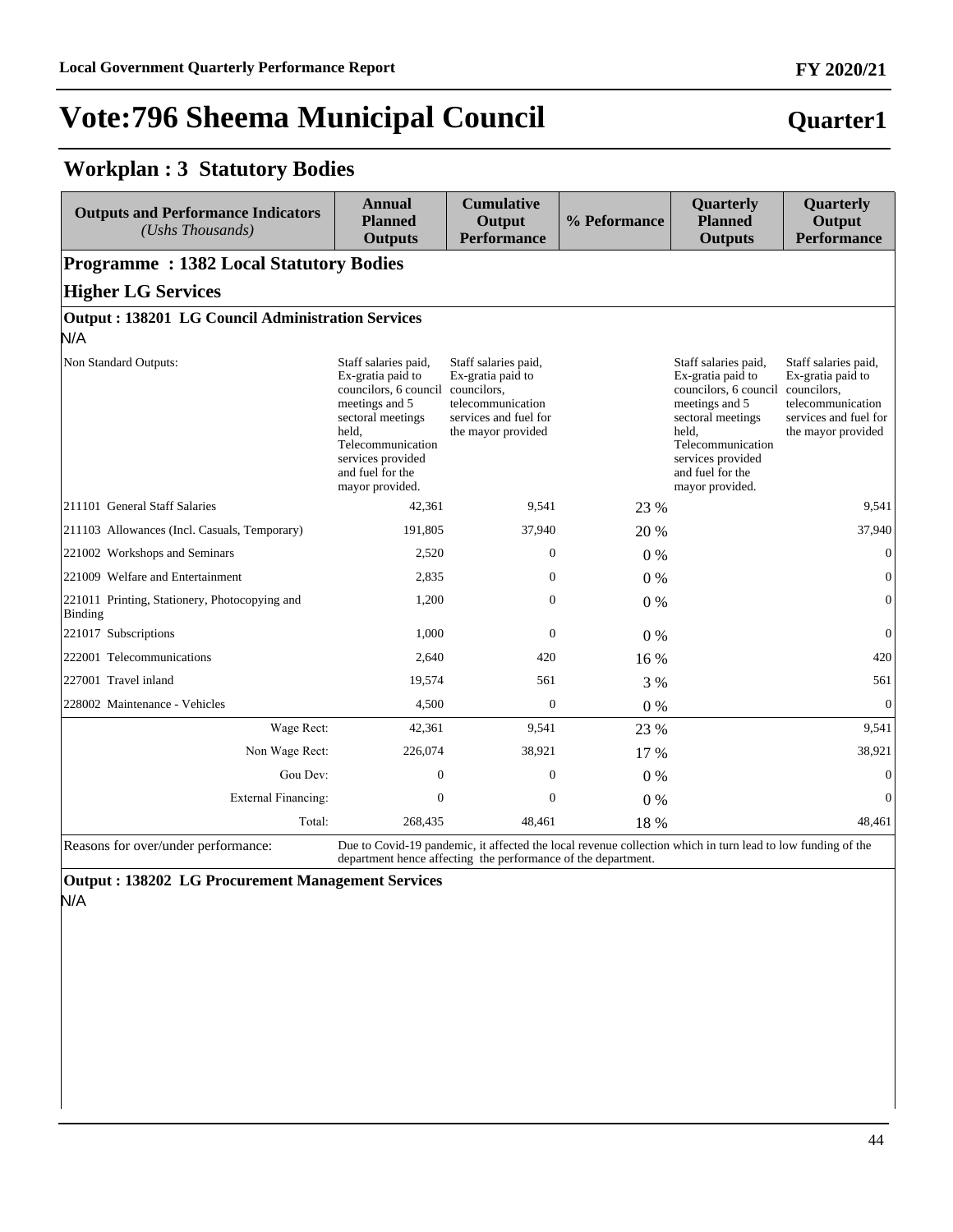### **Quarter1**

| Non Standard Outputs:                                    | Invitation of bids<br>advertised<br>Computers serviced<br>and Maintained<br>Awarded projects<br>monitored and fuel<br>supplied<br>airtime and data<br>procured to<br>communicate<br>procurement<br>activities<br>welfare provided<br>Stationery and<br>photocopying<br>services provided<br>Procurement plan,<br>quarterly reports<br>prepared and<br>submitted<br>Contracts<br>Committee and<br>Evaluation<br>Committee meetings<br>held | Contracts and<br>evaluation<br>committee meetings<br>held, invitation of<br>bids advertised.       |       | Invitation of bids<br>advertised<br>Computers serviced<br>and Maintained<br>Awarded projects<br>monitored and fuel<br>supplied<br>airtime and data<br>procured to<br>communicate<br>procurement<br>activities<br>welfare provided<br>Stationery and<br>photocopying<br>services provided<br>Procurement plan,<br>quarterly reports<br>prepared and<br>submitted<br>Contracts<br>Committee and<br>Evaluation<br>Committee meetings<br>held | Contracts and<br>evaluation<br>committee meetings<br>held, invitation of<br>bids advertised. |
|----------------------------------------------------------|-------------------------------------------------------------------------------------------------------------------------------------------------------------------------------------------------------------------------------------------------------------------------------------------------------------------------------------------------------------------------------------------------------------------------------------------|----------------------------------------------------------------------------------------------------|-------|-------------------------------------------------------------------------------------------------------------------------------------------------------------------------------------------------------------------------------------------------------------------------------------------------------------------------------------------------------------------------------------------------------------------------------------------|----------------------------------------------------------------------------------------------|
| 221001 Advertising and Public Relations                  | 3,830                                                                                                                                                                                                                                                                                                                                                                                                                                     | 2,100                                                                                              | 55 %  |                                                                                                                                                                                                                                                                                                                                                                                                                                           | 2,100                                                                                        |
| 221011 Printing, Stationery, Photocopying and<br>Binding | 850                                                                                                                                                                                                                                                                                                                                                                                                                                       | $\mathbf{0}$                                                                                       | $0\%$ |                                                                                                                                                                                                                                                                                                                                                                                                                                           | $\mathbf{0}$                                                                                 |
| 222001 Telecommunications                                | 960                                                                                                                                                                                                                                                                                                                                                                                                                                       | $\mathbf{0}$                                                                                       | $0\%$ |                                                                                                                                                                                                                                                                                                                                                                                                                                           | $\mathbf{0}$                                                                                 |
| 227001 Travel inland                                     | 7,260                                                                                                                                                                                                                                                                                                                                                                                                                                     | 1,282                                                                                              | 18 %  |                                                                                                                                                                                                                                                                                                                                                                                                                                           | 1,282                                                                                        |
| 227004 Fuel, Lubricants and Oils                         | 1,000                                                                                                                                                                                                                                                                                                                                                                                                                                     | $\mathbf{0}$                                                                                       | $0\%$ |                                                                                                                                                                                                                                                                                                                                                                                                                                           | $\mathbf{0}$                                                                                 |
| 228003 Maintenance – Machinery, Equipment &<br>Furniture | 700                                                                                                                                                                                                                                                                                                                                                                                                                                       | $\mathbf{0}$                                                                                       | $0\%$ |                                                                                                                                                                                                                                                                                                                                                                                                                                           | $\mathbf{0}$                                                                                 |
| Wage Rect:                                               | $\mathbf{0}$                                                                                                                                                                                                                                                                                                                                                                                                                              | $\mathbf{0}$                                                                                       | $0\%$ |                                                                                                                                                                                                                                                                                                                                                                                                                                           | $\mathbf{0}$                                                                                 |
| Non Wage Rect:                                           | 14,600                                                                                                                                                                                                                                                                                                                                                                                                                                    | 3,382                                                                                              | 23 %  |                                                                                                                                                                                                                                                                                                                                                                                                                                           | 3,382                                                                                        |
| Gou Dev:                                                 | $\mathbf{0}$                                                                                                                                                                                                                                                                                                                                                                                                                              | $\mathbf{0}$                                                                                       | $0\%$ |                                                                                                                                                                                                                                                                                                                                                                                                                                           | $\mathbf{0}$                                                                                 |
| External Financing:                                      | $\mathbf{0}$                                                                                                                                                                                                                                                                                                                                                                                                                              | $\mathbf{0}$                                                                                       | 0%    |                                                                                                                                                                                                                                                                                                                                                                                                                                           | $\mathbf{0}$                                                                                 |
| Total:                                                   | 14,600                                                                                                                                                                                                                                                                                                                                                                                                                                    | 3,382                                                                                              | 23 %  |                                                                                                                                                                                                                                                                                                                                                                                                                                           | 3,382                                                                                        |
| Reasons for over/under performance:                      |                                                                                                                                                                                                                                                                                                                                                                                                                                           | Delays in the procurement process due to covid-19 pandemic that disrupted the procurement process. |       |                                                                                                                                                                                                                                                                                                                                                                                                                                           |                                                                                              |
| Output · 138203 L.C. Staff Recruitment Services          |                                                                                                                                                                                                                                                                                                                                                                                                                                           |                                                                                                    |       |                                                                                                                                                                                                                                                                                                                                                                                                                                           |                                                                                              |

#### **Output : 138203 LG Staff Recruitment Services** N/A

Non Standard Outputs: Vacant posts advertised and filled the municipal and at the municipal and divisional divisional head quarters, Consultations and submissions made, service commission meetings conducted. Vacant posts filled at headquarters. Vacant posts advertised and filled at the municipal and divisional divisional head quarters, Consultations and submissions made, service commission meetings conducted. Vacant posts filled at the municipal and headquarters. 227001 Travel inland 2,305 0 0 % 0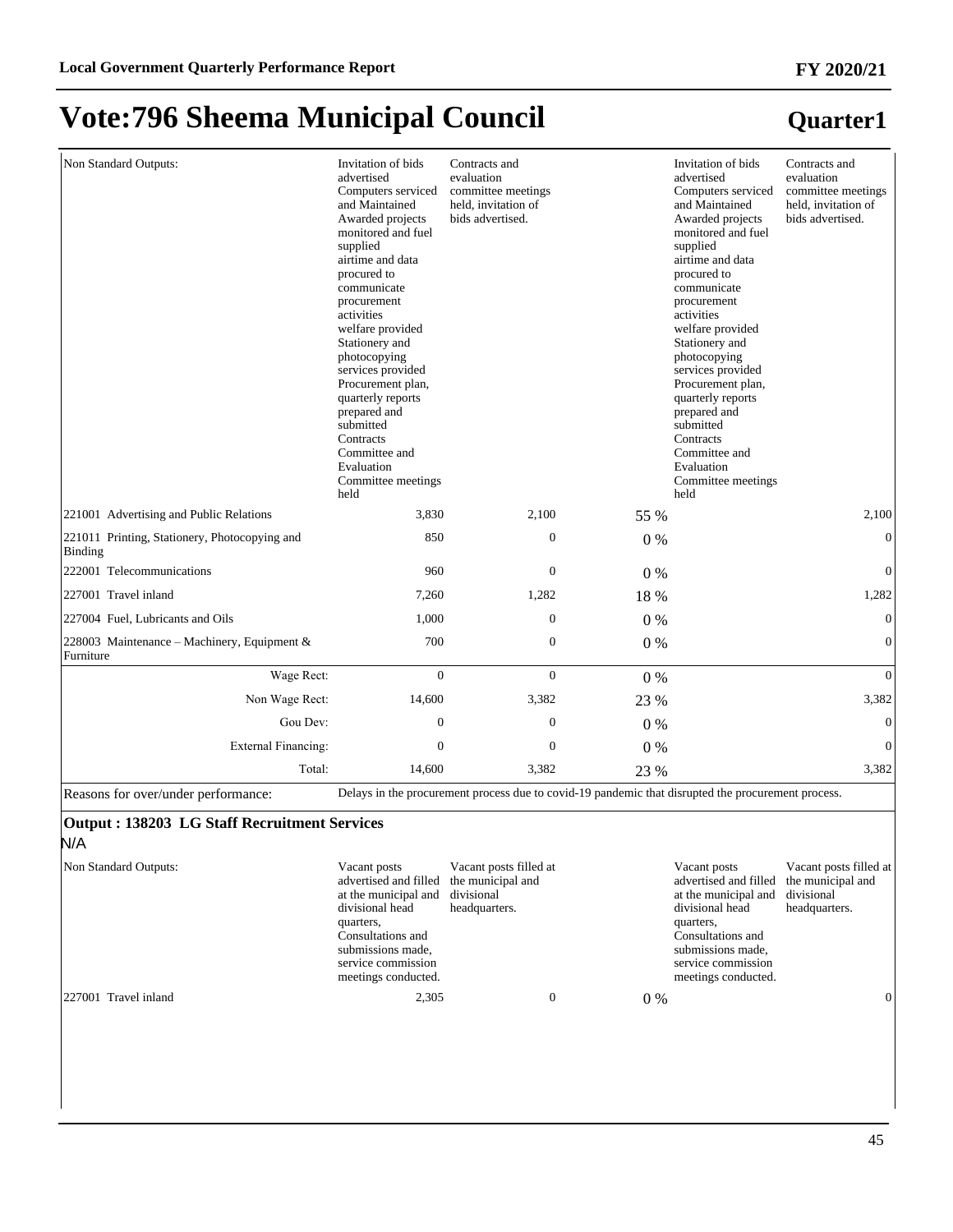| Wage Rect:                                                                    | $\mathbf{0}$                                                                                                                    | $\mathbf{0}$                                                                                                | 0%    |                                                                                                                                 | $\mathbf{0}$                                                                       |
|-------------------------------------------------------------------------------|---------------------------------------------------------------------------------------------------------------------------------|-------------------------------------------------------------------------------------------------------------|-------|---------------------------------------------------------------------------------------------------------------------------------|------------------------------------------------------------------------------------|
| Non Wage Rect:                                                                | 2,305                                                                                                                           | $\boldsymbol{0}$                                                                                            | $0\%$ |                                                                                                                                 | $\overline{0}$                                                                     |
| Gou Dev:                                                                      | $\mathbf{0}$                                                                                                                    | $\mathbf{0}$                                                                                                | $0\%$ |                                                                                                                                 | $\mathbf{0}$                                                                       |
| <b>External Financing:</b>                                                    | $\mathbf{0}$                                                                                                                    | $\mathbf{0}$                                                                                                | $0\%$ |                                                                                                                                 | $\overline{0}$                                                                     |
| Total:                                                                        | 2,305                                                                                                                           | $\boldsymbol{0}$                                                                                            | 0%    |                                                                                                                                 | $\mathbf{0}$                                                                       |
| Reasons for over/under performance:                                           |                                                                                                                                 | Covid-19 pandemic affected the recruitment process and inadequate funding largely affected the performance. |       |                                                                                                                                 |                                                                                    |
| <b>Output: 138204 LG Land Management Services</b>                             |                                                                                                                                 |                                                                                                             |       |                                                                                                                                 |                                                                                    |
| No. of land applications (registration, renewal, lease<br>extensions) cleared | $(120) 120$ land<br>applications<br>received.                                                                                   | $(54)$ 54 land<br>applications received                                                                     |       | $\theta$                                                                                                                        | $(54)54$ land<br>applications received                                             |
| No. of Land board meetings                                                    | $(4)$ 4 land board<br>meetings held<br>Municipal lands<br>monitored and<br>verified                                             | () One land board<br>meetings held<br>Municipal lands<br>monitored and<br>verified.                         |       | $\theta$                                                                                                                        | (One land board)<br>meetings held<br>Municipal lands<br>monitored and<br>verified. |
| Non Standard Outputs:                                                         | Municipal lands<br>monitored and<br>verified and land<br>applications<br>received.                                              | N/A                                                                                                         |       |                                                                                                                                 | N/A                                                                                |
| 227001 Travel inland                                                          | 1,407                                                                                                                           | $\boldsymbol{0}$                                                                                            | $0\%$ |                                                                                                                                 | $\mathbf{0}$                                                                       |
| Wage Rect:                                                                    | $\mathbf{0}$                                                                                                                    | $\mathbf{0}$                                                                                                | $0\%$ |                                                                                                                                 | $\mathbf{0}$                                                                       |
| Non Wage Rect:                                                                | 1,407                                                                                                                           | $\boldsymbol{0}$                                                                                            | $0\%$ |                                                                                                                                 | $\mathbf{0}$                                                                       |
| Gou Dev:                                                                      | $\mathbf{0}$                                                                                                                    | $\mathbf{0}$                                                                                                | $0\%$ |                                                                                                                                 | $\mathbf{0}$                                                                       |
| <b>External Financing:</b>                                                    | $\mathbf{0}$                                                                                                                    | $\mathbf{0}$                                                                                                | $0\%$ |                                                                                                                                 | $\mathbf{0}$                                                                       |
| Total:                                                                        | 1,407                                                                                                                           | $\mathbf{0}$                                                                                                | 0%    |                                                                                                                                 | $\mathbf{0}$                                                                       |
| Reasons for over/under performance:                                           |                                                                                                                                 | Inadequate funding that largely affected the performance of the sector due to Covid-19 pandemic.            |       |                                                                                                                                 |                                                                                    |
| <b>Output: 138205 LG Financial Accountability</b>                             |                                                                                                                                 |                                                                                                             |       |                                                                                                                                 |                                                                                    |
| No. of Auditor Generals queries reviewed per LG                               | () One Auditor<br>Generals report<br>produced queries<br>reviewed per LG                                                        | () One audit generals<br>report queries<br>reviewed                                                         |       | $\theta$                                                                                                                        | ()One audit generals<br>report queries<br>reviewed                                 |
| No. of LG PAC reports discussed by Council                                    | () 4 Municipal PAC<br>reports discussed by<br>the Council                                                                       | () Not yet done                                                                                             |       | $\theta$                                                                                                                        | ()Not yet done                                                                     |
| Non Standard Outputs:                                                         | One Auditor<br>Generals report<br>produced queries<br>reviewed per LG<br>4 Municipal PAC<br>reports discussed by<br>the Council | One audit generals<br>report queries<br>reviewed.                                                           |       | One Auditor<br>Generals report<br>produced queries<br>reviewed per LG<br>4 Municipal PAC<br>reports discussed by<br>the Council | One audit generals<br>report queries<br>reviewed.                                  |
| 227001 Travel inland                                                          | 1,500                                                                                                                           | 375                                                                                                         | 25 %  |                                                                                                                                 | 375                                                                                |
| Wage Rect:                                                                    | $\mathbf{0}$                                                                                                                    | $\theta$                                                                                                    | 0%    |                                                                                                                                 | $\Omega$                                                                           |
| Non Wage Rect:                                                                | 1,500                                                                                                                           | 375                                                                                                         | 25 %  |                                                                                                                                 | 375                                                                                |
| Gou Dev:                                                                      | $\mathbf{0}$                                                                                                                    | $\boldsymbol{0}$                                                                                            | $0\%$ |                                                                                                                                 | $\overline{0}$                                                                     |
| External Financing:                                                           | $\boldsymbol{0}$                                                                                                                | $\boldsymbol{0}$                                                                                            | 0%    |                                                                                                                                 | $\overline{0}$                                                                     |
| Total:                                                                        | 1,500                                                                                                                           | 375                                                                                                         | 25 %  |                                                                                                                                 | 375                                                                                |
| Reasons for over/under performance:                                           |                                                                                                                                 | Covid-19 pandemic affected the performance as it hindered the council sitting.                              |       |                                                                                                                                 |                                                                                    |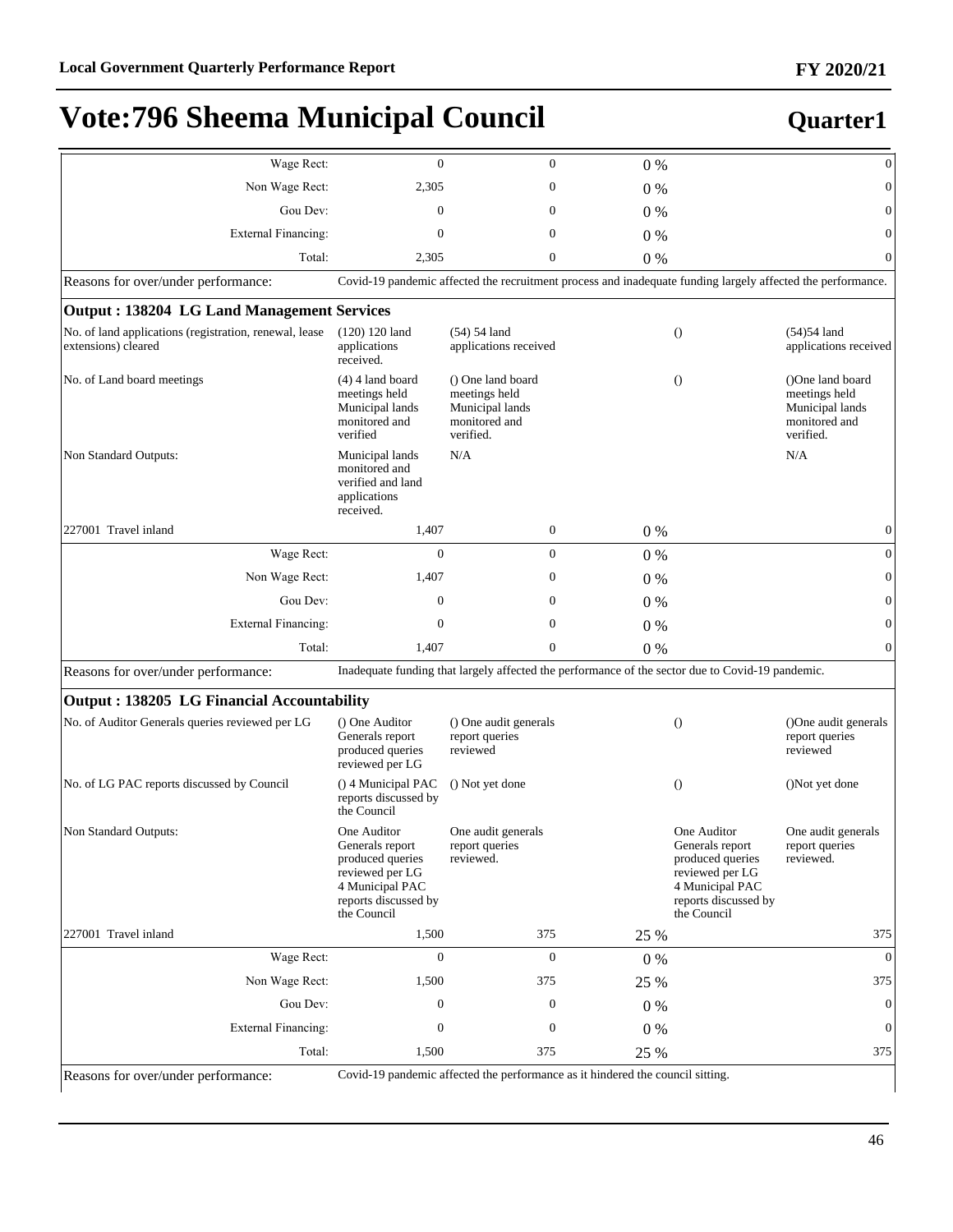### **Quarter1**

### **Workplan : 3 Statutory Bodies**

| <b>Outputs and Performance Indicators</b><br>(Ushs Thousands)  | <b>Annual</b><br><b>Planned</b><br><b>Outputs</b>                              | <b>Cumulative</b><br>Output<br><b>Performance</b> | % Peformance | Quarterly<br><b>Planned</b><br><b>Outputs</b>                                                             | Quarterly<br>Output<br><b>Performance</b> |
|----------------------------------------------------------------|--------------------------------------------------------------------------------|---------------------------------------------------|--------------|-----------------------------------------------------------------------------------------------------------|-------------------------------------------|
| Output: 138206 LG Political and executive oversight            |                                                                                |                                                   |              |                                                                                                           |                                           |
| No of minutes of Council meetings with relevant<br>resolutions | $(6)$ 6 council<br>meetings minutes<br>prepared.                               | $()$ None                                         |              | $(2)2$ council<br>meetings minutes<br>prepared.                                                           | ()None                                    |
| Non Standard Outputs:                                          | Municipal projects<br>monitored<br>Reports provided                            | Municipal projects<br>monitored                   |              | Municipal projects<br>monitored<br>Reports provided                                                       | Municipal projects<br>monitored           |
| 227004 Fuel, Lubricants and Oils                               | 19,200                                                                         | 2,200                                             | 11 %         |                                                                                                           | 2,200                                     |
| Wage Rect:                                                     | $\overline{0}$                                                                 | $\overline{0}$                                    | 0%           |                                                                                                           | $\theta$                                  |
| Non Wage Rect:                                                 | 19,200                                                                         | 2,200                                             | 11 %         |                                                                                                           | 2,200                                     |
| Gou Dev:                                                       | $\overline{0}$                                                                 | $\overline{0}$                                    | $0\%$        |                                                                                                           | $\mathbf{0}$                              |
| <b>External Financing:</b>                                     | $\mathbf{0}$                                                                   | $\mathbf{0}$                                      | $0\%$        |                                                                                                           | $\overline{0}$                            |
| Total:                                                         | 19,200                                                                         | 2,200                                             | 11 %         |                                                                                                           | 2,200                                     |
| Reasons for over/under performance:                            |                                                                                |                                                   |              | Inadequate funding due to less receipts of funds from local revenue that were received by the department. |                                           |
| N/A<br>Non Standard Outputs:                                   | Standing committees None<br>meetings held at the<br>municipal<br>headquarters. |                                                   |              | Standing committees None<br>meetings held at the<br>municipal<br>headquarters.                            |                                           |
| 221009 Welfare and Entertainment                               | 2,000                                                                          | $\boldsymbol{0}$                                  | 0%           |                                                                                                           | $\mathbf{0}$                              |
| 227001 Travel inland                                           | 15,532                                                                         | $\mathbf{0}$                                      | 0%           |                                                                                                           | $\boldsymbol{0}$                          |
| Wage Rect:                                                     | $\overline{0}$                                                                 | $\overline{0}$                                    | $0\%$        |                                                                                                           | $\boldsymbol{0}$                          |
| Non Wage Rect:                                                 | 17,532                                                                         | $\mathbf{0}$                                      | 0%           |                                                                                                           | $\boldsymbol{0}$                          |
| Gou Dev:                                                       | $\mathbf{0}$                                                                   | $\mathbf{0}$                                      | $0\%$        |                                                                                                           | $\boldsymbol{0}$                          |
| <b>External Financing:</b>                                     | $\mathbf{0}$                                                                   | $\mathbf{0}$                                      | $0\%$        |                                                                                                           | $\boldsymbol{0}$                          |
| Total:                                                         | 17,532                                                                         | $\overline{0}$                                    | $0\%$        |                                                                                                           | $\boldsymbol{0}$                          |
| Reasons for over/under performance:                            |                                                                                | Limited office space also was the challenge.      |              | Covid-19 pandemic affected the performance as it made the standing committees not held.                   |                                           |
| Total For Statutory Bodies : Wage Rect:                        | 42,361                                                                         | 9.541                                             | 23 %         |                                                                                                           | 9.541                                     |
| Non-Wage Reccurent:                                            | 282,619                                                                        | 44,878                                            | 16%          |                                                                                                           | 44,878                                    |
| GoU Dev:                                                       | $\theta$                                                                       | $\theta$                                          | $0\%$        |                                                                                                           | $\theta$                                  |
| Donor Dev:                                                     | 0                                                                              | 0                                                 | 0%           |                                                                                                           | $\theta$                                  |
| Grand Total:                                                   | 324,980                                                                        | 54,418                                            | 16.7%        |                                                                                                           | 54,418                                    |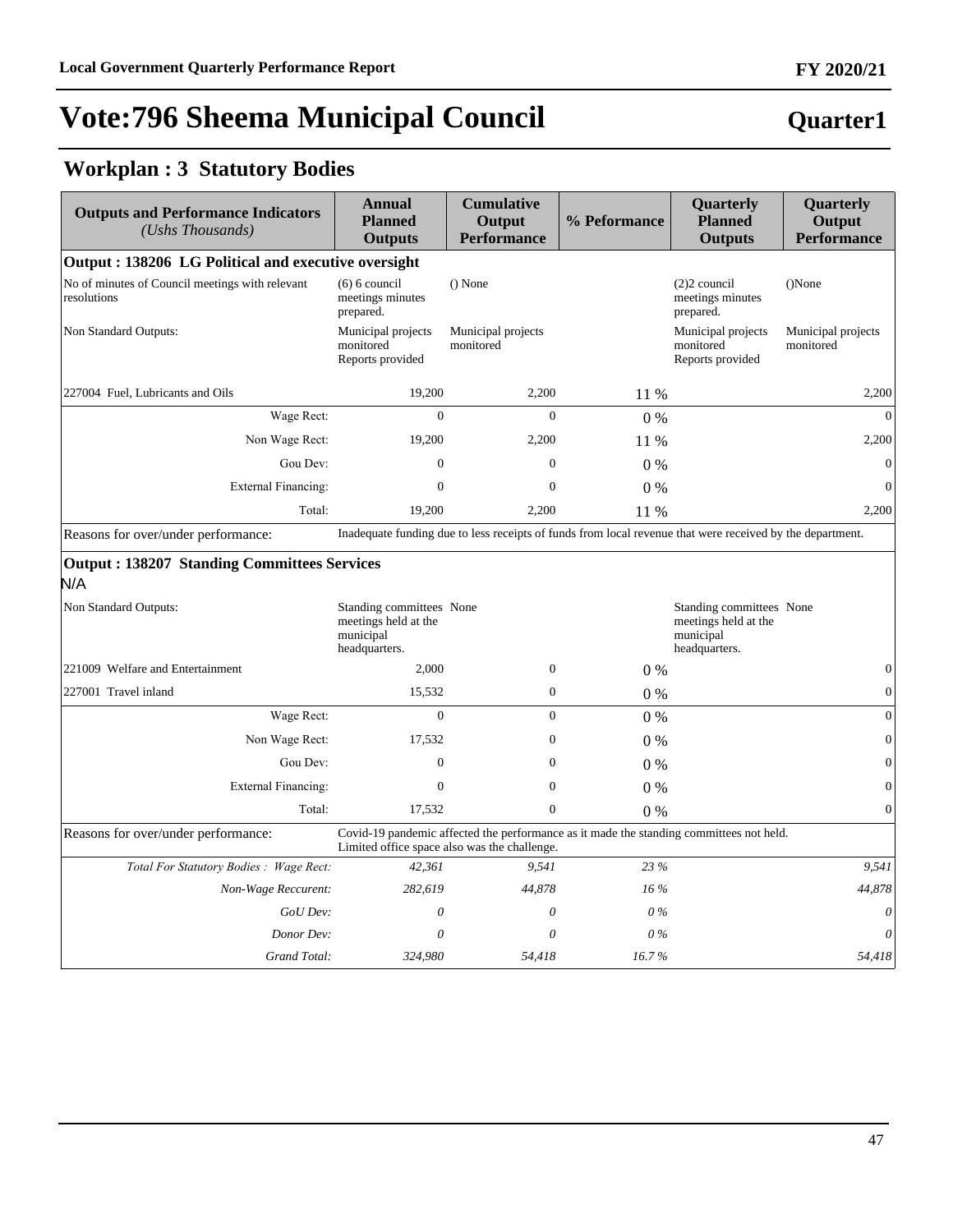### **Quarter1**

### **Workplan : 4 Production and Marketing**

| <b>Annual</b><br><b>Planned</b><br><b>Outputs</b>      | <b>Cumulative</b><br>Output<br><b>Performance</b>            | % Peformance                                           | Quarterly<br><b>Planned</b><br><b>Outputs</b> | Quarterly<br>Output<br><b>Performance</b> |
|--------------------------------------------------------|--------------------------------------------------------------|--------------------------------------------------------|-----------------------------------------------|-------------------------------------------|
|                                                        |                                                              |                                                        |                                               |                                           |
|                                                        |                                                              |                                                        |                                               |                                           |
| <b>Output: 018101 Extension Worker Services</b>        |                                                              |                                                        |                                               |                                           |
| 12 months salaries<br>paid                             |                                                              |                                                        |                                               |                                           |
| 42,000                                                 | 7,833                                                        | 19 %                                                   |                                               | 7,833                                     |
| 42,000                                                 | 7,833                                                        | 19 %                                                   |                                               | 7,833                                     |
| $\mathbf{0}$                                           | $\mathbf{0}$                                                 | 0%                                                     |                                               | $\Omega$                                  |
| $\mathbf{0}$                                           | $\mathbf{0}$                                                 | 0%                                                     |                                               | $\Omega$                                  |
| $\mathbf{0}$                                           | $\mathbf{0}$                                                 | 0%                                                     |                                               | $\Omega$                                  |
| 42,000                                                 | 7,833                                                        | 19 %                                                   |                                               | 7,833                                     |
|                                                        |                                                              |                                                        |                                               |                                           |
| 50 fish farmers<br>trained and fish<br>ponds monitored |                                                              |                                                        | None                                          |                                           |
| 500                                                    | $\theta$                                                     | $0\%$                                                  |                                               | $\Omega$                                  |
| 500                                                    | 125                                                          | 25 %                                                   |                                               | 125                                       |
| $\Omega$                                               | $\theta$                                                     | $0\%$                                                  |                                               | $\Omega$                                  |
| 1,000                                                  | 125                                                          | 13 %                                                   |                                               | 125                                       |
| $\Omega$                                               | $\theta$                                                     | 0%                                                     |                                               | $\mathbf{0}$                              |
| $\mathbf{0}$                                           | $\mathbf{0}$                                                 | $0\%$                                                  |                                               | $\mathbf{0}$                              |
| 1,000                                                  | 125                                                          | 13 %                                                   |                                               | 125                                       |
|                                                        | None.<br><b>Programme: 0182 District Production Services</b> | <b>Programme: 0181 Agricultural Extension Services</b> |                                               |                                           |

**Output : 018205 Crop disease control and regulation** N/A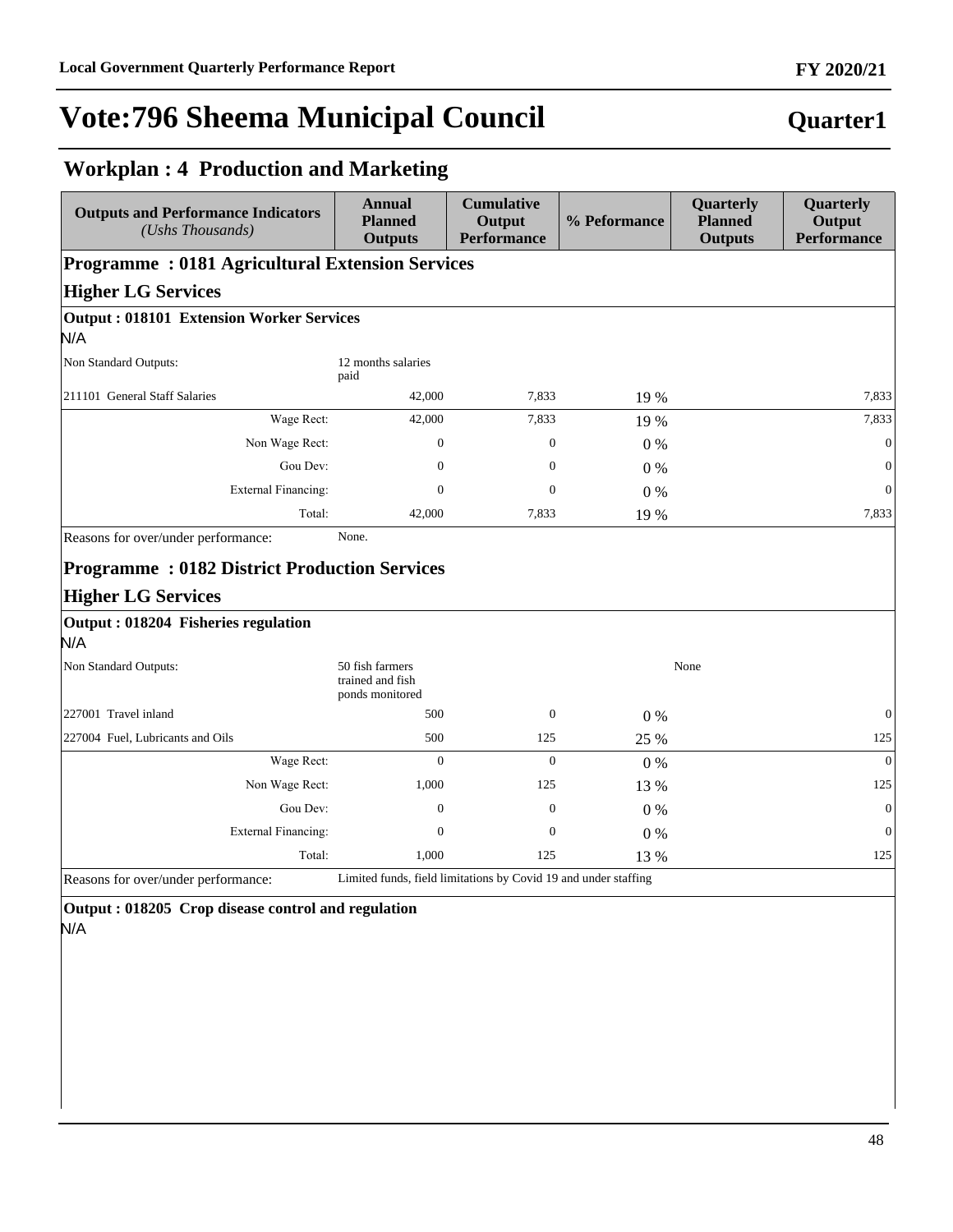| Non Standard Outputs:                                            | Inputs distributed to<br>farmers under<br>NAADS/OWC<br>Pests and diseases<br>surveillances done<br>Farmers trained in<br>the best agronomic<br>practices | Distributed maize,<br>irish potatoes,<br>organic coffee<br>fertilizers & tea<br>seedlings to farmers<br>under<br>NAADS/OWC.<br>Two Pests and<br>diseases<br>surveillances done.<br>23 Farmers trainings<br>in the best<br>agronomic practices<br>done. |       | Seasonal Inputs<br>distributed to<br>farmers under<br>NAADS/OWC<br>Pests and diseases<br>surveillances done<br>quarterly<br>Over 30 farmers<br>trainings in the best<br>agronomic practices<br>done                      | Distribution of<br>Seasonal Inputs to<br>farmers under<br>NAADS/OWC<br>Quarterly Pests and<br>diseases<br>surveillances<br>Farmers trainings in<br>the best agronomic<br>practices. |
|------------------------------------------------------------------|----------------------------------------------------------------------------------------------------------------------------------------------------------|--------------------------------------------------------------------------------------------------------------------------------------------------------------------------------------------------------------------------------------------------------|-------|--------------------------------------------------------------------------------------------------------------------------------------------------------------------------------------------------------------------------|-------------------------------------------------------------------------------------------------------------------------------------------------------------------------------------|
| 227001 Travel inland                                             | 1,280                                                                                                                                                    | 184                                                                                                                                                                                                                                                    | 14 %  |                                                                                                                                                                                                                          | 184                                                                                                                                                                                 |
| 227004 Fuel, Lubricants and Oils                                 | 1,000                                                                                                                                                    | 250                                                                                                                                                                                                                                                    | 25 %  |                                                                                                                                                                                                                          | 250                                                                                                                                                                                 |
| Wage Rect:                                                       | $\mathbf{0}$                                                                                                                                             | $\mathbf{0}$                                                                                                                                                                                                                                           | $0\%$ |                                                                                                                                                                                                                          | $\boldsymbol{0}$                                                                                                                                                                    |
| Non Wage Rect:                                                   | 2,280                                                                                                                                                    | 434                                                                                                                                                                                                                                                    | 19 %  |                                                                                                                                                                                                                          | 434                                                                                                                                                                                 |
| Gou Dev:                                                         | $\mathbf{0}$                                                                                                                                             | $\mathbf{0}$                                                                                                                                                                                                                                           | $0\%$ |                                                                                                                                                                                                                          | $\mathbf{0}$                                                                                                                                                                        |
| External Financing:                                              | $\mathbf{0}$                                                                                                                                             | $\mathbf{0}$                                                                                                                                                                                                                                           | $0\%$ |                                                                                                                                                                                                                          | $\theta$                                                                                                                                                                            |
| Total:                                                           | 2,280                                                                                                                                                    | 434                                                                                                                                                                                                                                                    | 19 %  |                                                                                                                                                                                                                          | 434                                                                                                                                                                                 |
| Reasons for over/under performance:                              | Under staffing.                                                                                                                                          |                                                                                                                                                                                                                                                        |       |                                                                                                                                                                                                                          |                                                                                                                                                                                     |
| Output: 018209 Support to DATICs<br>N/A<br>Non Standard Outputs: | Agro-input dealers<br>and nursery bed<br>operators inspected.                                                                                            | one Inspection of<br>agro-input dealers in<br>the CBD done.                                                                                                                                                                                            |       | Agro-input dealers<br>and nursery bed<br>operators inspected                                                                                                                                                             | Inspection of agro-<br>input dealers in the<br>CBD.                                                                                                                                 |
|                                                                  | Pests and diseases<br>surveillances done                                                                                                                 | Two Pests and<br>diseases<br>surveillances done.                                                                                                                                                                                                       |       | quarterly.<br>Pests and diseases<br>surveillances done<br>quarterly                                                                                                                                                      | Two Pests and<br>diseases<br>surveillances.                                                                                                                                         |
| N/A                                                              |                                                                                                                                                          |                                                                                                                                                                                                                                                        |       |                                                                                                                                                                                                                          |                                                                                                                                                                                     |
| Reasons for over/under performance:                              | Under staffing                                                                                                                                           |                                                                                                                                                                                                                                                        |       |                                                                                                                                                                                                                          |                                                                                                                                                                                     |
| Output: 018211 Livestock Health and Marketing<br>N/A             |                                                                                                                                                          |                                                                                                                                                                                                                                                        |       |                                                                                                                                                                                                                          |                                                                                                                                                                                     |
| Non Standard Outputs:                                            | Semen picked from<br>MAAIF quarterly<br>Farmers trained<br>monthly<br>Meat daily inspected<br>at kagango slab<br>Workshops attended                      | Semen for A.I<br>services picked<br>from MAAIF<br>quarterly.<br><b>Monthly Farmers</b><br>trainings at model<br>farms done.<br>Daily Meat<br>inspection at<br>kagango central slab<br>done.                                                            |       | Semen for A.I<br>services picked<br>from MAAIF<br>quarterly.<br>Over 30 Farmers<br>trainings done<br>quarterly.<br>Meat daily inspected<br>at kagango central<br>slab.<br>Atleast one<br>Workshops attended<br>quarterly | Semen for A.I<br>services picking<br>from MAAIF<br>quarterly.<br>Farmers trainings at<br>model farms.<br>Meat daily<br>inspection at<br>kagango central slab.                       |
| 222001 Telecommunications                                        | 600                                                                                                                                                      | 150                                                                                                                                                                                                                                                    | 25 %  |                                                                                                                                                                                                                          | 150                                                                                                                                                                                 |
| 224001 Medical and Agricultural supplies                         | 1,000                                                                                                                                                    | $\boldsymbol{0}$                                                                                                                                                                                                                                       | $0\%$ |                                                                                                                                                                                                                          | $\mathbf{0}$                                                                                                                                                                        |
| 227001 Travel inland                                             | 1,760                                                                                                                                                    | 396                                                                                                                                                                                                                                                    | 23 %  |                                                                                                                                                                                                                          | 396                                                                                                                                                                                 |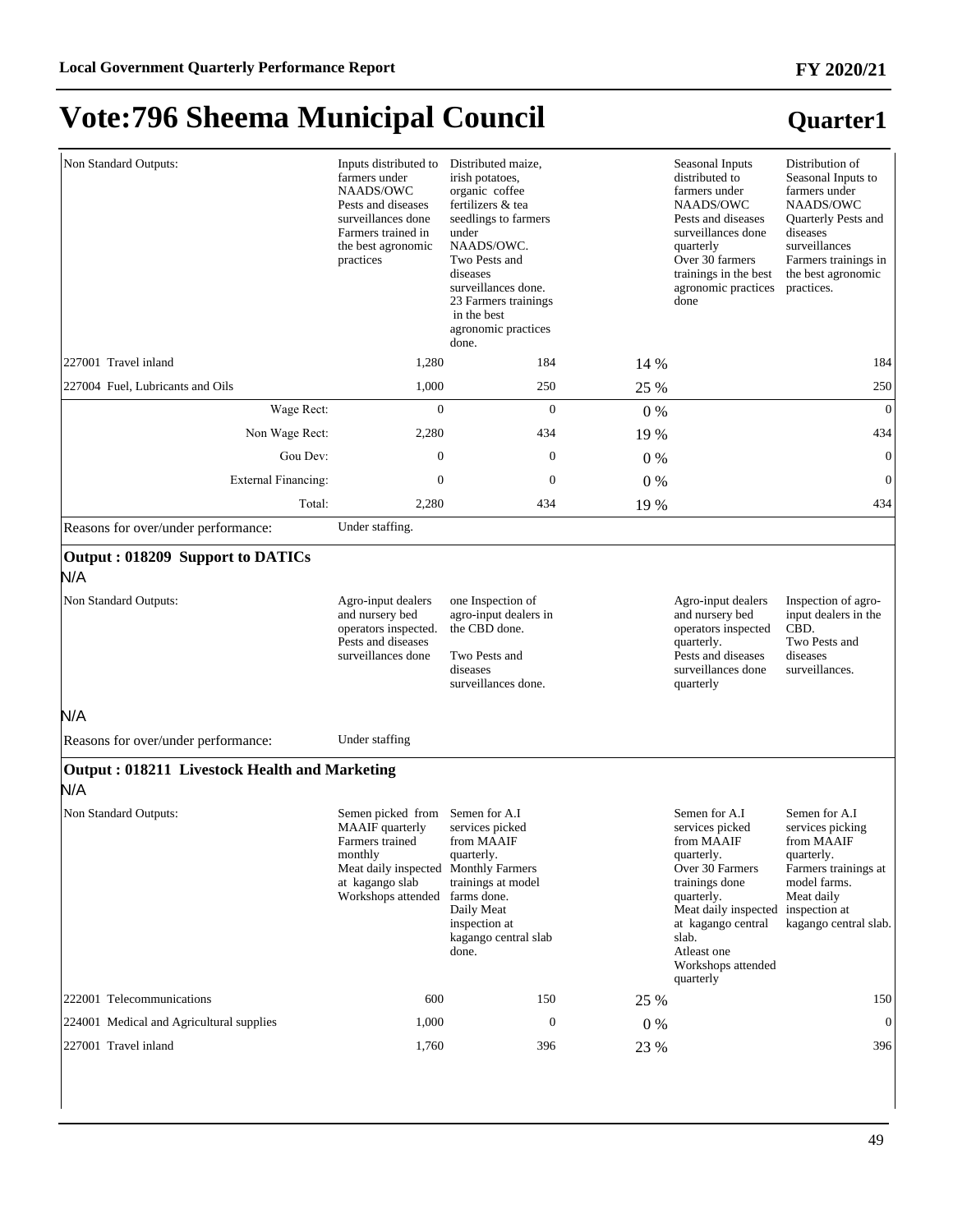### **Quarter1**

| 227004 Fuel, Lubricants and Oils                                     | 4,800                                                                                                                                                                                                                        | $\boldsymbol{0}$                                                                                                                                                                        | $0\%$ | $\boldsymbol{0}$                                                                                                                                                                                                                                                                                                                                                                                                                                   |  |  |  |  |  |
|----------------------------------------------------------------------|------------------------------------------------------------------------------------------------------------------------------------------------------------------------------------------------------------------------------|-----------------------------------------------------------------------------------------------------------------------------------------------------------------------------------------|-------|----------------------------------------------------------------------------------------------------------------------------------------------------------------------------------------------------------------------------------------------------------------------------------------------------------------------------------------------------------------------------------------------------------------------------------------------------|--|--|--|--|--|
| Wage Rect:                                                           | $\Omega$                                                                                                                                                                                                                     | $\theta$                                                                                                                                                                                | $0\%$ | $\overline{0}$                                                                                                                                                                                                                                                                                                                                                                                                                                     |  |  |  |  |  |
| Non Wage Rect:                                                       | 8,160                                                                                                                                                                                                                        | 546                                                                                                                                                                                     | 7 %   | 546                                                                                                                                                                                                                                                                                                                                                                                                                                                |  |  |  |  |  |
| Gou Dev:                                                             | $\mathbf{0}$                                                                                                                                                                                                                 | $\mathbf{0}$                                                                                                                                                                            | $0\%$ | $\boldsymbol{0}$                                                                                                                                                                                                                                                                                                                                                                                                                                   |  |  |  |  |  |
| External Financing:                                                  | $\mathbf{0}$                                                                                                                                                                                                                 | $\mathbf{0}$                                                                                                                                                                            | 0%    | $\boldsymbol{0}$                                                                                                                                                                                                                                                                                                                                                                                                                                   |  |  |  |  |  |
| Total:                                                               | 8,160                                                                                                                                                                                                                        | 546                                                                                                                                                                                     | 7 %   | 546                                                                                                                                                                                                                                                                                                                                                                                                                                                |  |  |  |  |  |
| Reasons for over/under performance:                                  | Under Staffing.                                                                                                                                                                                                              |                                                                                                                                                                                         |       |                                                                                                                                                                                                                                                                                                                                                                                                                                                    |  |  |  |  |  |
| <b>Output: 018212 District Production Management Services</b><br>N/A |                                                                                                                                                                                                                              |                                                                                                                                                                                         |       |                                                                                                                                                                                                                                                                                                                                                                                                                                                    |  |  |  |  |  |
| Non Standard Outputs:                                                | Office stationery,<br>equipmentas and<br>supplies procured,<br>workshops / farmer<br>field days attended,<br>planning meetings<br>held, fuel and<br>facilitation<br>allowances provided<br>and sector projects<br>monitored. | Bench marking done<br>at Luwero arbattoir.<br>One planning<br>meeting held<br>quarterly,<br>Fuel and facilitation<br>allowances provided<br>and sector projects<br>monitored quarterly. |       | Office stationery,<br>Bench marking done<br>equipmentas and<br>at Luwero arbattoir.<br>supplies procured<br>planning meetings<br>held quarterly,<br>quarterly,<br>Workshops / farmer<br>Fuel and facilitation<br>field days attended,<br>allowances provided<br>planning meetings<br>and sector projects<br>held quarterly,<br>monitored quarterly.<br>Fuel and facilitation<br>allowances provided<br>and sector projects<br>monitored quarterly. |  |  |  |  |  |
| 221001 Advertising and Public Relations                              | 1,000                                                                                                                                                                                                                        | $\boldsymbol{0}$                                                                                                                                                                        | $0\%$ | $\boldsymbol{0}$                                                                                                                                                                                                                                                                                                                                                                                                                                   |  |  |  |  |  |
| 221002 Workshops and Seminars                                        | 5.000                                                                                                                                                                                                                        | $\Omega$                                                                                                                                                                                | $0\%$ | $\overline{0}$                                                                                                                                                                                                                                                                                                                                                                                                                                     |  |  |  |  |  |
| 221008 Computer supplies and Information<br>Technology (IT)          | 1,000                                                                                                                                                                                                                        | 240                                                                                                                                                                                     | 24 %  | 240                                                                                                                                                                                                                                                                                                                                                                                                                                                |  |  |  |  |  |
| 221009 Welfare and Entertainment                                     | 2,000                                                                                                                                                                                                                        | $\mathbf{0}$                                                                                                                                                                            | $0\%$ | $\mathbf{0}$                                                                                                                                                                                                                                                                                                                                                                                                                                       |  |  |  |  |  |
| 221011 Printing, Stationery, Photocopying and<br>Binding             | 2,000                                                                                                                                                                                                                        | 70                                                                                                                                                                                      | 4 %   | 70                                                                                                                                                                                                                                                                                                                                                                                                                                                 |  |  |  |  |  |
| 222001 Telecommunications                                            | 960                                                                                                                                                                                                                          | $\mathbf{0}$                                                                                                                                                                            | $0\%$ | $\overline{0}$                                                                                                                                                                                                                                                                                                                                                                                                                                     |  |  |  |  |  |
| 227001 Travel inland                                                 | 14,079                                                                                                                                                                                                                       | 1,750                                                                                                                                                                                   | 12 %  | 1,750                                                                                                                                                                                                                                                                                                                                                                                                                                              |  |  |  |  |  |
| 227004 Fuel, Lubricants and Oils                                     | 12,000                                                                                                                                                                                                                       | 3,000                                                                                                                                                                                   | 25 %  | 3,000                                                                                                                                                                                                                                                                                                                                                                                                                                              |  |  |  |  |  |
| 228002 Maintenance - Vehicles                                        | 2,000                                                                                                                                                                                                                        | $\mathbf{0}$                                                                                                                                                                            | $0\%$ | $\mathbf{0}$                                                                                                                                                                                                                                                                                                                                                                                                                                       |  |  |  |  |  |
| Wage Rect:                                                           | $\overline{0}$                                                                                                                                                                                                               | $\theta$                                                                                                                                                                                | $0\%$ | $\overline{0}$                                                                                                                                                                                                                                                                                                                                                                                                                                     |  |  |  |  |  |
| Non Wage Rect:                                                       | 40,039                                                                                                                                                                                                                       | 5,060                                                                                                                                                                                   | 13 %  | 5,060                                                                                                                                                                                                                                                                                                                                                                                                                                              |  |  |  |  |  |
| Gou Dev:                                                             | $\mathbf{0}$                                                                                                                                                                                                                 | $\mathbf{0}$                                                                                                                                                                            | $0\%$ | $\mathbf{0}$                                                                                                                                                                                                                                                                                                                                                                                                                                       |  |  |  |  |  |
| External Financing:                                                  | $\mathbf{0}$                                                                                                                                                                                                                 | $\mathbf{0}$                                                                                                                                                                            | $0\%$ | $\overline{0}$                                                                                                                                                                                                                                                                                                                                                                                                                                     |  |  |  |  |  |
| Total:                                                               | 40,039                                                                                                                                                                                                                       | 5,060                                                                                                                                                                                   | 13 %  | 5,060                                                                                                                                                                                                                                                                                                                                                                                                                                              |  |  |  |  |  |

Reasons for over/under performance: Under Staffing.

#### **Capital Purchases**

**Output : 018272 Administrative Capital** N/A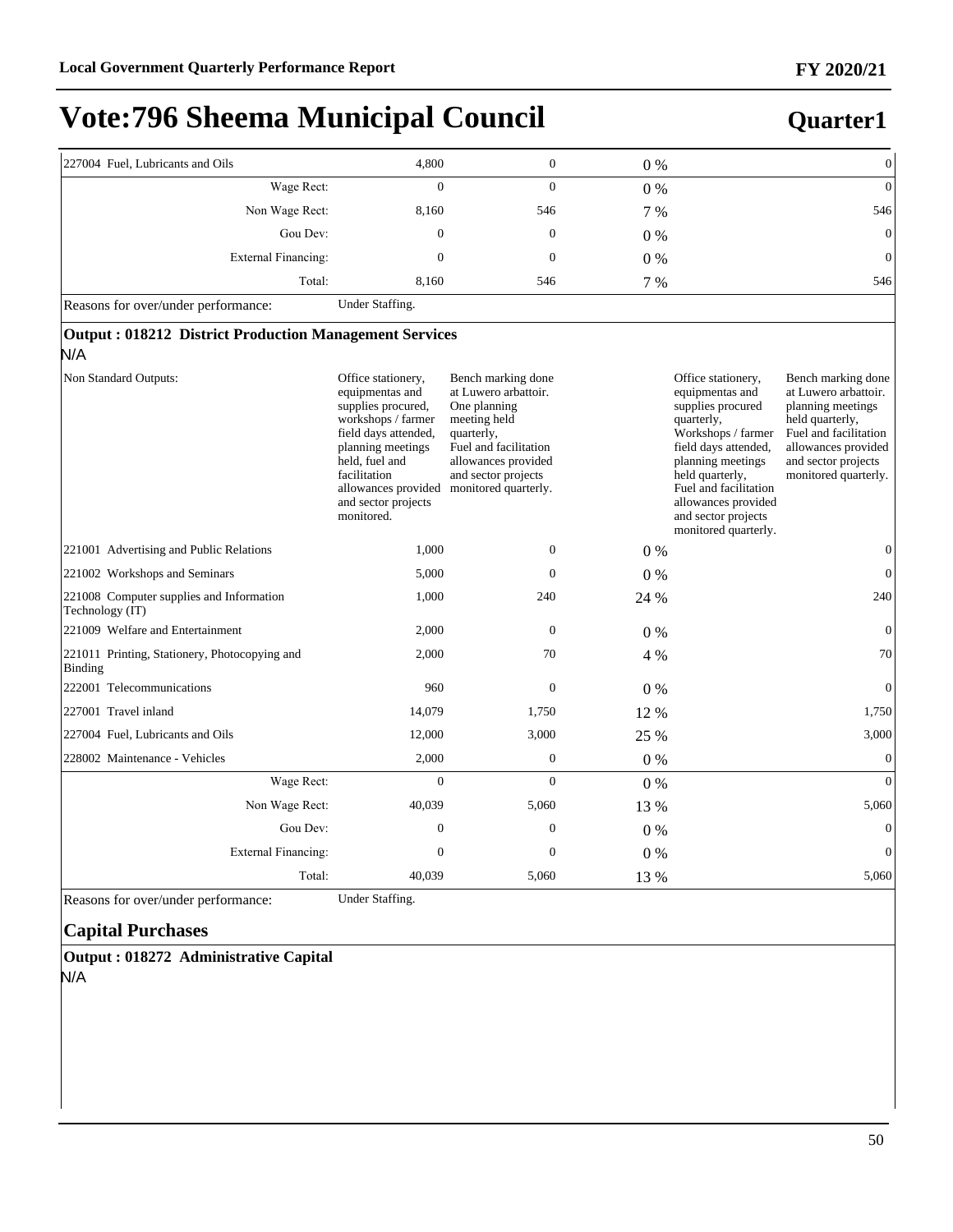| Non Standard Outputs:                                                                                  | Kagango slaughgter Tenderer awarded.<br>slab completed<br>inputs and tools for<br>the demo gardens<br>procured<br>bean seed for kiziba<br>seedbank procured<br>A.I semen picked<br>from MAAIF |              |        | Completion of<br>Kagango slaughter<br>slab at Kagango<br>market. |
|--------------------------------------------------------------------------------------------------------|-----------------------------------------------------------------------------------------------------------------------------------------------------------------------------------------------|--------------|--------|------------------------------------------------------------------|
| 312101 Non-Residential Buildings                                                                       | 15,000                                                                                                                                                                                        | 150          | 1 %    | 150                                                              |
| 312301 Cultivated Assets                                                                               | 10,071                                                                                                                                                                                        | 150          | 1 %    | 150                                                              |
| Wage Rect:                                                                                             | $\Omega$                                                                                                                                                                                      | $\mathbf{0}$ | $0\%$  | $\Omega$                                                         |
| Non Wage Rect:                                                                                         | $\Omega$                                                                                                                                                                                      | $\mathbf{0}$ | $0\%$  | $\Omega$                                                         |
| Gou Dev:                                                                                               | 25,071                                                                                                                                                                                        | 300          | $1\%$  | 300                                                              |
| External Financing:                                                                                    | $\Omega$                                                                                                                                                                                      | $\theta$     | $0\%$  | $\mathbf{0}$                                                     |
| Total:                                                                                                 | 25,071                                                                                                                                                                                        | 300          | 1 %    | 300                                                              |
| Reasons for over/under performance:                                                                    | Insufficient funds to begin construction.                                                                                                                                                     |              |        |                                                                  |
| Output: 018282 Slaughter slab construction<br>N/A<br>N/A<br>N/A<br>Reasons for over/under performance: |                                                                                                                                                                                               |              |        |                                                                  |
| Total For Production and Marketing: Wage Rect:                                                         | 42,000                                                                                                                                                                                        | 7,833        | 19 %   | 7,833                                                            |
| Non-Wage Reccurent:                                                                                    | 51,479                                                                                                                                                                                        | 6,165        | $12\%$ | 6,165                                                            |
| GoU Dev:                                                                                               | 25,071                                                                                                                                                                                        | 300          | $1\%$  | 300                                                              |
| Donor Dev:                                                                                             | $\theta$                                                                                                                                                                                      | $\theta$     | $0\%$  | $\theta$                                                         |
| Grand Total:                                                                                           | 118,550                                                                                                                                                                                       | 14,298       | 12.1%  | 14,298                                                           |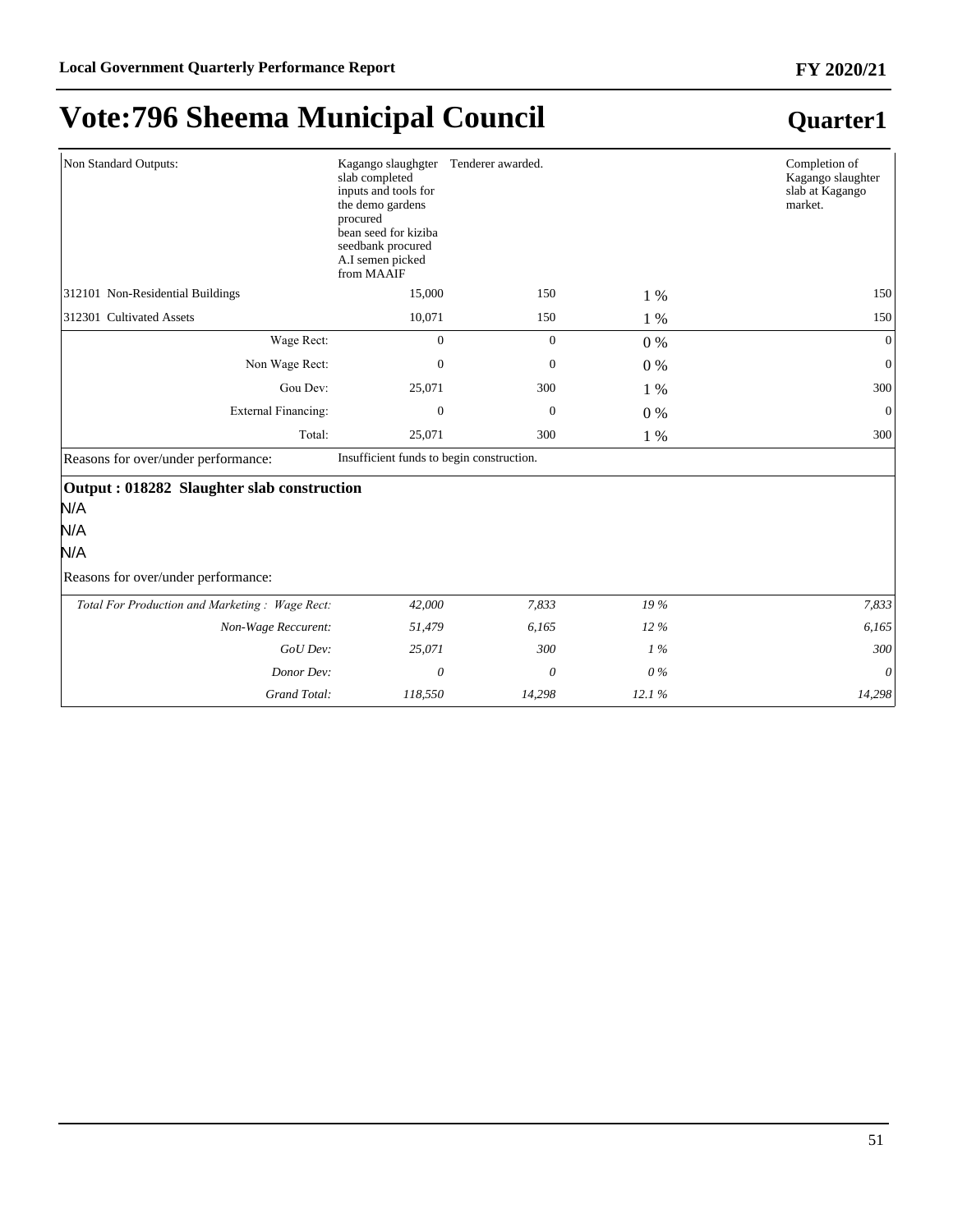#### **Workplan : 5 Health**

| <b>Outputs and Performance Indicators</b><br>(Ushs Thousands) | <b>Annual</b><br><b>Planned</b><br><b>Outputs</b>                                                                                                                                                                                                                                                                                                                                                            | <b>Cumulative</b><br>Output<br><b>Performance</b>                                                                                                              | % Peformance | Quarterly<br><b>Planned</b><br><b>Outputs</b>                                                                                                                                                                                                                                                                                                                                                                | Quarterly<br>Output<br><b>Performance</b>                                                                                                                      |
|---------------------------------------------------------------|--------------------------------------------------------------------------------------------------------------------------------------------------------------------------------------------------------------------------------------------------------------------------------------------------------------------------------------------------------------------------------------------------------------|----------------------------------------------------------------------------------------------------------------------------------------------------------------|--------------|--------------------------------------------------------------------------------------------------------------------------------------------------------------------------------------------------------------------------------------------------------------------------------------------------------------------------------------------------------------------------------------------------------------|----------------------------------------------------------------------------------------------------------------------------------------------------------------|
| <b>Programme: 0881 Primary Healthcare</b>                     |                                                                                                                                                                                                                                                                                                                                                                                                              |                                                                                                                                                                |              |                                                                                                                                                                                                                                                                                                                                                                                                              |                                                                                                                                                                |
| <b>Higher LG Services</b>                                     |                                                                                                                                                                                                                                                                                                                                                                                                              |                                                                                                                                                                |              |                                                                                                                                                                                                                                                                                                                                                                                                              |                                                                                                                                                                |
| <b>Output: 088101 Public Health Promotion</b>                 |                                                                                                                                                                                                                                                                                                                                                                                                              |                                                                                                                                                                |              |                                                                                                                                                                                                                                                                                                                                                                                                              |                                                                                                                                                                |
| N/A                                                           |                                                                                                                                                                                                                                                                                                                                                                                                              |                                                                                                                                                                |              |                                                                                                                                                                                                                                                                                                                                                                                                              |                                                                                                                                                                |
| Non Standard Outputs:                                         | 1. Two Health staff<br>at the Municipal<br>Health Office paid<br>their monthly<br>salaries for the 12<br>months in time<br>2. Municipal Health<br>activities,<br>submissions and<br>Health service<br>delivery carried out<br>in time<br>3. Municipal Health<br>submissions and<br>national<br>consultations made<br>in time and well<br>coordinated<br>4. Environmental<br>Health and Hygiene<br>maintained | Municipal health<br>submissions and<br>national<br>consultations made<br>in time and well<br>coordinated,<br>Environmental<br>health and hygiene<br>maintained |              | 1. Two Health staff<br>at the Municipal<br>Health Office paid<br>their monthly<br>salaries for the 12<br>months in time<br>2. Municipal Health<br>activities,<br>submissions and<br>Health service<br>delivery carried out<br>in time<br>3. Municipal Health<br>submissions and<br>national<br>consultations made<br>in time and well<br>coordinated<br>4. Environmental<br>Health and Hygiene<br>maintained | Municipal health<br>submissions and<br>national<br>consultations made<br>in time and well<br>coordinated,<br>Environmental<br>health and hygiene<br>maintained |
| 221009 Welfare and Entertainment                              | 1,961                                                                                                                                                                                                                                                                                                                                                                                                        | $\mathbf{0}$                                                                                                                                                   | $0\%$        |                                                                                                                                                                                                                                                                                                                                                                                                              | $\boldsymbol{0}$                                                                                                                                               |
| 227001 Travel inland                                          | 1,089                                                                                                                                                                                                                                                                                                                                                                                                        | $\boldsymbol{0}$                                                                                                                                               | $0\%$        |                                                                                                                                                                                                                                                                                                                                                                                                              | $\boldsymbol{0}$                                                                                                                                               |
| Wage Rect:                                                    | $\Omega$                                                                                                                                                                                                                                                                                                                                                                                                     | $\mathbf{0}$                                                                                                                                                   | $0\%$        |                                                                                                                                                                                                                                                                                                                                                                                                              | $\overline{0}$                                                                                                                                                 |
| Non Wage Rect:                                                | 3,050                                                                                                                                                                                                                                                                                                                                                                                                        | $\mathbf{0}$                                                                                                                                                   | 0%           |                                                                                                                                                                                                                                                                                                                                                                                                              | $\Omega$                                                                                                                                                       |
| Gou Dev:                                                      | $\boldsymbol{0}$                                                                                                                                                                                                                                                                                                                                                                                             | $\theta$                                                                                                                                                       | $0\%$        |                                                                                                                                                                                                                                                                                                                                                                                                              | $\theta$                                                                                                                                                       |
| External Financing:                                           | $\mathbf{0}$                                                                                                                                                                                                                                                                                                                                                                                                 | $\theta$                                                                                                                                                       | 0%           |                                                                                                                                                                                                                                                                                                                                                                                                              | $\overline{0}$                                                                                                                                                 |
| Total:                                                        | 3,050                                                                                                                                                                                                                                                                                                                                                                                                        | $\mathbf{0}$                                                                                                                                                   | 0%           |                                                                                                                                                                                                                                                                                                                                                                                                              | $\theta$                                                                                                                                                       |

Reasons for over/under performance: Inadequate funding due to no receipt of funds from local revenue received for the department in this quarter.

**Output : 088105 Health and Hygiene Promotion**

N/A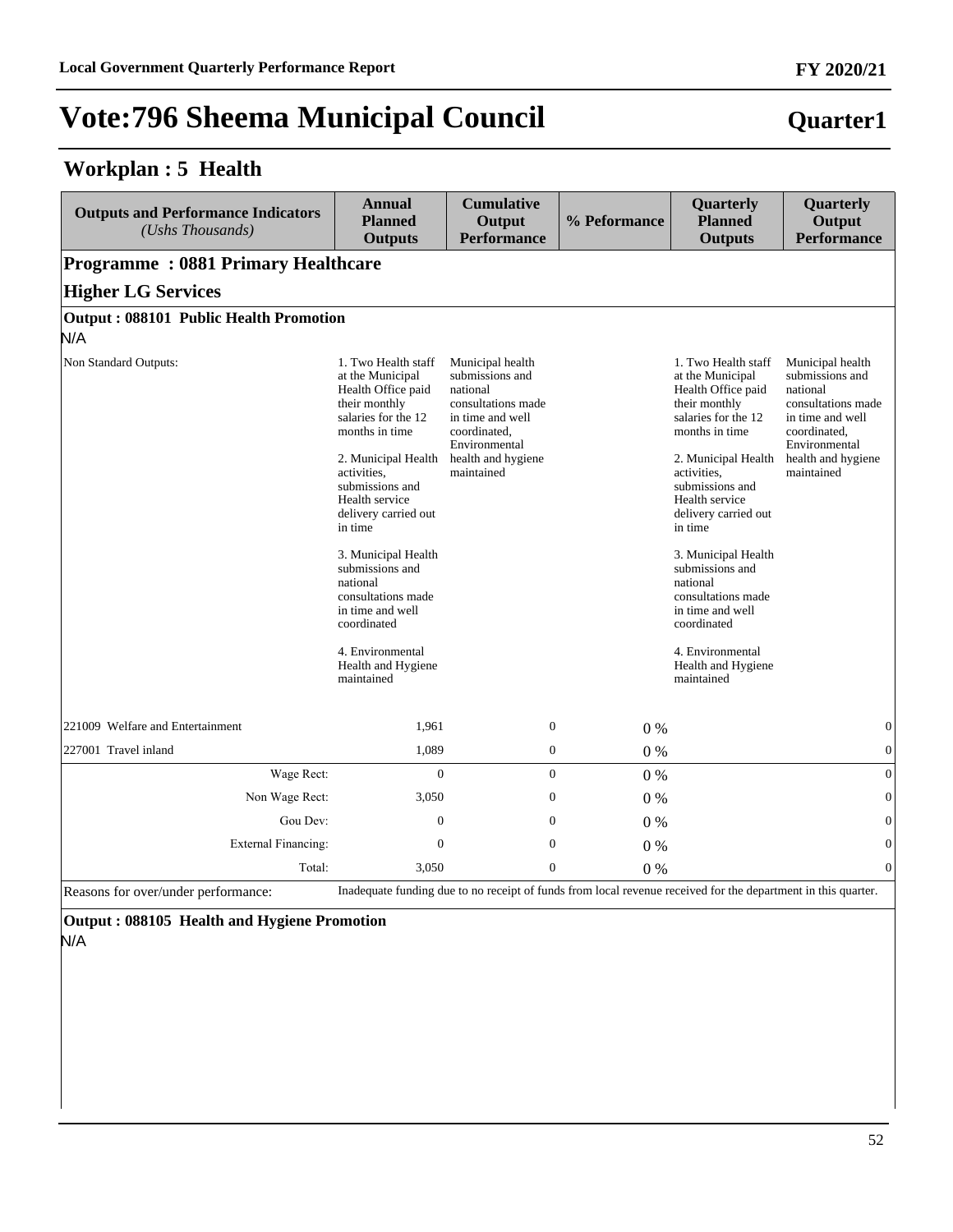| Non Standard Outputs:                                         | 1.Good Sanitation<br>and Hygiene<br>practices promoted<br>and sustained in<br>Sheema Municipal<br>Council<br>2. 12 Departmental<br>Monthly meetings<br>and 4 quarterly<br>review meetings<br>conducted<br>3. Two Vehicles<br>(Double cabin and a<br>garbage tractor)<br>assessed and<br>maintained in sound<br>condition quarterly | Good sanitation and<br>hygiene practices<br>promoted and<br>sustained in Sheema<br>Municipal Council,<br>Departmental<br>monthly meetings<br>held and quarterly<br>review meeting held. |                  |       | 1.Good Sanitation<br>and Hygiene<br>practices promoted<br>and sustained in<br>Sheema Municipal<br>Council<br>2. 12 Departmental<br>Monthly meetings<br>and 4 quarterly<br>review meetings<br>conducted<br>3. Two Vehicles<br>(Double cabin and a<br>garbage tractor)<br>assessed and<br>maintained in sound<br>condition quarterly | Good sanitation and<br>hygiene practices<br>promoted and<br>sustained in Sheema<br>Municipal Council,<br>Departmental<br>monthly meetings<br>held and quarterly<br>review meeting held. |
|---------------------------------------------------------------|------------------------------------------------------------------------------------------------------------------------------------------------------------------------------------------------------------------------------------------------------------------------------------------------------------------------------------|-----------------------------------------------------------------------------------------------------------------------------------------------------------------------------------------|------------------|-------|------------------------------------------------------------------------------------------------------------------------------------------------------------------------------------------------------------------------------------------------------------------------------------------------------------------------------------|-----------------------------------------------------------------------------------------------------------------------------------------------------------------------------------------|
| 221001 Advertising and Public Relations                       | 700                                                                                                                                                                                                                                                                                                                                |                                                                                                                                                                                         | $\boldsymbol{0}$ | $0\%$ |                                                                                                                                                                                                                                                                                                                                    | $\boldsymbol{0}$                                                                                                                                                                        |
| 221002 Workshops and Seminars                                 | 1,600                                                                                                                                                                                                                                                                                                                              |                                                                                                                                                                                         | $\mathbf{0}$     | $0\%$ |                                                                                                                                                                                                                                                                                                                                    | $\mathbf{0}$                                                                                                                                                                            |
| 221012 Small Office Equipment                                 | 1,184                                                                                                                                                                                                                                                                                                                              |                                                                                                                                                                                         | 276              | 23 %  |                                                                                                                                                                                                                                                                                                                                    | 276                                                                                                                                                                                     |
| 227004 Fuel, Lubricants and Oils                              | 903                                                                                                                                                                                                                                                                                                                                |                                                                                                                                                                                         | $\boldsymbol{0}$ | 0%    |                                                                                                                                                                                                                                                                                                                                    | $\boldsymbol{0}$                                                                                                                                                                        |
| 228002 Maintenance - Vehicles                                 | 5,100                                                                                                                                                                                                                                                                                                                              |                                                                                                                                                                                         | $\boldsymbol{0}$ | 0%    |                                                                                                                                                                                                                                                                                                                                    | $\boldsymbol{0}$                                                                                                                                                                        |
| Wage Rect:                                                    | $\mathbf{0}$                                                                                                                                                                                                                                                                                                                       |                                                                                                                                                                                         | $\mathbf{0}$     | $0\%$ |                                                                                                                                                                                                                                                                                                                                    | $\mathbf{0}$                                                                                                                                                                            |
| Non Wage Rect:                                                | 9,487                                                                                                                                                                                                                                                                                                                              |                                                                                                                                                                                         | 276              | 3 %   |                                                                                                                                                                                                                                                                                                                                    | 276                                                                                                                                                                                     |
| Gou Dev:                                                      | $\boldsymbol{0}$                                                                                                                                                                                                                                                                                                                   |                                                                                                                                                                                         | $\boldsymbol{0}$ | 0%    |                                                                                                                                                                                                                                                                                                                                    | $\boldsymbol{0}$                                                                                                                                                                        |
| <b>External Financing:</b>                                    | $\mathbf{0}$                                                                                                                                                                                                                                                                                                                       |                                                                                                                                                                                         | $\boldsymbol{0}$ | 0%    |                                                                                                                                                                                                                                                                                                                                    | $\boldsymbol{0}$                                                                                                                                                                        |
| Total:                                                        | 9,487                                                                                                                                                                                                                                                                                                                              |                                                                                                                                                                                         | 276              | 3 %   |                                                                                                                                                                                                                                                                                                                                    | 276                                                                                                                                                                                     |
| Reasons for over/under performance:                           | advances from the center.                                                                                                                                                                                                                                                                                                          |                                                                                                                                                                                         |                  |       | Inadequate funding due to no receipt of funds from the local revenue that the department received due to low                                                                                                                                                                                                                       |                                                                                                                                                                                         |
| Output: 088106 District healthcare management services<br>N/A |                                                                                                                                                                                                                                                                                                                                    |                                                                                                                                                                                         |                  |       |                                                                                                                                                                                                                                                                                                                                    |                                                                                                                                                                                         |
| Non Standard Outputs:                                         | 1. National<br>meetings,<br>submissions and<br>workshops attended<br>in due time<br>2. Municipal Health<br>field travels made<br>for quality health<br>services<br>3. Office stationary<br>and tools procured<br>and used properly<br>4. Fuel, Lubricants<br>and oils for Health<br>department procured<br>in time                 | Cordination of<br>municipal health<br>officer, sanitary<br>facilities procured<br>and office<br>equipments<br>procured.                                                                 |                  |       |                                                                                                                                                                                                                                                                                                                                    | Cordination of<br>municipal health<br>officer, sanitary<br>facilities procured<br>and office<br>equipments<br>procured.                                                                 |
| 221008 Computer supplies and Information<br>Technology (IT)   | 3,900                                                                                                                                                                                                                                                                                                                              |                                                                                                                                                                                         | $\boldsymbol{0}$ | 0%    |                                                                                                                                                                                                                                                                                                                                    | $\boldsymbol{0}$                                                                                                                                                                        |
| 221009 Welfare and Entertainment                              | 722                                                                                                                                                                                                                                                                                                                                |                                                                                                                                                                                         | $\boldsymbol{0}$ | 0%    |                                                                                                                                                                                                                                                                                                                                    | $\boldsymbol{0}$                                                                                                                                                                        |
| 221011 Printing, Stationery, Photocopying and<br>Binding      | 953                                                                                                                                                                                                                                                                                                                                |                                                                                                                                                                                         | $\boldsymbol{0}$ | 0%    |                                                                                                                                                                                                                                                                                                                                    | $\overline{0}$                                                                                                                                                                          |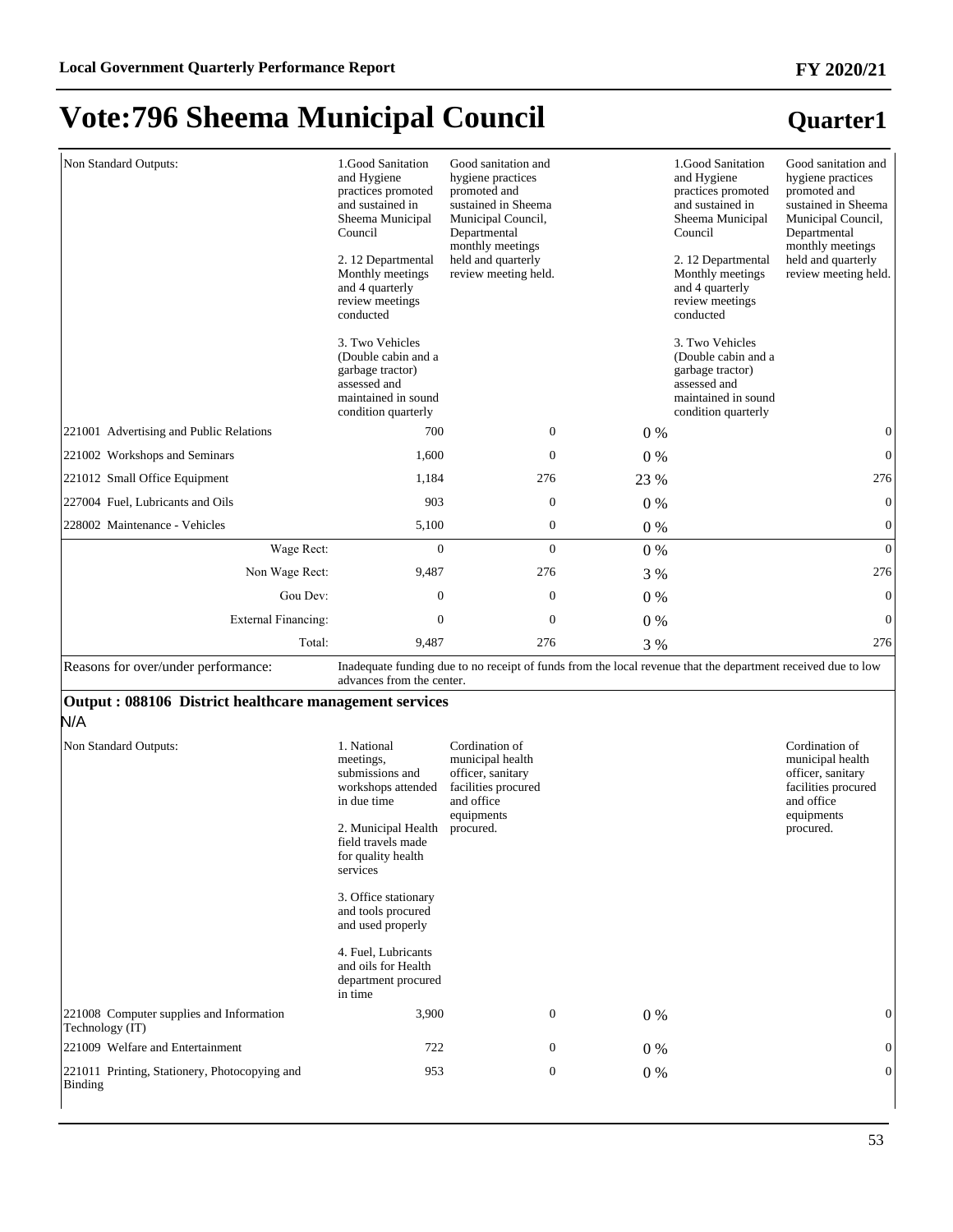#### **Quarter1**

| 222001 Telecommunications        | 1,819  | 0            | $0\%$ | $\vert 0 \vert$ |
|----------------------------------|--------|--------------|-------|-----------------|
| 224004 Cleaning and Sanitation   | 5,800  | $\mathbf{0}$ | $0\%$ | $\overline{0}$  |
| 227001 Travel inland             | 5,982  | 1,225        | 20 %  | 1,225           |
| 227004 Fuel, Lubricants and Oils | 3,282  | $\theta$     | $0\%$ | $\overline{0}$  |
| Wage Rect:                       | 0      | $\Omega$     | 0%    | $\overline{0}$  |
| Non Wage Rect:                   | 22,457 | 1,225        | 5 %   | 1,225           |
| Gou Dev:                         | 0      | $\mathbf{0}$ | $0\%$ | $\overline{0}$  |
| External Financing:              | 0      | $\theta$     | $0\%$ | $\overline{0}$  |
| Total:                           | 22,457 | 1,225        | 5 %   | 1,225           |

Reasons for over/under performance: Under staffing of the department as it has only one staff who is the Principal Health Inspector.

#### **Lower Local Services**

#### **Output : 088153 NGO Basic Healthcare Services (LLS)** Number of outpatients that visited the NGO Basic health facilities (5000) 5000 clients planned to be clerked and treated for 12 months (321) 321 Clients were clerked and treated for three months ()1250 clients planned to be clerked and treated for 12 months (321)321 Clients were clerked and treated for three months Number of inpatients that visited the NGO Basic health facilities (6000) 6000 clients planned to be clerked, admitted and treated for 12 months (186) 186 clients clerked, admitted and treated for three months ()1500 clients planned to be clerked, admitted and treated for 12 months (186)186 clients clerked, admitted and treated for three months No. and proportion of deliveries conducted in the NGO Basic health facilities (1500) 1. 1500 pregnant mothers clerked, counseled and delivered at health facility III (PNFP) (164) 164 pregnant mothers clerked, counseled and delivered. ()1. 375 pregnant mothers clerked, counseled and delivered at health facility III (PNFP) (164)164 pregnant mothers clerked, counseled and delivered. Number of children immunized with Pentavalent vaccine in the NGO Basic health facilities (800) 800 children immunized with DPT 3 at NGO health facility (135) 135 children immunized with DPT3 ()200 children immunized with DPT 3 at NGO health facility (135)135 children immunized with DPT3 Non Standard Outputs: 1. OPD clients sensitized on preventive measures for Non and communicable diseases 2. Environmental Hygiene and sanitation at the Health unit well maintained OPD clients sensitized on the preventive measures for non and communicable diseases, environmental hygiene and sanitation at the health unit well maintained. 1. OPD clients sensitized on preventive measures for Non and communicable diseases 2. Environmental Hygiene and sanitation at the Health unit well maintained OPD clients sensitized on the preventive measures for non and communicable diseases, environmental hygiene and sanitation at the health unit well maintained. 263367 Sector Conditional Grant (Non-Wage) 5,036 1,259 25 % 1,259 :DJH5HFW 0 0 0 % 0 Non Wage Rect: 5,036 1,259 25 % 1,259 1,259 Gou Dev:  $0 \t 0 \t 0 \t 0 \t 0$ External Financing:  $\begin{array}{ccc} 0 & 0 & 0 \\ 0 & 0 & 0 \end{array}$ 70tal: 5,036 1,259 25 % 1,259 Reasons for over/under performance: No challenge encountered under this output though the funding is still wanting.

#### **Output : 088154 Basic Healthcare Services (HCIV-HCII-LLS)**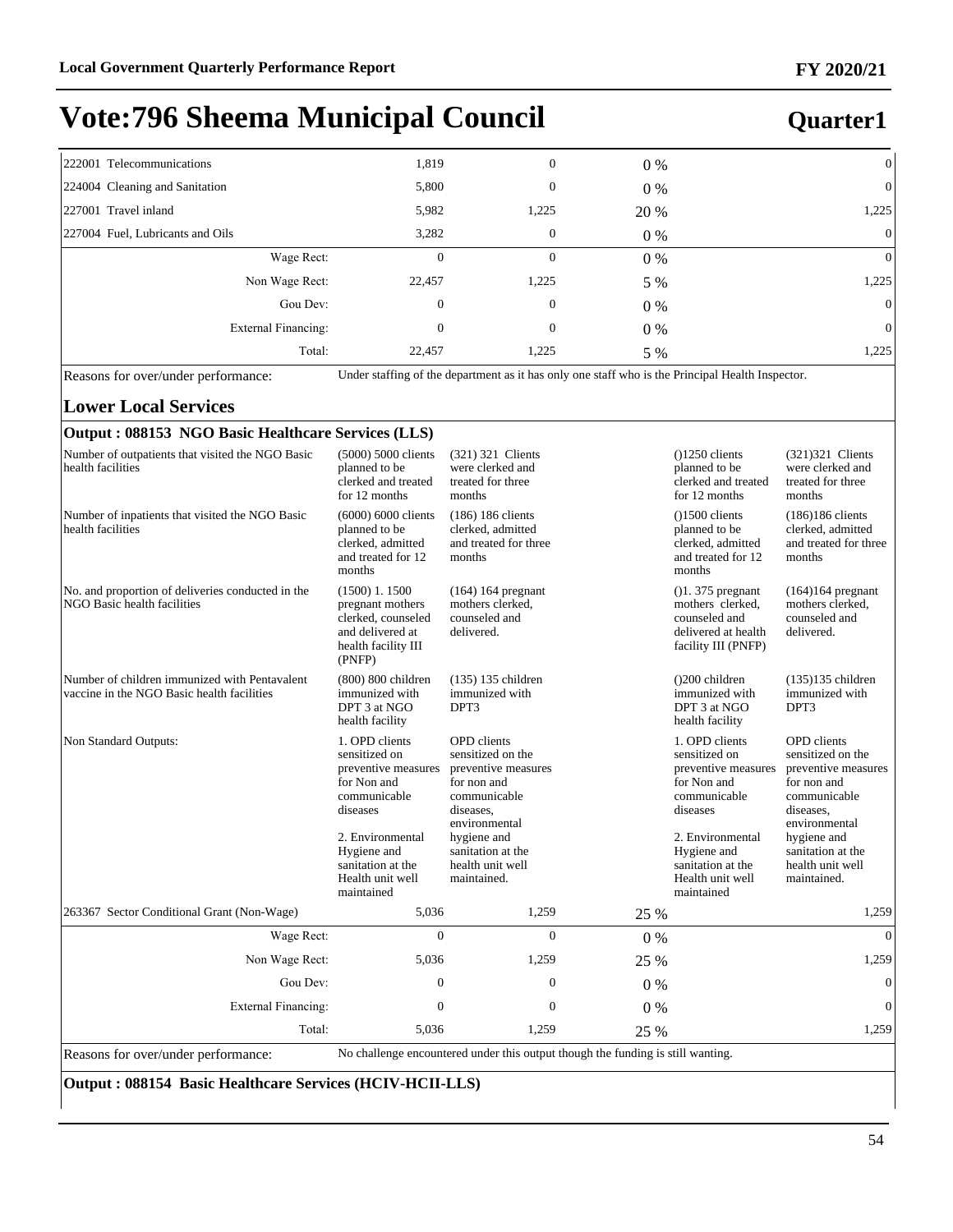| Number of trained health workers in health centers                                      | (74) 1.74 Qualified<br>Health workers in<br>Heath centers [1 H C trained including<br>IV, 2 H C III &7 H<br>CI I s trained<br>including Health<br>Assistants 2.74<br>Health workers paid<br>their monthly<br>salaries including<br><b>Health Assistants</b> | (74) 74 qualified<br>health workers<br>health assistants.                                                                         |      | $( )1.74$ Qualified<br>Health workers in<br>Heath centers [1 H C trained including<br>IV, 2 H C III & 7 H<br>CI I s trained<br>including Health<br>Assistants<br>2.74 Health workers<br>paid their monthly<br>salaries including<br><b>Health Assistants</b> | $(74)74$ qualified<br>health workers<br>health assistants.                                                                     |
|-----------------------------------------------------------------------------------------|-------------------------------------------------------------------------------------------------------------------------------------------------------------------------------------------------------------------------------------------------------------|-----------------------------------------------------------------------------------------------------------------------------------|------|--------------------------------------------------------------------------------------------------------------------------------------------------------------------------------------------------------------------------------------------------------------|--------------------------------------------------------------------------------------------------------------------------------|
| No of trained health related training sessions held.                                    | $(14)$ 1. 14 Health<br>training sessions<br>held.                                                                                                                                                                                                           | () 2 training sessions<br>held                                                                                                    |      | $( )1.3$ Health<br>training sessions<br>held.                                                                                                                                                                                                                | ()2 training sessions<br>held                                                                                                  |
| Number of outpatients that visited the Govt. health<br>facilities.                      | (68000) 68000<br>Patients handled in<br>government health<br>facilities with<br>packed medicines<br>and taken home for<br>treatment,                                                                                                                        | $( ) 15235$ patients<br>handled in<br>government health<br>facilities with<br>packed medicines<br>and taken home for<br>treatment |      | $(17000$ Patients<br>handled in<br>government health<br>facilities with<br>packed medicines<br>and taken home for<br>treatment,                                                                                                                              | $(15235$ patients<br>handled in<br>government health<br>facilities with<br>packed medicines<br>and taken home for<br>treatment |
| Number of inpatients that visited the Govt. health<br>facilities.                       | (5000) 5000 Patients<br>admitted and treated<br>on admission and<br>discharged with<br>medicine as take<br>home for treatment.<br>The health facilities<br>that admit patients<br>are Kabwohe HCIV,<br>Kitojo HCIII and<br>Kihunda HCIII.                   | $( ) 1302$ patients<br>admitted and treated<br>on admission<br>discharged with<br>medicine as taken<br>home for treatment.        |      | $(1250$ Patients<br>admitted and treated<br>on admission and<br>discharged with<br>medicine as take<br>home for treatment.<br>The health facilities<br>that admit patients<br>are Kabwohe HCIV,<br>Kitojo HCIII and<br>Kihunda HCIII.                        | $( )1302$ patients<br>admitted and treated<br>on admission<br>discharged with<br>medicine as taken<br>home for treatment.      |
| No and proportion of deliveries conducted in the<br>Govt. health facilities             | (1500) 1500<br>Mothers delivered<br>health babies in<br>Kabwohe HCIV,<br>Kitojo HCIII and<br>Kihunda HCIII.                                                                                                                                                 | $()$ 353 mothers<br>delivered health<br>babies in Kabwohe<br>HCIV, Kitojo HCIII,<br>and Kihunda HCIII.                            |      | $( )375$ Mothers<br>delivered health<br>babies in Kabwohe<br>HCIV, Kitojo HCIII<br>and Kihunda HCIII.                                                                                                                                                        | $( )353$ mothers<br>delivered health<br>babies in Kabwohe<br>HCIV, Kitojo HCIII,<br>and Kihunda HCIII.                         |
| % age of approved posts filled with qualified health<br>workers                         | $(80\%)$ 80% staffing<br>achieved by the end<br>of 2020/21 FY                                                                                                                                                                                               | $()$ 58% of the<br>staffing achieved in<br>quarter one.                                                                           |      | $($ )80% staffing<br>achieved by the end<br>of 2020/21 FY                                                                                                                                                                                                    | $($ )58% of the staffing<br>achieved in quarter<br>one.                                                                        |
| % age of Villages with functional (existing, trained,<br>and reporting quarterly) VHTs. | (85%) 85% VHTs<br>are functional<br>achieved every<br>quarter                                                                                                                                                                                               | $()$ 98% VHTs are<br>functional in quarter<br>one                                                                                 |      | $( )85\%$ VHTs are<br>functional achieved<br>every quarter                                                                                                                                                                                                   | $( )98\%$ VHTs are<br>functional in quarter<br>one                                                                             |
| No of children immunized with Pentavalent vaccine                                       | (5800) 5800 children () 1358 children<br>immunized with<br>DPT <sub>3</sub>                                                                                                                                                                                 | immunized in<br>quarter one.                                                                                                      |      | $( )1450$ children<br>immunized with<br>DPT <sub>3</sub>                                                                                                                                                                                                     | $( )1358$ children<br>immunized in<br>quarter one.                                                                             |
| Non Standard Outputs:                                                                   | 1. Environmental<br>sanitation and<br>Hygiene at Health<br>Facilities maintained facilities mainained.<br>well                                                                                                                                              | Environmental<br>sanitation and<br>hygiene at health                                                                              |      | 1. Environmental<br>sanitation and<br>Hygiene at Health<br>Facilities maintained facilities mainained.<br>well                                                                                                                                               | Environmental<br>sanitation and<br>hygiene at health                                                                           |
|                                                                                         | 2. Donated items<br>received and well<br>maintained and<br>accounted for                                                                                                                                                                                    |                                                                                                                                   |      | 2. Donated items<br>received and well<br>maintained and<br>accounted for                                                                                                                                                                                     |                                                                                                                                |
| 263367 Sector Conditional Grant (Non-Wage)                                              | 80,571                                                                                                                                                                                                                                                      | 20,143                                                                                                                            | 25 % |                                                                                                                                                                                                                                                              | 20,143                                                                                                                         |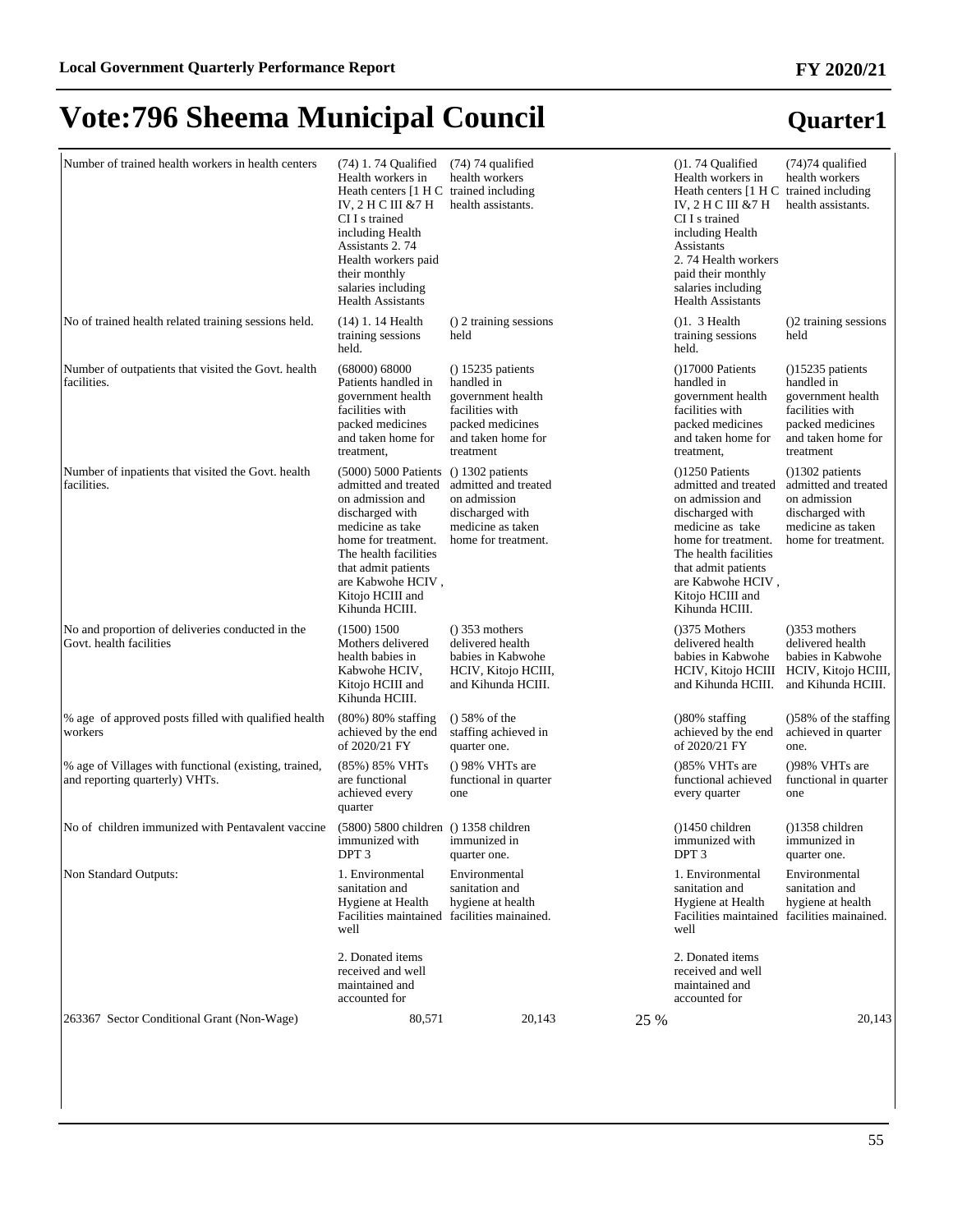#### **FY 2020/21**

## **Vote:796 Sheema Municipal Council**

### **Quarter1**

| Wage Rect:                                                            | $\boldsymbol{0}$                                                                                                                                                                                   | $\boldsymbol{0}$                                                                                                                           | 0%      |                                                                                                  | $\boldsymbol{0}$                        |
|-----------------------------------------------------------------------|----------------------------------------------------------------------------------------------------------------------------------------------------------------------------------------------------|--------------------------------------------------------------------------------------------------------------------------------------------|---------|--------------------------------------------------------------------------------------------------|-----------------------------------------|
| Non Wage Rect:                                                        | 80,571                                                                                                                                                                                             | 20,143                                                                                                                                     | 25 %    |                                                                                                  | 20,143                                  |
| Gou Dev:                                                              | $\boldsymbol{0}$                                                                                                                                                                                   | $\boldsymbol{0}$                                                                                                                           | 0%      |                                                                                                  | $\mathbf{0}$                            |
| <b>External Financing:</b>                                            | $\boldsymbol{0}$                                                                                                                                                                                   | $\boldsymbol{0}$                                                                                                                           | 0%      |                                                                                                  | $\boldsymbol{0}$                        |
| Total:                                                                | 80,571                                                                                                                                                                                             | 20,143                                                                                                                                     | 25 %    |                                                                                                  | 20,143                                  |
| Reasons for over/under performance:                                   |                                                                                                                                                                                                    | Inadequate transport menas as the municipality has only one ambulance.<br>Under staffing in the health facilities was the major challenge. |         |                                                                                                  |                                         |
| Output: 088155 Standard Pit Latrine Construction (LLS.)               |                                                                                                                                                                                                    |                                                                                                                                            |         |                                                                                                  |                                         |
| No of new standard pit latrines constructed in a<br>village           | $(2)$ 1. One VIP $(2)$<br>stances) structure<br>with a Urinal<br>constructed at<br>Migina HCII 2. One<br>VIP (5 stances)<br>Lined structure with<br>4 bath rooms<br>constructed at<br>Kabwohe HCIV | () Not yet done                                                                                                                            |         | (1. One VIP(2)<br>stances) structure<br>with a Urinal<br>constructed at<br>Migina HCII           | ()Not yet done                          |
| No of villages which have been declared Open<br>Deafecation Free(ODF) | $(120) 120$ cells<br>prepared, verified,<br>certified and<br>declared ODF                                                                                                                          | $($ ) 200 villages<br>verified, certified<br>and declared ODF                                                                              |         | $(120 \text{ cells prepared}, (200 \text{ villages})$<br>verified, certified<br>and declared ODF | verified, certified<br>and declared ODF |
| Non Standard Outputs:                                                 | 2.50 standard<br>latrines constructed<br>at cell level through<br>home improvement<br>campaigns                                                                                                    | None                                                                                                                                       |         | 2.50 standard<br>latrines constructed<br>at cell level through<br>home improvement<br>campaigns  | None                                    |
| 263370 Sector Development Grant                                       | 25,000                                                                                                                                                                                             | 0                                                                                                                                          | $0\%$   |                                                                                                  | $\boldsymbol{0}$                        |
| Wage Rect:                                                            | $\boldsymbol{0}$                                                                                                                                                                                   | $\boldsymbol{0}$                                                                                                                           | 0%      |                                                                                                  | $\mathbf{0}$                            |
| Non Wage Rect:                                                        | $\boldsymbol{0}$                                                                                                                                                                                   | $\boldsymbol{0}$                                                                                                                           | $0\%$   |                                                                                                  | $\boldsymbol{0}$                        |
| Gou Dev:                                                              | 25,000                                                                                                                                                                                             | 0                                                                                                                                          | $0\ \%$ |                                                                                                  | $\mathbf{0}$                            |
| <b>External Financing:</b>                                            | $\boldsymbol{0}$                                                                                                                                                                                   | 0                                                                                                                                          | $0\ \%$ |                                                                                                  | $\mathbf{0}$                            |
| Total:                                                                | 25,000                                                                                                                                                                                             | $\boldsymbol{0}$                                                                                                                           | 0%      |                                                                                                  | $\boldsymbol{0}$                        |
| Reasons for over/under performance:                                   |                                                                                                                                                                                                    | Delays in the procurement process hindered the construction of pit latrine at Kabwohe HCIV.                                                |         |                                                                                                  |                                         |

**Capital Purchases**

**Output : 088172 Administrative Capital**

#### N/A

Non Standard Outputs: 1. Capital projects

implemented, supervised and monitored timelly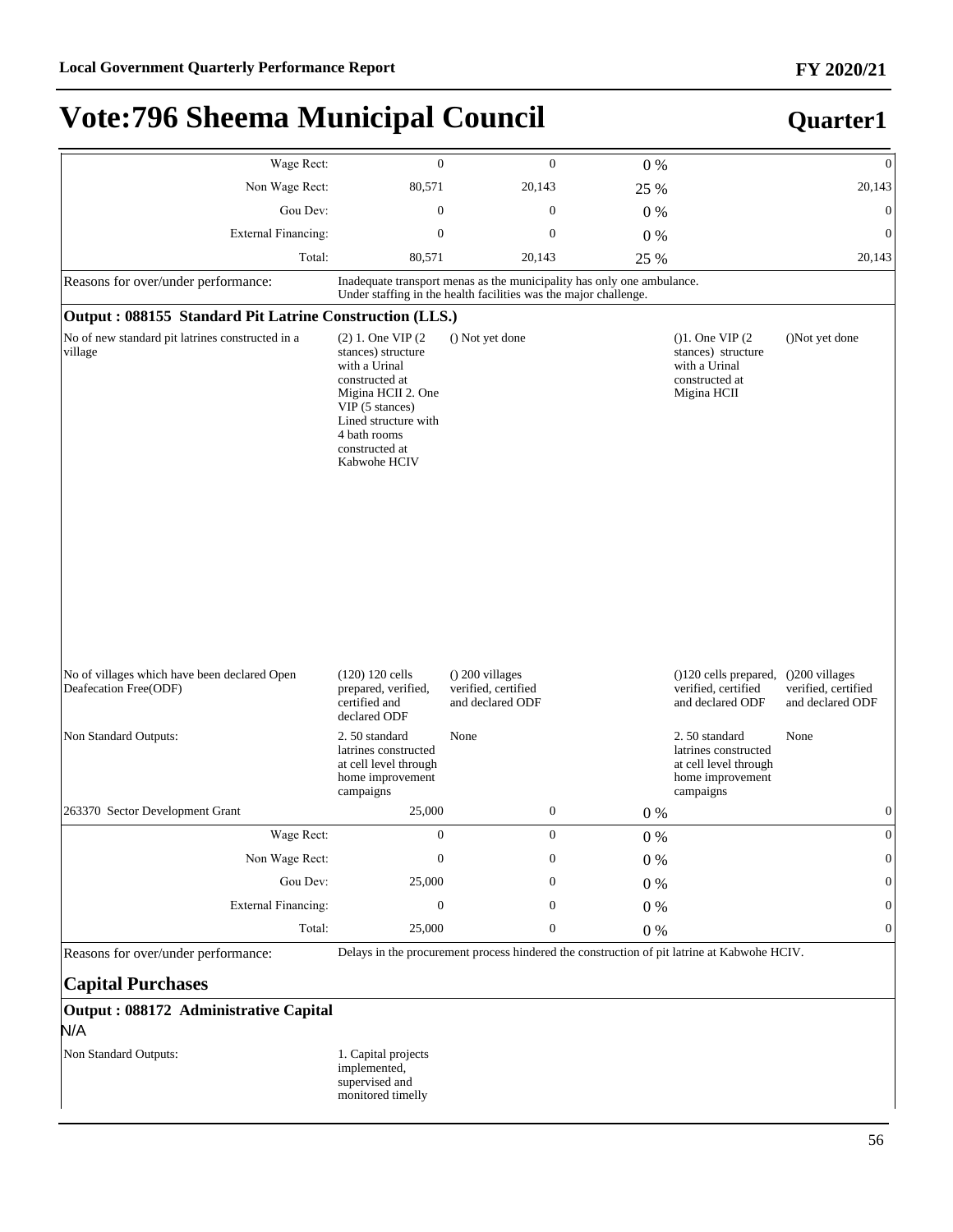| N/A                                                                                                                          |                                                                                                                                                 |                          |                  |       |                                                                                          |                          |
|------------------------------------------------------------------------------------------------------------------------------|-------------------------------------------------------------------------------------------------------------------------------------------------|--------------------------|------------------|-------|------------------------------------------------------------------------------------------|--------------------------|
| Reasons for over/under performance:                                                                                          |                                                                                                                                                 |                          |                  |       |                                                                                          |                          |
| Output: 088181 Staff Houses Construction and Rehabilitation<br>N/A                                                           |                                                                                                                                                 |                          |                  |       |                                                                                          |                          |
| N/A                                                                                                                          |                                                                                                                                                 |                          |                  |       |                                                                                          |                          |
| N/A                                                                                                                          |                                                                                                                                                 |                          |                  |       |                                                                                          |                          |
| Reasons for over/under performance:                                                                                          |                                                                                                                                                 |                          |                  |       |                                                                                          |                          |
| Output: 088182 Maternity Ward Construction and Rehabilitation                                                                |                                                                                                                                                 |                          |                  |       |                                                                                          |                          |
| No of maternity wards constructed                                                                                            | $(01)$ 1. New<br>Maternity ward<br>constructed at<br>Rwamujojo HCII 2.<br>Retention for the<br>Maternity ward<br>contractor at<br>Kashozi HCIII | () Not yet               |                  |       | $\Omega$<br>1. Retention for the<br>Maternity ward<br>contractor at<br>Kashozi HCIII     | ()Not yet                |
| No of maternity wards rehabilitated                                                                                          | $(0)$ N/A                                                                                                                                       | () N/A                   |                  |       | (N/A)                                                                                    | (N/A)                    |
| Non Standard Outputs:                                                                                                        | 1. Maternity ward<br>construction<br>supervised and<br>monitored for<br>quality works                                                           | N/A                      |                  |       | N/A                                                                                      | N/A                      |
| 312101 Non-Residential Buildings                                                                                             | 16,964                                                                                                                                          |                          | $\boldsymbol{0}$ | 0%    |                                                                                          | $\mathbf{0}$             |
| Wage Rect:                                                                                                                   | $\mathbf{0}$                                                                                                                                    |                          | $\mathbf{0}$     | 0%    |                                                                                          | $\boldsymbol{0}$         |
| Non Wage Rect:                                                                                                               | $\boldsymbol{0}$                                                                                                                                |                          | $\boldsymbol{0}$ | $0\%$ |                                                                                          | $\theta$                 |
| Gou Dev:                                                                                                                     | 16,964                                                                                                                                          |                          | $\boldsymbol{0}$ | 0%    |                                                                                          | 0                        |
| <b>External Financing:</b>                                                                                                   | $\boldsymbol{0}$                                                                                                                                |                          | $\boldsymbol{0}$ | $0\%$ |                                                                                          | 0                        |
| Total:                                                                                                                       | 16,964                                                                                                                                          |                          | $\mathbf{0}$     | 0%    |                                                                                          | $\theta$                 |
| Reasons for over/under performance:<br><b>Programme: 0883 Health Management and Supervision</b><br><b>Higher LG Services</b> | No challenge encountered under this out put in quarter one.                                                                                     |                          |                  |       |                                                                                          |                          |
| <b>Output: 088301 Healthcare Management Services</b><br>N/A                                                                  |                                                                                                                                                 |                          |                  |       |                                                                                          |                          |
| Non Standard Outputs:                                                                                                        | 1.74 Health workers 74 health workers<br>paid their monthly<br>wage for the 12<br>months                                                        | paid for three<br>months |                  |       | 1.74 Health workers 74 health workers<br>paid their monthly<br>wage for the 12<br>months | paid for three<br>months |
|                                                                                                                              | 2. Health care<br>services supervised<br>and monitored for<br>improved health                                                                   |                          |                  |       | 2. Health care<br>services supervised<br>and monitored for<br>improved health            |                          |
| 211101 General Staff Salaries                                                                                                | 1,113,257                                                                                                                                       | 278,314                  |                  | 25 %  |                                                                                          | 278,314                  |
| 221009 Welfare and Entertainment                                                                                             | 1,330                                                                                                                                           |                          | $\mathbf{0}$     | 0%    |                                                                                          | $\boldsymbol{0}$         |
| 221011 Printing, Stationery, Photocopying and<br><b>Binding</b>                                                              | 476                                                                                                                                             |                          | $\boldsymbol{0}$ | 0%    |                                                                                          | $\Omega$                 |
| 222001 Telecommunications                                                                                                    | 400                                                                                                                                             |                          | $\boldsymbol{0}$ | 0%    |                                                                                          | 0                        |

#### **FY 2020/21**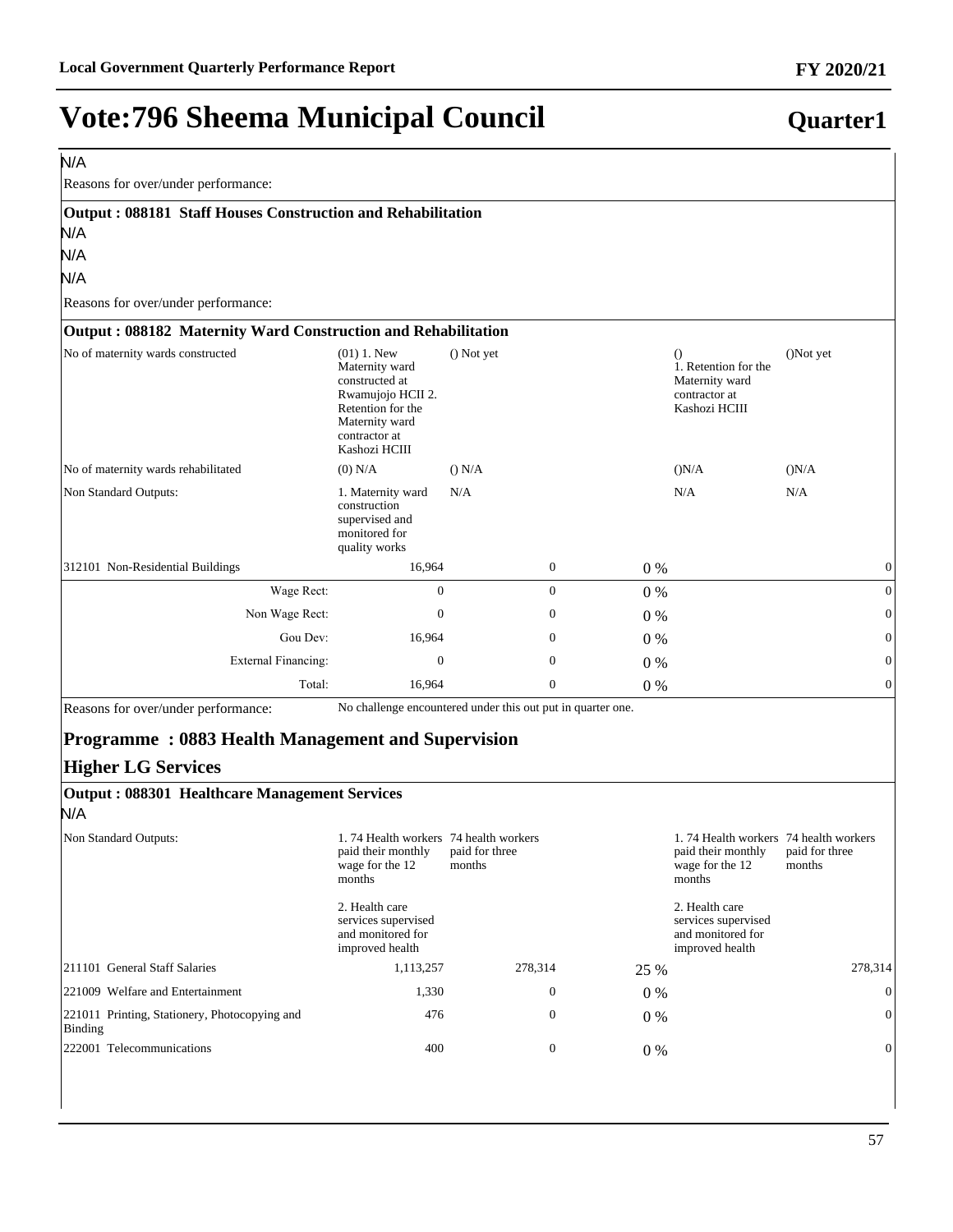| 227001 Travel inland                                                | 2,165                                                                                  | $\overline{0}$                                              | $0\%$ | $\boldsymbol{0}$                                                                                                                                     |  |  |  |  |
|---------------------------------------------------------------------|----------------------------------------------------------------------------------------|-------------------------------------------------------------|-------|------------------------------------------------------------------------------------------------------------------------------------------------------|--|--|--|--|
| Wage Rect:                                                          | 1,113,257                                                                              | 278,314                                                     | 25 %  | 278,314                                                                                                                                              |  |  |  |  |
| Non Wage Rect:                                                      | 4,371                                                                                  | $\overline{0}$                                              | $0\%$ | $\mathbf{0}$                                                                                                                                         |  |  |  |  |
| Gou Dev:                                                            | $\overline{0}$                                                                         | $\mathbf{0}$                                                | $0\%$ | $\overline{0}$                                                                                                                                       |  |  |  |  |
| External Financing:                                                 | $\mathbf{0}$                                                                           | $\mathbf{0}$                                                | $0\%$ | $\overline{0}$                                                                                                                                       |  |  |  |  |
| Total:                                                              | 1,117,628                                                                              | 278,314                                                     | 25 %  | 278,314                                                                                                                                              |  |  |  |  |
| Reasons for over/under performance:                                 |                                                                                        | No challenge encountered for quarter one under this output. |       |                                                                                                                                                      |  |  |  |  |
| Output: 088302 Healthcare Services Monitoring and Inspection<br>N/A |                                                                                        |                                                             |       |                                                                                                                                                      |  |  |  |  |
| Non Standard Outputs:                                               | 1. Small office<br>equipment and<br>supplies procured<br>and acknowledged<br>quarterly | Garbage site cleared<br>and drainage<br>channel maintained  |       | 1. Small office<br>Garbage site cleared<br>and drainage<br>equipment and<br>channel maintained<br>supplies procured<br>and acknowledged<br>quarterly |  |  |  |  |
|                                                                     | 2. Two main<br>drainage channels of<br>Kabwohe division<br>maintained quarterly        |                                                             |       | 2. Two main<br>drainage channels of<br>Kabwohe division<br>maintained quarterly                                                                      |  |  |  |  |
| 221001 Advertising and Public Relations                             | 300                                                                                    | $\mathbf{0}$                                                | $0\%$ | $\mathbf{0}$                                                                                                                                         |  |  |  |  |
| 224004 Cleaning and Sanitation                                      | 9.900                                                                                  | 1,788                                                       | 18 %  | 1,788                                                                                                                                                |  |  |  |  |
| 227001 Travel inland                                                | 3,444                                                                                  | $\mathbf{0}$                                                | $0\%$ | $\boldsymbol{0}$                                                                                                                                     |  |  |  |  |
| 227004 Fuel, Lubricants and Oils                                    | 5,098                                                                                  | 950                                                         | 19 %  | 950                                                                                                                                                  |  |  |  |  |
| Wage Rect:                                                          | $\overline{0}$                                                                         | $\Omega$                                                    | 0%    | $\theta$                                                                                                                                             |  |  |  |  |
| Non Wage Rect:                                                      | 10,742                                                                                 | 950                                                         | 9 %   | 950                                                                                                                                                  |  |  |  |  |
| Gou Dev:                                                            | 8,000                                                                                  | 1,788                                                       | 22 %  | 1,788                                                                                                                                                |  |  |  |  |
| External Financing:                                                 | $\overline{0}$                                                                         | $\overline{0}$                                              | $0\%$ | $\mathbf{0}$                                                                                                                                         |  |  |  |  |
| Total:                                                              | 18,742                                                                                 | 2,738                                                       | 15 %  | 2,738                                                                                                                                                |  |  |  |  |
| Reasons for over/under performance:                                 |                                                                                        |                                                             |       | Inadequate funding due to no receipt funds from local revenue disbursed to the department.                                                           |  |  |  |  |
| Total For Health : Wage Rect:                                       | 1,113,257                                                                              | 278,314                                                     | 25 %  | 278,314                                                                                                                                              |  |  |  |  |
| Non-Wage Reccurent:                                                 | 135,714                                                                                | 23,853                                                      | 18%   | 23,853                                                                                                                                               |  |  |  |  |
| GoU Dev:                                                            | 49,964                                                                                 | 1,788                                                       | 4%    | 1,788                                                                                                                                                |  |  |  |  |
| Donor Dev:                                                          | $\theta$                                                                               | $\theta$                                                    | $0\%$ | 0                                                                                                                                                    |  |  |  |  |
| Grand Total:                                                        | 1,298,934                                                                              | 303,955                                                     | 23.4% | 303,955                                                                                                                                              |  |  |  |  |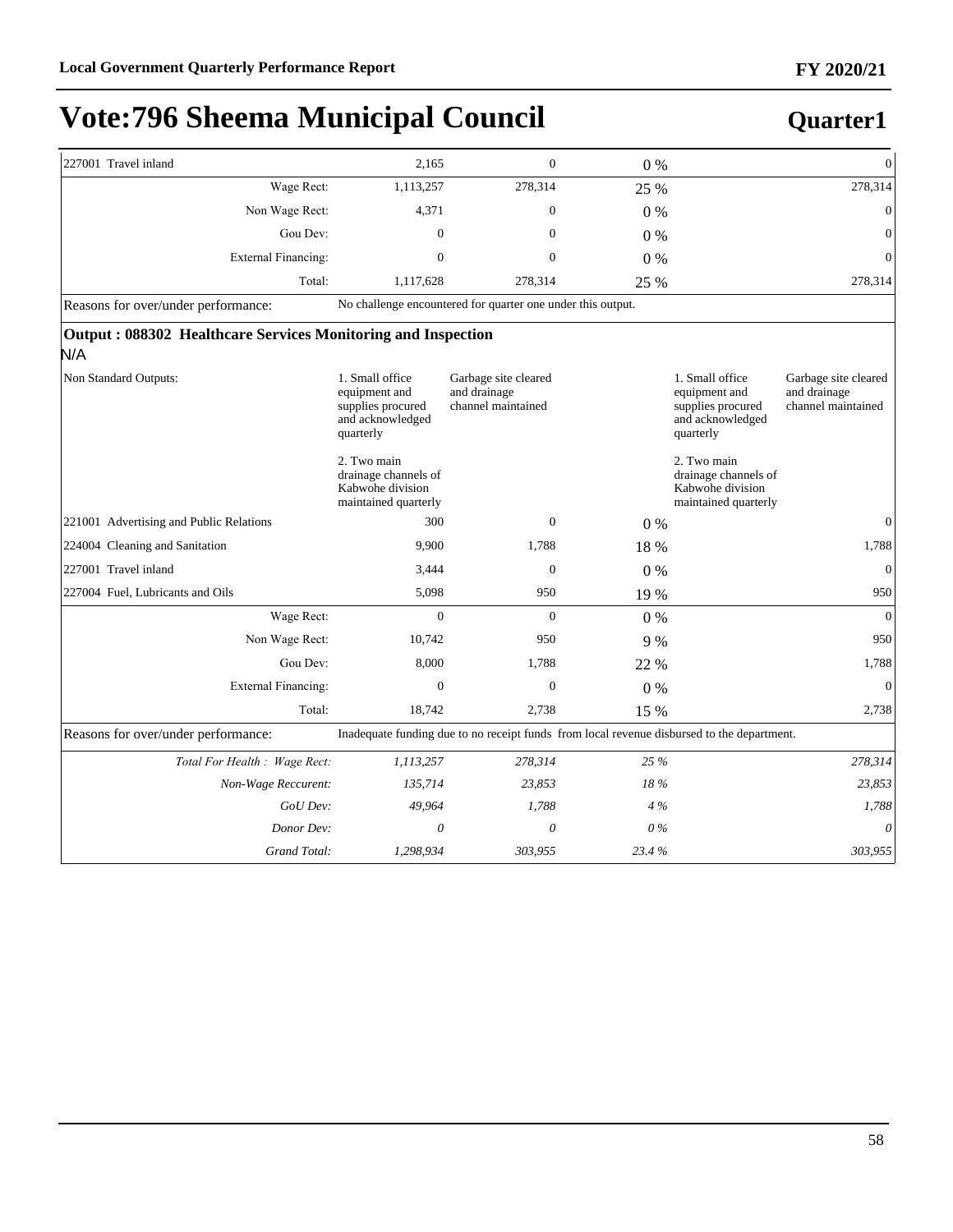## **Workplan : 6 Education**

| <b>Outputs and Performance Indicators</b><br>(Ushs Thousands) | Annual<br><b>Planned</b><br><b>Outputs</b>                              | <b>Cumulative</b><br>Output<br><b>Performance</b>                       | % Peformance | Quarterly<br><b>Planned</b><br><b>Outputs</b>                                                      | Quarterly<br>Output<br><b>Performance</b>                   |
|---------------------------------------------------------------|-------------------------------------------------------------------------|-------------------------------------------------------------------------|--------------|----------------------------------------------------------------------------------------------------|-------------------------------------------------------------|
| <b>Programme: 0781 Pre-Primary and Primary Education</b>      |                                                                         |                                                                         |              |                                                                                                    |                                                             |
| <b>Higher LG Services</b>                                     |                                                                         |                                                                         |              |                                                                                                    |                                                             |
| <b>Output: 078102 Primary Teaching Services</b><br>N/A        |                                                                         |                                                                         |              |                                                                                                    |                                                             |
| Non Standard Outputs:                                         | Staff salaries paid<br>through their<br>respective bank<br>accounts     | Staff salaries paid                                                     |              | Staff salaries paid                                                                                | Paying staff salaries                                       |
| 211101 General Staff Salaries                                 | 3,622,676                                                               | 898,400                                                                 | 25 %         |                                                                                                    | 898,400                                                     |
| Wage Rect:                                                    | 3,622,676                                                               | 898,400                                                                 | 25 %         |                                                                                                    | 898,400                                                     |
| Non Wage Rect:                                                | 0                                                                       | $\mathbf{0}$                                                            | $0\%$        |                                                                                                    | $\boldsymbol{0}$                                            |
| Gou Dev:                                                      | $\mathbf{0}$                                                            | $\boldsymbol{0}$                                                        | $0\%$        |                                                                                                    | $\boldsymbol{0}$                                            |
| External Financing:                                           | $\boldsymbol{0}$                                                        | $\mathbf{0}$                                                            | $0\%$        |                                                                                                    | $\boldsymbol{0}$                                            |
| Total:                                                        | 3,622,676                                                               | 898,400                                                                 | 25 %         |                                                                                                    | 898,400                                                     |
| Reasons for over/under performance:                           |                                                                         | No challenge encountered because all staff were paid their salaries     |              |                                                                                                    |                                                             |
| <b>Lower Local Services</b>                                   |                                                                         |                                                                         |              |                                                                                                    |                                                             |
| Output: 078151 Primary Schools Services UPE (LLS)             |                                                                         |                                                                         |              |                                                                                                    |                                                             |
| No. of teachers paid salaries                                 | $(450)$ 450 Teachers<br>in 48 primary<br>schools paid their<br>salaries | $(423)$ 423 Teachers<br>in 48 primary<br>schools paid their<br>salaries |              | $(1450$ Teachers in 48 $(423)423$ Teachers<br>primary schools paid in 48 primary<br>their salaries | schools paid their<br>salaries                              |
| No. of qualified primary teachers                             | $(450)$ 450 qualified<br>primary teachers<br>recruited                  | $(423)$ 423 qualified<br>primary teachers<br>recruited                  |              | $( )450$ qualified<br>primary teachers<br>recruited                                                | $(423)423$ qualified<br>primary teachers<br>recruited       |
| No. of pupils enrolled in UPE                                 | $(14380)$ 14380<br>pupils enrolled in 48<br>primary schools             | $(13488)$ 13488<br>pupils enrolled in 48<br>primary schools             |              | $\theta$                                                                                           | $(13488)13488$ pupils<br>enrolled in 48<br>primary schools  |
| No. of student drop-outs                                      | $(20)$ 20 drop outs in<br>48 primary schools                            | $(12)$ 12 drop outs in<br>48 primary schools                            |              | $\theta$                                                                                           | $(12)12$ drop outs in<br>48 primary schools                 |
| No. of Students passing in grade one                          | (450) 450<br>Candidates passing<br>in grade one                         | $(00)$ 2020 PLE is not<br>yet done                                      |              | $\theta$                                                                                           | $(00)2020$ PLE is not<br>yet done                           |
| No. of pupils sitting PLE                                     | (2240) 2240 Pupils<br>sit for PLE in<br>primary schools                 | (00) Candidates for<br>sitting PLE are not<br>yet registered            |              | $\left( \right)$                                                                                   | (00)Candidates for<br>sitting PLE are not<br>yet registered |
| Non Standard Outputs:                                         | Improved learning<br>outcomes                                           | Improved learning<br>outcomes                                           |              | Improved learning<br>outcomes                                                                      | Improving learning<br>outcomes                              |
| 263367 Sector Conditional Grant (Non-Wage)                    | 315,815                                                                 | $\boldsymbol{0}$                                                        | $0\%$        |                                                                                                    | $\boldsymbol{0}$                                            |
| Wage Rect:                                                    | $\mathbf{0}$                                                            | $\mathbf{0}$                                                            | 0%           |                                                                                                    | $\mathbf{0}$                                                |
| Non Wage Rect:                                                | 315,815                                                                 | $\boldsymbol{0}$                                                        | 0%           |                                                                                                    | $\mathbf{0}$                                                |
| Gou Dev:                                                      | $\boldsymbol{0}$                                                        | $\boldsymbol{0}$                                                        | $0\ \%$      |                                                                                                    | $\boldsymbol{0}$                                            |
| <b>External Financing:</b>                                    | 0                                                                       | $\boldsymbol{0}$                                                        | $0\%$        |                                                                                                    | $\vert 0 \vert$                                             |

Total: 315,815 0 0 % 0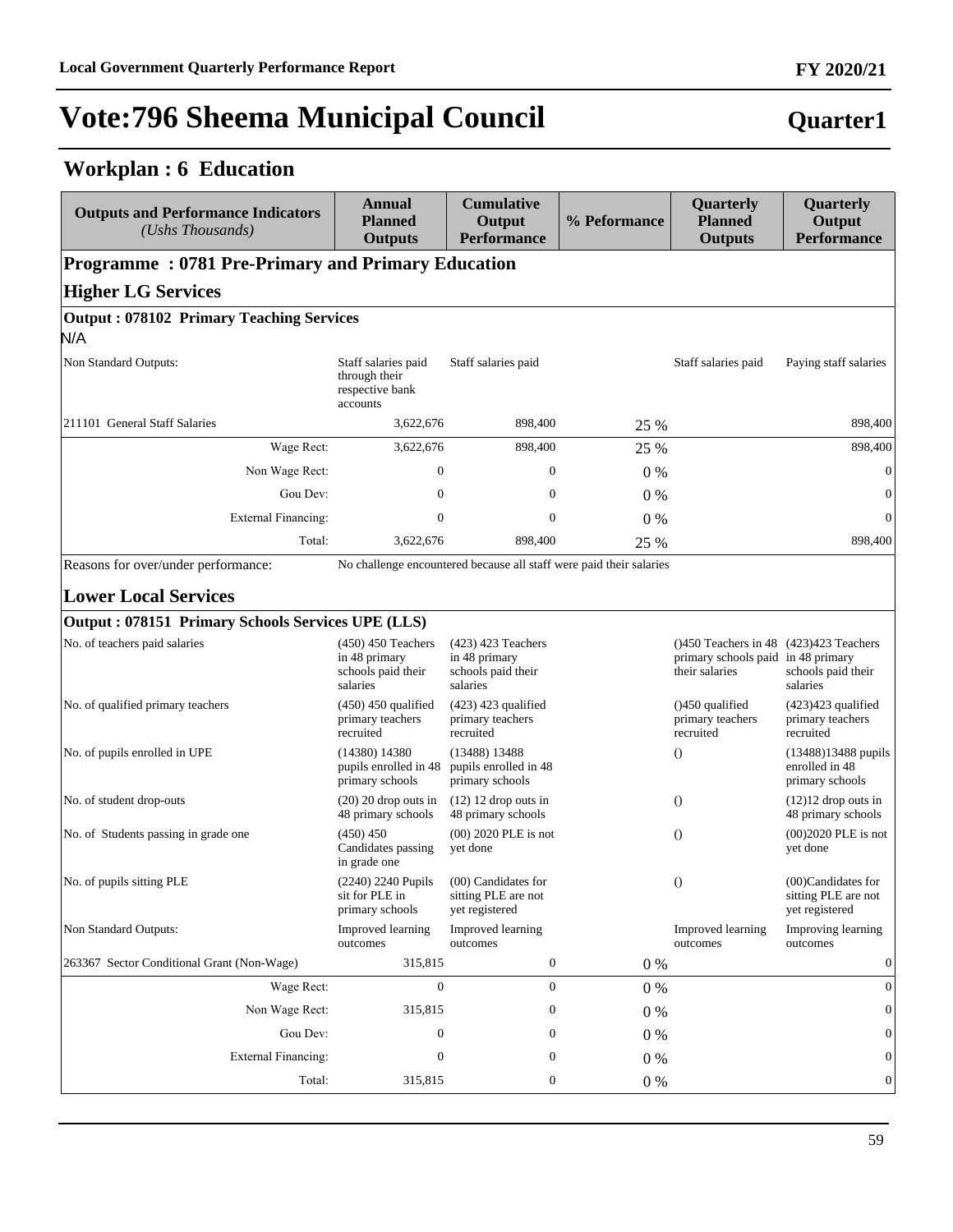### **Workplan : 6 Education**

| <b>Outputs and Performance Indicators</b><br>(Ushs Thousands)      | <b>Annual</b><br><b>Planned</b><br><b>Outputs</b>                                                                        | <b>Cumulative</b><br>Output<br><b>Performance</b>                                                                                                                                                  | % Peformance                                                          | Quarterly<br><b>Planned</b><br><b>Outputs</b>                                                                                  | Quarterly<br>Output<br><b>Performance</b>                                                                                                              |
|--------------------------------------------------------------------|--------------------------------------------------------------------------------------------------------------------------|----------------------------------------------------------------------------------------------------------------------------------------------------------------------------------------------------|-----------------------------------------------------------------------|--------------------------------------------------------------------------------------------------------------------------------|--------------------------------------------------------------------------------------------------------------------------------------------------------|
| Reasons for over/under performance:                                | COVID-19 affected school activities                                                                                      |                                                                                                                                                                                                    |                                                                       |                                                                                                                                |                                                                                                                                                        |
| <b>Capital Purchases</b>                                           |                                                                                                                          |                                                                                                                                                                                                    |                                                                       |                                                                                                                                |                                                                                                                                                        |
| Output: 078180 Classroom construction and rehabilitation           |                                                                                                                          |                                                                                                                                                                                                    |                                                                       |                                                                                                                                |                                                                                                                                                        |
| No. of classrooms constructed in UPE                               | at Kagongi Mad P/S, at Kagongi Mad<br>Kateete P/S and<br>Kagongi P/S                                                     | (6) Construction and (8) Construction and<br>completion of two in completion of two in<br>one classroom block one classroom block<br>P/S, Kateete P/S,<br>Kagongi P/S and<br>Kyabandara Mad<br>P/S |                                                                       | ()Construction and<br>one classroom block<br>at Kagongi Mad<br>P/S, Kateete P/S and P/S, Kateete P/S,<br>Kyabandara Mad<br>P/S | (8) Construction and<br>completion of two in completion of two in<br>one classroom block<br>at Kagongi Mad<br>Kagongi P/S and<br>Kyabandara Mad<br>P/S |
|                                                                    |                                                                                                                          | Best evaluated<br>bidders awarded                                                                                                                                                                  |                                                                       |                                                                                                                                | Best evaluated<br>bidders awarded                                                                                                                      |
| No. of classrooms rehabilitated in UPE                             | () N/A                                                                                                                   | (N/A) N/A                                                                                                                                                                                          |                                                                       | $\Omega$                                                                                                                       | (N/A)                                                                                                                                                  |
| Non Standard Outputs:                                              | Projects launched<br>Projects monitored<br>and supervised<br>Fuel for monitoring<br>provided<br>Projects<br>commissioned | Projects launched                                                                                                                                                                                  |                                                                       | Projects launched<br>Projects monitored<br>and supervised<br>Fuel for monitoring<br>provided<br>Projects<br>commissioned       | Launching projects                                                                                                                                     |
| 281501 Environment Impact Assessment for Capital<br>Works          | 860                                                                                                                      | $\mathbf{0}$                                                                                                                                                                                       | 0%                                                                    |                                                                                                                                | $\boldsymbol{0}$                                                                                                                                       |
| 281503 Engineering and Design Studies & Plans for<br>capital works | 500                                                                                                                      | $\boldsymbol{0}$                                                                                                                                                                                   | 0%                                                                    |                                                                                                                                | $\boldsymbol{0}$                                                                                                                                       |
| 281504 Monitoring, Supervision & Appraisal of<br>capital works     | 12,526                                                                                                                   | $\boldsymbol{0}$                                                                                                                                                                                   | $0\%$                                                                 |                                                                                                                                | $\overline{0}$                                                                                                                                         |
| 312101 Non-Residential Buildings                                   | 120,000                                                                                                                  | $\boldsymbol{0}$                                                                                                                                                                                   | $0\%$                                                                 |                                                                                                                                | $\boldsymbol{0}$                                                                                                                                       |
| Wage Rect:                                                         | $\mathbf{0}$                                                                                                             | $\boldsymbol{0}$                                                                                                                                                                                   | $0\%$                                                                 |                                                                                                                                | $\mathbf{0}$                                                                                                                                           |
| Non Wage Rect:                                                     | $\mathbf{0}$                                                                                                             | $\mathbf{0}$                                                                                                                                                                                       | $0\%$                                                                 |                                                                                                                                | $\boldsymbol{0}$                                                                                                                                       |
| Gou Dev:                                                           | 133,886                                                                                                                  | $\boldsymbol{0}$                                                                                                                                                                                   | $0\%$                                                                 |                                                                                                                                | $\overline{0}$                                                                                                                                         |
| <b>External Financing:</b>                                         | $\mathbf{0}$                                                                                                             | $\boldsymbol{0}$                                                                                                                                                                                   | $0\%$                                                                 |                                                                                                                                | $\overline{0}$                                                                                                                                         |
| Total:                                                             | 133,886                                                                                                                  | $\boldsymbol{0}$                                                                                                                                                                                   | $0\%$                                                                 |                                                                                                                                | $\mathbf{0}$                                                                                                                                           |
| Reasons for over/under performance:                                |                                                                                                                          |                                                                                                                                                                                                    | Lock down of public means of transport delayed some of the activities |                                                                                                                                |                                                                                                                                                        |
| Output: 078181 Latrine construction and rehabilitation             |                                                                                                                          |                                                                                                                                                                                                    |                                                                       |                                                                                                                                |                                                                                                                                                        |
| No. of latrine stances constructed                                 | $(1)$ Construction of 5 $(1)$ Construction of<br>-stance lined pit<br>latrine at<br>Kamugungunu<br>Primary School        | 5-stance lined pit<br>latrine at<br>Kamugungunu<br>Primary School                                                                                                                                  |                                                                       | $\left( \right)$                                                                                                               | (1)Construction of<br>5-stance lined pit<br>latrine at<br>Kamugungunu<br>Primary School                                                                |
|                                                                    |                                                                                                                          | Best evaluated<br>bidder awarded                                                                                                                                                                   |                                                                       |                                                                                                                                | Best evaluated<br>bidder awarded                                                                                                                       |
| No. of latrine stances rehabilitated                               | $(0)$ N/A                                                                                                                | () N/A                                                                                                                                                                                             |                                                                       | $\theta$                                                                                                                       | (N/A)                                                                                                                                                  |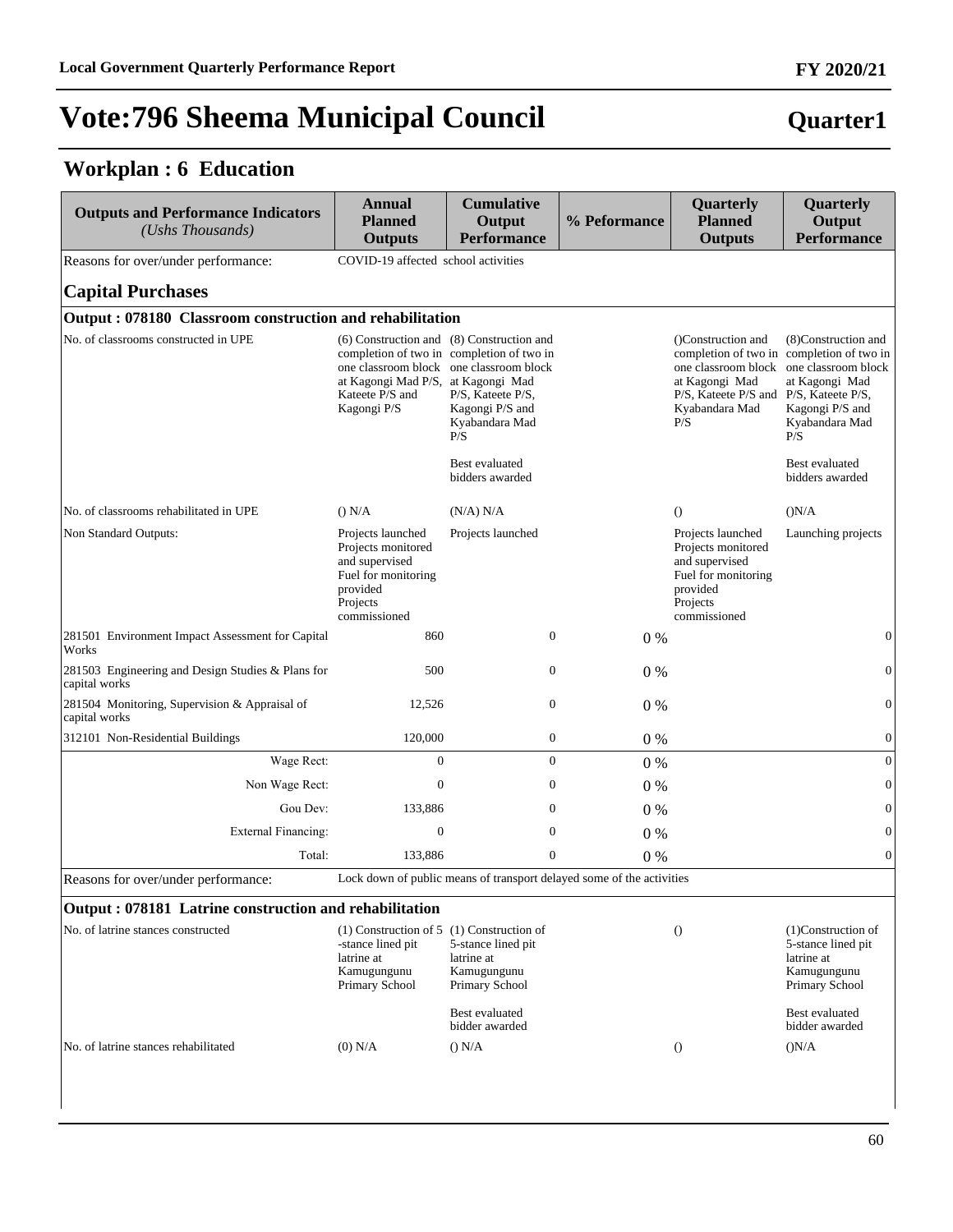### **Quarter1**

| Non Standard Outputs:            | Preparation of BOQs Project launched<br>Project launched<br>Project supervised<br>and monitored<br>Project<br>commissioned |                  |       | Launching the<br>project |
|----------------------------------|----------------------------------------------------------------------------------------------------------------------------|------------------|-------|--------------------------|
| 312101 Non-Residential Buildings | 26,000                                                                                                                     | $\mathbf{0}$     | $0\%$ | $\mathbf{0}$             |
| Wage Rect:                       | $\mathbf{0}$                                                                                                               | $\theta$         | $0\%$ | $\mathbf{0}$             |
| Non Wage Rect:                   | $\overline{0}$                                                                                                             | $\boldsymbol{0}$ | $0\%$ | $\mathbf{0}$             |
| Gou Dev:                         | 26,000                                                                                                                     | $\boldsymbol{0}$ | $0\%$ | $\overline{0}$           |
| External Financing:              | $\boldsymbol{0}$                                                                                                           | $\boldsymbol{0}$ | $0\%$ | $\mathbf{0}$             |
| Total:                           | 26,000                                                                                                                     | $\boldsymbol{0}$ | $0\%$ | $\mathbf{0}$             |

Reasons for over/under performance: Lock down of public means of transport delayed some activities

#### **Programme : 0782 Secondary Education**

#### **Higher LG Services**

#### **Output : 078201 Secondary Teaching Services** N/A

| Non Standard Outputs:         | Staff salaries paid<br>through their<br>respective bank<br>accounts | Staff salaries for 3<br>months paid |       | Staff salaries paid | Paying staff salaries |
|-------------------------------|---------------------------------------------------------------------|-------------------------------------|-------|---------------------|-----------------------|
| 211101 General Staff Salaries | 2,423,824                                                           | 564.792                             | 23 %  |                     | 564,792               |
| Wage Rect:                    | 2,423,824                                                           | 564,792                             | 23 %  |                     | 564,792               |
| Non Wage Rect:                | $\mathbf{0}$                                                        | $\mathbf{0}$                        | $0\%$ |                     | $\overline{0}$        |
| Gou Dev:                      | $\mathbf{0}$                                                        | $\mathbf{0}$                        | $0\%$ |                     | $\overline{0}$        |
| External Financing:           | $\mathbf{0}$                                                        | 0                                   | $0\%$ |                     | $\overline{0}$        |
| Total:                        | 2,423,824                                                           | 564,792                             | 23 %  |                     | 564,792               |

Reasons for over/under performance: No challenge encountered because all staff salaries were paid

#### **Lower Local Services**

#### **Output : 078251 Secondary Capitation(USE)(LLS)**

| No. of students enrolled in USE                 | enrolled in USE                                                          | (3491) 3491 students (3348) 3348 students<br>enrolled in USE                          |       |                                                                  | (3348) 3348 students<br>enrolled in USE                                             |
|-------------------------------------------------|--------------------------------------------------------------------------|---------------------------------------------------------------------------------------|-------|------------------------------------------------------------------|-------------------------------------------------------------------------------------|
| No. of teaching and non teaching staff paid     | $(250)$ 250 Teaching<br>and Non teaching<br>staff paid their<br>salaries | $(235)$ 235 Teaching<br>and Non teaching<br>staff salaries for 3<br>months were paid  |       | $(225$ Teaching and<br>Non teaching staff<br>paid their salaries | $(235)235$ Teaching<br>and Non teaching<br>staff salaries for 3<br>months were paid |
| No. of students passing O level                 | pass O'level                                                             | $(3480)$ 1480 students $(00)$ Assessment and<br>evaluation of 2020 is<br>not yet done |       |                                                                  | $(00)$ Assessment and<br>evaluation of 2020 is<br>not yet done                      |
| No. of students sitting O level                 | $(1500) 1500$ students $(00)$ Candidates are<br>will sit for O'level     | not yet registered                                                                    |       |                                                                  | $(00)$ Candidates are<br>not yet registered                                         |
| Non Standard Outputs:                           | N/A                                                                      | N/A                                                                                   |       |                                                                  | N/A                                                                                 |
| 263104 Transfers to other govt. units (Current) | 9,541                                                                    | 0                                                                                     | $0\%$ |                                                                  | $\overline{0}$                                                                      |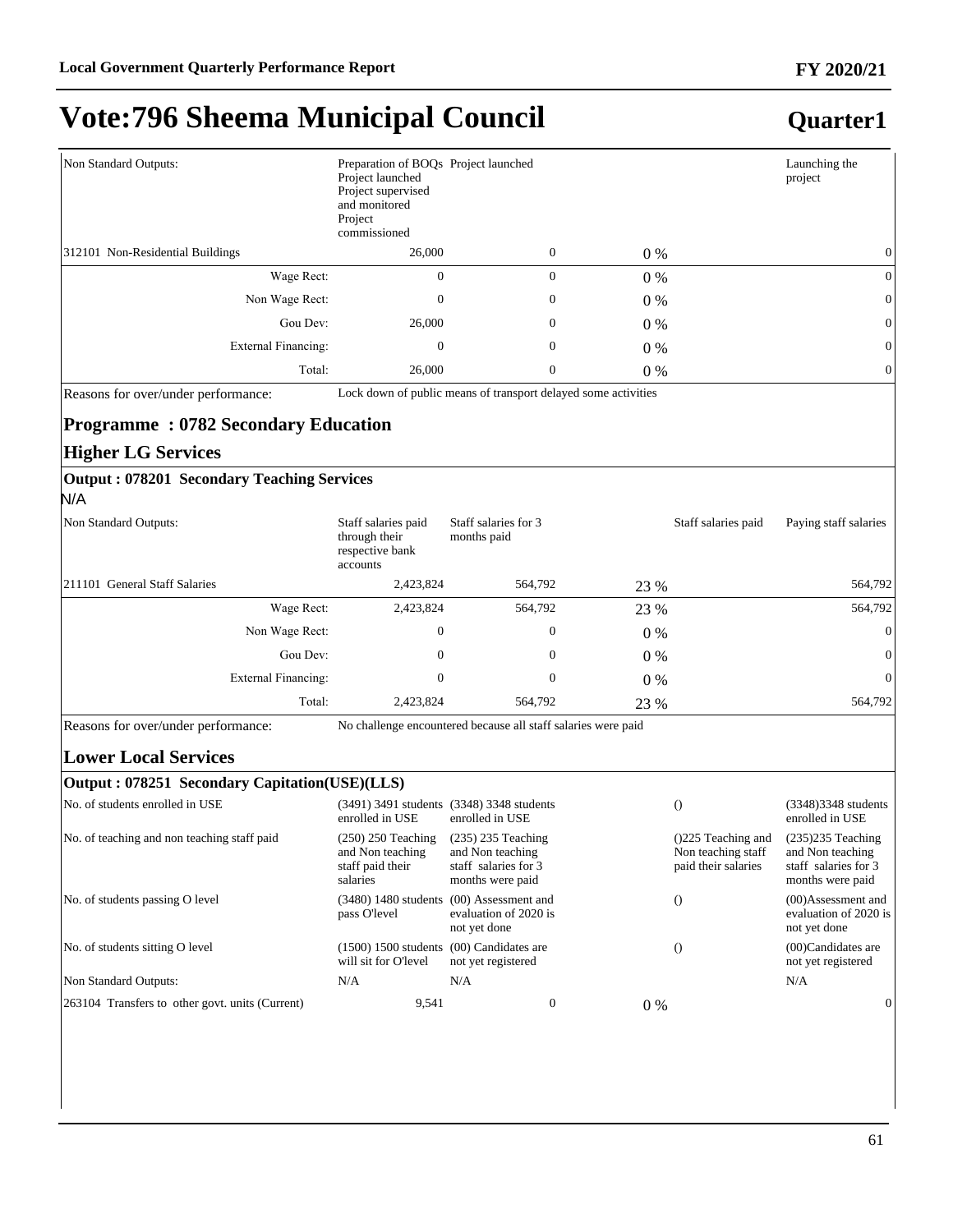### **Quarter1**

| 263367 Sector Conditional Grant (Non-Wage)          | 649,115                                                                                                                                          | $\boldsymbol{0}$                                                         | 0%    | $\boldsymbol{0}$                                                                    |
|-----------------------------------------------------|--------------------------------------------------------------------------------------------------------------------------------------------------|--------------------------------------------------------------------------|-------|-------------------------------------------------------------------------------------|
| Wage Rect:                                          | $\boldsymbol{0}$                                                                                                                                 | $\overline{0}$                                                           | $0\%$ | $\mathbf{0}$                                                                        |
| Non Wage Rect:                                      | 658,656                                                                                                                                          | 0                                                                        | $0\%$ | $\mathbf{0}$                                                                        |
| Gou Dev:                                            | $\mathbf{0}$                                                                                                                                     | 0                                                                        | $0\%$ | 0                                                                                   |
| <b>External Financing:</b>                          | 0                                                                                                                                                | 0                                                                        | $0\%$ | $\mathbf{0}$                                                                        |
| Total:                                              | 658,656                                                                                                                                          | $\boldsymbol{0}$                                                         | $0\%$ | $\mathbf{0}$                                                                        |
| Reasons for over/under performance:                 |                                                                                                                                                  | COVID-19 Pandemic affected all school programs and activities            |       |                                                                                     |
| <b>Programme: 0783 Skills Development</b>           |                                                                                                                                                  |                                                                          |       |                                                                                     |
| <b>Higher LG Services</b>                           |                                                                                                                                                  |                                                                          |       |                                                                                     |
| <b>Output: 078301 Tertiary Education Services</b>   |                                                                                                                                                  |                                                                          |       |                                                                                     |
| No. Of tertiary education Instructors paid salaries | $(28)$ 28 Instructors<br>$(23)$ 23 Instructors<br>in 1 tertiary<br>in 1 tertiary<br>institution paid<br>institution paid<br>salaries<br>salaries |                                                                          |       | $\Omega$<br>$(23)$ 23 Instructors in<br>1 tertiary institution<br>paid salaries     |
| No. of students in tertiary education               | $(100)$ 100 students<br>enrolled in Karera<br><b>Technical Institute</b>                                                                         | $(100) 100$ students<br>enrolled in Karera<br><b>Technical Institute</b> |       | $\Omega$<br>$(100)100$ students<br>enrolled in Karera<br><b>Technical Institute</b> |
| Non Standard Outputs:                               | N/A                                                                                                                                              | N/A                                                                      |       | N/A                                                                                 |
| 211101 General Staff Salaries                       | 279,190                                                                                                                                          | 44,002                                                                   | 16 %  | 44,002                                                                              |
| Wage Rect:                                          | 279,190                                                                                                                                          | 44,002                                                                   | 16 %  | 44,002                                                                              |
| Non Wage Rect:                                      | $\mathbf{0}$                                                                                                                                     | $\overline{0}$                                                           | $0\%$ | $\mathbf{0}$                                                                        |
| Gou Dev:                                            | $\overline{0}$                                                                                                                                   | 0                                                                        | $0\%$ | $\mathbf{0}$                                                                        |
| <b>External Financing:</b>                          | $\mathbf{0}$                                                                                                                                     | $\mathbf{0}$                                                             | 0%    | $\mathbf{0}$                                                                        |
| Total:                                              | 279,190                                                                                                                                          | 44,002                                                                   | 16 %  | 44,002                                                                              |

Reasons for over/under performance: COVID-19 affected most of the school programs and activities

#### **Lower Local Services**

#### **Output : 078351 Skills Development Services** N/A

| Non Standard Outputs:                      | Improved learning<br>outcomes | Improved learning<br>outcomes |       | Improved learning<br>outcomes | Improving learning<br>outcomes |
|--------------------------------------------|-------------------------------|-------------------------------|-------|-------------------------------|--------------------------------|
| 263367 Sector Conditional Grant (Non-Wage) | 156,317                       | 4.804                         | 3 %   |                               | 4,804                          |
| Wage Rect:                                 |                               | 0                             | $0\%$ |                               | $\overline{0}$                 |
| Non Wage Rect:                             | 156,317                       | 4,804                         | 3 %   |                               | 4,804                          |
| Gou Dev:                                   |                               | $\mathbf{0}$                  | $0\%$ |                               | $\overline{0}$                 |
| External Financing:                        |                               | $\mathbf{0}$                  | $0\%$ |                               | 0                              |
| Total:                                     | 156,317                       | 4,804                         | 3 %   |                               | 4,804                          |

Reasons for over/under performance: COVID-19 pandemic affected institution activities

#### **Programme : 0784 Education & Sports Management and Inspection**

#### **Higher LG Services**

**Output : 078401 Monitoring and Supervision of Primary and Secondary Education** N/A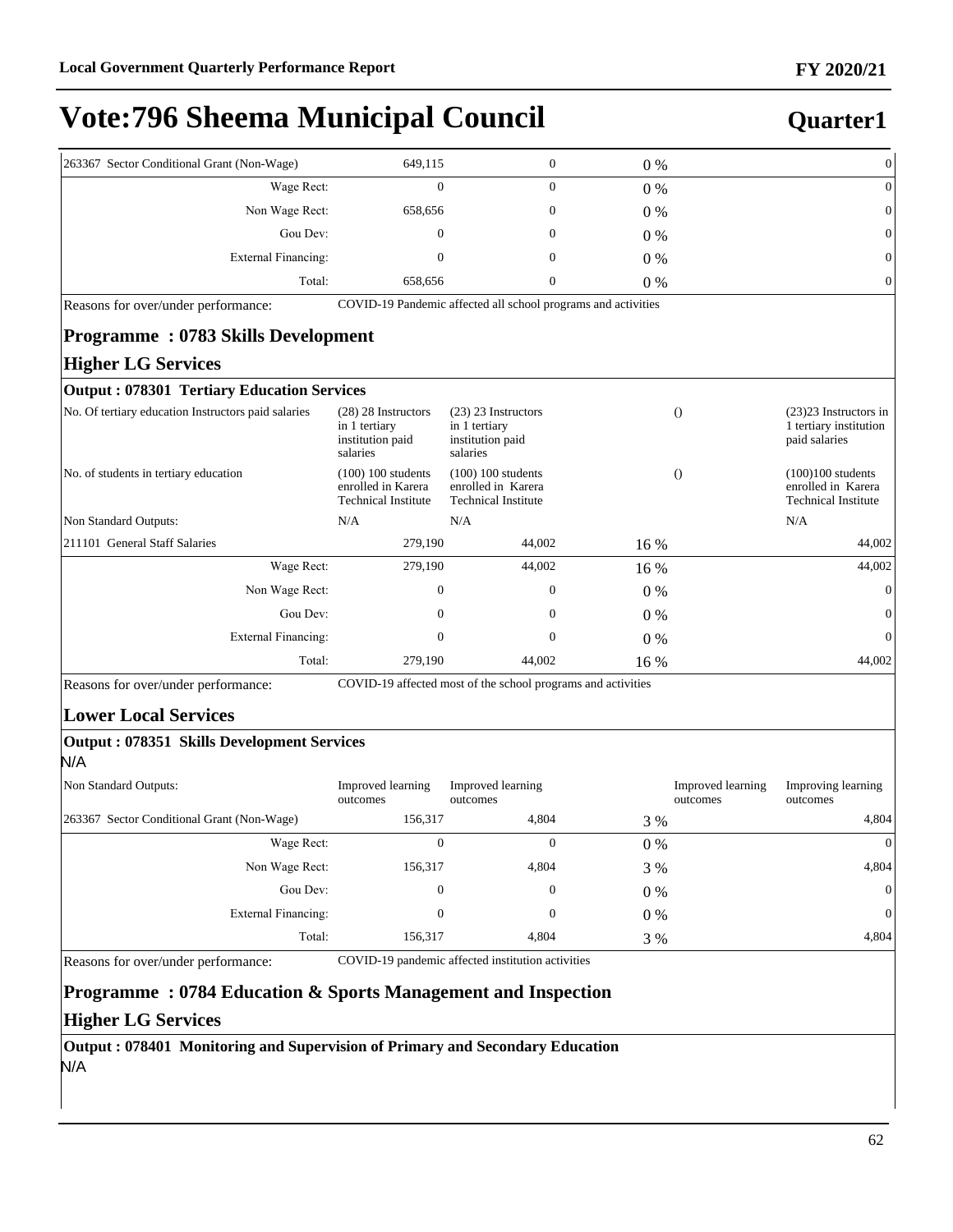### **Quarter1**

| Non Standard Outputs:               | Schools monitored<br>and inspected<br>Schools coordinated<br>Support supervision<br>carried out in<br>schools<br>Fuel for office daily<br>operations provided | Schools monitored<br>and inspected<br>Schools coordinated<br>Support supervision<br>carried out in<br>schools<br>Fuel for office daily<br>operations provided |       | Schools monitored<br>and inspected<br>Schools coordinated<br>Support supervision<br>carried out in<br>schools<br>Fuel for office daily<br>operations provided | Monitoring and<br>Inspecting schools<br>Coordinating<br>schools<br>Carrying out support<br>supervision in<br>schools |
|-------------------------------------|---------------------------------------------------------------------------------------------------------------------------------------------------------------|---------------------------------------------------------------------------------------------------------------------------------------------------------------|-------|---------------------------------------------------------------------------------------------------------------------------------------------------------------|----------------------------------------------------------------------------------------------------------------------|
| 227001 Travel inland                | 21,260                                                                                                                                                        | 2,682                                                                                                                                                         | 13 %  |                                                                                                                                                               | 2,682                                                                                                                |
| 227004 Fuel, Lubricants and Oils    | 15,580                                                                                                                                                        | $\mathbf{0}$                                                                                                                                                  | $0\%$ |                                                                                                                                                               | 0                                                                                                                    |
| Wage Rect:                          | $\mathbf{0}$                                                                                                                                                  | $\mathbf{0}$                                                                                                                                                  | $0\%$ |                                                                                                                                                               | $\theta$                                                                                                             |
| Non Wage Rect:                      | 36,840                                                                                                                                                        | 2,682                                                                                                                                                         | 7 %   |                                                                                                                                                               | 2,682                                                                                                                |
| Gou Dev:                            | $\Omega$                                                                                                                                                      | $\Omega$                                                                                                                                                      | $0\%$ |                                                                                                                                                               | $\Omega$                                                                                                             |
| External Financing:                 | 0                                                                                                                                                             | 0                                                                                                                                                             | $0\%$ |                                                                                                                                                               | $\overline{0}$                                                                                                       |
| Total:                              | 36,840                                                                                                                                                        | 2,682                                                                                                                                                         | 7 %   |                                                                                                                                                               | 2,682                                                                                                                |
| Reasons for over/under performance: |                                                                                                                                                               | COVID-19 pandemic affected most of the school programs                                                                                                        |       |                                                                                                                                                               |                                                                                                                      |

#### **Output : 078402 Monitoring and Supervision Secondary Education** N/A

| Non Standard Outputs: | Support supervision<br>improved<br>Learning outcomes<br>improved through<br>monitoring and<br>inspection<br>Fuel for daily<br>operations provided | Support supervision<br>improved<br>Learning outcomes<br>improved through<br>monitoring and<br>inspection<br>Fuel for daily<br>operations provided |       | Support supervision<br>improved<br>Learning outcomes<br>improved through<br>monitoring and<br>inspection<br>Fuel for daily<br>operations provided | Support supervision<br>improved<br>Learning outcomes<br>improved through<br>monitoring and<br>inspection<br>Fuel for daily<br>operations provided |
|-----------------------|---------------------------------------------------------------------------------------------------------------------------------------------------|---------------------------------------------------------------------------------------------------------------------------------------------------|-------|---------------------------------------------------------------------------------------------------------------------------------------------------|---------------------------------------------------------------------------------------------------------------------------------------------------|
| 227001 Travel inland  | 28,000                                                                                                                                            | 11,388                                                                                                                                            | 41 %  |                                                                                                                                                   | 11,388                                                                                                                                            |
| Wage Rect:            | $\mathbf{0}$                                                                                                                                      | 0                                                                                                                                                 | $0\%$ |                                                                                                                                                   | $\Omega$                                                                                                                                          |
| Non Wage Rect:        | 28,000                                                                                                                                            | 11,388                                                                                                                                            | 41 %  |                                                                                                                                                   | 11,388                                                                                                                                            |
| Gou Dev:              | $\mathbf{0}$                                                                                                                                      | $\mathbf{0}$                                                                                                                                      | $0\%$ |                                                                                                                                                   | $\Omega$                                                                                                                                          |
| External Financing:   | $\mathbf{0}$                                                                                                                                      | $\mathbf{0}$                                                                                                                                      | $0\%$ |                                                                                                                                                   | $\Omega$                                                                                                                                          |
| Total:                | 28,000                                                                                                                                            | 11,388                                                                                                                                            | 41 %  |                                                                                                                                                   | 11,388                                                                                                                                            |

Reasons for over/under performance: COVID-19 Pandemic affected school programs

#### **Output : 078403 Sports Development services** N/A

| IV/A |  |  |  |
|------|--|--|--|
|      |  |  |  |

| Non Standard Outputs:                         | Students to<br>participate in<br>regional or national<br>sports competitions<br>and co-curricular<br>activities facilitated. | Co-curricular<br>activities was not<br>conducted |              |       | Students to<br>participate in<br>regional or national<br>sports competitions<br>and co-curricular<br>activities facilitated. | Co-curricular<br>activities was not<br>conducted |          |
|-----------------------------------------------|------------------------------------------------------------------------------------------------------------------------------|--------------------------------------------------|--------------|-------|------------------------------------------------------------------------------------------------------------------------------|--------------------------------------------------|----------|
| 221005 Hire of Venue (chairs, projector, etc) | 4,400                                                                                                                        |                                                  | $\mathbf{0}$ | 0 %   |                                                                                                                              |                                                  | $\Omega$ |
| 221009 Welfare and Entertainment              | 6,610                                                                                                                        |                                                  | $\mathbf{0}$ | $0\%$ |                                                                                                                              |                                                  | $\Omega$ |
| 221017 Subscriptions                          | 450                                                                                                                          |                                                  | $\mathbf{0}$ | $0\%$ |                                                                                                                              |                                                  | $\Omega$ |
| 224005 Uniforms, Beddings and Protective Gear | 4,080                                                                                                                        |                                                  | $\mathbf{0}$ | 0 %   |                                                                                                                              |                                                  | $\Omega$ |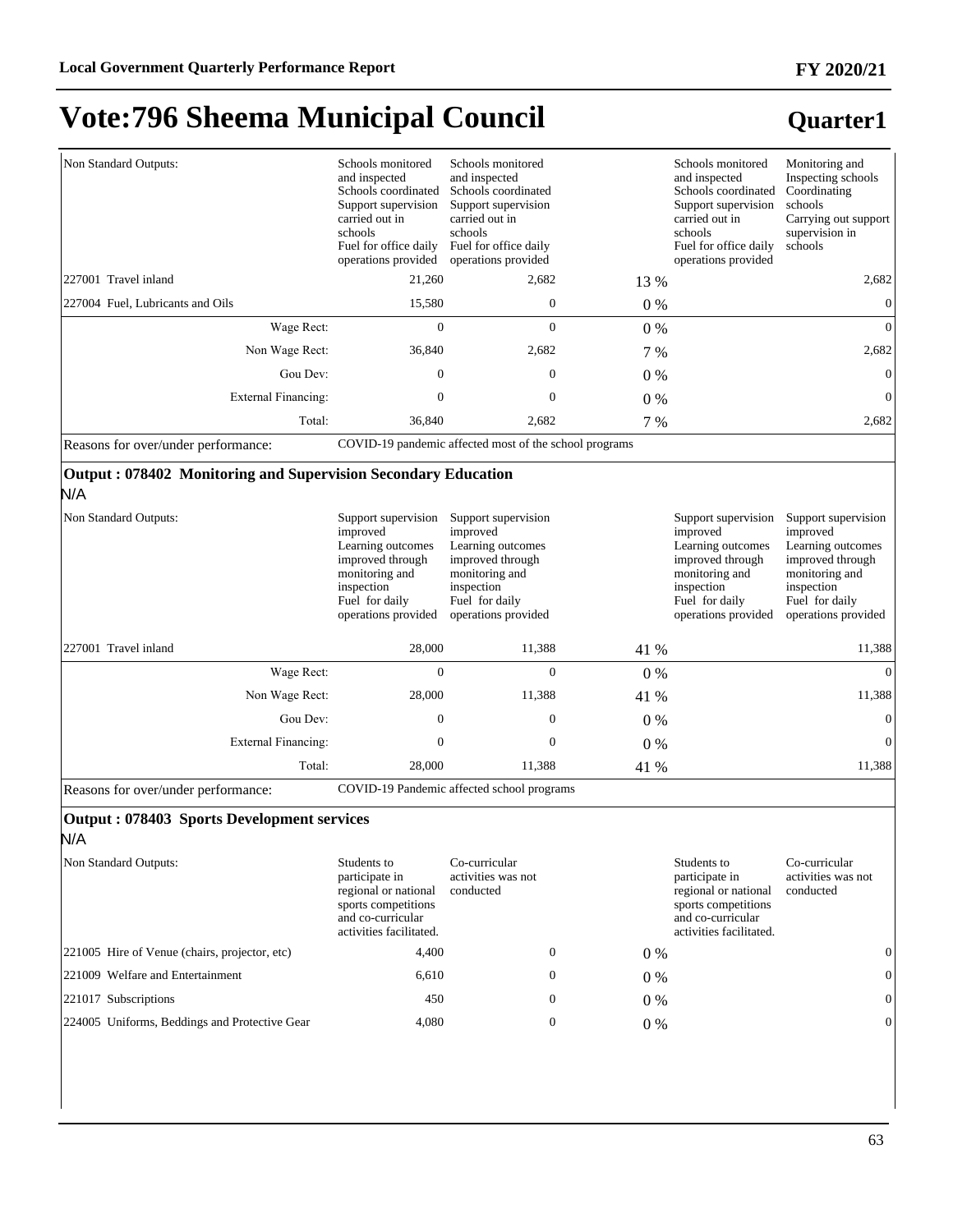| 227001 Travel inland                                            | 4,460                                                                                                                                                                                                                                                                     | $\boldsymbol{0}$                                                                                                                                                    | $0\%$ |                                                                                                                                                                             | $\boldsymbol{0}$                                                                                                                                     |
|-----------------------------------------------------------------|---------------------------------------------------------------------------------------------------------------------------------------------------------------------------------------------------------------------------------------------------------------------------|---------------------------------------------------------------------------------------------------------------------------------------------------------------------|-------|-----------------------------------------------------------------------------------------------------------------------------------------------------------------------------|------------------------------------------------------------------------------------------------------------------------------------------------------|
| Wage Rect:                                                      | $\mathbf{0}$                                                                                                                                                                                                                                                              | $\mathbf{0}$                                                                                                                                                        | 0%    |                                                                                                                                                                             | $\overline{0}$                                                                                                                                       |
| Non Wage Rect:                                                  | 20,000                                                                                                                                                                                                                                                                    | $\mathbf{0}$                                                                                                                                                        | 0%    |                                                                                                                                                                             | $\mathbf{0}$                                                                                                                                         |
| Gou Dev:                                                        | 0                                                                                                                                                                                                                                                                         | $\mathbf{0}$                                                                                                                                                        | $0\%$ |                                                                                                                                                                             | $\overline{0}$                                                                                                                                       |
| <b>External Financing:</b>                                      | $\boldsymbol{0}$                                                                                                                                                                                                                                                          | $\mathbf{0}$                                                                                                                                                        | 0%    |                                                                                                                                                                             | $\mathbf{0}$                                                                                                                                         |
| Total:                                                          | 20,000                                                                                                                                                                                                                                                                    | $\boldsymbol{0}$                                                                                                                                                    | 0%    |                                                                                                                                                                             | $\mathbf{0}$                                                                                                                                         |
| Reasons for over/under performance:                             | Co-curricular activities was not conducted due to lock down of institutions                                                                                                                                                                                               |                                                                                                                                                                     |       |                                                                                                                                                                             |                                                                                                                                                      |
| <b>Output: 078404 Sector Capacity Development</b><br>N/A        |                                                                                                                                                                                                                                                                           |                                                                                                                                                                     |       |                                                                                                                                                                             |                                                                                                                                                      |
| Non Standard Outputs:                                           | School Management School Management<br>Committees trained<br>Sector policies and<br>guidelines<br>disseminated to<br>schools<br>Refresher courses<br>conducted                                                                                                            | Committees to be.<br>trained in quarter II<br>Sector policies and<br>guidelines<br>disseminated to<br>schools                                                       |       | Committees trained<br>Sector policies and<br>guidelines<br>disseminated to<br>schools<br>Infrastructure<br>affected by natural<br>disasters repaired<br>Furniture needs met | School Management School Management<br>Committees to be.<br>trained in quarter II<br>Sector policies and<br>guidelines<br>disseminated to<br>schools |
| 221003 Staff Training                                           | 5,000                                                                                                                                                                                                                                                                     | $\boldsymbol{0}$                                                                                                                                                    | 0%    |                                                                                                                                                                             | $\overline{0}$                                                                                                                                       |
| 221009 Welfare and Entertainment                                | 4,000                                                                                                                                                                                                                                                                     | $\mathbf{0}$                                                                                                                                                        | 0%    |                                                                                                                                                                             | $\mathbf{0}$                                                                                                                                         |
| 222003 Information and communications<br>technology (ICT)       | 1,000                                                                                                                                                                                                                                                                     | $\boldsymbol{0}$                                                                                                                                                    | $0\%$ |                                                                                                                                                                             | $\overline{0}$                                                                                                                                       |
| Wage Rect:                                                      | $\overline{0}$                                                                                                                                                                                                                                                            | $\mathbf{0}$                                                                                                                                                        | 0%    |                                                                                                                                                                             | $\mathbf{0}$                                                                                                                                         |
| Non Wage Rect:                                                  | 10,000                                                                                                                                                                                                                                                                    | $\boldsymbol{0}$                                                                                                                                                    | $0\%$ |                                                                                                                                                                             | $\mathbf{0}$                                                                                                                                         |
| Gou Dev:                                                        | $\boldsymbol{0}$                                                                                                                                                                                                                                                          | $\boldsymbol{0}$                                                                                                                                                    | 0%    |                                                                                                                                                                             | $\mathbf{0}$                                                                                                                                         |
| <b>External Financing:</b>                                      | $\mathbf{0}$                                                                                                                                                                                                                                                              | $\mathbf{0}$                                                                                                                                                        | 0%    |                                                                                                                                                                             | $\mathbf{0}$                                                                                                                                         |
| Total:                                                          | 10,000                                                                                                                                                                                                                                                                    | $\mathbf{0}$                                                                                                                                                        | 0%    |                                                                                                                                                                             | $\mathbf{0}$                                                                                                                                         |
| Reasons for over/under performance:                             | Some activities not yet done due to lock down of institutions                                                                                                                                                                                                             |                                                                                                                                                                     |       |                                                                                                                                                                             |                                                                                                                                                      |
| <b>Output: 078405 Education Management Services</b><br>N/A      |                                                                                                                                                                                                                                                                           |                                                                                                                                                                     |       |                                                                                                                                                                             |                                                                                                                                                      |
| Non Standard Outputs:                                           | Staff salaries paid<br>Learning outcomes<br>assessed<br>Stationery provided<br>Airtime for office<br>coordination<br>provided<br>Office coordinated<br>and operated<br>Infrastructure<br>affected by natural<br>disasters maintained<br>Furniture needs in<br>schools met | Staff salaries paid<br>Learning outcomes<br>assessed<br>Stationery provided<br>Airtime for office<br>coordination<br>provided<br>Office coordinated<br>and operated |       | Staff salaries paid<br>Learning outcomes<br>assessed<br>Stationery provided<br>Airtime for office.<br>coordination<br>provided<br>Office coordinated<br>and operated        | Paying staff salaries<br>Providing stationery<br>Providing airtime for<br>office coordination                                                        |
| 211101 General Staff Salaries                                   | 32,590                                                                                                                                                                                                                                                                    | 7,796                                                                                                                                                               | 24 %  |                                                                                                                                                                             | 7,796                                                                                                                                                |
| 221002 Workshops and Seminars                                   | 7,590                                                                                                                                                                                                                                                                     | $\mathbf{0}$                                                                                                                                                        | 0%    |                                                                                                                                                                             | $\mathbf{0}$                                                                                                                                         |
| 221009 Welfare and Entertainment                                | 3,120                                                                                                                                                                                                                                                                     | $\mathbf{0}$                                                                                                                                                        | $0\%$ |                                                                                                                                                                             | $\overline{0}$                                                                                                                                       |
| 221011 Printing, Stationery, Photocopying and<br><b>Binding</b> | 500                                                                                                                                                                                                                                                                       | $\mathbf{0}$                                                                                                                                                        | $0\%$ |                                                                                                                                                                             | $\overline{0}$                                                                                                                                       |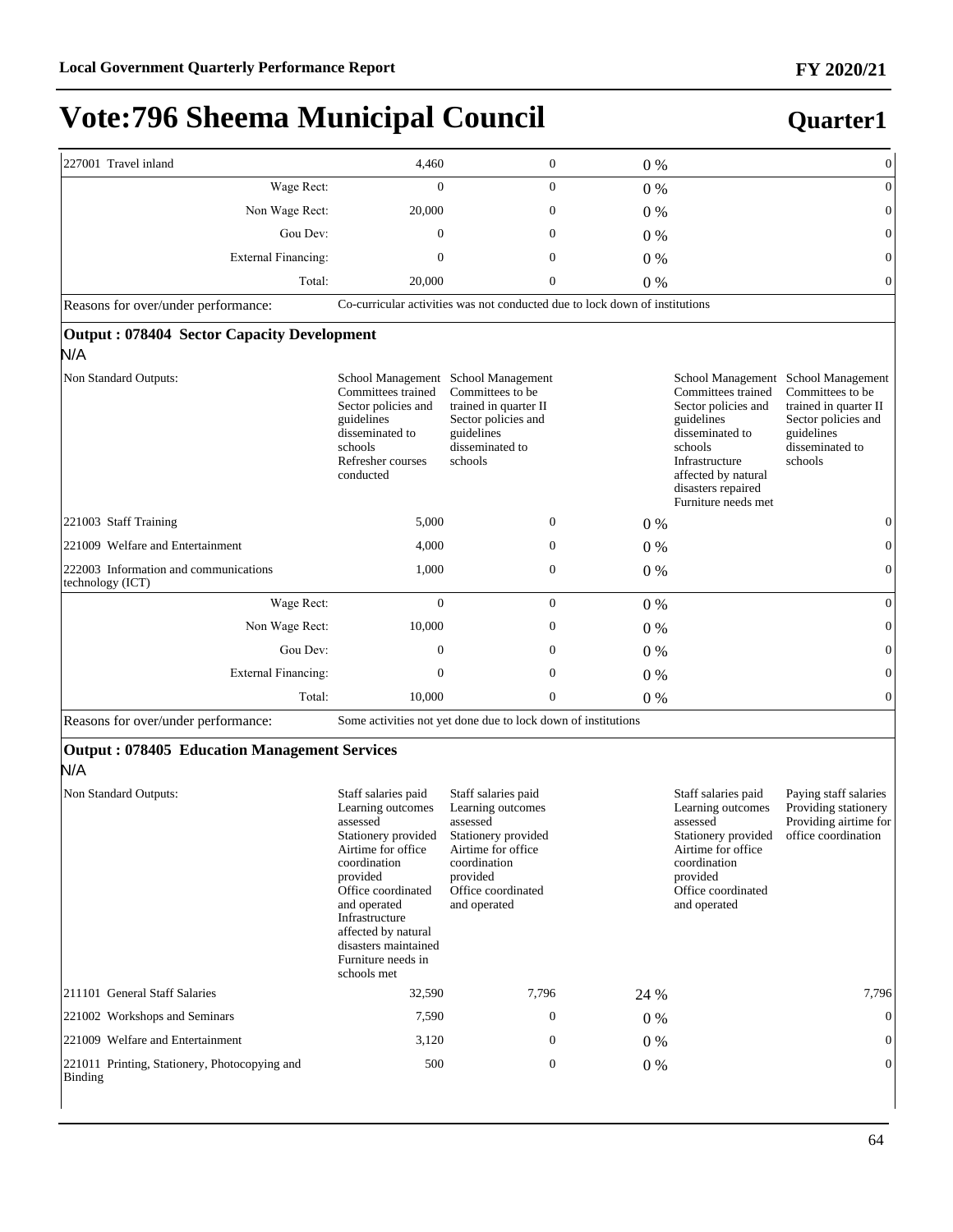| 222001 Telecommunications           | 2,160                    | $\mathbf{0}$     | 0 %   | $\mathbf{0}$   |
|-------------------------------------|--------------------------|------------------|-------|----------------|
| 227001 Travel inland                | 15,872                   | $\mathbf{0}$     | 0 %   | $\overline{0}$ |
| 227004 Fuel, Lubricants and Oils    | 6,000                    | $\mathbf{0}$     | $0\%$ | $\mathbf{0}$   |
| 228001 Maintenance - Civil          | 37,640                   | $\mathbf{0}$     | 0 %   | $\overline{0}$ |
| 228002 Maintenance - Vehicles       | 3,360                    | $\boldsymbol{0}$ | $0\%$ | $\overline{0}$ |
| Wage Rect:                          | 32,590                   | 7,796            | 24 %  | 7,796          |
| Non Wage Rect:                      | 76,242                   | $\mathbf{0}$     | $0\%$ | $\overline{0}$ |
| Gou Dev:                            | $\overline{0}$           | $\mathbf{0}$     | $0\%$ | $\mathbf{0}$   |
| <b>External Financing:</b>          | $\mathbf{0}$             | $\mathbf{0}$     | $0\%$ | $\overline{0}$ |
| Total:                              | 108,832                  | 7,796            | 7 %   | 7,796          |
| Reasons for over/under performance: | No challenge encountered |                  |       |                |
| Total For Education: Wage Rect:     | 6,358,280                | 1,514,990        | 24 %  | 1,514,990      |
| Non-Wage Reccurent:                 | 1,301,870                | 18,874           | $1\%$ | 18,874         |
| GoU Dev:                            | 159,886                  | 0                | 0 %   | $\theta$       |
| Donor Dev:                          | $\theta$                 | 0                | 0 %   | $\theta$       |
| Grand Total:                        | 7,820,036                | 1,533,865        | 19.6% | 1,533,865      |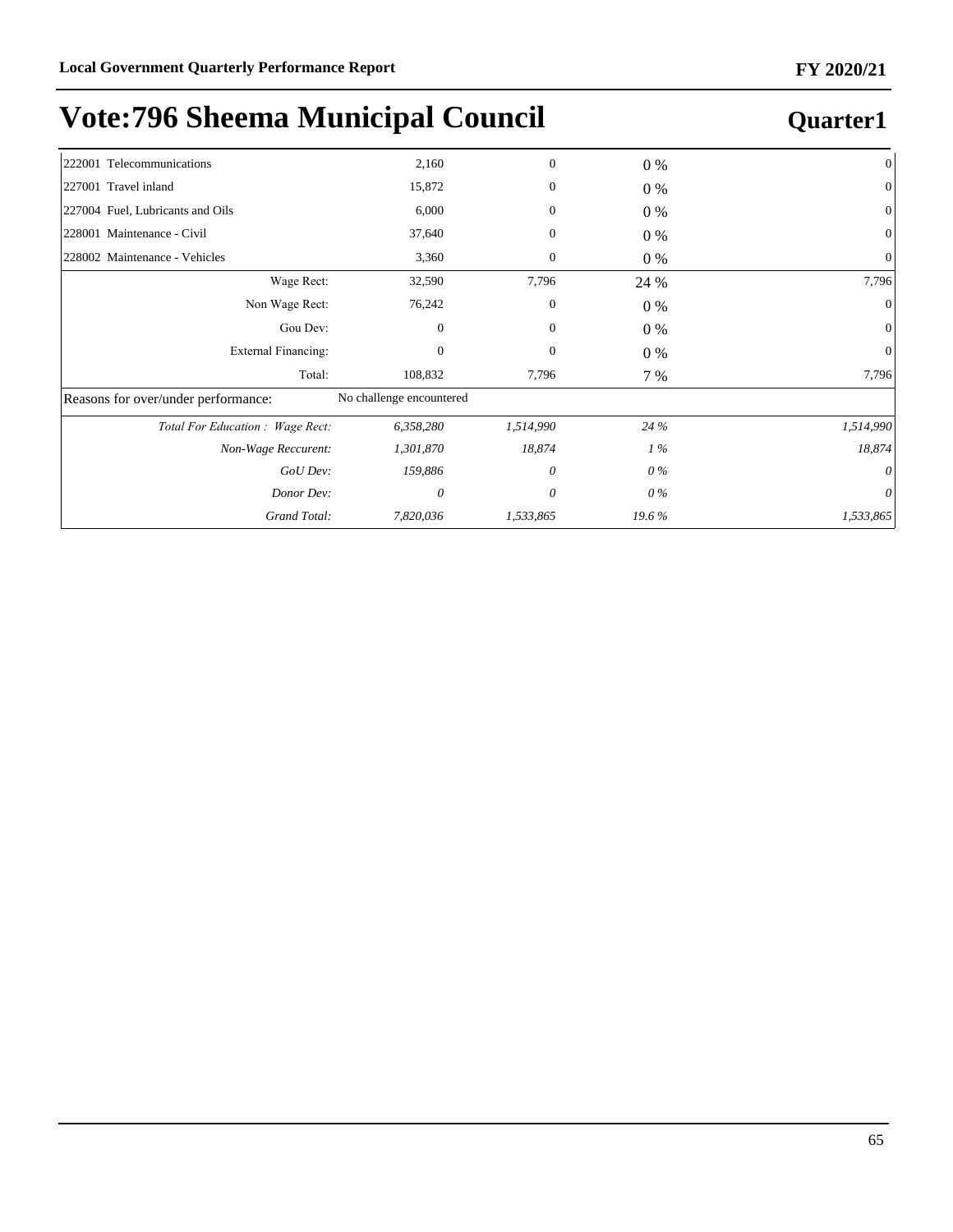**Workplan : 7a Roads and Engineering**

## **Vote:796 Sheema Municipal Council**

#### **Outputs and Performance Indicators** *(Ushs Thousands)*  **Annual Planned Outputs Cumulative Output Performance % Peformance Quarterly Planned Outputs Quarterly Output Performance Programme : 0481 District, Urban and Community Access Roads Higher LG Services Output : 048104 Community Access Roads maintenance** N/A Non Standard Outputs: 150 meters of culverts cast and installed Head walls constructed 1 box culverts constructed Installation of culverts 18m of 900mm and 36m of 600mm culverts were transported and installed. Supply and installation of 6 lines (36 pieces of 600mm culverts), Supply and installation of 4 lines (24 pieces of 900mm culverts), Installation of culverts 18m of 900mm and 36m of 600mm culverts were transported and installed. 211103 Allowances (Incl. Casuals, Temporary) 25,650 3,516 14 % 3,516  $227004$  Fuel, Lubricants and Oils  $35,068$  0 0 0 0 % 0 0 0 0 0 0 % 0 0 0 % 0 0 0 % 0 0 0 % 0 0 0 % 0 0  $0$  % 0 0 0  $0$  % 0 0 0  $0$  % 0 0 0  $0$  % 0 0 0  $0$  % 0 0 0  $0$  % 0 0 0  $0$  % 0 0 0  $0$  % 0 0 0  $0$  % 0 0 0 0  $0$  % 0 228001 Maintenance - Civil  $56,175$  0 0 0 % 0 0 0 0 0 0 % 0 0 0 % 0 0 0 % 0 0 m :DJH5HFW 0 0 0 % 0 Non Wage Rect: 116,893 3,516 3 % 3,516 3 % 3,516 Gou Dev:  $0 \t 0 \t 0 \t 0 \t 0$ External Financing:  $\begin{array}{ccc} 0 & 0 & 0 \\ 0 & 0 & 0 \end{array}$ Total: 116,893 3,516 3 % 3,516 Reasons for over/under performance: Heavy rains that led to the delays in the installation of these culverts. Obstruction from land owners that don't want storm water channeled into their farm land. **Output : 048105 District Road equipment and machinery repaired** N/A Non Standard Outputs: 14 pairs of cutting edges procured 2 tyres of dump truck procured 1 Dump truck repaired 1 tractor and trailer repaired 1 pick repaired and maintained One tractor was repaired. 14 pairs of cutting edges procured 2 tyres of dump truck procured 1 Dump truck repaired 1 tractor and trailer repaired 1 pick repaired and maintained One tractor was repaired. 228002 Maintenance - Vehicles 2,811 6 % 2,811 6 % 2,811 6 % 2,811 6 % 2,811 :DJH5HFW 0 0 0 % 0 Non Wage Rect: 48,750 2,811 6 % 2,811 2,811 Gou Dev:  $0 \t 0 \t 0 \t 0 \t 0$ ([WHUQDO)LQDQFLQJ 0 0 0 % 0

Reasons for over/under performance: Delays in the procurement process for the selection of qualified service providers. Delays in the release of funds to pay the service provider

Total: 48,750 2,811 6 % 2,811 2,811

#### **Output : 048106 Urban Roads Maintenance** N/A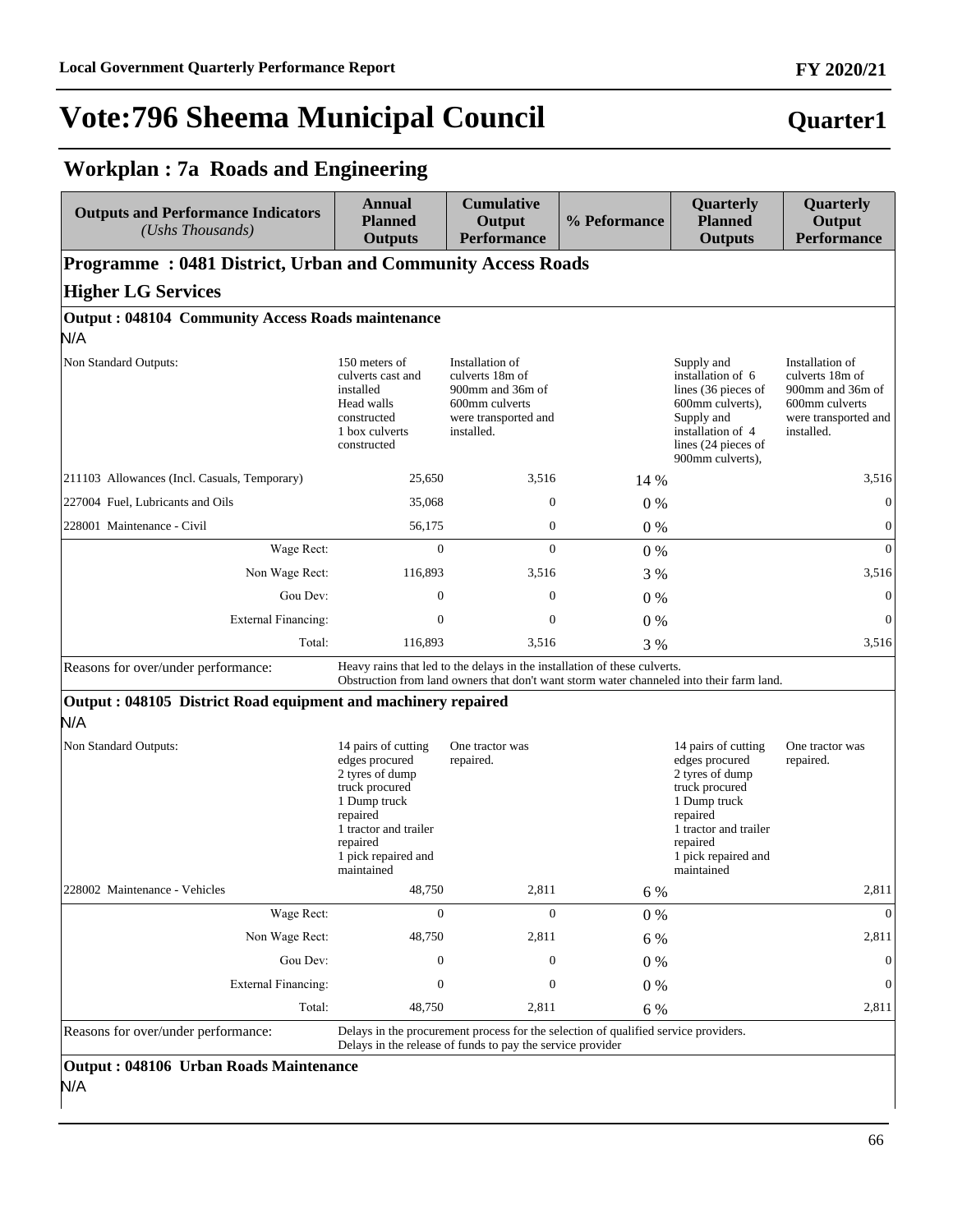| Non Standard Outputs:                                                                    | 235 km graded,<br>shaped and<br>compacted, 20.2km<br>graveled.                                                                                                                                                                                                        | 7.8 km were graded,<br>shaped and<br>compacted.                                                                                  |         | 45km graded,<br>shaped and<br>compacted, 6.58km<br>graveled.                                                                                                                                                                                     | 7.8 km were graded,<br>shaped and<br>compacted.                                                                                            |
|------------------------------------------------------------------------------------------|-----------------------------------------------------------------------------------------------------------------------------------------------------------------------------------------------------------------------------------------------------------------------|----------------------------------------------------------------------------------------------------------------------------------|---------|--------------------------------------------------------------------------------------------------------------------------------------------------------------------------------------------------------------------------------------------------|--------------------------------------------------------------------------------------------------------------------------------------------|
| 227001 Travel inland                                                                     | 72,000                                                                                                                                                                                                                                                                | 10,142                                                                                                                           | 14 %    |                                                                                                                                                                                                                                                  | 10,142                                                                                                                                     |
| 227004 Fuel, Lubricants and Oils                                                         | 302,841                                                                                                                                                                                                                                                               | $\boldsymbol{0}$                                                                                                                 | 0%      |                                                                                                                                                                                                                                                  | $\mathbf{0}$                                                                                                                               |
| 228001 Maintenance - Civil                                                               | 126,583                                                                                                                                                                                                                                                               | $\boldsymbol{0}$                                                                                                                 | 0%      |                                                                                                                                                                                                                                                  | $\boldsymbol{0}$                                                                                                                           |
| Wage Rect:                                                                               | $\overline{0}$                                                                                                                                                                                                                                                        | $\mathbf{0}$                                                                                                                     | $0\%$   |                                                                                                                                                                                                                                                  | $\mathbf{0}$                                                                                                                               |
| Non Wage Rect:                                                                           | 501,424                                                                                                                                                                                                                                                               | 10,142                                                                                                                           | 2 %     |                                                                                                                                                                                                                                                  | 10,142                                                                                                                                     |
| Gou Dev:                                                                                 | $\boldsymbol{0}$                                                                                                                                                                                                                                                      | $\boldsymbol{0}$                                                                                                                 | 0%      |                                                                                                                                                                                                                                                  | $\mathbf{0}$                                                                                                                               |
| <b>External Financing:</b>                                                               | $\mathbf{0}$                                                                                                                                                                                                                                                          | $\boldsymbol{0}$                                                                                                                 | 0%      |                                                                                                                                                                                                                                                  | $\mathbf{0}$                                                                                                                               |
| Total:                                                                                   | 501,424                                                                                                                                                                                                                                                               | 10,142                                                                                                                           | 2 %     |                                                                                                                                                                                                                                                  | 10,142                                                                                                                                     |
| Reasons for over/under performance:<br>Output: 048108 Operation of District Roads Office | Delays in the release of Q1 funds                                                                                                                                                                                                                                     | Lack of own road equipment that has led to delayed implementation of works<br>Heavy rains that have damaged the completed works. |         |                                                                                                                                                                                                                                                  |                                                                                                                                            |
| N/A                                                                                      |                                                                                                                                                                                                                                                                       |                                                                                                                                  |         |                                                                                                                                                                                                                                                  |                                                                                                                                            |
| Non Standard Outputs:                                                                    | Payment of staff<br>salaries, travel inland salaries, payment of<br>payment of utilities<br>such as water and<br>electricity,<br>subscriptions for TV<br>and other<br>telecommunications,<br>compound<br>maintenance and<br>payment of fuel for<br>office operations. | Payment of staff<br>utilities such as<br>water and payment<br>of travel inland for<br>carrying out office<br>work.               |         | Payment of staff<br>salaries, travel inland<br>payment of utilities<br>such as water and<br>electricity,<br>subscriptions for TV<br>and other<br>telecommunications,<br>compound<br>maintenance and<br>payment of fuel for<br>office operations. | Payment of staff<br>salaries, payment of<br>utilities such as<br>water and payment<br>of travel inland for<br>carrying out office<br>work. |
| 211101 General Staff Salaries                                                            | 44,597                                                                                                                                                                                                                                                                | 8,534                                                                                                                            | 19 %    |                                                                                                                                                                                                                                                  | 8,534                                                                                                                                      |
| 221001 Advertising and Public Relations                                                  | 645                                                                                                                                                                                                                                                                   | $\boldsymbol{0}$                                                                                                                 | $0\%$   |                                                                                                                                                                                                                                                  | $\mathbf{0}$                                                                                                                               |
| 221009 Welfare and Entertainment                                                         | 1,800                                                                                                                                                                                                                                                                 | $\boldsymbol{0}$                                                                                                                 | $0\%$   |                                                                                                                                                                                                                                                  | $\boldsymbol{0}$                                                                                                                           |
| 221011 Printing, Stationery, Photocopying and<br>Binding                                 | 1,829                                                                                                                                                                                                                                                                 | $\boldsymbol{0}$                                                                                                                 | $0\%$   |                                                                                                                                                                                                                                                  | $\boldsymbol{0}$                                                                                                                           |
| 221017 Subscriptions                                                                     | 3,800                                                                                                                                                                                                                                                                 | $\boldsymbol{0}$                                                                                                                 | $0\%$   |                                                                                                                                                                                                                                                  | $\boldsymbol{0}$                                                                                                                           |
| 222001 Telecommunications                                                                | 1,800                                                                                                                                                                                                                                                                 | $\boldsymbol{0}$                                                                                                                 | $0\%$   |                                                                                                                                                                                                                                                  | $\boldsymbol{0}$                                                                                                                           |
| 223005 Electricity                                                                       | 1,000                                                                                                                                                                                                                                                                 | $\mathbf{0}$                                                                                                                     | 0%      |                                                                                                                                                                                                                                                  | $\boldsymbol{0}$                                                                                                                           |
| 223006 Water                                                                             | 2,200                                                                                                                                                                                                                                                                 | 300                                                                                                                              | 14 %    |                                                                                                                                                                                                                                                  | 300                                                                                                                                        |
| 224004 Cleaning and Sanitation                                                           | 1,000                                                                                                                                                                                                                                                                 | $\boldsymbol{0}$                                                                                                                 | $0\%$   |                                                                                                                                                                                                                                                  | $\boldsymbol{0}$                                                                                                                           |
| 225001 Consultancy Services- Short term                                                  | 3,000                                                                                                                                                                                                                                                                 | $\boldsymbol{0}$                                                                                                                 | $0\ \%$ |                                                                                                                                                                                                                                                  | $\Omega$                                                                                                                                   |
| 227001 Travel inland                                                                     | 35,526                                                                                                                                                                                                                                                                | 2,854                                                                                                                            | 8 %     |                                                                                                                                                                                                                                                  | 2,854                                                                                                                                      |
| 227004 Fuel, Lubricants and Oils                                                         | 23,339                                                                                                                                                                                                                                                                | $\boldsymbol{0}$                                                                                                                 | $0\%$   |                                                                                                                                                                                                                                                  | 0                                                                                                                                          |
| 228001 Maintenance - Civil                                                               | 6,000                                                                                                                                                                                                                                                                 | $\boldsymbol{0}$                                                                                                                 | $0\%$   |                                                                                                                                                                                                                                                  |                                                                                                                                            |
| 228002 Maintenance - Vehicles                                                            | 12,000                                                                                                                                                                                                                                                                | $\boldsymbol{0}$                                                                                                                 | $0\ \%$ |                                                                                                                                                                                                                                                  | 0                                                                                                                                          |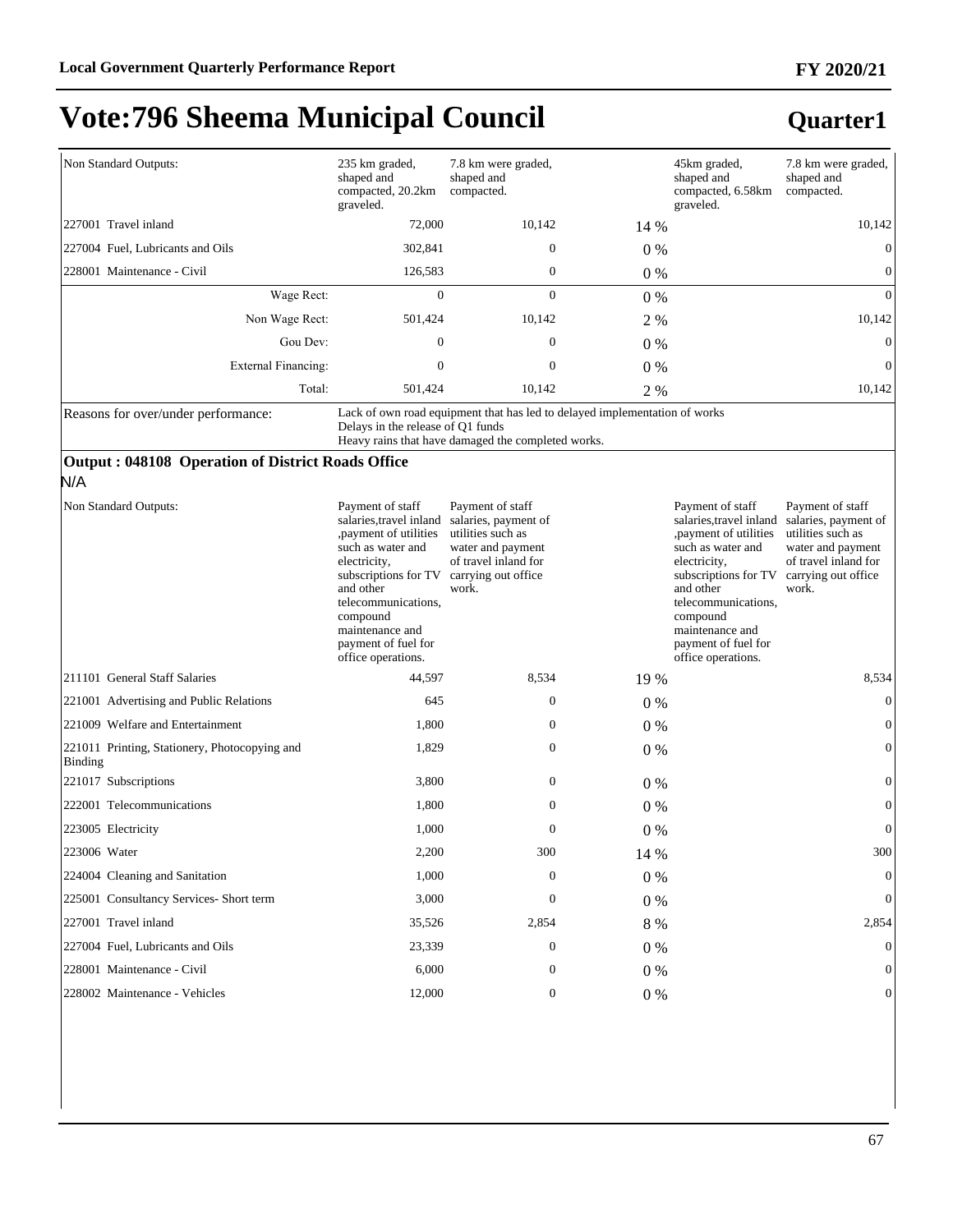### **Quarter1**

| 228003 Maintenance – Machinery, Equipment &<br>Furniture                                                             | 1,000   | 0      | $0\%$ | $\Omega$ |
|----------------------------------------------------------------------------------------------------------------------|---------|--------|-------|----------|
| Wage Rect:                                                                                                           | 44,597  | 8,534  | 19 %  | 8,534    |
| Non Wage Rect:                                                                                                       | 94,939  | 3,154  | 3 %   | 3,154    |
| Gou Dev:                                                                                                             | 0       | 0      | $0\%$ | $\Omega$ |
| External Financing:                                                                                                  | 0       | 0      | $0\%$ | $\Omega$ |
| Total:                                                                                                               | 139.536 | 11.688 | 8 %   | 11,688   |
| Inadequate funding as some utilities were not catered for such as electricity<br>Reasons for over/under performance: |         |        |       |          |

#### **Output : 048109 Promotion of Community Based Management in Road Maintenance** N/A

| . .,                                          |                  |                          |       |                   |                          |
|-----------------------------------------------|------------------|--------------------------|-------|-------------------|--------------------------|
| Non Standard Outputs:                         | 48 km maintained | 5.4km were<br>maintained |       | 302 km maintained | 5.4km were<br>maintained |
| [211103 Allowances (Incl. Casuals, Temporary) | 67,432           | 7,000                    | 10 %  |                   | 7,000                    |
| Wage Rect:                                    | 0                | 0                        | $0\%$ |                   | $\overline{0}$           |
| Non Wage Rect:                                | 67,432           | 7,000                    | 10 %  |                   | 7,000                    |
| Gou Dev:                                      | 0                | $\mathbf{0}$             | $0\%$ |                   | $\overline{0}$           |
| External Financing:                           | 0                | $\mathbf{0}$             | $0\%$ |                   | $\overline{0}$           |
| Total:                                        | 67,432           | 7,000                    | 10 %  |                   | 7,000                    |

Reasons for over/under performance: Delays in the release of funds from Road Fund

Lack of own road equipment

#### **Capital Purchases**

#### **Output : 048172 Administrative Capital**

N/A

Non Standard Outputs: Construction of

council hall phase 1

#### N/A

Reasons for over/under performance:

#### **Programme : 0483 Municipal Services**

#### **Capital Purchases**

| Output : 048372 Administrative Capital<br>N/A |                                                                                               |              |                                                            |              |
|-----------------------------------------------|-----------------------------------------------------------------------------------------------|--------------|------------------------------------------------------------|--------------|
| Non Standard Outputs:                         | Payment of retention Not yet done<br>for construction of<br>Municipal office<br>block Phase 4 |              | Extension of<br>Sheema Municipal<br><b>Council Offices</b> | Not yet done |
|                                               | Construction<br>extension of<br>Municipal Office<br>block                                     |              |                                                            |              |
| 312104 Other Structures                       | 100,000                                                                                       | $\mathbf{0}$ | $0\%$                                                      | 0            |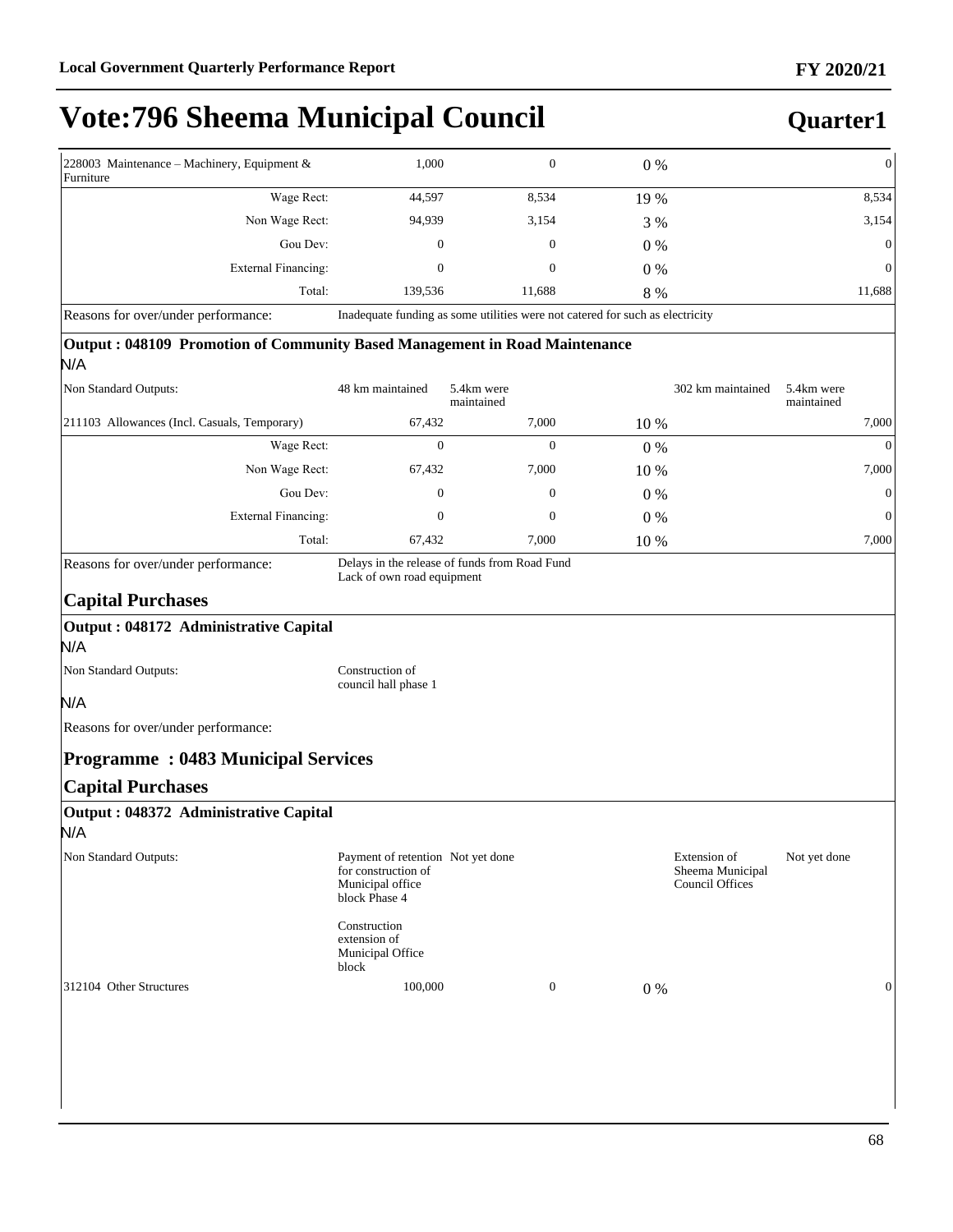| Wage Rect:                                                              | $\Omega$                                   | $\Omega$                                                                | $0\%$ | $\mathbf{0}$               |
|-------------------------------------------------------------------------|--------------------------------------------|-------------------------------------------------------------------------|-------|----------------------------|
| Non Wage Rect:                                                          | 0                                          | 0                                                                       | $0\%$ | $\mathbf{0}$               |
| Gou Dev:                                                                | 100,000                                    | $\mathbf{0}$                                                            | $0\%$ | $\boldsymbol{0}$           |
| <b>External Financing:</b>                                              | $\mathbf{0}$                               | $\mathbf{0}$                                                            | $0\%$ | $\boldsymbol{0}$           |
| Total:                                                                  | 100,000                                    | $\mathbf{0}$                                                            | $0\%$ | $\mathbf{0}$               |
| Reasons for over/under performance:                                     |                                            | Funds are not yet adequate for the activity to be implemented.          |       |                            |
| Output: 048380 Street Lighting Facilities Constructed and Rehabilitated |                                            |                                                                         |       |                            |
| No of streetlights installed                                            | $(3)$ 4 Street lights to<br>be constructed | () Not yet done                                                         |       | ()Not yet done<br>$\Omega$ |
| Non Standard Outputs:                                                   | Installation of street N/A<br>lights       |                                                                         |       | N/A                        |
| 312104 Other Structures                                                 | 20,000                                     | $\mathbf{0}$                                                            | $0\%$ | $\boldsymbol{0}$           |
| Wage Rect:                                                              | $\mathbf{0}$                               | $\mathbf{0}$                                                            | $0\%$ | $\mathbf{0}$               |
| Non Wage Rect:                                                          | 0                                          | $\mathbf{0}$                                                            | $0\%$ | $\mathbf{0}$               |
| Gou Dev:                                                                | 20,000                                     | $\mathbf{0}$                                                            | $0\%$ | $\mathbf{0}$               |
| <b>External Financing:</b>                                              | $\Omega$                                   | $\Omega$                                                                | $0\%$ | $\mathbf{0}$               |
| Total:                                                                  | 20,000                                     | $\mathbf{0}$                                                            | 0%    | $\mathbf{0}$               |
| Reasons for over/under performance:                                     |                                            | Funds are still inadequate for the project to commence and implemented. |       |                            |
| Total For Roads and Engineering: Wage Rect:                             | 44,597                                     | 8,534                                                                   | 19 %  | 8,534                      |
| Non-Wage Reccurent:                                                     | 829,438                                    | 26,623                                                                  | $3\%$ | 26,623                     |
| GoU Dev:                                                                | 120,000                                    | 0                                                                       | $0\%$ | 0                          |
| Donor Dev:                                                              | 0                                          | 0                                                                       | $0\%$ | 0                          |
| Grand Total:                                                            | 994,035                                    | 35,158                                                                  | 3.5%  | 35,158                     |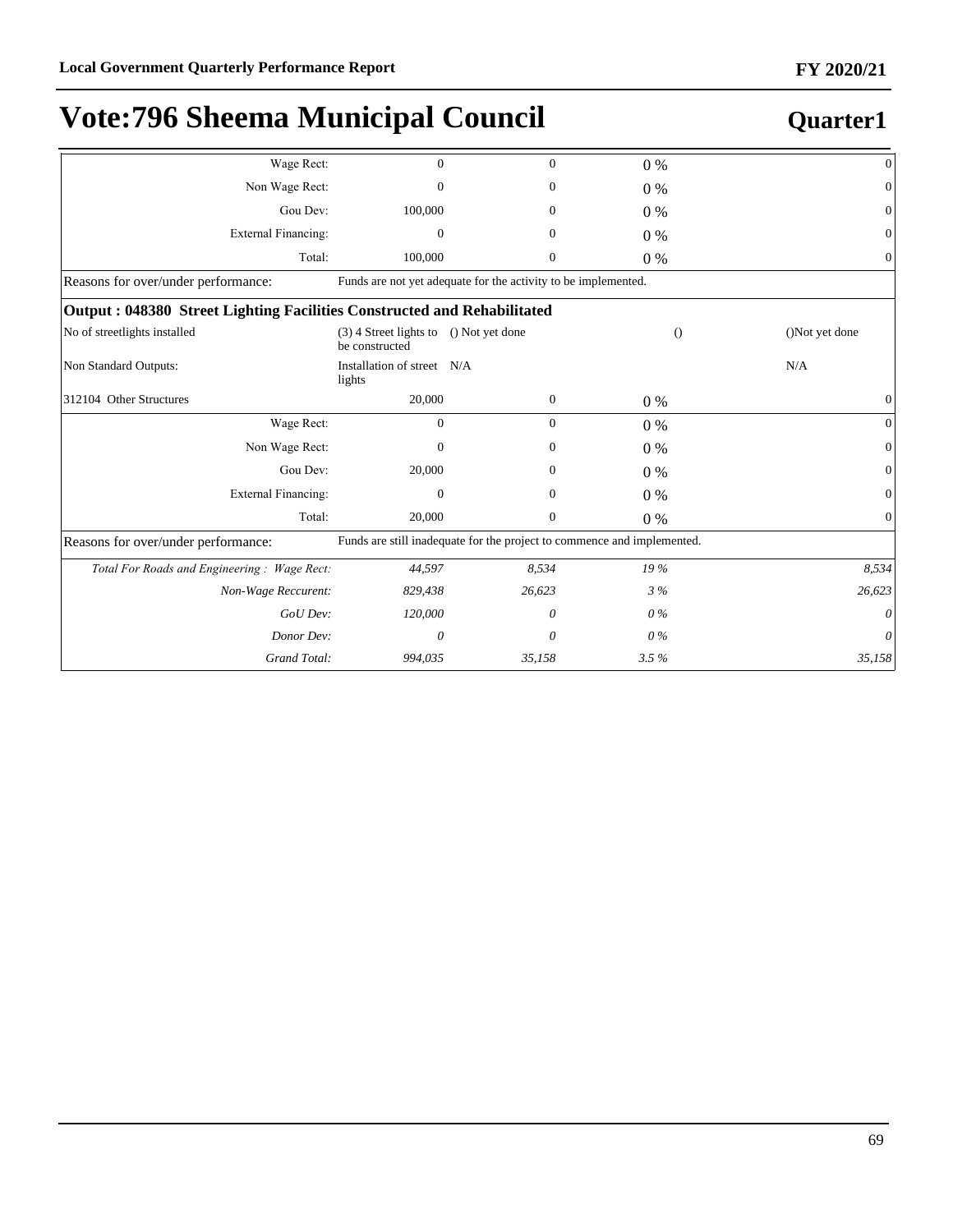| <b>Outputs and Performance Indicators</b><br>(Ushs Thousands) | <b>Annual</b><br><b>Planned</b><br><b>Outputs</b>                                                                                                                                                                                                                                                                                                                                                                                                                                      | <b>Cumulative</b><br>Output<br><b>Performance</b>                                                                                                                                                        | % Peformance | Quarterly<br><b>Planned</b><br><b>Outputs</b>                                                                                                                                                                                                                                                                                                                                                                                                                                             | Quarterly<br>Output<br><b>Performance</b>                                                                                                                                                               |
|---------------------------------------------------------------|----------------------------------------------------------------------------------------------------------------------------------------------------------------------------------------------------------------------------------------------------------------------------------------------------------------------------------------------------------------------------------------------------------------------------------------------------------------------------------------|----------------------------------------------------------------------------------------------------------------------------------------------------------------------------------------------------------|--------------|-------------------------------------------------------------------------------------------------------------------------------------------------------------------------------------------------------------------------------------------------------------------------------------------------------------------------------------------------------------------------------------------------------------------------------------------------------------------------------------------|---------------------------------------------------------------------------------------------------------------------------------------------------------------------------------------------------------|
| <b>Programme: 0983 Natural Resources Management</b>           |                                                                                                                                                                                                                                                                                                                                                                                                                                                                                        |                                                                                                                                                                                                          |              |                                                                                                                                                                                                                                                                                                                                                                                                                                                                                           |                                                                                                                                                                                                         |
| <b>Higher LG Services</b>                                     |                                                                                                                                                                                                                                                                                                                                                                                                                                                                                        |                                                                                                                                                                                                          |              |                                                                                                                                                                                                                                                                                                                                                                                                                                                                                           |                                                                                                                                                                                                         |
| Output: 098306 Community Training in Wetland management       |                                                                                                                                                                                                                                                                                                                                                                                                                                                                                        |                                                                                                                                                                                                          |              |                                                                                                                                                                                                                                                                                                                                                                                                                                                                                           |                                                                                                                                                                                                         |
| No. of Water Shed Management Committees<br>formulated         | () Sensitized<br>community and<br>Environment<br>Committees<br>Mobolised<br>communities on<br>wetlands protection<br>Cut trees planted<br>along River banks<br>Paid facilitation for<br>the the conducted<br>field activities as<br>mentioned above.<br>Disseminated<br>environment and<br>tree planting and<br>protection bye-law<br>2019 Sensitized<br>pupils and students<br>in their schools on<br>better environmental<br>practices, protection,<br>conservation among<br>others. | () Mobilized<br>communities on the<br>wetland protection,<br>cut trees and crops<br>in kamiira wetland<br>and disseminated<br>municipality wetland<br>action plan to the<br>TPC and Executive<br>members |              | $\Omega$                                                                                                                                                                                                                                                                                                                                                                                                                                                                                  | ()Mobilized<br>communities on the<br>wetland protection,<br>cut trees and crops<br>in kamiira wetland<br>and disseminated<br>municipality wetland<br>action plan to the<br>TPC and Executive<br>members |
| Non Standard Outputs:                                         | Sensitized<br>community and<br>Environment<br>Committees<br>Mobolised<br>communities on<br>wetlands protection<br>Cut trees planted<br>along River banks<br>Paid facilitation for<br>the the conducted<br>field activities as<br>mentioned above.<br>Disseminated<br>environment and<br>tree planting and<br>protection bye-law<br>2019                                                                                                                                                | Mobilized<br>communities on the<br>wetland protection,<br>cut trees and crops<br>in kamiira wetland<br>and disseminated<br>municipality wetland<br>action plan to the<br>TPC and Executive<br>members    |              | Sensitized<br>community and<br>Environment<br>Committees<br>Mobolised<br>communities on<br>wetlands protection<br>Cut trees planted<br>along River banks<br>Paid facilitation for<br>the the conducted<br>field activities as<br>mentioned above.<br>Disseminated<br>environment and<br>tree planting and<br>protection bye-law<br>2019<br>Sensitized pupils<br>and students in their<br>schools on better<br>environmental<br>practices, protection<br>and conservation<br>among others. | Mobilized<br>communities on the<br>wetland protection,<br>cut trees and crops<br>in kamiira wetland<br>and disseminated<br>municipality wetland<br>action plan to the<br>TPC and Executive<br>members   |
| 227001 Travel inland                                          | 1,767                                                                                                                                                                                                                                                                                                                                                                                                                                                                                  | 112                                                                                                                                                                                                      | 6 %          |                                                                                                                                                                                                                                                                                                                                                                                                                                                                                           | 112                                                                                                                                                                                                     |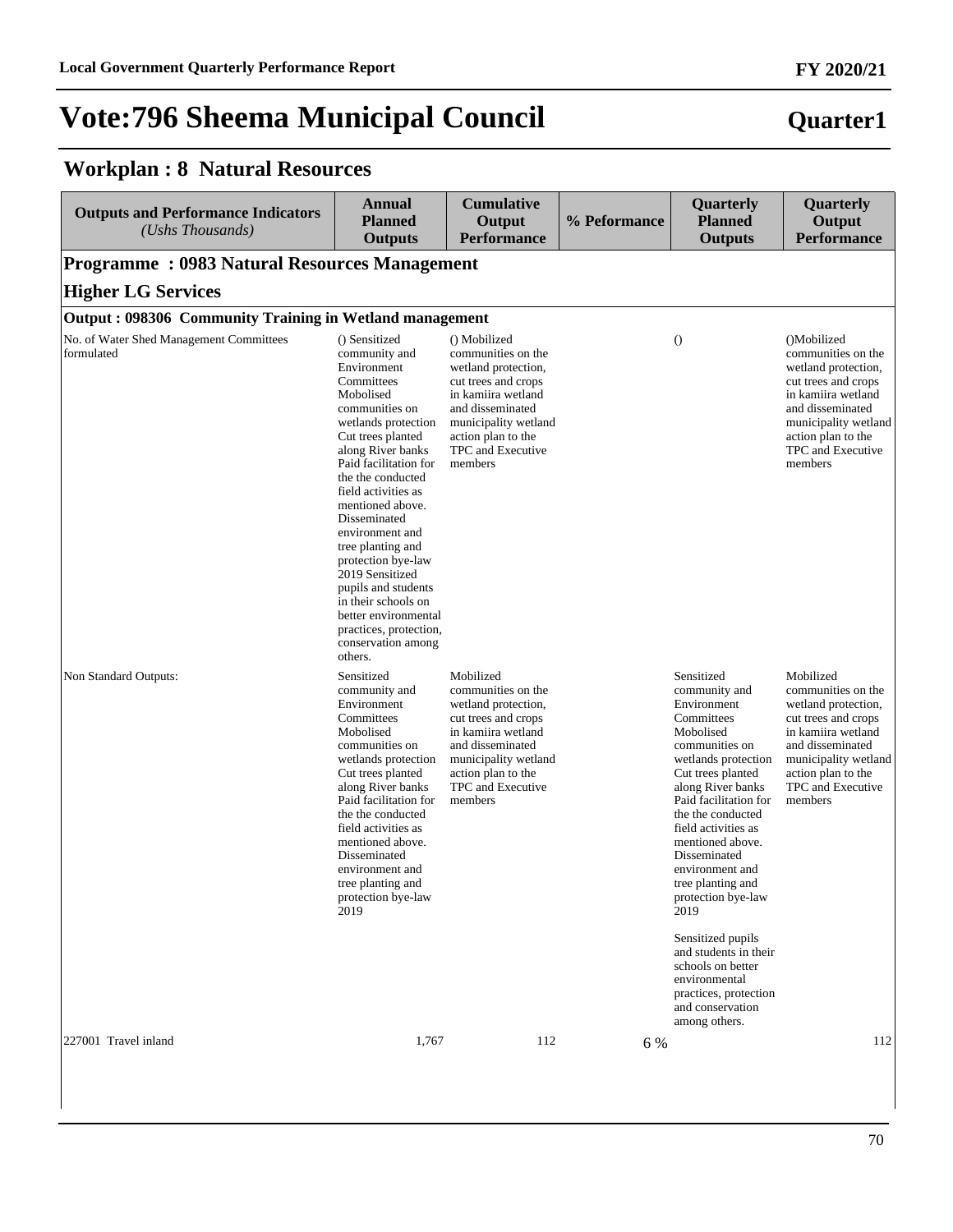| 227004 Fuel, Lubricants and Oils                         | 793                                                                                                                                                                                                                                                                                                                                                                   | $\boldsymbol{0}$                                                                                                                                                                                         | $0\%$                                                                                 |                                                                                                                                                                | $\boldsymbol{0}$                                                                                                                                                                                        |
|----------------------------------------------------------|-----------------------------------------------------------------------------------------------------------------------------------------------------------------------------------------------------------------------------------------------------------------------------------------------------------------------------------------------------------------------|----------------------------------------------------------------------------------------------------------------------------------------------------------------------------------------------------------|---------------------------------------------------------------------------------------|----------------------------------------------------------------------------------------------------------------------------------------------------------------|---------------------------------------------------------------------------------------------------------------------------------------------------------------------------------------------------------|
| Wage Rect:                                               | $\overline{0}$                                                                                                                                                                                                                                                                                                                                                        | $\overline{0}$                                                                                                                                                                                           | 0%                                                                                    |                                                                                                                                                                | $\mathbf{0}$                                                                                                                                                                                            |
| Non Wage Rect:                                           | 2,560                                                                                                                                                                                                                                                                                                                                                                 | 112                                                                                                                                                                                                      | 4 %                                                                                   |                                                                                                                                                                | 112                                                                                                                                                                                                     |
| Gou Dev:                                                 | $\boldsymbol{0}$                                                                                                                                                                                                                                                                                                                                                      | $\boldsymbol{0}$                                                                                                                                                                                         | $0\%$                                                                                 |                                                                                                                                                                | $\mathbf{0}$                                                                                                                                                                                            |
| <b>External Financing:</b>                               | $\mathbf{0}$                                                                                                                                                                                                                                                                                                                                                          | $\boldsymbol{0}$                                                                                                                                                                                         | 0%                                                                                    |                                                                                                                                                                | $\mathbf{0}$                                                                                                                                                                                            |
| Total:                                                   | 2,560                                                                                                                                                                                                                                                                                                                                                                 | 112                                                                                                                                                                                                      | 4 %                                                                                   |                                                                                                                                                                | 112                                                                                                                                                                                                     |
| Reasons for over/under performance:                      |                                                                                                                                                                                                                                                                                                                                                                       | Hostility of the community that destroy the wetlands                                                                                                                                                     | Lack of transport means due to shortage of fuel as result of inadequate local revenue |                                                                                                                                                                |                                                                                                                                                                                                         |
| Output: 098307 River Bank and Wetland Restoration        |                                                                                                                                                                                                                                                                                                                                                                       |                                                                                                                                                                                                          |                                                                                       |                                                                                                                                                                |                                                                                                                                                                                                         |
| No. of Wetland Action Plans and regulations<br>developed | () Sensitized<br>communities on<br>River banks and<br>water shed boundary<br>and protection. Paid<br>travel inland<br>facilitation to staff.<br>Mobilised and<br>mentored Division<br>Environment<br>Committees of their<br>duties in their areas<br>of jurisdiction.<br>Demarcated one<br>wetland buffer with<br>ecologic; l species<br>like Bamboo,<br>Markamia etc | () Sensitized<br>communities on<br>river banks water<br>shed boundary and<br>protection<br>Cut trees and crops<br>planted in the<br>wetlands<br>One wetland action<br>plan prepared and<br>disseminated. |                                                                                       | $\theta$                                                                                                                                                       | ()Sensitized<br>communities on<br>river banks water<br>shed boundary and<br>protection<br>Cut trees and crops<br>planted in the<br>wetlands<br>One wetland action<br>plan prepared and<br>disseminated. |
| Area (Ha) of Wetlands demarcated and restored            | () Evicted wetland<br>encroachers. Issued<br>eviction and<br>improvement<br>notices. Paid fines<br>and penalties for<br>wetland degradation<br>upon arrests.<br>Demarcated wetland                                                                                                                                                                                    | () Evicted wet land<br>enchroachers.                                                                                                                                                                     |                                                                                       | $\theta$                                                                                                                                                       | ()Evicted wet land<br>enchroachers.<br>Kamiira wetland<br>restored and kitof                                                                                                                            |
| Non Standard Outputs:                                    | Sensitized<br>communities on<br>River banks and<br>water shed boundary<br>and protection.<br>Paid travel inland<br>facilitation to staff.                                                                                                                                                                                                                             | Mobilised<br>environment<br>committees of their<br>duties and<br>jurisdiction                                                                                                                            |                                                                                       | Sensitized<br>communities on<br>River banks and<br>water shed boundary<br>and protection.<br>Paid travel inland<br>facilitation to staff.                      | Mobilised<br>environment<br>committees of their<br>duties and<br>jurisdiction                                                                                                                           |
|                                                          | Mobilised and<br>mentored Division<br>Environment<br>Committees of their<br>duties in their areas<br>of jurisdiction.<br>Demarcated one<br>wetland buffer with                                                                                                                                                                                                        |                                                                                                                                                                                                          |                                                                                       | Mobilised and<br>mentored Division<br>Environment<br>Committees of their<br>duties in their areas<br>of jurisdiction.<br>Demarcated one<br>wetland buffer with |                                                                                                                                                                                                         |
|                                                          | ecologic; l species<br>like Bamboo,<br>Markamia etc                                                                                                                                                                                                                                                                                                                   |                                                                                                                                                                                                          |                                                                                       | ecologic;l species<br>like Bamboo,<br>Markamia etc                                                                                                             |                                                                                                                                                                                                         |
| 224006 Agricultural Supplies                             | 1,108                                                                                                                                                                                                                                                                                                                                                                 | $\boldsymbol{0}$                                                                                                                                                                                         | $0\%$                                                                                 |                                                                                                                                                                | $\overline{0}$                                                                                                                                                                                          |
| 227001 Travel inland                                     | 666                                                                                                                                                                                                                                                                                                                                                                   | $\boldsymbol{0}$                                                                                                                                                                                         | 0%                                                                                    |                                                                                                                                                                | $\overline{0}$                                                                                                                                                                                          |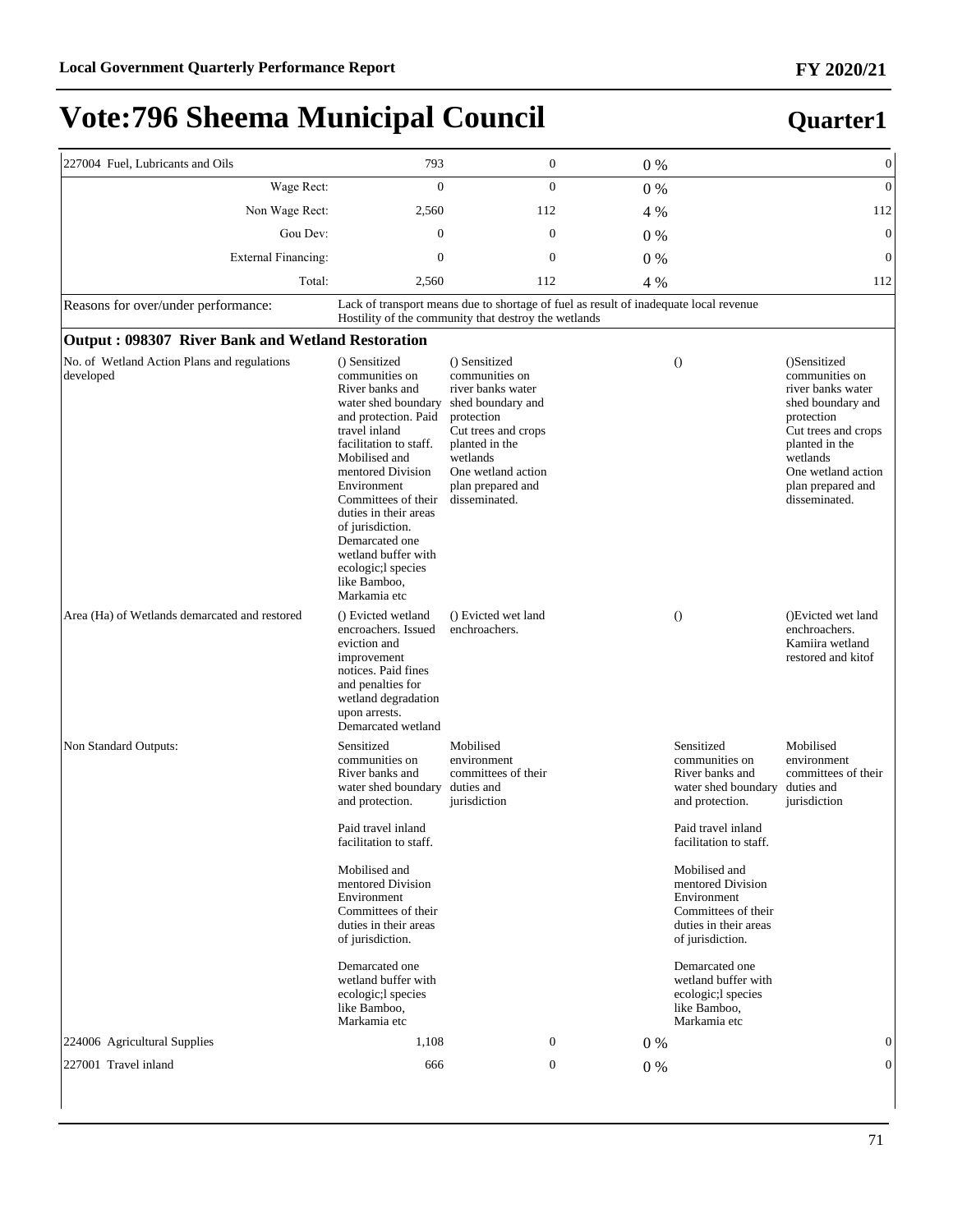### **Quarter1**

| 227004 Fuel, Lubricants and Oils                                     | 534                                                                                                                                                                                                                                              |                                                                                                                                                                              | $\boldsymbol{0}$ | 0%    |                                                                                                                                                                                                                                               | $\boldsymbol{0}$                                                                                                                                                          |
|----------------------------------------------------------------------|--------------------------------------------------------------------------------------------------------------------------------------------------------------------------------------------------------------------------------------------------|------------------------------------------------------------------------------------------------------------------------------------------------------------------------------|------------------|-------|-----------------------------------------------------------------------------------------------------------------------------------------------------------------------------------------------------------------------------------------------|---------------------------------------------------------------------------------------------------------------------------------------------------------------------------|
| Wage Rect:                                                           | $\overline{0}$                                                                                                                                                                                                                                   |                                                                                                                                                                              | $\overline{0}$   | $0\%$ |                                                                                                                                                                                                                                               | $\boldsymbol{0}$                                                                                                                                                          |
| Non Wage Rect:                                                       | 2,308                                                                                                                                                                                                                                            | $\boldsymbol{0}$                                                                                                                                                             |                  | $0\%$ |                                                                                                                                                                                                                                               | $\boldsymbol{0}$                                                                                                                                                          |
| Gou Dev:                                                             | $\mathbf{0}$                                                                                                                                                                                                                                     | $\mathbf{0}$                                                                                                                                                                 |                  | $0\%$ |                                                                                                                                                                                                                                               | $\overline{0}$                                                                                                                                                            |
| <b>External Financing:</b>                                           | $\overline{0}$                                                                                                                                                                                                                                   | $\mathbf{0}$                                                                                                                                                                 |                  | $0\%$ |                                                                                                                                                                                                                                               | $\overline{0}$                                                                                                                                                            |
| Total:                                                               | 2,308                                                                                                                                                                                                                                            | $\overline{0}$                                                                                                                                                               |                  | $0\%$ |                                                                                                                                                                                                                                               | $\overline{0}$                                                                                                                                                            |
| Reasons for over/under performance:                                  | Inadequate funding by the department and non compliance of the community members.                                                                                                                                                                |                                                                                                                                                                              |                  |       |                                                                                                                                                                                                                                               |                                                                                                                                                                           |
| Output: 098309 Monitoring and Evaluation of Environmental Compliance |                                                                                                                                                                                                                                                  |                                                                                                                                                                              |                  |       |                                                                                                                                                                                                                                               |                                                                                                                                                                           |
| No. of monitoring and compliance surveys<br>undertaken               | () inspected and<br>Monitored wetland<br>resources,<br>conservation,<br>restoration and wise<br>use in 4 divisions.<br>Arrested and<br>prosecuted wetland<br>encroachers.<br>Enforced<br>environment tree<br>planting and<br>protection bye-law. | () Two<br>environmental and<br>social safeguards<br>monitoring and<br>evaluation for Ugift<br>projects that is<br>upgrade of Kitojo<br>and Kashozi HCIII<br>were undertaken. |                  |       | $\theta$                                                                                                                                                                                                                                      | (Tw<br>environmental and<br>social safeguards<br>monitoring and<br>evaluation for Ugift<br>projects that is<br>upgrade of Kitojo<br>and Kashozi HCIII<br>were undertaken. |
| Non Standard Outputs:                                                | inspected and<br>Monitored wetland<br>resources,<br>conservation,<br>restoration and wise<br>use in 4 divisions.<br>Arrested and<br>prosecuted wetland<br>encroachers.<br>Enforcedg<br>environment tree<br>planting and<br>protection bye-law.   | Wetland monitoring<br>and evaluation for<br>Kamiira wetland<br>were carried out.                                                                                             |                  |       | inspected and<br>Monitored wetland<br>resources,<br>conservation,<br>restoration and wise<br>use in 4 divisions.<br>Arrested and<br>prosecuted wetland<br>encroachers.<br>Enforced<br>environment tree<br>planting and<br>protection bye-law. | Wetland monitoring<br>and evaluation for<br>Kamiira wetland<br>were carried out.                                                                                          |
| 227001 Travel inland                                                 | 2,253                                                                                                                                                                                                                                            |                                                                                                                                                                              | $\mathbf{0}$     | 0%    |                                                                                                                                                                                                                                               | $\boldsymbol{0}$                                                                                                                                                          |
| 227004 Fuel, Lubricants and Oils                                     | 947                                                                                                                                                                                                                                              |                                                                                                                                                                              | $\boldsymbol{0}$ | $0\%$ |                                                                                                                                                                                                                                               | $\boldsymbol{0}$                                                                                                                                                          |
| Wage Rect:                                                           | $\overline{0}$                                                                                                                                                                                                                                   |                                                                                                                                                                              | $\overline{0}$   | $0\%$ |                                                                                                                                                                                                                                               | $\boldsymbol{0}$                                                                                                                                                          |
| Non Wage Rect:                                                       | 3,200                                                                                                                                                                                                                                            | $\boldsymbol{0}$                                                                                                                                                             |                  | $0\%$ |                                                                                                                                                                                                                                               | $\boldsymbol{0}$                                                                                                                                                          |
| Gou Dev:                                                             | $\boldsymbol{0}$                                                                                                                                                                                                                                 | $\boldsymbol{0}$                                                                                                                                                             |                  | $0\%$ |                                                                                                                                                                                                                                               | $\boldsymbol{0}$                                                                                                                                                          |
| <b>External Financing:</b>                                           | $\mathbf{0}$                                                                                                                                                                                                                                     | $\overline{0}$                                                                                                                                                               |                  | $0\%$ |                                                                                                                                                                                                                                               | $\overline{0}$                                                                                                                                                            |
| Total:                                                               | 3,200                                                                                                                                                                                                                                            | $\mathbf{0}$                                                                                                                                                                 |                  | $0\%$ |                                                                                                                                                                                                                                               | $\overline{0}$                                                                                                                                                            |
| Reasons for over/under performance:                                  | Lack of resources due to inadequate local revenue dispersed to the department for this output to be<br>implemented.                                                                                                                              |                                                                                                                                                                              |                  |       |                                                                                                                                                                                                                                               |                                                                                                                                                                           |

**Output : 098310 Land Management Services (Surveying, Valuations, Tittling and lease management)**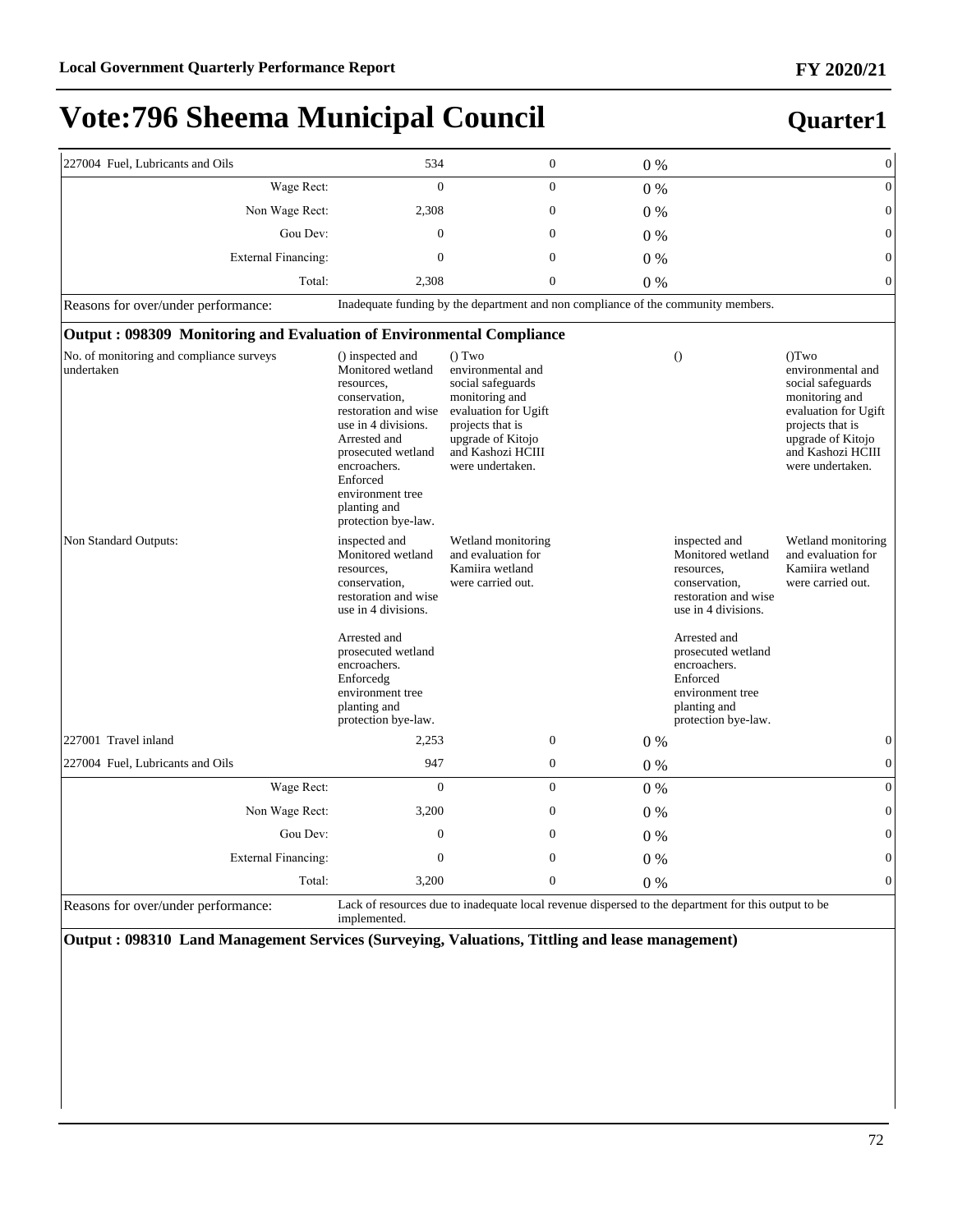#### No. of new land disputes settled within FY () Surveyed and Titled One Municipal owned land in Kagango. Paid inland travel facilitation to the persons involved in the inspection. Demarcated other Municipal and with live marks like Ficus () 14 government lands submitted for offers of the land titles () ()14 government lands submitted for offers of the land titles Non Standard Outputs: One Municipal owned land in Kagango. Paid inland travel facilitation to the persons involved in the inspection. Demarcated other Municipal and with live marks like Ficus Surveyed and Titled 14 government lands submitted for offers of the land titles Surveyed and Titled 14 government lands One Municipal owned land in Kagango. Paid inland travel facilitation to the persons involved in the inspection. Demarcated other Municipal and with live marks like Ficus submitted for offers of the land titles  $224006$  Agricultural Supplies  $4,200$   $0$   $0\%$   $0\%$   $0$  $225001$  Consultancy Services- Short term  $3,000$  0 0 0  $0\%$ 227001 Travel inland  $1,112$  0 0  $0\%$  0 227004 Fuel, Lubricants and Oils 1,000 0 0 % 0 :DJH5HFW 0 0 0 % 0 Non Wage Rect: 9,312 0 0 % 0 % Gou Dev:  $0 \t 0 \t 0 \t 0 \t 0$ ([WHUQDO)LQDQFLQJ 0 0 0 % 0 Total:  $9,312$  0 0 % 0

Reasons for over/under performance: Due to limited local revenue that was disbursed to the department, there were no funds to process the land title.

### **Output : 098311 Infrastruture Planning**

N/A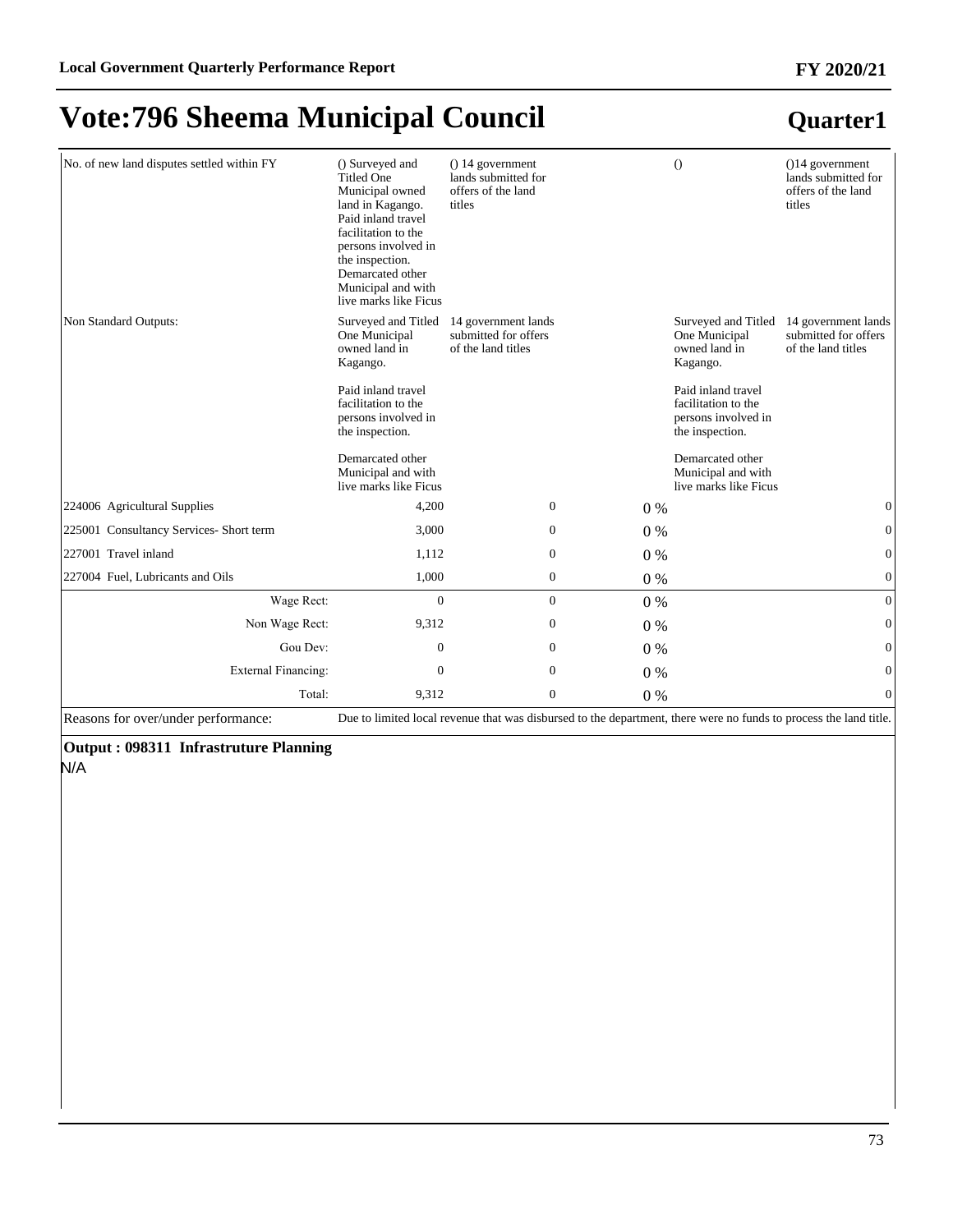| Non Standard Outputs:                   | Comprehensively<br>sensitizated<br>residents of<br>Kabwohe division<br>on the aspects of<br>approved physical<br>development and<br>detailed plans.<br>Implemented<br>approved Kabwohe<br>physical<br>development and<br>detailed plans<br>Pegged planned<br>roads<br>beautified one road<br>provided road<br>furniture along the<br>high way<br>Popularized<br>Kabowhe approved<br>physical plans above<br>Paid labour for the<br>planted seedling<br>along the selected<br>road | Sensitized the<br>residents of<br>Kagango division on<br>the aspects of<br>physical planning,<br>the physical<br>development plan<br>for the area and how<br>roads will be<br>pegged. |       | Comprehensively<br>sensitizated<br>residents of<br>Kabwohe division<br>on the aspects of<br>approved physical<br>development and<br>detailed plans.<br>Implemented<br>approved Kabwohe<br>physical<br>development and<br>detailed plans<br>Pegged planned<br>roads<br>beautified one road<br>provided road<br>furniture along the<br>high way<br>Popularized<br>Kabowhe approved<br>physical plans above<br>Paid labour for the<br>planted seedling<br>along the selected<br>road | Sensitized the<br>residents of<br>Kagango division on<br>the aspects of<br>physical planning,<br>the physical<br>development plan<br>for the area and how<br>roads will be<br>pegged. |
|-----------------------------------------|-----------------------------------------------------------------------------------------------------------------------------------------------------------------------------------------------------------------------------------------------------------------------------------------------------------------------------------------------------------------------------------------------------------------------------------------------------------------------------------|---------------------------------------------------------------------------------------------------------------------------------------------------------------------------------------|-------|-----------------------------------------------------------------------------------------------------------------------------------------------------------------------------------------------------------------------------------------------------------------------------------------------------------------------------------------------------------------------------------------------------------------------------------------------------------------------------------|---------------------------------------------------------------------------------------------------------------------------------------------------------------------------------------|
| 221009 Welfare and Entertainment        | 174                                                                                                                                                                                                                                                                                                                                                                                                                                                                               | $\mathbf{0}$                                                                                                                                                                          | $0\%$ |                                                                                                                                                                                                                                                                                                                                                                                                                                                                                   | $\mathbf{0}$                                                                                                                                                                          |
| 222001 Telecommunications               | 1,000                                                                                                                                                                                                                                                                                                                                                                                                                                                                             | $\mathbf{0}$                                                                                                                                                                          | $0\%$ |                                                                                                                                                                                                                                                                                                                                                                                                                                                                                   | $\boldsymbol{0}$                                                                                                                                                                      |
| 224006 Agricultural Supplies            | 3,452                                                                                                                                                                                                                                                                                                                                                                                                                                                                             | $\mathbf{0}$                                                                                                                                                                          | $0\%$ |                                                                                                                                                                                                                                                                                                                                                                                                                                                                                   | $\boldsymbol{0}$                                                                                                                                                                      |
| 225001 Consultancy Services- Short term | 3,000                                                                                                                                                                                                                                                                                                                                                                                                                                                                             | $\mathbf{0}$                                                                                                                                                                          | $0\%$ |                                                                                                                                                                                                                                                                                                                                                                                                                                                                                   | $\boldsymbol{0}$                                                                                                                                                                      |
| 227001 Travel inland                    | 3,536                                                                                                                                                                                                                                                                                                                                                                                                                                                                             | 828                                                                                                                                                                                   | 23 %  |                                                                                                                                                                                                                                                                                                                                                                                                                                                                                   | 828                                                                                                                                                                                   |
| 227004 Fuel, Lubricants and Oils        | 1,300                                                                                                                                                                                                                                                                                                                                                                                                                                                                             | $\mathbf{0}$                                                                                                                                                                          | $0\%$ |                                                                                                                                                                                                                                                                                                                                                                                                                                                                                   | $\boldsymbol{0}$                                                                                                                                                                      |
| Wage Rect:                              | $\mathbf{0}$                                                                                                                                                                                                                                                                                                                                                                                                                                                                      | $\Omega$                                                                                                                                                                              | $0\%$ |                                                                                                                                                                                                                                                                                                                                                                                                                                                                                   | $\Omega$                                                                                                                                                                              |
| Non Wage Rect:                          | 12,462                                                                                                                                                                                                                                                                                                                                                                                                                                                                            | 828                                                                                                                                                                                   | 7 %   |                                                                                                                                                                                                                                                                                                                                                                                                                                                                                   | 828                                                                                                                                                                                   |
| Gou Dev:                                | $\mathbf{0}$                                                                                                                                                                                                                                                                                                                                                                                                                                                                      | $\boldsymbol{0}$                                                                                                                                                                      | $0\%$ |                                                                                                                                                                                                                                                                                                                                                                                                                                                                                   | $\boldsymbol{0}$                                                                                                                                                                      |
| External Financing:                     | $\Omega$                                                                                                                                                                                                                                                                                                                                                                                                                                                                          | $\Omega$                                                                                                                                                                              | $0\%$ |                                                                                                                                                                                                                                                                                                                                                                                                                                                                                   | $\Omega$                                                                                                                                                                              |
| Total:                                  | 12,462                                                                                                                                                                                                                                                                                                                                                                                                                                                                            | 828                                                                                                                                                                                   | 7 %   |                                                                                                                                                                                                                                                                                                                                                                                                                                                                                   | 828                                                                                                                                                                                   |

Reasons for over/under performance: Lack of the departmental equipments to use such as GPS and inadequate funding largely affected the performance.

**Output : 098312 Sector Capacity Development** N/A

## **Quarter1**

**FY 2020/21**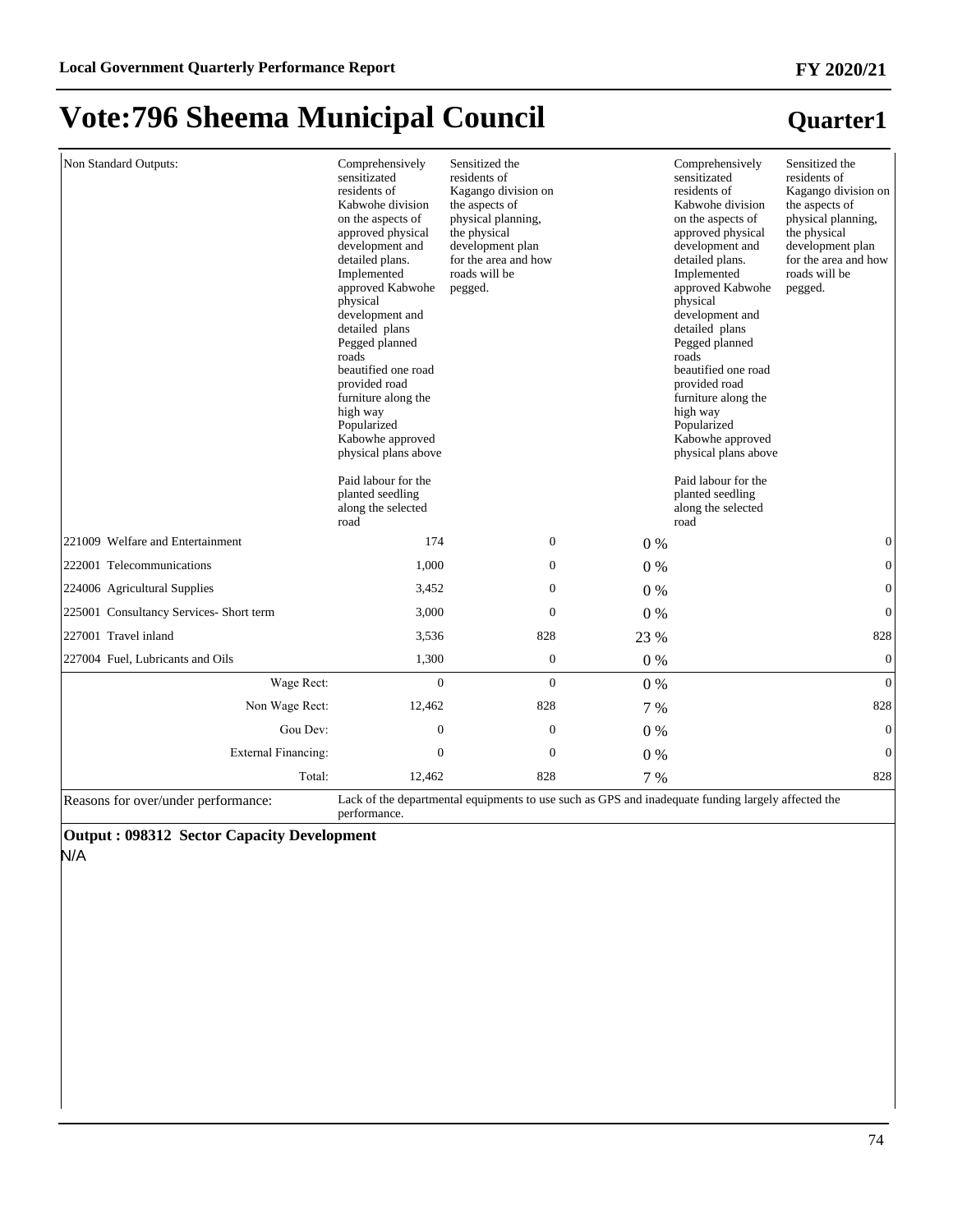#### Non Standard Outputs: Paid staff salaries Attended workshops and seminars Staff trained in short courses Travel inland facilitated for staff on issues of physical planning Paid fuel for field inspection and physical planning works Procured stationary for office operations Held urban physical planning meetings Paid telecommunication expenses Paid perdiem for staff submitting reports to line ministries. Submitted quarterly reports to line ministries. Paid staff salaries for all the staff, held urban physical planning meetings and submitted the quarterly reports to the line ministries Paid staff salaries Attended workshops and seminars Staff trained in short courses Travel inland facilitated for staff on issues of physical planning Paid fuel for field inspection and physical planning works Procured stationary for office operations Held urban physical planning meetings Paid telecommunication expenses Paid perdiem for staff submitting reports to line ministries. Submitted quarterly reports to line ministries. Paid staff salaries for all the staff, held urban physical planning meetings and submitted the quarterly reports to the line ministries 211101 General Staff Salaries 64,000 8,701 16 % 8,701 221002 Workshops and Seminars 1,600 0 0 % 0 221003 Staff Training 1,000 0 0 % 0 221011 Printing, Stationery, Photocopying and Binding  $1,260$  0 0 0 % 0 222001 Telecommunications 1,560 390 25 % 390 390 227001 Travel inland 4,037 0 0 % 0  $227004$  Fuel, Lubricants and Oils  $1,701$  0 0 0  $0\%$  0 0 Wage Rect: 54,000 8,701 16 % 8,701 8,701 Non Wage Rect: 11,158 390 3 % 390 Gou Dev:  $0 \t 0 \t 0 \t 0 \t 0$ ([WHUQDO)LQDQFLQJ 0 0 0 % 0 70tal: 65,158 9,091 14 % 9,091

Reasons for over/under performance: Lack of transport means hindered the performance of the sector under this output.

### **Capital Purchases**

### **Output : 098372 Administrative Capital** N/A

| Non Standard Outputs: | Maintained Laptop<br>Procured Laptop | Not yet done |       | Maintained Laptop<br>Not yet done<br>Procured Laptop |
|-----------------------|--------------------------------------|--------------|-------|------------------------------------------------------|
| 312213 ICT Equipment  | 4.000                                |              | $0\%$ | 0                                                    |
| Wage Rect:            | $^{(1)}$                             |              | $0\%$ | $\overline{0}$                                       |
| Non Wage Rect:        | 0                                    | 0            | $0\%$ | 0                                                    |
| Gou Dev:              | 4,000                                |              | $0\%$ | 0                                                    |
| External Financing:   | 0                                    | 0            | $0\%$ | 0                                                    |
| Total:                | 4,000                                | 0            | 0 %   | $\Omega$                                             |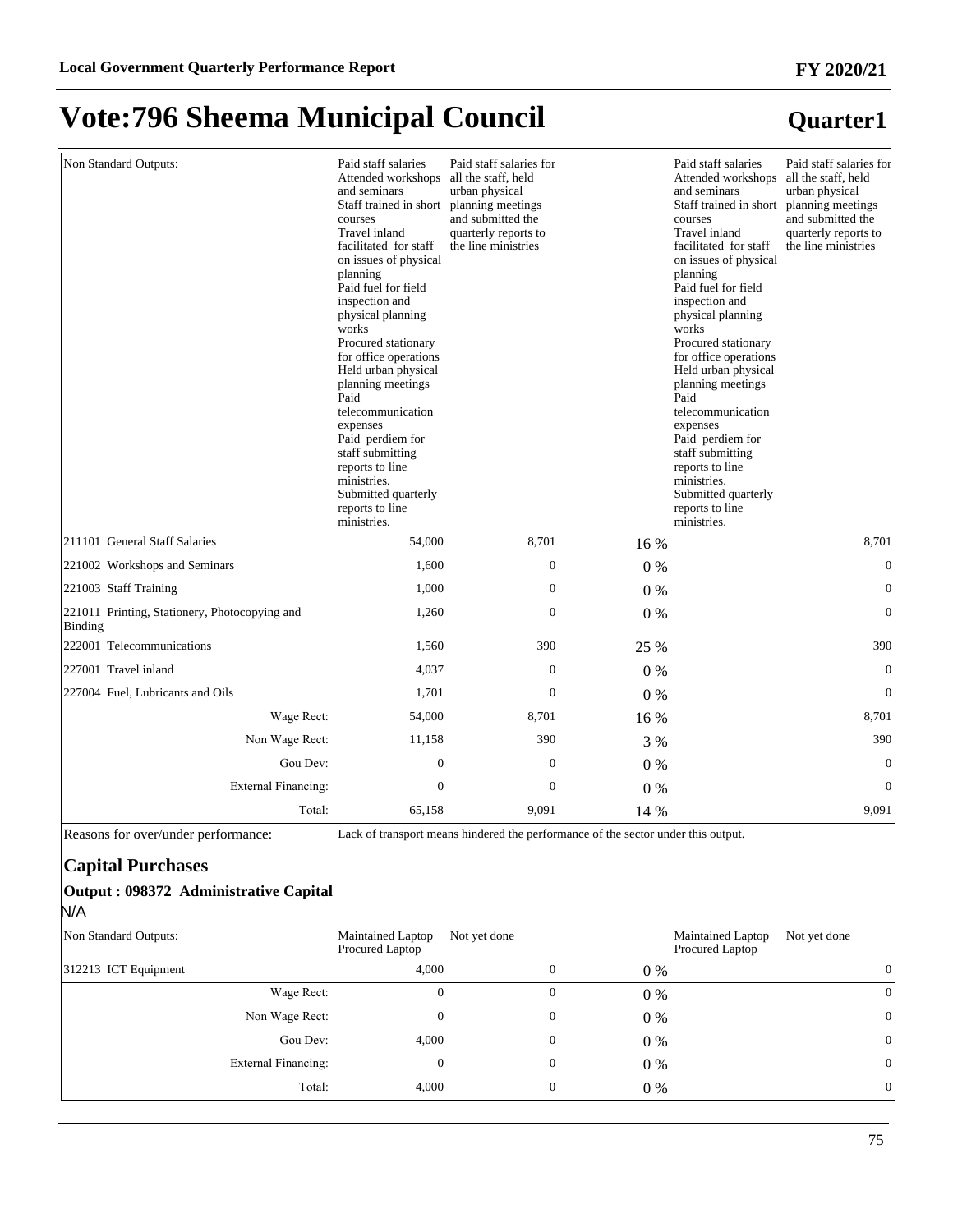### **Quarter1**

# **Workplan : 8 Natural Resources**

| <b>Outputs and Performance Indicators</b><br>$(Ushs$ Thousands) | Annual<br><b>Planned</b><br><b>Outputs</b>               | <b>Cumulative</b><br>Output<br><b>Performance</b> | % Peformance | <b>Ouarterly</b><br><b>Planned</b><br><b>Outputs</b> | Quarterly<br>Output<br><b>Performance</b> |
|-----------------------------------------------------------------|----------------------------------------------------------|---------------------------------------------------|--------------|------------------------------------------------------|-------------------------------------------|
| Reasons for over/under performance:                             | Funds are still not enough to execute the planned works. |                                                   |              |                                                      |                                           |
| Total For Natural Resources : Wage Rect:                        | 54,000                                                   | 8.701                                             | $16\%$       |                                                      | 8,701                                     |
| Non-Wage Reccurent:                                             | 41,000                                                   | 1,330                                             | 3%           |                                                      | 1,330                                     |
| GoU Dev:                                                        | 4.000                                                    | 0                                                 | $0\%$        |                                                      | 0                                         |
| Donor Dev:                                                      | 0                                                        | 0                                                 | $0\%$        |                                                      | 0                                         |
| Grand Total:                                                    | 99,000                                                   | 10.031                                            | 10.1%        |                                                      | 10,031                                    |

### **FY 2020/21**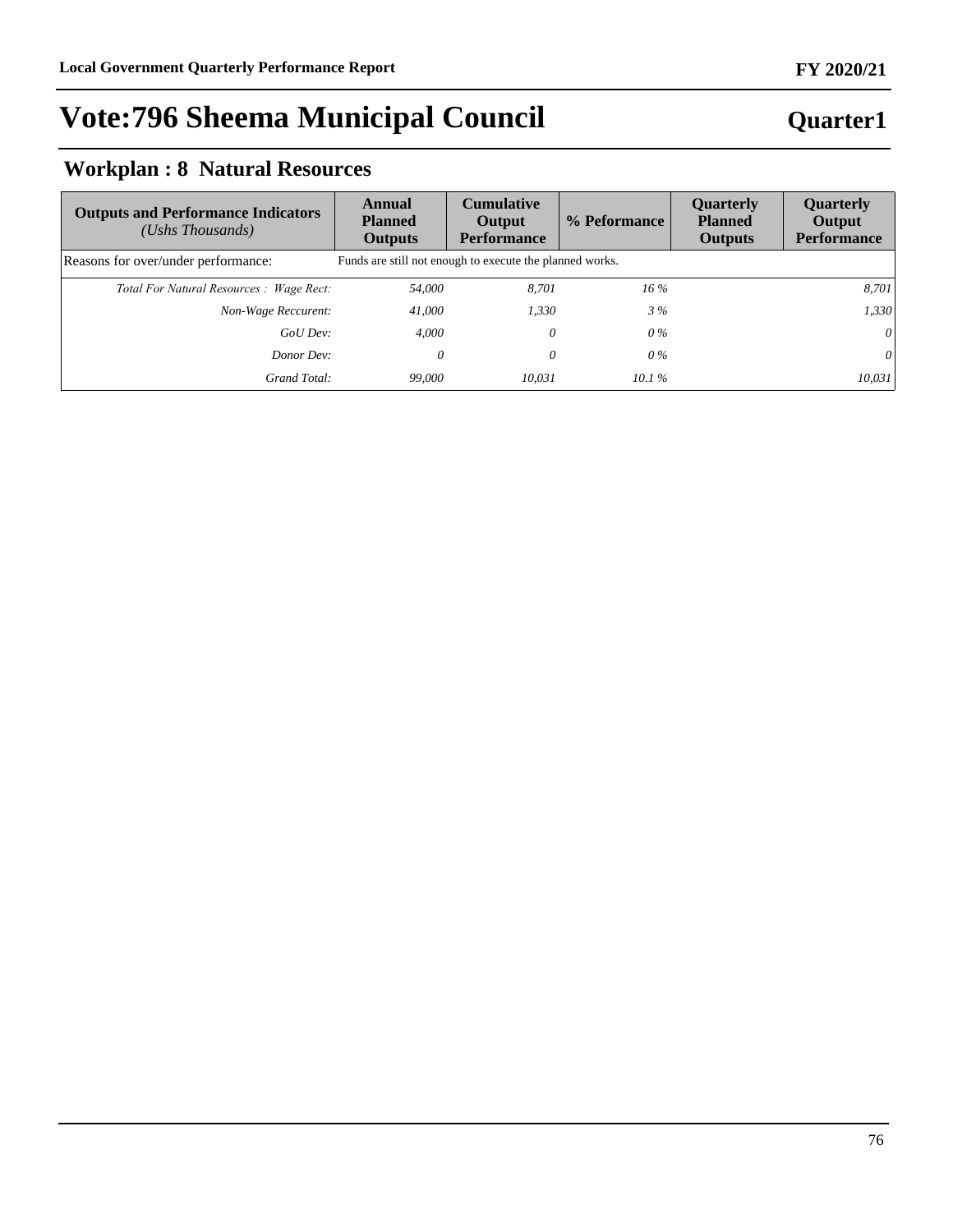### **Workplan : 9 Community Based Services** and Perform  **Annual Cumulative Quarterly**

| <b>Planned</b><br><b>Outputs</b>                   | Output<br><b>Performance</b>                                  | % Peformance                                                        | <b>Planned</b><br><b>Outputs</b>                              | Output<br><b>Performance</b>                                                                                                                                            |
|----------------------------------------------------|---------------------------------------------------------------|---------------------------------------------------------------------|---------------------------------------------------------------|-------------------------------------------------------------------------------------------------------------------------------------------------------------------------|
|                                                    |                                                               |                                                                     |                                                               |                                                                                                                                                                         |
|                                                    |                                                               |                                                                     |                                                               |                                                                                                                                                                         |
| Output: 108102 Support to Women, Youth and PWDs    |                                                               |                                                                     |                                                               |                                                                                                                                                                         |
|                                                    |                                                               |                                                                     |                                                               |                                                                                                                                                                         |
| Youth, and women<br>council meetings<br>conducted. | 20 groups monitored                                           |                                                                     |                                                               | YLP groups<br>monitored                                                                                                                                                 |
|                                                    |                                                               |                                                                     |                                                               |                                                                                                                                                                         |
|                                                    |                                                               |                                                                     |                                                               |                                                                                                                                                                         |
|                                                    |                                                               |                                                                     |                                                               |                                                                                                                                                                         |
|                                                    | 4 division<br>community<br>Development<br>workers facilitated |                                                                     |                                                               | Community<br>development<br>workers<br>facilitated.                                                                                                                     |
| 3,227                                              | 807                                                           | 25 %                                                                |                                                               | 807                                                                                                                                                                     |
| $\Omega$                                           | $\Omega$                                                      | $0\%$                                                               |                                                               | $\overline{0}$                                                                                                                                                          |
| 3,227                                              | 807                                                           | 25 %                                                                |                                                               | 807                                                                                                                                                                     |
| $\Omega$                                           | $\mathbf{0}$                                                  | $0\%$                                                               |                                                               | $\overline{0}$                                                                                                                                                          |
| $\mathbf{0}$                                       | $\mathbf{0}$                                                  | 0%                                                                  |                                                               | $\mathbf{0}$                                                                                                                                                            |
| 3,227                                              | 807                                                           | 25 %                                                                |                                                               | 807                                                                                                                                                                     |
|                                                    |                                                               | <b>Output: 108104 Facilitation of Community Development Workers</b> | <b>Programme: 1081 Community Mobilisation and Empowerment</b> | Funds were inadequate and therefore some of the groups were not monitored.<br>N/A<br>Funds were inadequate and therefore CDOs could not fully do their work as required |

Reasons for over/under performance: Funds were inadequate and therefore CDOs could not fully do their work as required.

### **Output : 108105 Adult Learning**

# **Quarter1**

**Quarterly**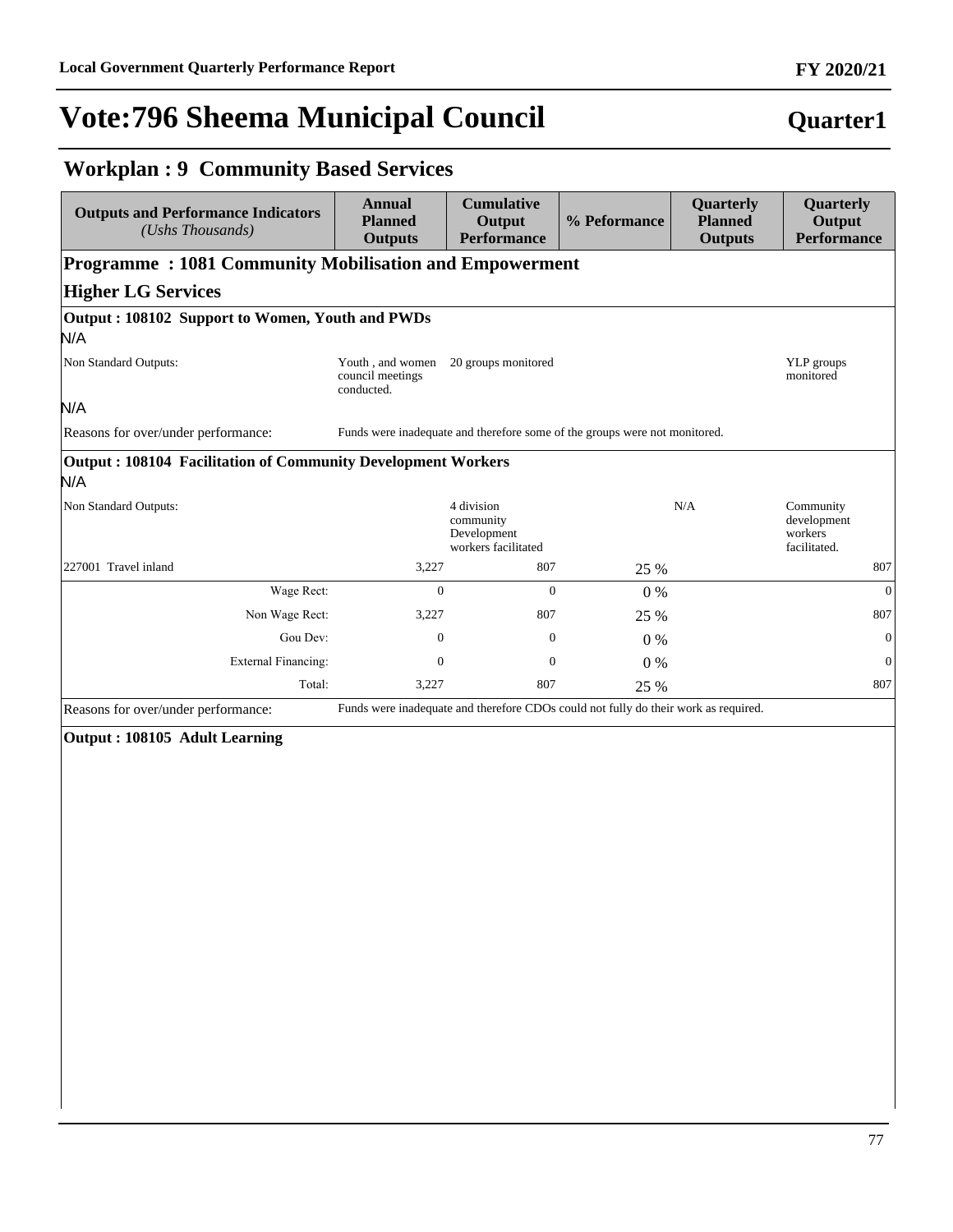**Quarter1**

# **Vote:796 Sheema Municipal Council**

| No. FAL Learners Trained                   | $(0)$ Supporting FAL $()$<br>instructors to operate<br>and function by June<br>2019. Conducting<br>FAL review<br>meetings with FAL<br>instructors and<br><b>CDOs Facilitating</b><br>FAL Instructors tour<br>(50 FAL Instructors)<br>plus CDOs, Staff<br>and $c/$ man).<br>conducting study<br>tours on skill<br>development<br>Purchasing FAL<br>Instruction materials<br>[Chalk, registers,<br>certificates & black<br>boards]; Paying<br>incentives for FAL<br>Instructors;<br>Monitoring and<br>supervising FAL<br>activities in the 4<br>LLGs for 50 FAL<br>instructors. |                                                       |         | $\theta$                                                                                                                                                         | $\theta$                               |
|--------------------------------------------|-------------------------------------------------------------------------------------------------------------------------------------------------------------------------------------------------------------------------------------------------------------------------------------------------------------------------------------------------------------------------------------------------------------------------------------------------------------------------------------------------------------------------------------------------------------------------------|-------------------------------------------------------|---------|------------------------------------------------------------------------------------------------------------------------------------------------------------------|----------------------------------------|
| Non Standard Outputs:                      | CDO <sub>s</sub> and adult<br>learners instructors<br>trained in new under<br>adult learning.<br>Meetings under<br>adult learning<br>conducted.                                                                                                                                                                                                                                                                                                                                                                                                                               |                                                       |         |                                                                                                                                                                  |                                        |
| N/A                                        |                                                                                                                                                                                                                                                                                                                                                                                                                                                                                                                                                                               |                                                       |         |                                                                                                                                                                  |                                        |
| Reasons for over/under performance:        |                                                                                                                                                                                                                                                                                                                                                                                                                                                                                                                                                                               |                                                       |         |                                                                                                                                                                  |                                        |
| Output: 108107 Gender Mainstreaming<br>N/A |                                                                                                                                                                                                                                                                                                                                                                                                                                                                                                                                                                               |                                                       |         |                                                                                                                                                                  |                                        |
| Non Standard Outputs:                      | Staff mentored of<br>gender related<br>issues.<br>women council<br>meetings facilitated<br>and conducted.<br>communities trained<br>on gender related<br>issues.                                                                                                                                                                                                                                                                                                                                                                                                              | one meeting was<br>facilitated during the<br>quarter. |         | Staff mentored of<br>gender related<br>issues.<br>women council<br>meetings facilitated<br>and conducted.<br>communities trained<br>on gender related<br>issues. | Gender related<br>meetings facilitated |
| 227001 Travel inland                       | 1,543                                                                                                                                                                                                                                                                                                                                                                                                                                                                                                                                                                         | $\boldsymbol{0}$                                      | $0\ \%$ |                                                                                                                                                                  | $\boldsymbol{0}$                       |
| Wage Rect:                                 | $\boldsymbol{0}$                                                                                                                                                                                                                                                                                                                                                                                                                                                                                                                                                              | $\boldsymbol{0}$                                      | $0\ \%$ |                                                                                                                                                                  | $\mathbf{0}$                           |
| Non Wage Rect:                             | 1,543                                                                                                                                                                                                                                                                                                                                                                                                                                                                                                                                                                         | $\boldsymbol{0}$                                      | $0\ \%$ |                                                                                                                                                                  | $\mathbf{0}$                           |
| Gou Dev:                                   | $\boldsymbol{0}$                                                                                                                                                                                                                                                                                                                                                                                                                                                                                                                                                              | $\boldsymbol{0}$                                      | $0\ \%$ |                                                                                                                                                                  | 0                                      |
| <b>External Financing:</b>                 | $\boldsymbol{0}$                                                                                                                                                                                                                                                                                                                                                                                                                                                                                                                                                              | $\boldsymbol{0}$                                      | $0\ \%$ |                                                                                                                                                                  | 0                                      |
| Total:                                     | 1,543                                                                                                                                                                                                                                                                                                                                                                                                                                                                                                                                                                         | $\boldsymbol{0}$                                      | $0\ \%$ |                                                                                                                                                                  | $\mathbf{0}$                           |

Reasons for over/under performance: All activities were not done as related to gender as the funds were not enough.

### **Output : 108108 Children and Youth Services**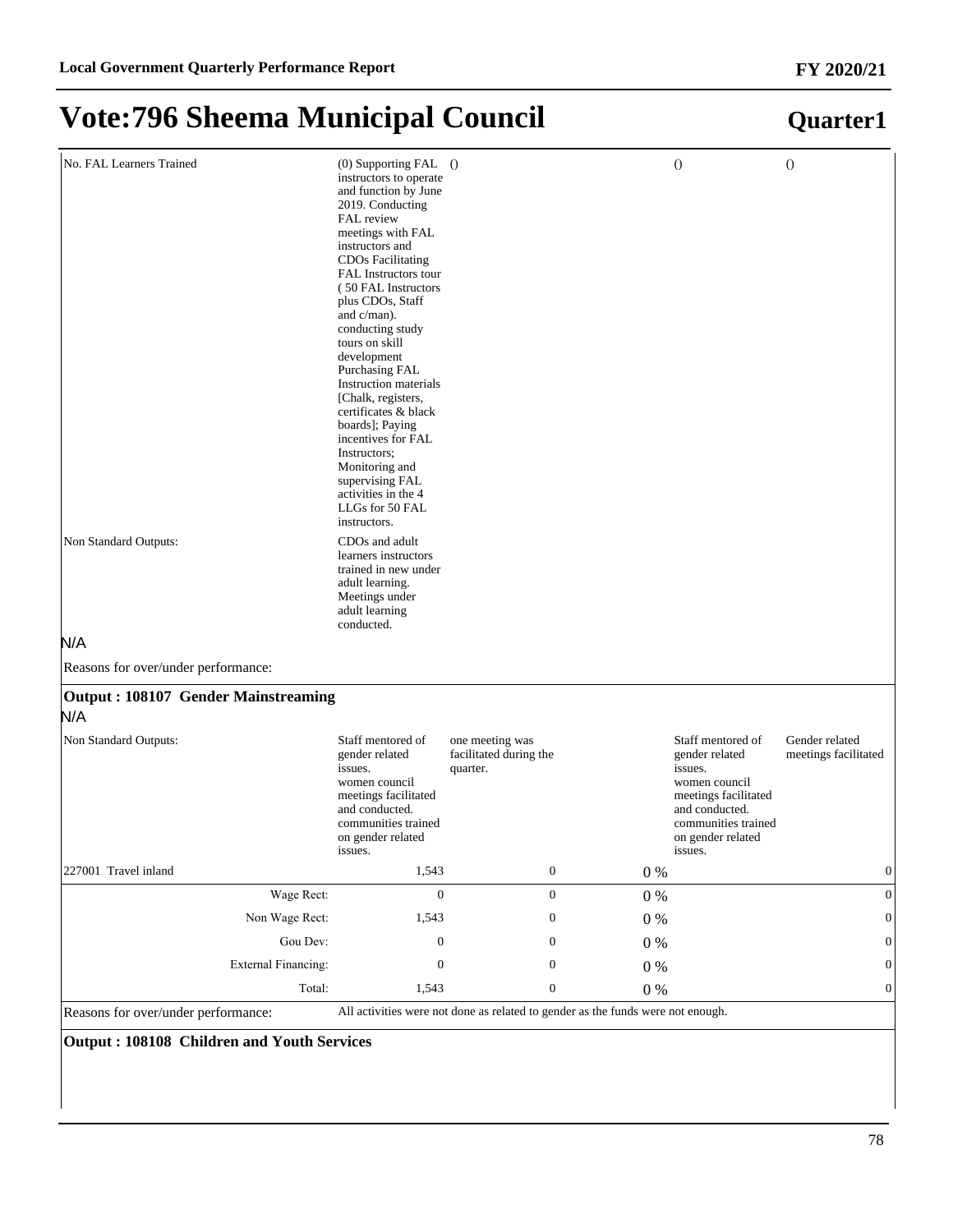| No. of children cases (Juveniles) handled and settled () Annual youth<br>Non Standard Outputs: | general meeting at<br>the Municipality.<br>Conducted general<br>meeting for youth<br>executive. Number<br>of Youth facilitated<br>to attend National<br>Youth Day. Conduct<br>a youth leadership<br>skills training for 20<br>youths. Youth<br>Council Executive<br>meetings held.<br>Youth trained in<br>leadership skills<br>Youth council<br>meetings conducted<br>Youth trained on<br>different government | $\Omega$                                                                                     |       | $\Omega$                                                                                                     | $\Omega$                                      |
|------------------------------------------------------------------------------------------------|----------------------------------------------------------------------------------------------------------------------------------------------------------------------------------------------------------------------------------------------------------------------------------------------------------------------------------------------------------------------------------------------------------------|----------------------------------------------------------------------------------------------|-------|--------------------------------------------------------------------------------------------------------------|-----------------------------------------------|
| N/A                                                                                            | programs.                                                                                                                                                                                                                                                                                                                                                                                                      |                                                                                              |       |                                                                                                              |                                               |
| Reasons for over/under performance:                                                            |                                                                                                                                                                                                                                                                                                                                                                                                                |                                                                                              |       |                                                                                                              |                                               |
| <b>Output: 108109 Support to Youth Councils</b>                                                |                                                                                                                                                                                                                                                                                                                                                                                                                |                                                                                              |       |                                                                                                              |                                               |
| No. of Youth councils supported                                                                | () Youth council<br>meetings facilitated.<br>international youth<br>day celebrated.                                                                                                                                                                                                                                                                                                                            | () 7 groups verified                                                                         |       | $\theta$                                                                                                     | ()YLP groups<br>verified for funding          |
| Non Standard Outputs:                                                                          | Youth council<br>meetings facilitated<br>International youth<br>days celebrated.<br>YLP groups<br>monitored.                                                                                                                                                                                                                                                                                                   | 7 groups verified                                                                            |       | Youth council<br>meetings facilitated<br>International youth<br>days celebrated.<br>YLP groups<br>monitored. | YLP youth groups<br>verified and<br>monitored |
| 227001 Travel inland                                                                           | 2,197                                                                                                                                                                                                                                                                                                                                                                                                          | 480                                                                                          | 22 %  |                                                                                                              | 480                                           |
| Wage Rect:                                                                                     | $\mathbf{0}$                                                                                                                                                                                                                                                                                                                                                                                                   | $\mathbf{0}$                                                                                 | $0\%$ |                                                                                                              | $\overline{0}$                                |
| Non Wage Rect:                                                                                 | 2,197                                                                                                                                                                                                                                                                                                                                                                                                          | 480                                                                                          | 22 %  |                                                                                                              | 480                                           |
| Gou Dev:                                                                                       | $\boldsymbol{0}$                                                                                                                                                                                                                                                                                                                                                                                               | $\mathbf{0}$                                                                                 | $0\%$ |                                                                                                              | $\mathbf{0}$                                  |
| <b>External Financing:</b>                                                                     | $\mathbf{0}$                                                                                                                                                                                                                                                                                                                                                                                                   | $\mathbf{0}$                                                                                 | 0%    |                                                                                                              | $\boldsymbol{0}$                              |
| Total:                                                                                         | 2,197                                                                                                                                                                                                                                                                                                                                                                                                          | 480                                                                                          | 22 %  |                                                                                                              | 480                                           |
| Reasons for over/under performance:                                                            |                                                                                                                                                                                                                                                                                                                                                                                                                | some activities were not done as funds were not released at one to cover all the activities. |       |                                                                                                              |                                               |
| Output: 108110 Support to Disabled and the Elderly                                             |                                                                                                                                                                                                                                                                                                                                                                                                                |                                                                                              |       |                                                                                                              |                                               |
| No. of assisted aids supplied to disabled and elderly<br>community                             | () PWDs supported<br>with special grant<br>for disabled persons.                                                                                                                                                                                                                                                                                                                                               | () PWDs support<br>with special grant                                                        |       | $\theta$                                                                                                     | ()PWDs support<br>with special grant          |
| Non Standard Outputs:                                                                          | PWDs supported<br>with special grant<br>for disabled persons.                                                                                                                                                                                                                                                                                                                                                  | <b>PWDs</b> activities<br>facilitated.                                                       |       | <b>PWDs Activities</b><br>facilitated, PWDs<br>supported with<br>Local government<br>special grant.          | <b>PWDs</b> activities<br>facilitated.        |
| 227001 Travel inland                                                                           | 1,677                                                                                                                                                                                                                                                                                                                                                                                                          | 419                                                                                          | 25 %  |                                                                                                              | 419                                           |
|                                                                                                |                                                                                                                                                                                                                                                                                                                                                                                                                |                                                                                              |       |                                                                                                              |                                               |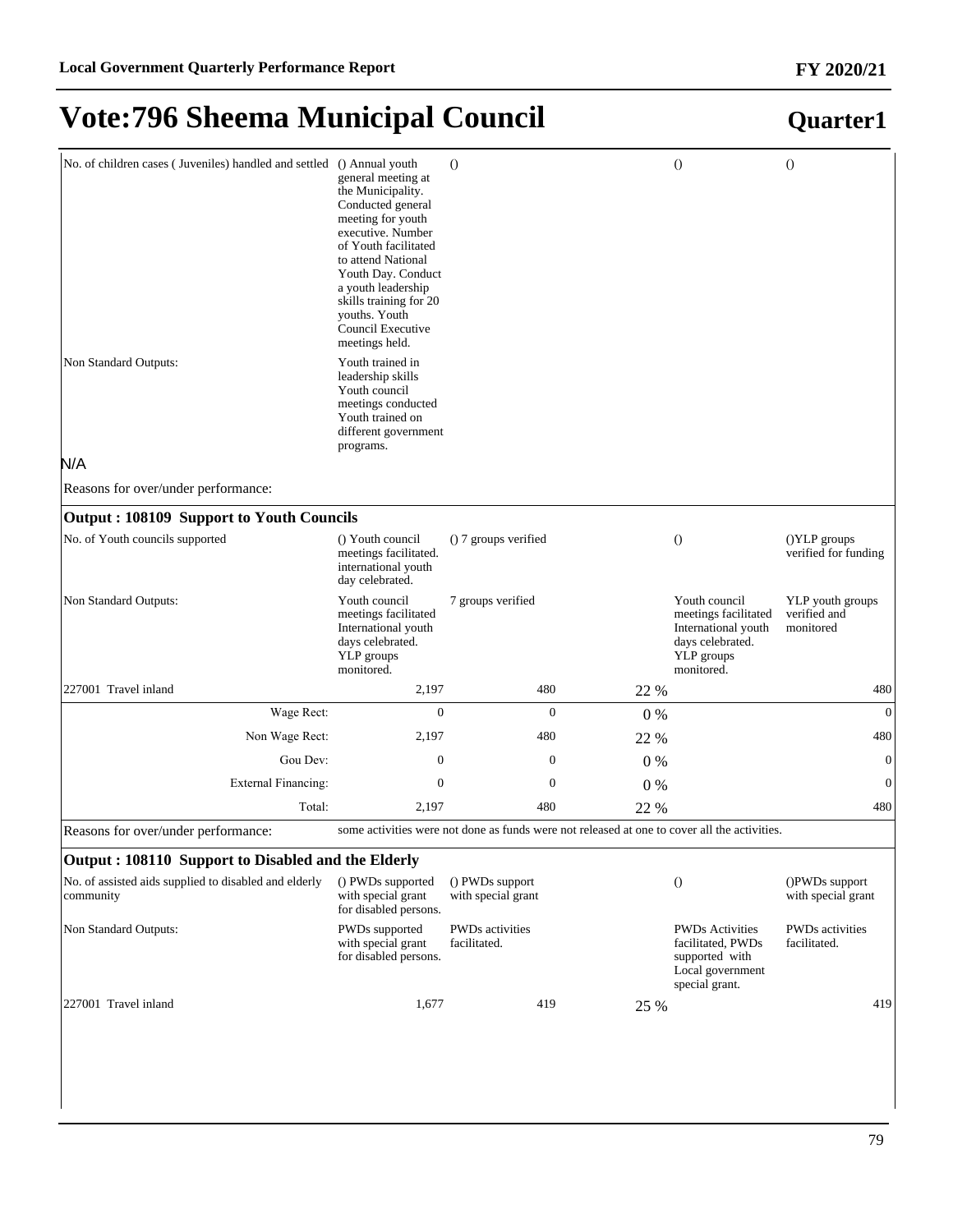| 282101 Donations                                                           | 4,695                                                                                                                                                                | $\boldsymbol{0}$                                                                 | 0%    |                                                                                                                                                                      | $\boldsymbol{0}$                                           |
|----------------------------------------------------------------------------|----------------------------------------------------------------------------------------------------------------------------------------------------------------------|----------------------------------------------------------------------------------|-------|----------------------------------------------------------------------------------------------------------------------------------------------------------------------|------------------------------------------------------------|
| Wage Rect:                                                                 | $\mathbf{0}$                                                                                                                                                         | $\overline{0}$                                                                   | 0%    |                                                                                                                                                                      | $\boldsymbol{0}$                                           |
| Non Wage Rect:                                                             | 6,372                                                                                                                                                                | 419                                                                              | 7 %   |                                                                                                                                                                      | 419                                                        |
| Gou Dev:                                                                   | $\Omega$                                                                                                                                                             | $\overline{0}$                                                                   | $0\%$ |                                                                                                                                                                      | $\boldsymbol{0}$                                           |
| <b>External Financing:</b>                                                 | $\overline{0}$                                                                                                                                                       | $\overline{0}$                                                                   | 0%    |                                                                                                                                                                      | $\boldsymbol{0}$                                           |
| Total:                                                                     | 6,372                                                                                                                                                                | 419                                                                              | 7 %   |                                                                                                                                                                      | 419                                                        |
| Reasons for over/under performance:                                        |                                                                                                                                                                      | Funds are still very low to fund all the activities of PWDs.                     |       |                                                                                                                                                                      |                                                            |
| Output: 108114 Representation on Women's Councils                          |                                                                                                                                                                      |                                                                                  |       |                                                                                                                                                                      |                                                            |
| No. of women councils supported                                            | () women councils<br>facilitated. Gender<br>training to women<br>councils conducted.<br>International days<br>celebrated.                                            | $( ) 15$ women groups<br>monitored and<br>verified                               |       | $\theta$                                                                                                                                                             | () women groups<br>monitored and<br>verified               |
| Non Standard Outputs:                                                      | Women councils<br>facilitated<br>Gender training to<br>women councils<br>conducted.<br>International days<br>celebrated                                              | 15 women groups<br>verified and others<br>monitored.                             |       | Women council<br>Meetings facilitated.<br>Gender training to<br>women councils<br>conducted.<br>International days<br>celebrated                                     | women groups<br>monitored and<br>verified                  |
| 227001 Travel inland                                                       | 1,543                                                                                                                                                                | $\boldsymbol{0}$                                                                 | 0%    |                                                                                                                                                                      | $\boldsymbol{0}$                                           |
| Wage Rect:                                                                 | $\mathbf{0}$                                                                                                                                                         | $\boldsymbol{0}$                                                                 | 0%    |                                                                                                                                                                      | $\mathbf{0}$                                               |
| Non Wage Rect:                                                             | 1,543                                                                                                                                                                | $\boldsymbol{0}$                                                                 | $0\%$ |                                                                                                                                                                      | $\boldsymbol{0}$                                           |
| Gou Dev:                                                                   | 0                                                                                                                                                                    | $\boldsymbol{0}$                                                                 | 0%    |                                                                                                                                                                      | $\boldsymbol{0}$                                           |
| <b>External Financing:</b>                                                 | $\mathbf{0}$                                                                                                                                                         | $\boldsymbol{0}$                                                                 | 0%    |                                                                                                                                                                      | $\boldsymbol{0}$                                           |
| Total:                                                                     | 1,543                                                                                                                                                                | $\mathbf{0}$                                                                     | $0\%$ |                                                                                                                                                                      | $\boldsymbol{0}$                                           |
| Reasons for over/under performance:                                        |                                                                                                                                                                      | funds were inadequate to facilitate all the activities under this item.          |       |                                                                                                                                                                      |                                                            |
| Output: 108116 Social Rehabilitation Services<br>N/A                       |                                                                                                                                                                      |                                                                                  |       |                                                                                                                                                                      |                                                            |
| Non Standard Outputs:                                                      | Neglected and<br>abandoned children<br>relocated, supported<br>and resettled.                                                                                        |                                                                                  |       |                                                                                                                                                                      |                                                            |
| N/A                                                                        |                                                                                                                                                                      |                                                                                  |       |                                                                                                                                                                      |                                                            |
| Reasons for over/under performance:                                        |                                                                                                                                                                      |                                                                                  |       |                                                                                                                                                                      |                                                            |
| Output: 108117 Operation of the Community Based Services Department<br>N/A |                                                                                                                                                                      |                                                                                  |       |                                                                                                                                                                      |                                                            |
| Non Standard Outputs:                                                      | Staff salaries paid.<br>YLP and UWEP<br>projects monitored.<br>Gender related<br>issues followed in<br>divisions.<br>Departmental<br>quarterly reports<br>submitted. | one report submitted<br>under YLP and<br>UWEP.<br>3 months salary paid<br>fully. |       | Staff salaries paid.<br>YLP and UWEP<br>projects monitored.<br>Gender related<br>issues followed in<br>divisions.<br>Departmental<br>quarterly reports<br>submitted. | staff salaries paid.<br>YLP and UWEP<br>reports submitted. |
| 211101 General Staff Salaries                                              | 43,545                                                                                                                                                               | 9,399                                                                            | 22 %  |                                                                                                                                                                      | 9,399                                                      |
| 221009 Welfare and Entertainment                                           | 700                                                                                                                                                                  | 0                                                                                | $0\%$ |                                                                                                                                                                      | $\boldsymbol{0}$                                           |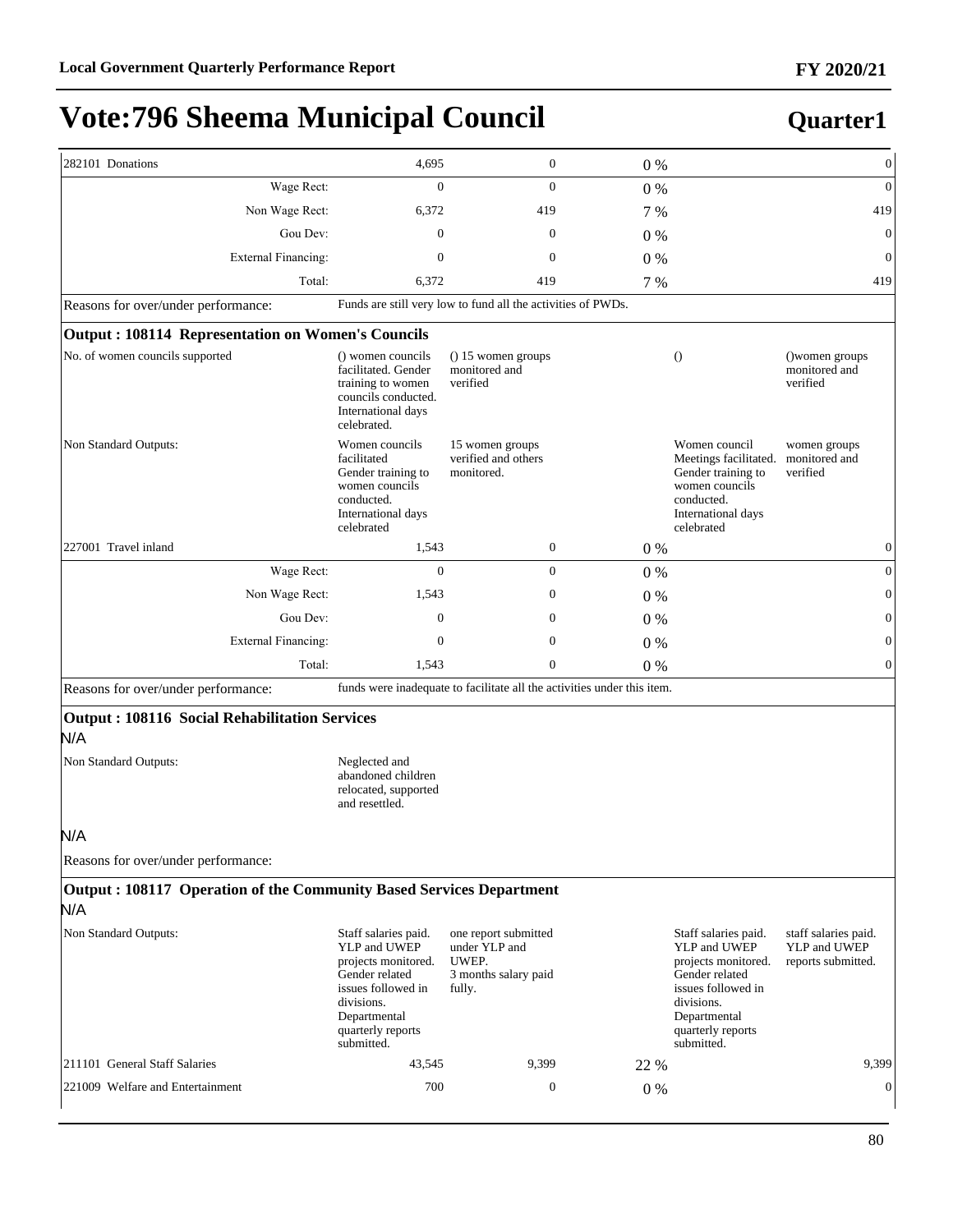### **Quarter1**

| 221011 Printing, Stationery, Photocopying and<br>Binding | 1,019    | $\boldsymbol{0}$ | $0\%$ | $\Omega$     |
|----------------------------------------------------------|----------|------------------|-------|--------------|
| 222001 Telecommunications                                | 1,248    | $\mathbf{0}$     | $0\%$ | $\theta$     |
| 227001 Travel inland                                     | 5,700    | 363              | 6 %   | 363          |
| 227004 Fuel, Lubricants and Oils                         | 2,608    | 0                | $0\%$ | $\Omega$     |
| $ 228004 \text{ Maintenance} - Other$                    | 400      | $\boldsymbol{0}$ | $0\%$ | $\Omega$     |
| Wage Rect:                                               | 43,545   | 9,399            | 22 %  | 9,399        |
| Non Wage Rect:                                           | 11,675   | 363              | 3 %   | 363          |
| Gou Dev:                                                 | $\theta$ | $\boldsymbol{0}$ | $0\%$ | $\mathbf{0}$ |
| <b>External Financing:</b>                               | 0        | $\boldsymbol{0}$ | $0\%$ | $\mathbf{0}$ |
| Total:                                                   | 55,220   | 9,762            | 18 %  | 9,762        |

Reasons for over/under performance: Though some reports and other activities were submitted, some other important activities were not done due to limited funds.

### **Capital Purchases**

### **Output : 108175 Non Standard Service Delivery Capital** N/A

| Non Standard Outputs:                                          |                                                  | one motorcycle<br>maintained |       | N/A<br><b>UWEP</b> Motorcycle<br>repaired. |
|----------------------------------------------------------------|--------------------------------------------------|------------------------------|-------|--------------------------------------------|
| 281504 Monitoring, Supervision & Appraisal of<br>capital works | 1,000                                            | $\boldsymbol{0}$             | $0\%$ | $\boldsymbol{0}$                           |
| 312101 Non-Residential Buildings                               | 3,000                                            | $\mathbf{0}$                 | $0\%$ | $\mathbf{0}$                               |
| Wage Rect:                                                     | $\Omega$                                         | $\overline{0}$               | $0\%$ | $\mathbf{0}$                               |
| Non Wage Rect:                                                 | $\theta$                                         | $\mathbf{0}$                 | $0\%$ | $\mathbf{0}$                               |
| Gou Dev:                                                       | 4,000                                            | $\mathbf{0}$                 | $0\%$ | $\mathbf{0}$                               |
| <b>External Financing:</b>                                     | $\theta$                                         | $\boldsymbol{0}$             | $0\%$ | $\boldsymbol{0}$                           |
| Total:                                                         | 4,000                                            | $\boldsymbol{0}$             | $0\%$ | $\mathbf{0}$                               |
| Reasons for over/under performance:                            | This was not done fully due lack of enough funds |                              |       |                                            |
| Total For Community Based Services : Wage Rect:                | 43,545                                           | 9,399                        | 22 %  | 9,399                                      |
| Non-Wage Reccurent:                                            | 26,555                                           | 2,069                        | 8%    | 2,069                                      |
| GoU Dev:                                                       | 4,000                                            | 0                            | 0 %   | $\theta$                                   |
| Donor Dev:                                                     | $\theta$                                         | 0                            | $0\%$ | $\theta$                                   |
| Grand Total:                                                   | 74,100                                           | 11,468                       | 15.5% | 11,468                                     |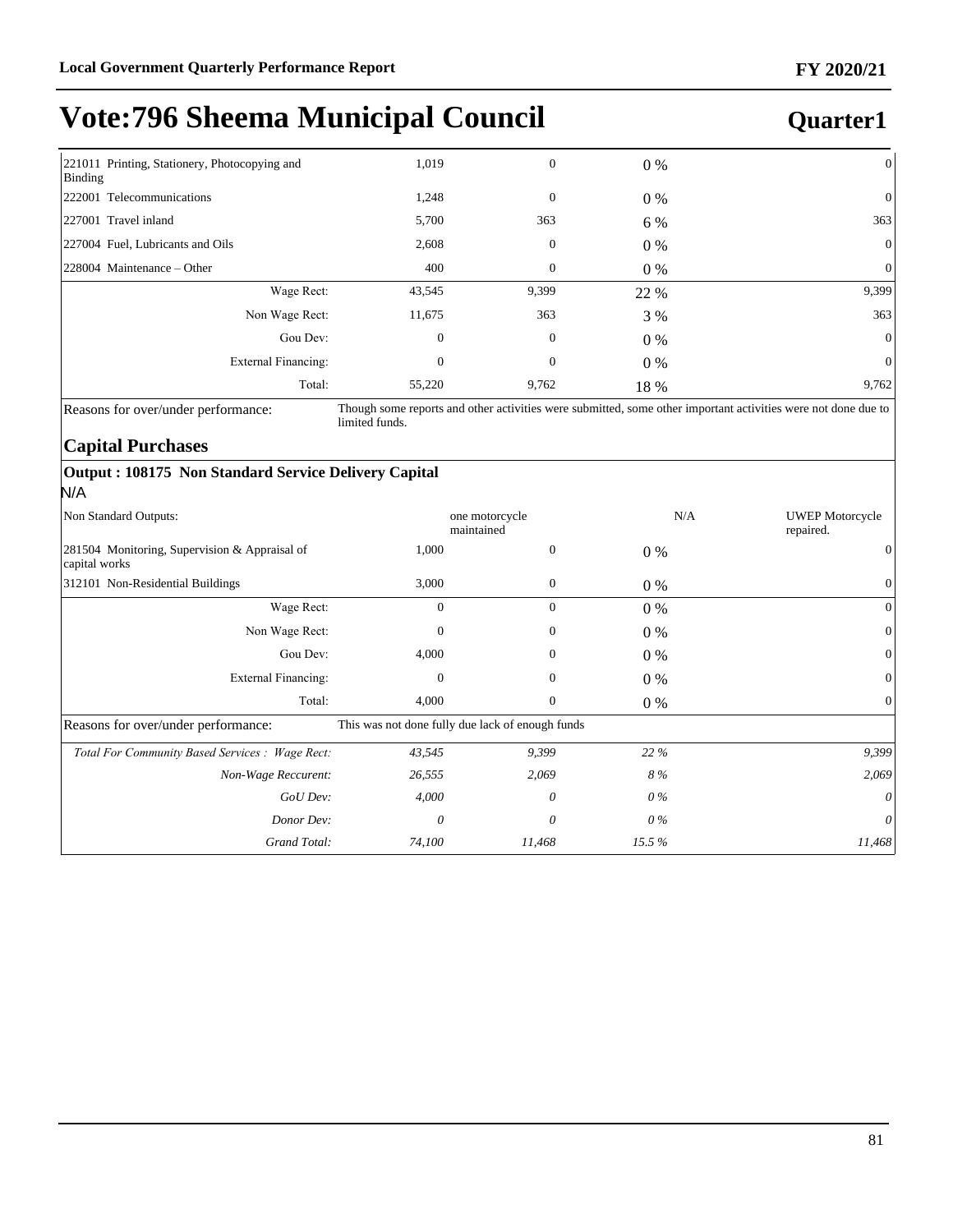### **Workplan : 10 Planning**

| <b>Outputs and Performance Indicators</b><br>(Ushs Thousands) | Annual<br><b>Planned</b><br><b>Outputs</b>                                                                                                                                                                                                        | <b>Cumulative</b><br>Output<br><b>Performance</b>                                                                                  | % Peformance | Quarterly<br><b>Planned</b><br><b>Outputs</b>                                                                                                                                                                                                     | Quarterly<br>Output<br><b>Performance</b>                                                                                          |
|---------------------------------------------------------------|---------------------------------------------------------------------------------------------------------------------------------------------------------------------------------------------------------------------------------------------------|------------------------------------------------------------------------------------------------------------------------------------|--------------|---------------------------------------------------------------------------------------------------------------------------------------------------------------------------------------------------------------------------------------------------|------------------------------------------------------------------------------------------------------------------------------------|
| <b>Programme: 1383 Local Government Planning Services</b>     |                                                                                                                                                                                                                                                   |                                                                                                                                    |              |                                                                                                                                                                                                                                                   |                                                                                                                                    |
| <b>Higher LG Services</b>                                     |                                                                                                                                                                                                                                                   |                                                                                                                                    |              |                                                                                                                                                                                                                                                   |                                                                                                                                    |
| Output: 138301 Management of the District Planning Office     |                                                                                                                                                                                                                                                   |                                                                                                                                    |              |                                                                                                                                                                                                                                                   |                                                                                                                                    |
| N/A                                                           |                                                                                                                                                                                                                                                   |                                                                                                                                    |              |                                                                                                                                                                                                                                                   |                                                                                                                                    |
| Non Standard Outputs:                                         | Staff salaries paid<br>for 12 months<br>monthly, Municipal<br>planning<br>administrative<br>functions co-<br>ordinated, MTPC<br>Meetings held and<br>minutes prepared,<br>office supplies<br>procured and small<br>office equipments<br>procured. | Staff salary paid for<br>three months, MTPC<br>meetings conducted<br>and planning<br>administrative<br>functions co-<br>ordinated. |              | Staff salaries paid<br>for 12 months<br>monthly, Municipal<br>planning<br>administrative<br>functions co-<br>ordinated, MTPC<br>Meetings held and<br>minutes prepared,<br>office supplies<br>procured and small<br>office equipments<br>procured. | Staff salary paid for<br>three months, MTPC<br>meetings conducted<br>and planning<br>administrative<br>functions co-<br>ordinated. |
| 211101 General Staff Salaries                                 | 54,000                                                                                                                                                                                                                                            | 4,862                                                                                                                              | 9 %          |                                                                                                                                                                                                                                                   | 4,862                                                                                                                              |
| 221002 Workshops and Seminars                                 | 1,920                                                                                                                                                                                                                                             | $\mathbf{0}$                                                                                                                       | $0\%$        |                                                                                                                                                                                                                                                   | $\mathbf{0}$                                                                                                                       |
| 221011 Printing, Stationery, Photocopying and<br>Binding      | 1,000                                                                                                                                                                                                                                             | $\boldsymbol{0}$                                                                                                                   | $0\%$        |                                                                                                                                                                                                                                                   | $\boldsymbol{0}$                                                                                                                   |
| 222001 Telecommunications                                     | 1,920                                                                                                                                                                                                                                             | $\boldsymbol{0}$                                                                                                                   | $0\%$        |                                                                                                                                                                                                                                                   | $\boldsymbol{0}$                                                                                                                   |
| 222003 Information and communications<br>technology (ICT)     | 1,000                                                                                                                                                                                                                                             | $\boldsymbol{0}$                                                                                                                   | $0\%$        |                                                                                                                                                                                                                                                   | $\boldsymbol{0}$                                                                                                                   |
| 227001 Travel inland                                          | 4,020                                                                                                                                                                                                                                             | 490                                                                                                                                | 12 %         |                                                                                                                                                                                                                                                   | 490                                                                                                                                |
| 227004 Fuel, Lubricants and Oils                              | 5,521                                                                                                                                                                                                                                             | $\boldsymbol{0}$                                                                                                                   | 0%           |                                                                                                                                                                                                                                                   | $\boldsymbol{0}$                                                                                                                   |
| Wage Rect:                                                    | 54,000                                                                                                                                                                                                                                            | 4,862                                                                                                                              | 9 %          |                                                                                                                                                                                                                                                   | 4,862                                                                                                                              |
| Non Wage Rect:                                                | 15,381                                                                                                                                                                                                                                            | 490                                                                                                                                | 3 %          |                                                                                                                                                                                                                                                   | 490                                                                                                                                |
| Gou Dev:                                                      | $\boldsymbol{0}$                                                                                                                                                                                                                                  | $\boldsymbol{0}$                                                                                                                   | $0\%$        |                                                                                                                                                                                                                                                   | $\mathbf{0}$                                                                                                                       |
| <b>External Financing:</b>                                    | $\boldsymbol{0}$                                                                                                                                                                                                                                  | $\boldsymbol{0}$                                                                                                                   | $0\%$        |                                                                                                                                                                                                                                                   | $\overline{0}$                                                                                                                     |
| Total:                                                        | 69,381                                                                                                                                                                                                                                            | 5,352                                                                                                                              | 8 %          |                                                                                                                                                                                                                                                   | 5,352                                                                                                                              |
| Reasons for over/under performance:                           |                                                                                                                                                                                                                                                   | Lack of transport means and under staffing affected the performance of this output.                                                |              |                                                                                                                                                                                                                                                   |                                                                                                                                    |
| <b>Output: 138302 District Planning</b>                       |                                                                                                                                                                                                                                                   |                                                                                                                                    |              |                                                                                                                                                                                                                                                   |                                                                                                                                    |
| No of qualified staff in the Unit                             | (2) MPU staffed<br>with 2 qualified staff which is the<br>that is Senior<br>Planner and the<br>Statistician                                                                                                                                       | () One qualified staff<br>Statistician                                                                                             |              | ()MPU staffed with<br>2 qualified staff that<br>is Senior Planner<br>and the Statistician                                                                                                                                                         | ()One qualified staff<br>which is the<br>Statistician                                                                              |
| No of Minutes of TPC meetings                                 | $(12)$ 12 MTPC<br>meetings to be held<br>at the municipal<br>headquarters                                                                                                                                                                         | () 3 MTPC meetings<br>held at the municipal<br>headquarters                                                                        |              | ()3 MTPC meetings<br>to be held at the<br>municipal<br>headquarters                                                                                                                                                                               | ()3 MTPC meetings<br>held at the municipal<br>headquarters                                                                         |
| Non Standard Outputs:                                         | Budget conference<br>held for FY<br>2021/2022.                                                                                                                                                                                                    | N/A                                                                                                                                |              |                                                                                                                                                                                                                                                   | N/A                                                                                                                                |
| 221009 Welfare and Entertainment                              | 2,000                                                                                                                                                                                                                                             | $\boldsymbol{0}$                                                                                                                   | $0\%$        |                                                                                                                                                                                                                                                   | 0                                                                                                                                  |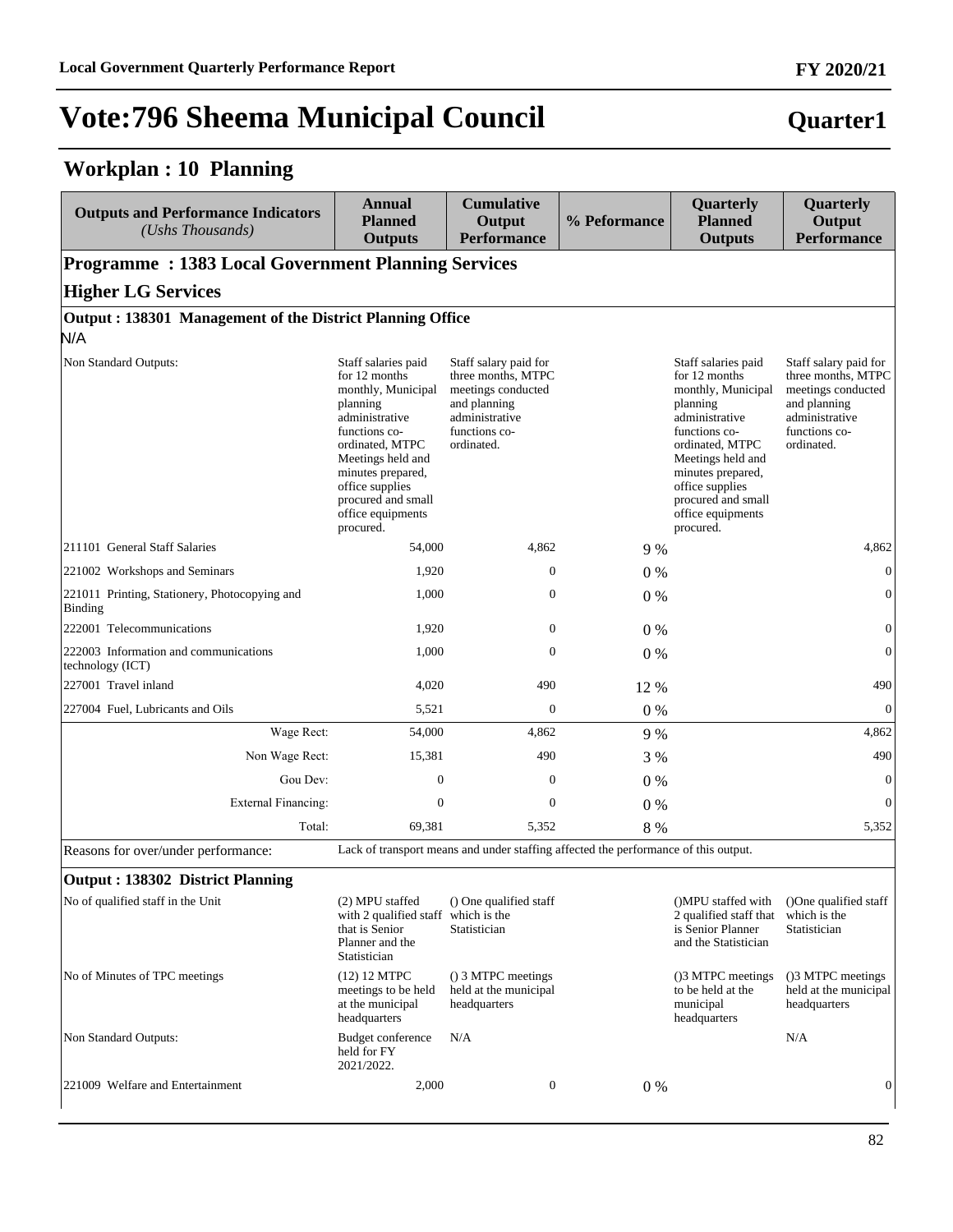### **Quarter1**

| 221011 Printing, Stationery, Photocopying and<br>Binding | 600                                                                                                                                                                            | $\mathbf{0}$                                                                                                  | $0\%$   |                                                                                                                                                                                | $\boldsymbol{0}$                                                           |
|----------------------------------------------------------|--------------------------------------------------------------------------------------------------------------------------------------------------------------------------------|---------------------------------------------------------------------------------------------------------------|---------|--------------------------------------------------------------------------------------------------------------------------------------------------------------------------------|----------------------------------------------------------------------------|
| 227001 Travel inland                                     | 2,400                                                                                                                                                                          | $\boldsymbol{0}$                                                                                              | 0%      |                                                                                                                                                                                | $\boldsymbol{0}$                                                           |
| Wage Rect:                                               | $\mathbf{0}$                                                                                                                                                                   | $\mathbf{0}$                                                                                                  | 0%      |                                                                                                                                                                                | $\mathbf{0}$                                                               |
| Non Wage Rect:                                           | 5,000                                                                                                                                                                          | $\boldsymbol{0}$                                                                                              | $0\%$   |                                                                                                                                                                                | $\mathbf{0}$                                                               |
| Gou Dev:                                                 | $\mathbf{0}$                                                                                                                                                                   | $\mathbf{0}$                                                                                                  | $0\%$   |                                                                                                                                                                                | $\mathbf{0}$                                                               |
| <b>External Financing:</b>                               | $\mathbf{0}$                                                                                                                                                                   | $\mathbf{0}$                                                                                                  | 0%      |                                                                                                                                                                                | $\mathbf{0}$                                                               |
| Total:                                                   | 5,000                                                                                                                                                                          | $\boldsymbol{0}$                                                                                              | 0%      |                                                                                                                                                                                | $\mathbf{0}$                                                               |
| Reasons for over/under performance:                      | largely affected the performance.                                                                                                                                              | Lack of funding for this output due to no receipt of funds received from Local revenue to the department      |         |                                                                                                                                                                                |                                                                            |
| Output : 138303 Statistical data collection<br>N/A       |                                                                                                                                                                                |                                                                                                               |         |                                                                                                                                                                                |                                                                            |
| Non Standard Outputs:                                    | Municipal Statistical Data were collected<br>Abstract FY 2019/20 within the<br>prepared and<br>submitted to the<br><b>UBOS</b><br>Data collected<br>within the<br>municipality | municipality                                                                                                  |         | Municipal Statistical Data were collected<br>Abstract FY 2019/20 within the<br>prepared and<br>submitted to the<br><b>UBOS</b><br>Data collected<br>within the<br>municipality | municipality                                                               |
| 227001 Travel inland                                     | 3,000                                                                                                                                                                          | 495                                                                                                           | 17 %    |                                                                                                                                                                                | 495                                                                        |
| Wage Rect:                                               | $\mathbf{0}$                                                                                                                                                                   | $\mathbf{0}$                                                                                                  | $0\%$   |                                                                                                                                                                                | $\overline{0}$                                                             |
| Non Wage Rect:                                           | 3,000                                                                                                                                                                          | 495                                                                                                           | 17 %    |                                                                                                                                                                                | 495                                                                        |
| Gou Dev:                                                 | $\mathbf{0}$                                                                                                                                                                   | $\boldsymbol{0}$                                                                                              | $0\%$   |                                                                                                                                                                                | $\overline{0}$                                                             |
| <b>External Financing:</b>                               | $\mathbf{0}$                                                                                                                                                                   | $\mathbf{0}$                                                                                                  | 0%      |                                                                                                                                                                                | $\overline{0}$                                                             |
| Total:                                                   | 3,000                                                                                                                                                                          | 495                                                                                                           | 17 %    |                                                                                                                                                                                | 495                                                                        |
| Reasons for over/under performance:                      | collect data within the municipality.                                                                                                                                          | Lack of transport means for the department that hindered the Statistician from traversing the municipality to |         |                                                                                                                                                                                |                                                                            |
| Output : 138304 Demographic data collection<br>N/A       |                                                                                                                                                                                |                                                                                                               |         |                                                                                                                                                                                |                                                                            |
| Non Standard Outputs:                                    | Municipal economic Lower local<br>profile prepared,<br>LLGs trained on the<br>dissemination of<br>population<br>guidelines.<br>Data relating to<br>demographic<br>collected.   | governments trained<br>on the dissemination<br>of population<br>guidelines                                    |         | Municipal economic Lower local<br>profile prepared,<br>LLGs trained on the<br>dissemination of<br>population<br>guidelines.<br>Data relating to<br>demographic<br>collected.   | governments trained<br>on the dissemination<br>of population<br>guidelines |
| 227001 Travel inland                                     | 1,500                                                                                                                                                                          | $\boldsymbol{0}$                                                                                              | $0\%$   |                                                                                                                                                                                | $\boldsymbol{0}$                                                           |
| Wage Rect:                                               | $\boldsymbol{0}$                                                                                                                                                               | $\boldsymbol{0}$                                                                                              | $0\ \%$ |                                                                                                                                                                                | $\boldsymbol{0}$                                                           |
| Non Wage Rect:                                           | 1,500                                                                                                                                                                          | $\boldsymbol{0}$                                                                                              | 0%      |                                                                                                                                                                                | $\mathbf{0}$                                                               |
| Gou Dev:                                                 | $\boldsymbol{0}$                                                                                                                                                               | $\boldsymbol{0}$                                                                                              | 0%      |                                                                                                                                                                                | $\mathbf{0}$                                                               |
| <b>External Financing:</b>                               | $\boldsymbol{0}$                                                                                                                                                               | $\boldsymbol{0}$                                                                                              | 0%      |                                                                                                                                                                                | $\mathbf{0}$                                                               |
| Total:                                                   | 1,500                                                                                                                                                                          | $\boldsymbol{0}$                                                                                              | 0%      |                                                                                                                                                                                | $\mathbf{0}$                                                               |
| Reasons for over/under performance:                      |                                                                                                                                                                                | Inadequate funds to fund this output due to lack of local revenue for this quarter by the department.         |         |                                                                                                                                                                                |                                                                            |
|                                                          |                                                                                                                                                                                |                                                                                                               |         |                                                                                                                                                                                |                                                                            |

### **Output : 138306 Development Planning** N/A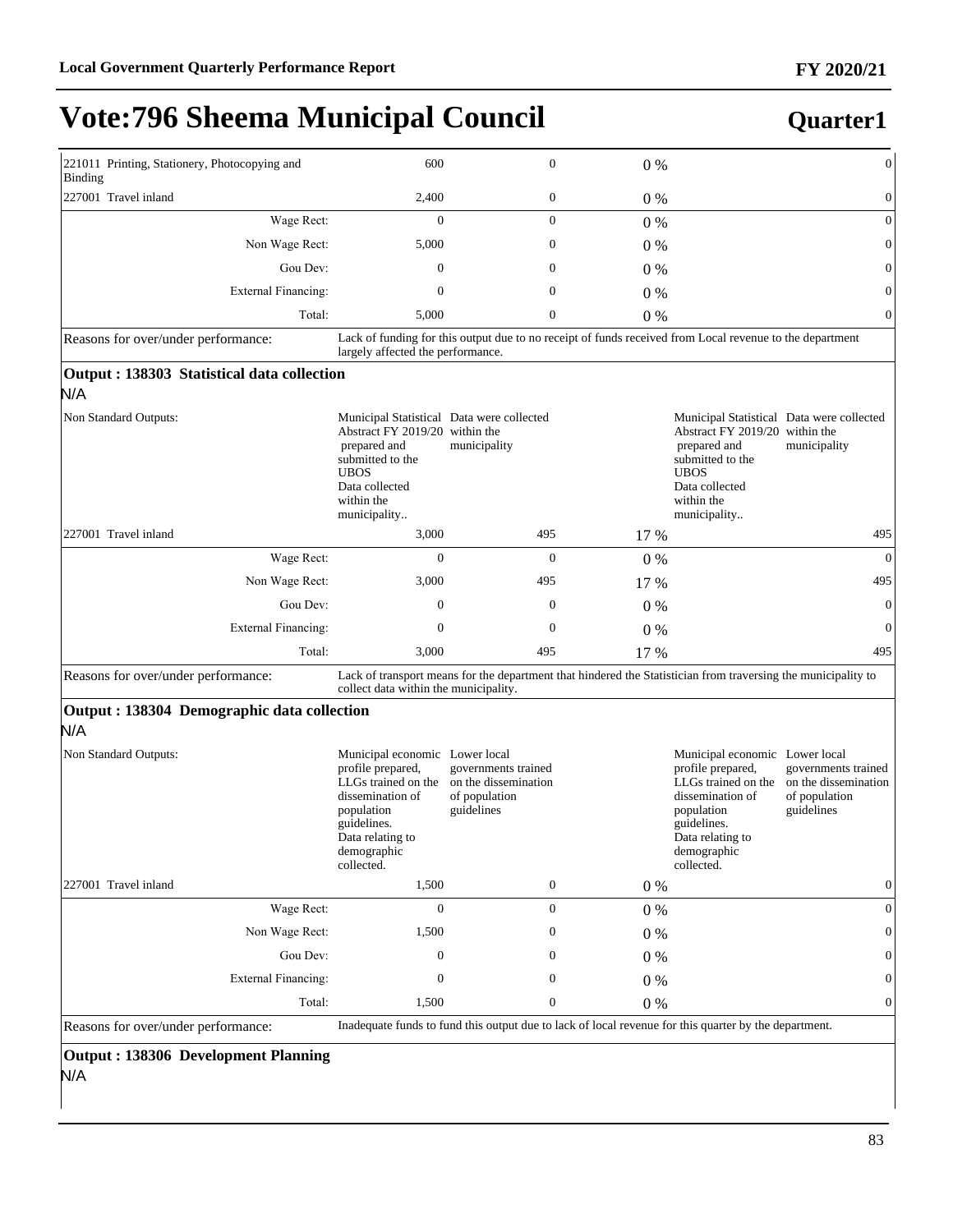| Non Standard Outputs:                                           | Technical guidance<br>provided to division<br>staff on preparation<br>of plans and<br>guidance on<br>participatory<br>planning.        | Technical guidance<br>provided for the<br>divisions under<br>participatory<br>planning. |         | Technical guidance<br>provided to division<br>staff on preparation<br>of plans and<br>guidance on<br>participatory<br>planning. | Technical guidance<br>provided for the<br>divisions under<br>participatory<br>planning. |
|-----------------------------------------------------------------|----------------------------------------------------------------------------------------------------------------------------------------|-----------------------------------------------------------------------------------------|---------|---------------------------------------------------------------------------------------------------------------------------------|-----------------------------------------------------------------------------------------|
| 227001 Travel inland                                            | 2,000                                                                                                                                  | 0                                                                                       | 0%      |                                                                                                                                 | $\mathbf{0}$                                                                            |
| Wage Rect:                                                      | $\overline{0}$                                                                                                                         | $\boldsymbol{0}$                                                                        | 0%      |                                                                                                                                 | $\boldsymbol{0}$                                                                        |
| Non Wage Rect:                                                  | 2,000                                                                                                                                  | $\boldsymbol{0}$                                                                        | 0%      |                                                                                                                                 | $\mathbf{0}$                                                                            |
| Gou Dev:                                                        | $\mathbf{0}$                                                                                                                           | $\boldsymbol{0}$                                                                        | $0\%$   |                                                                                                                                 | $\mathbf{0}$                                                                            |
| <b>External Financing:</b>                                      | $\boldsymbol{0}$                                                                                                                       | $\boldsymbol{0}$                                                                        | 0%      |                                                                                                                                 | $\boldsymbol{0}$                                                                        |
| Total:                                                          | 2,000                                                                                                                                  | $\boldsymbol{0}$                                                                        | $0\%$   |                                                                                                                                 | $\mathbf{0}$                                                                            |
| Reasons for over/under performance:                             |                                                                                                                                        | Inadequate funding due to no receipt of funds from local revenue received.              |         |                                                                                                                                 |                                                                                         |
| <b>Output: 138308 Operational Planning</b><br>N/A               |                                                                                                                                        |                                                                                         |         |                                                                                                                                 |                                                                                         |
| Non Standard Outputs:                                           | PBS quarterly<br>reports prepared and reports prepared and<br>submitted, annual<br>workplans and<br>budgets prepared<br>and submitted. | PBS quarterly<br>submitted.                                                             |         | PBS quarterly<br>reports prepared and<br>submitted, annual<br>report prepared and<br>submitted.                                 | PBS quarterly<br>reports prepared and<br>submitted.                                     |
| 221009 Welfare and Entertainment                                | 2,000                                                                                                                                  | 100                                                                                     | 5 %     |                                                                                                                                 | 100                                                                                     |
| 221012 Small Office Equipment                                   | 1,000                                                                                                                                  | $\boldsymbol{0}$                                                                        | 0%      |                                                                                                                                 | $\overline{0}$                                                                          |
| 222001 Telecommunications                                       | 2,500                                                                                                                                  | 600                                                                                     | 24 %    |                                                                                                                                 | 600                                                                                     |
| 227001 Travel inland                                            | 7,500                                                                                                                                  | 1,562                                                                                   | 21 %    |                                                                                                                                 | 1,562                                                                                   |
| 227004 Fuel, Lubricants and Oils                                | 2,000                                                                                                                                  | $\boldsymbol{0}$                                                                        | $0\ \%$ |                                                                                                                                 | $\mathbf{0}$                                                                            |
| Wage Rect:                                                      | $\Omega$                                                                                                                               | $\mathbf{0}$                                                                            | 0%      |                                                                                                                                 | $\Omega$                                                                                |
| Non Wage Rect:                                                  | 15,000                                                                                                                                 | 2,262                                                                                   | 15 %    |                                                                                                                                 | 2,262                                                                                   |
| Gou Dev:                                                        | $\boldsymbol{0}$                                                                                                                       | $\mathbf{0}$                                                                            | $0\%$   |                                                                                                                                 | $\mathbf{0}$                                                                            |
| <b>External Financing:</b>                                      | $\mathbf{0}$                                                                                                                           | $\boldsymbol{0}$                                                                        | $0\%$   |                                                                                                                                 | $\overline{0}$                                                                          |
| Total:                                                          | 15,000                                                                                                                                 | 2,262                                                                                   | 15 %    |                                                                                                                                 | 2,262                                                                                   |
| Reasons for over/under performance:                             |                                                                                                                                        | Lack of internet at the headquarters that affected the submission deadlines.            |         |                                                                                                                                 |                                                                                         |
| Output: 138309 Monitoring and Evaluation of Sector plans<br>N/A |                                                                                                                                        |                                                                                         |         |                                                                                                                                 |                                                                                         |
| Non Standard Outputs:                                           | PAF funded projects PAF funded<br>monitored, DDEG<br>projects monitored<br>and evaluated.                                              | activities monitored.                                                                   |         | PAF funded projects PAF funded<br>monitored, DDEG<br>projects monitored<br>and evaluated.                                       | activities monitored.                                                                   |
| 227001 Travel inland                                            | 7,404                                                                                                                                  | 1,000                                                                                   | 14 %    |                                                                                                                                 | 1,000                                                                                   |
| 227004 Fuel, Lubricants and Oils                                | 6,400                                                                                                                                  | 1,250                                                                                   | 20 %    |                                                                                                                                 | 1,250                                                                                   |
| Wage Rect:                                                      | 0                                                                                                                                      | $\boldsymbol{0}$                                                                        | 0%      |                                                                                                                                 | $\mathbf{0}$                                                                            |
| Non Wage Rect:                                                  | 11,204                                                                                                                                 | 2,250                                                                                   | 20 %    |                                                                                                                                 | 2,250                                                                                   |
| Gou Dev:                                                        | 2,600                                                                                                                                  | $\boldsymbol{0}$                                                                        | $0\%$   |                                                                                                                                 | $\theta$                                                                                |
| <b>External Financing:</b>                                      | $\boldsymbol{0}$                                                                                                                       | $\boldsymbol{0}$                                                                        | $0\%$   |                                                                                                                                 | $\mathbf{0}$                                                                            |
| Total:                                                          | 13,804                                                                                                                                 | 2,250                                                                                   | 16 %    |                                                                                                                                 | 2,250                                                                                   |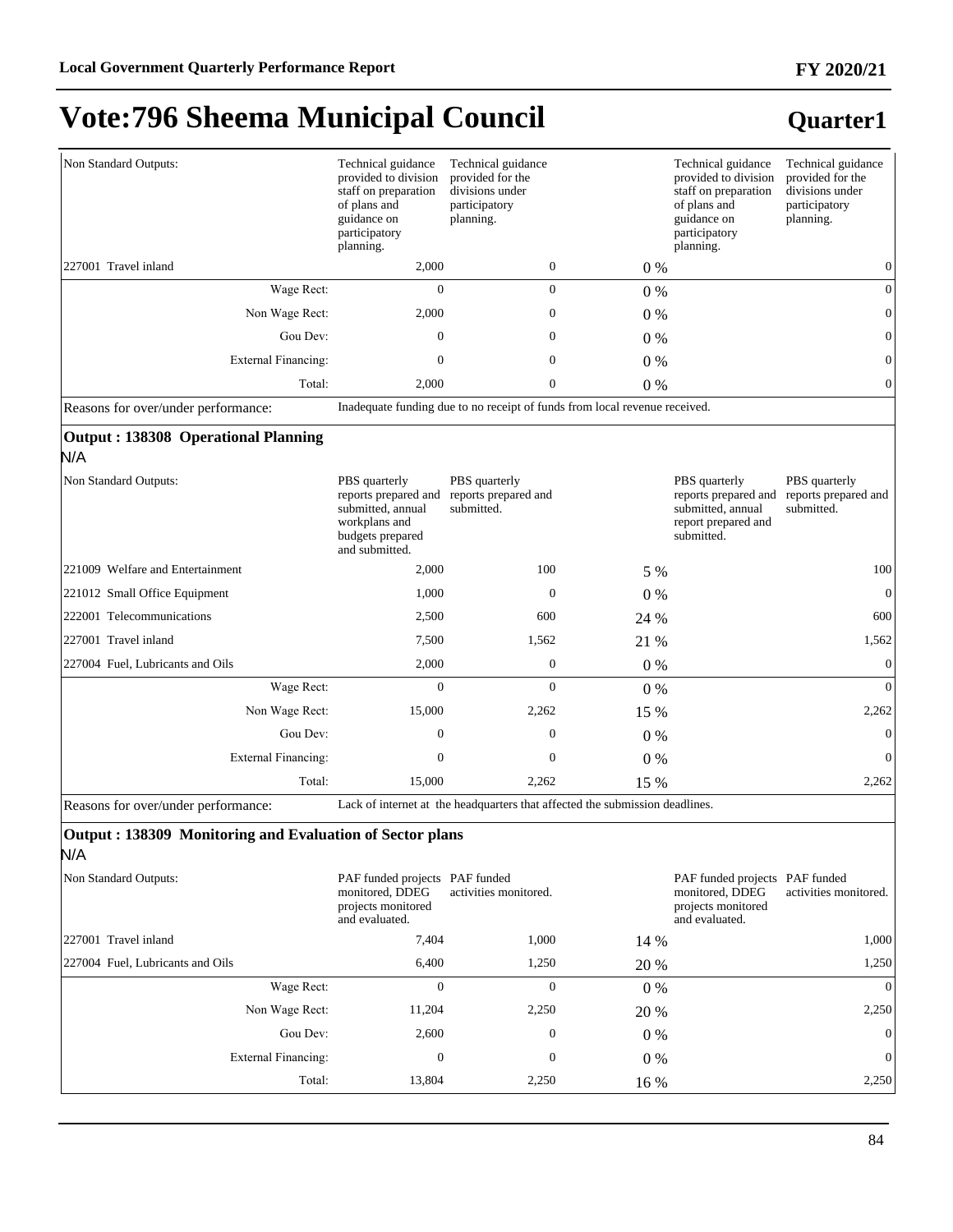### **Quarter1**

### **Workplan : 10 Planning**

| <b>Outputs and Performance Indicators</b><br>$(Ushs$ Thousands) | Annual<br><b>Planned</b><br><b>Outputs</b> | <b>Cumulative</b><br>Output<br><b>Performance</b>                                                           | % Peformance | Quarterly<br><b>Planned</b><br><b>Outputs</b>               | Quarterly<br>Output<br><b>Performance</b> |  |  |  |
|-----------------------------------------------------------------|--------------------------------------------|-------------------------------------------------------------------------------------------------------------|--------------|-------------------------------------------------------------|-------------------------------------------|--|--|--|
| Reasons for over/under performance:                             |                                            | Lack of transport means largely affected the performance as it was a challenge and it is still a challenge. |              |                                                             |                                           |  |  |  |
| <b>Capital Purchases</b>                                        |                                            |                                                                                                             |              |                                                             |                                           |  |  |  |
| Output : 138372 Administrative Capital                          |                                            |                                                                                                             |              |                                                             |                                           |  |  |  |
| N/A                                                             |                                            |                                                                                                             |              |                                                             |                                           |  |  |  |
| Non Standard Outputs:                                           | Procurement of a<br>laptop computer.       | Not yet done                                                                                                |              | Procurement of a<br>laptop computer and<br>office furniture | Not yet done                              |  |  |  |
| 312203 Furniture & Fixtures                                     | 1,074                                      | $\boldsymbol{0}$                                                                                            | $0\%$        |                                                             | $\overline{0}$                            |  |  |  |
| 312213 ICT Equipment                                            | 3,500                                      | $\mathbf{0}$                                                                                                | $0\%$        |                                                             | $\mathbf{0}$                              |  |  |  |
| Wage Rect:                                                      | $\mathbf{0}$                               | $\mathbf{0}$                                                                                                | $0\%$        |                                                             | $\overline{0}$                            |  |  |  |
| Non Wage Rect:                                                  | $\Omega$                                   | $\Omega$                                                                                                    | $0\%$        |                                                             | $\mathbf{0}$                              |  |  |  |
| Gou Dev:                                                        | 4.574                                      | $\mathbf{0}$                                                                                                | $0\%$        |                                                             | $\mathbf{0}$                              |  |  |  |
| <b>External Financing:</b>                                      | $\mathbf{0}$                               | $\mathbf{0}$                                                                                                | $0\%$        |                                                             | $\overline{0}$                            |  |  |  |
| Total:                                                          | 4,574                                      | $\mathbf{0}$                                                                                                | $0\%$        |                                                             | $\Omega$                                  |  |  |  |
| Reasons for over/under performance:                             |                                            | The funds are not yet enough to procure alaptop and furniture.                                              |              |                                                             |                                           |  |  |  |
| Total For Planning: Wage Rect:                                  | 54,000                                     | 4,862                                                                                                       | 9%           |                                                             | 4,862                                     |  |  |  |
| Non-Wage Reccurent:                                             | 53,085                                     | 5,497                                                                                                       | $10\%$       |                                                             | 5,497                                     |  |  |  |
| GoU Dev:                                                        | 7,174                                      | 0                                                                                                           | $0\%$        |                                                             | 0                                         |  |  |  |
| Donor Dev:                                                      | $\theta$                                   | 0                                                                                                           | $0\%$        |                                                             | $\theta$                                  |  |  |  |
| Grand Total:                                                    | 114,259                                    | 10,359                                                                                                      | 9.1%         |                                                             | 10,359                                    |  |  |  |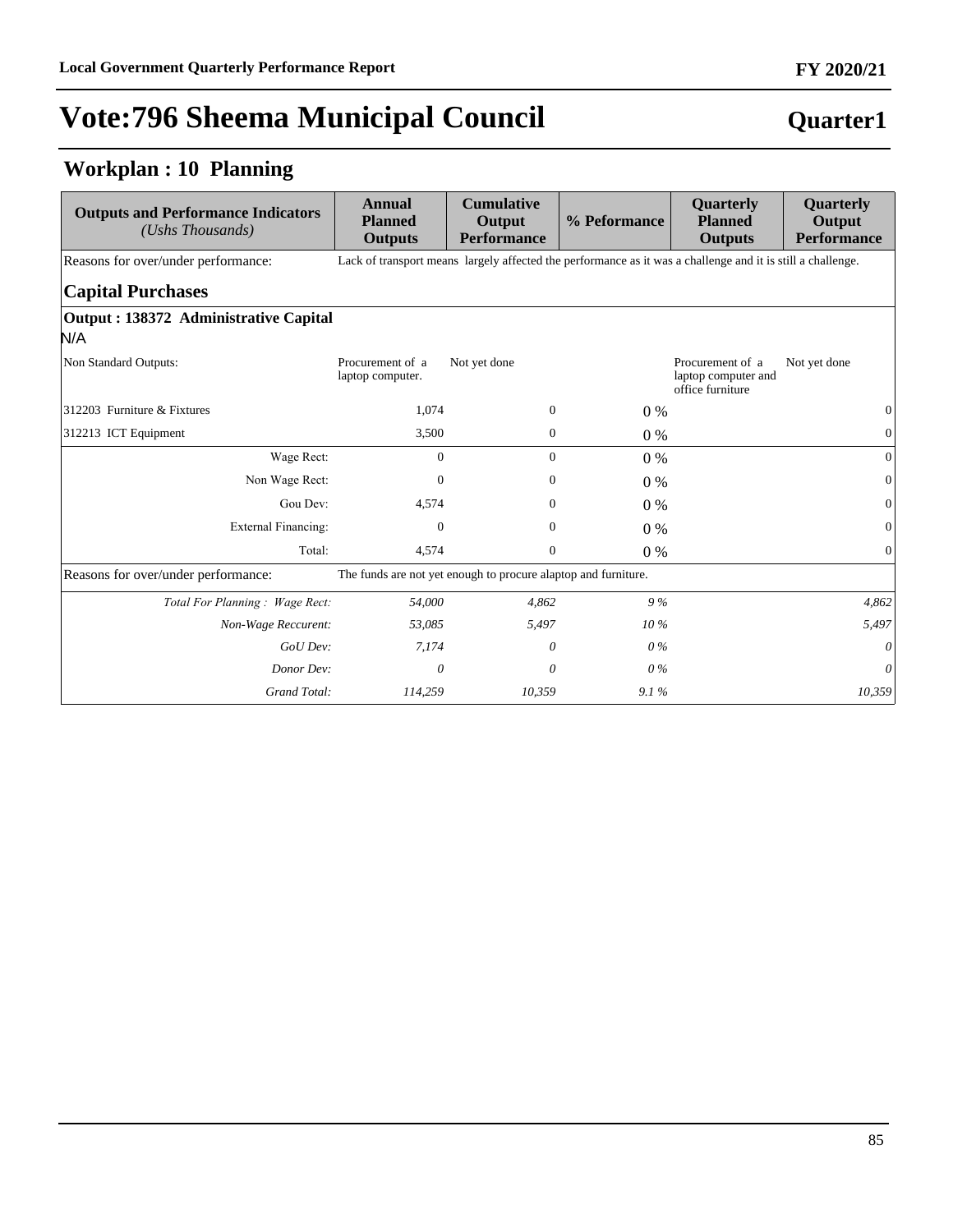**Workplan : 11 Internal Audit**

# **Vote:796 Sheema Municipal Council**

#### **Outputs and Performance Indicators** *(Ushs Thousands)*  **Annual Planned Outputs Cumulative Output Performance % Peformance Quarterly Planned Outputs Quarterly Output Performance Programme : 1482 Internal Audit Services Higher LG Services Output : 148201 Management of Internal Audit Office** N/A Non Standard Outputs: 1.Staff salaries paid for 12 Months 2.Air time procured for 12 Months 3.Office Stationery procured 4.LOGIAA Annual workshops and meetings attended 5.Quarterly audit reports submitted to Auditor General Mbarara 6.Computer accessories and maintenance procured 7.ICPAU Workshops and seminars attended 8.Coordination with line ministries done 9.Office Camera procured Staff salary paid for three months, quarterly audit reports submitted to the Auditor General Mbarara, coordination with line ministries done 1.Staff salaries paid for three Months 2.Air time procured for three Months 3.Office Stationery procured 4.LOGIAA Annual workshops and meetings attended 5.Quarterly audit reports submitted to Auditor General Mbarara 6.Coordination with line ministries done Staff salary paid for three months, quarterly audit reports submitted to the Auditor General Mbarara, coordination with line ministries done 211101 General Staff Salaries 2,304 11,891 11,891 2,304 19 % 2,304 2,304 2,304 221008 Computer supplies and Information Technology (IT) 600 0 0 % 0 221011 Printing, Stationery, Photocopying and Binding 436 0 0 % 0 0 0 % 0 221017 Subscriptions  $250$  0 0  $0\%$  0 222003 Information and communications technology (ICT) 800 0 0 % 0 227001 Travel inland 3,995 382 10 % 382 Wage Rect: 11,891 2,304 19 % 2,304 2,304 Non Wage Rect: 6,081 382 6 % 382 382 Gou Dev:  $0 \t 0 \t 0 \t 0 \t 0$ ([WHUQDO)LQDQFLQJ 0 0 0 % 0 Total: 17,972 2,686 15 % 2,686

Reasons for over/under performance: Under staffing of the sector and lack of transport means affected the performance of this output.

**Output : 148202 Internal Audit**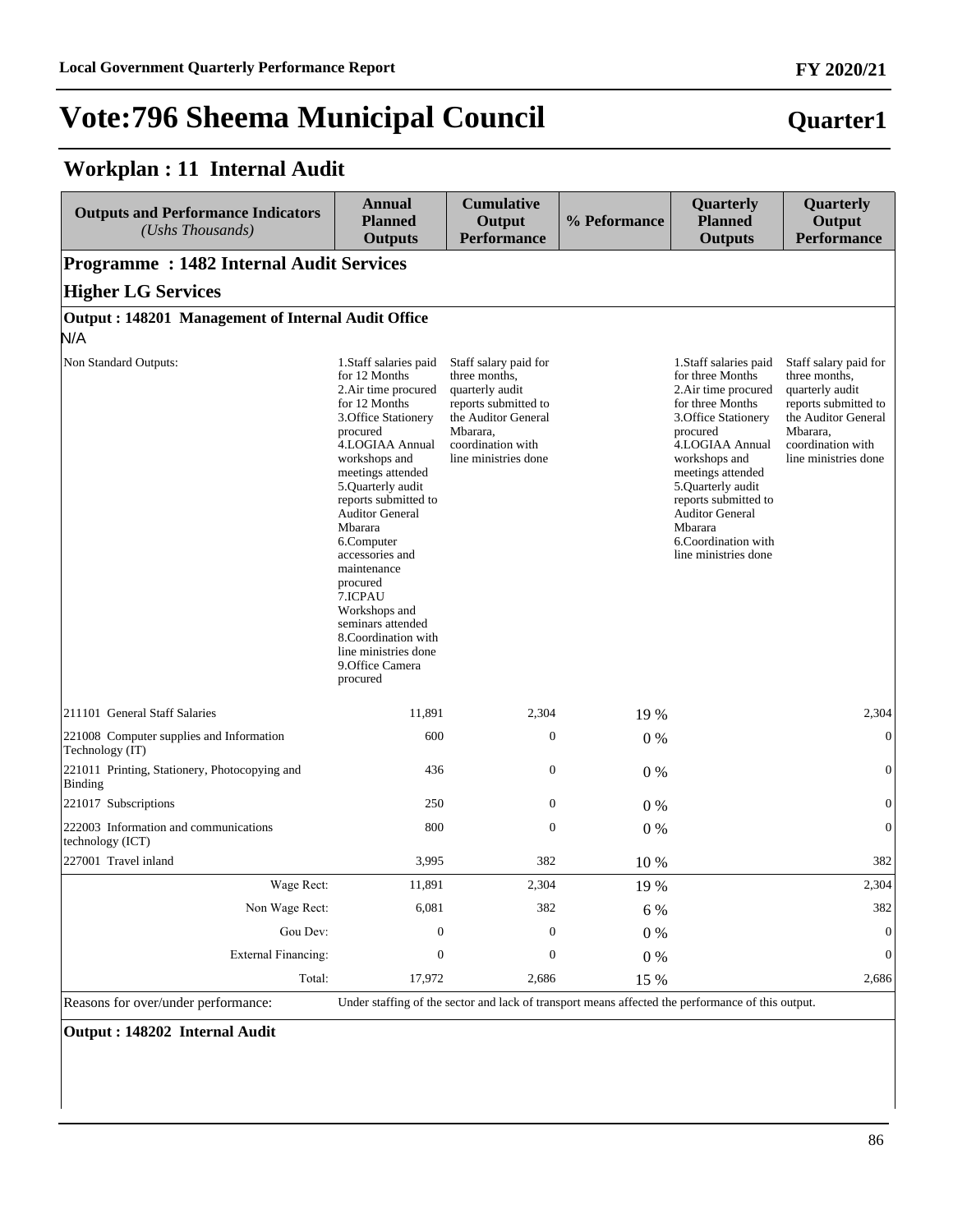#### No. of Internal Department Audits (14) Nine Departments' and Four Divisions'Audited () Twelve departments and four divisions audited for quarter one (16)Twelve Departments' and Four Divisions'Audited quarterly ()Twelve departments and four divisions audited for quarter one Date of submitting Quarterly Internal Audit Reports (2020-10-30) Four quarterly audit reports prepared and reports prepared and submitted to relevant relevant offices. offices (30-10-2020) Quarterly audit (2020-10- 30)Quarterly audit reports prepared and reports prepared and submitted to relevant relevant offices. offices (30-10- 2020)Quarterly audit Non Standard Outputs: 1.Handover Ceremonies witnessed 2.48 Primary schools audit made for Audited 3.Six Secondary schools audited 4.One Tertiary Institution audited 5.Nine Health centres audited 6.Special audits carried out 7.Office fuel procured 8.Payroll audits made quarterly 9.Coordinations made with line ministries 10.Quarterly audit reports made Handover ceremonies witnessed, payroll quarter one, coordination made with line ministries and quarterly audits carried. 1.Handover Ceremonies witnessed if any 2.Twelve Primary schools Audited 3.Special audits carried out if any 4.Quarterly Office fuel procured 5.Payroll audits made quarterly 6.Co-ordinations made with line ministries 7.Quarterly audit reports made Handover ceremonies witnessed, payroll audit made for quarter one, coordination made with line ministries and quarterly audits carried. 227001 Travel inland 3,545 520 15 % 520 227004 Fuel, Lubricants and Oils 6.4,560 1,140 25 % 1,140 1,140 :DJH5HFW 0 0 0 % 0 Non Wage Rect: 8,105 1,660 20 % 1,660 Gou Dev:  $0 \t 0 \t 0 \t 0 \t 0$ ([WHUQDO)LQDQFLQJ 0 0 0 % 0 Total: 8,105 1,660 20 % 1,660 Reasons for over/under performance: Under staffing of the sector and lack of the transport means largerly affected the performance. Covid-19 pandemic also affected the performance **Output : 148204 Sector Management and Monitoring** N/A

| Non Standard Outputs: | 1.Number of YLP<br>&UWEP groups<br>audited<br>2. Number of capital<br>projects audited<br>3. Number of audit<br>reports made on road<br>works | None |          | 1. Number of YLP<br>&UWEP groups<br>audited | None |   |
|-----------------------|-----------------------------------------------------------------------------------------------------------------------------------------------|------|----------|---------------------------------------------|------|---|
| 227001 Travel inland  | 414                                                                                                                                           |      | $\theta$ | $0\%$                                       |      | 0 |

# **Quarter1 FY 2020/21**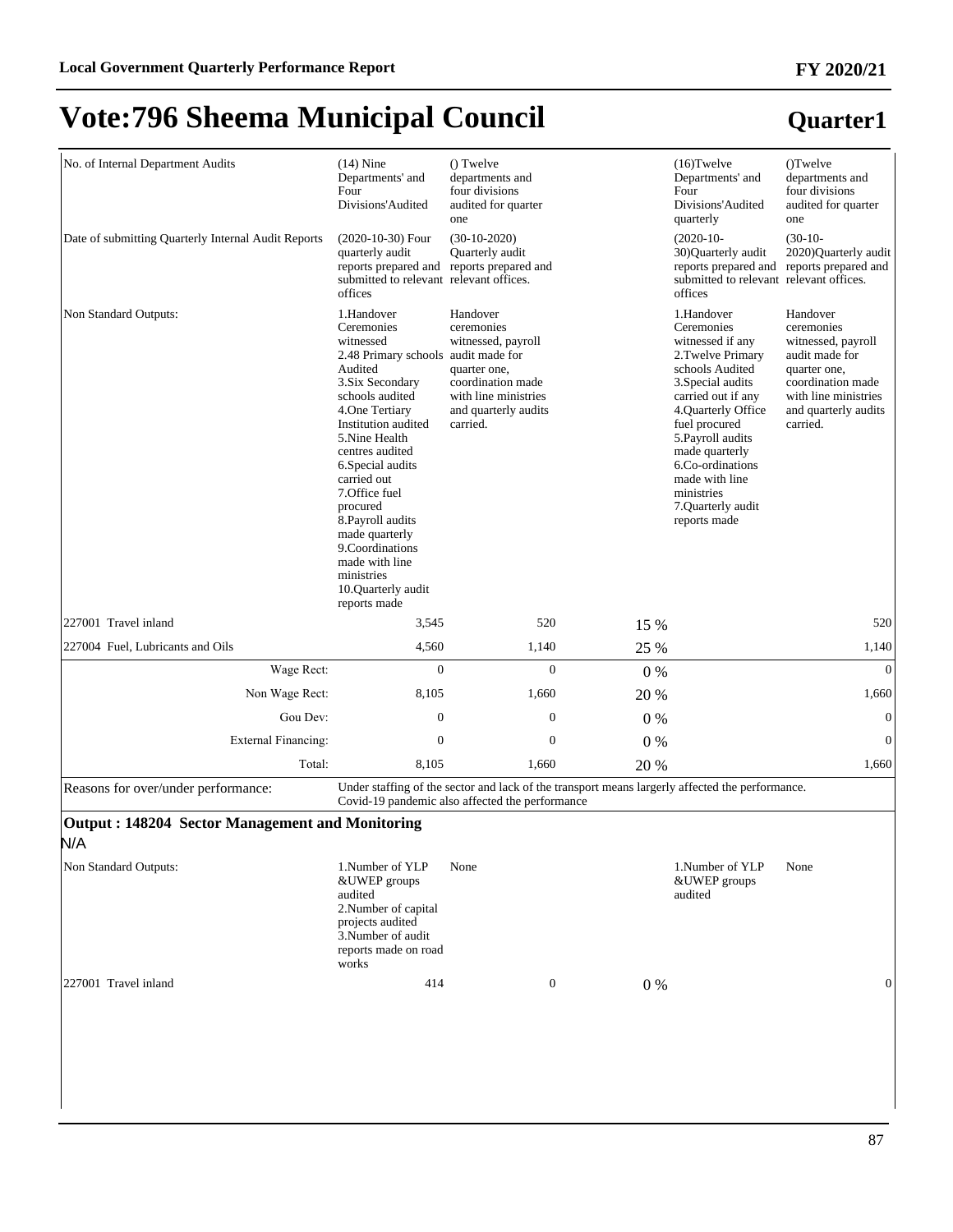| Wage Rect:                           | $\Omega$                                                         | $\Omega$ | $0\%$  |       |
|--------------------------------------|------------------------------------------------------------------|----------|--------|-------|
| Non Wage Rect:                       | 414                                                              | 0        | $0\%$  | 0     |
| Gou Dev:                             | $\mathbf{0}$                                                     | $\Omega$ | $0\%$  | 0     |
| External Financing:                  | 0                                                                | 0        | 0 %    |       |
| Total:                               | 414                                                              | $\theta$ | $0\%$  |       |
| Reasons for over/under performance:  | Inadequate funding that hindered the performance of this output. |          |        |       |
| Total For Internal Audit: Wage Rect: | 11,891                                                           | 2,304    | 19%    | 2,304 |
| Non-Wage Reccurent:                  | 14,600                                                           | 2,042    | $14\%$ | 2,042 |
| GoU Dev:                             | 0                                                                | 0        | 0 %    | 0     |
| Donor Dev:                           | 0                                                                | 0        | 0 %    | 0     |
| Grand Total:                         | 26,491                                                           | 4,346    | 16.4%  | 4,346 |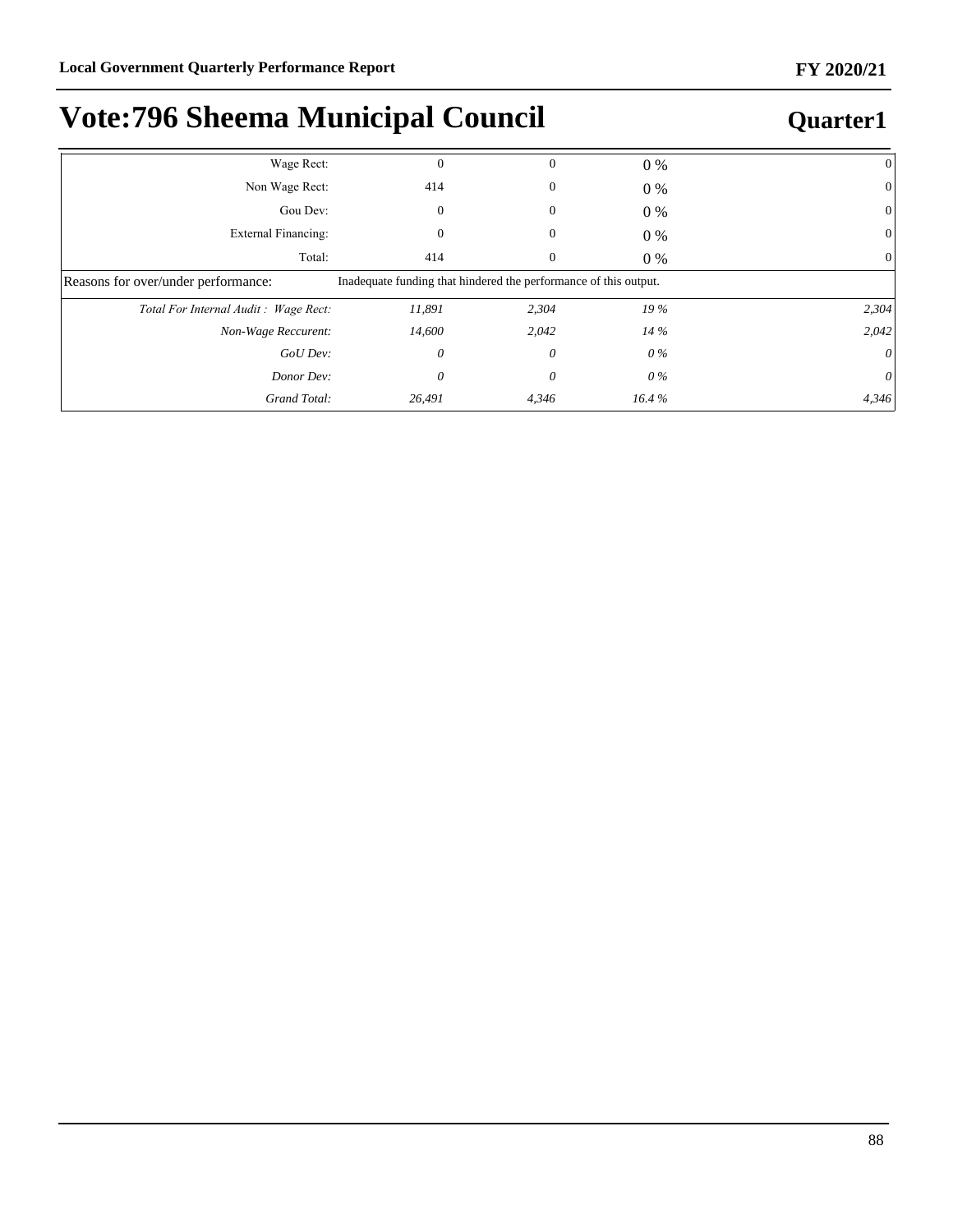### **Workplan : 12 Trade, Industry and Local Development**

| <b>Outputs and Performance Indicators</b><br>(Ushs Thousands)                      | Annual<br><b>Planned</b><br><b>Outputs</b>                                  | <b>Cumulative</b><br>Output<br><b>Performance</b>                                                                | % Peformance | Quarterly<br><b>Planned</b><br><b>Outputs</b>                                                                                                    | Quarterly<br>Output<br><b>Performance</b>                                                     |
|------------------------------------------------------------------------------------|-----------------------------------------------------------------------------|------------------------------------------------------------------------------------------------------------------|--------------|--------------------------------------------------------------------------------------------------------------------------------------------------|-----------------------------------------------------------------------------------------------|
| <b>Programme: 0683 Commercial Services</b>                                         |                                                                             |                                                                                                                  |              |                                                                                                                                                  |                                                                                               |
| <b>Higher LG Services</b>                                                          |                                                                             |                                                                                                                  |              |                                                                                                                                                  |                                                                                               |
| <b>Output: 068301 Trade Development and Promotion Services</b>                     |                                                                             |                                                                                                                  |              |                                                                                                                                                  |                                                                                               |
| No of awareness radio shows participated in                                        | (4) Four radio<br>awareness programs                                        | () One radio<br>announcement on<br>awareness were<br>done.                                                       |              | $(1)$ One radio<br>awareness programs. announcement on                                                                                           | ()One radio<br>awareness were<br>done.                                                        |
| No. of trade sensitisation meetings organised at the<br>District/Municipal Council | $(4)$ Four<br>sensitization<br>meetings organized.                          | () Four sensitization<br>meetings were held<br>and organised                                                     |              | $(1)$ One sensitization<br>meetings organized.                                                                                                   | ()Four sensitization<br>meetings were held<br>and organised                                   |
| No of businesses inspected for compliance to the law                               | $(100)$ 100 business<br>enterprises inspected<br>for compliance.            | ( ) 24 business<br>enterprises inspected<br>for compliance                                                       |              | $(100)100$ business<br>enterprises inspected<br>for compliance.                                                                                  | $(24)$ business<br>enterprises inspected<br>for compliance                                    |
| No of businesses issued with trade licenses                                        | (10000) 10,000<br>businesses issued<br>with trade licenses.                 | $()$ 3452 businesses<br>were assessed                                                                            |              | (2500)2500<br>businesses issued<br>with trade licenses.                                                                                          | ()3452 businesses<br>were assessed                                                            |
| Non Standard Outputs:                                                              | N/A                                                                         | Radio<br>announcements,<br>sensitization<br>meetings were held<br>and businesses<br>mobilised                    |              | Radio<br>announcements.<br>sensitization<br>meetings held and<br>businesses mobilized<br>for registration,<br>compliance and<br>trading licence. | Radio<br>announcements,<br>sensitization<br>meetings were held<br>and businesses<br>mobilised |
| 211101 General Staff Salaries                                                      | 14,716                                                                      | $\theta$                                                                                                         | $0\%$        |                                                                                                                                                  | $\mathbf{0}$                                                                                  |
| 221002 Workshops and Seminars                                                      | 200                                                                         | $\theta$                                                                                                         | $0\%$        |                                                                                                                                                  | $\mathbf{0}$                                                                                  |
| 227001 Travel inland                                                               | 500                                                                         | 125                                                                                                              | 25 %         |                                                                                                                                                  | 125                                                                                           |
| 227004 Fuel, Lubricants and Oils                                                   | 500                                                                         | $\mathbf{0}$                                                                                                     | $0\%$        |                                                                                                                                                  | $\mathbf{0}$                                                                                  |
| Wage Rect:                                                                         | 14,716                                                                      | $\Omega$                                                                                                         | 0%           |                                                                                                                                                  | $\Omega$                                                                                      |
| Non Wage Rect:                                                                     | 1,200                                                                       | 125                                                                                                              | 10 %         |                                                                                                                                                  | 125                                                                                           |
| Gou Dev:                                                                           | $\overline{0}$                                                              | $\mathbf{0}$                                                                                                     | $0\%$        |                                                                                                                                                  | $\boldsymbol{0}$                                                                              |
| <b>External Financing:</b>                                                         | $\mathbf{0}$                                                                | $\overline{0}$                                                                                                   | 0%           |                                                                                                                                                  | $\boldsymbol{0}$                                                                              |
| Total:                                                                             | 15,916                                                                      | 125                                                                                                              | 1 %          |                                                                                                                                                  | 125                                                                                           |
| Reasons for over/under performance:                                                | for quarter one.<br>Under staffing of the sector                            | Inadequate funding as all these activities were to be funded by local revenue that the department didn't receive |              |                                                                                                                                                  |                                                                                               |
| <b>Output: 068302 Enterprise Development Services</b>                              |                                                                             |                                                                                                                  |              |                                                                                                                                                  |                                                                                               |
| No of awareneness radio shows participated in                                      | $(4)$ 4 awareness<br>radio shows in all<br>divisions                        | () Not done                                                                                                      |              | $(1)1$ awareness<br>radio shows in all<br>divisions                                                                                              | ()Not done                                                                                    |
| No of businesses assited in business registration<br>process                       | $(40)$ Forty<br>businesses assisted<br>in registration in the<br><b>CBD</b> | $(2)$ 2 business<br>associations were<br>assisted in<br>registration                                             |              | $(10)10$ businesses<br>assisted in<br>registration in the<br><b>CBD</b>                                                                          | $(2)$ 2 business<br>associations were<br>assisted in<br>registration                          |
| No. of enterprises linked to UNBS for product<br>quality and standards             | $(10)$ Ten enterprises<br>linked to UNBS for<br>product quality             | () 1 enterprise were<br>linked to UNBS for<br>quality and standards                                              |              | (3) Three enterprises<br>linked to UNBS for<br>product quality                                                                                   | ()1 enterprise were<br>linked to UNBS for<br>quality and standards                            |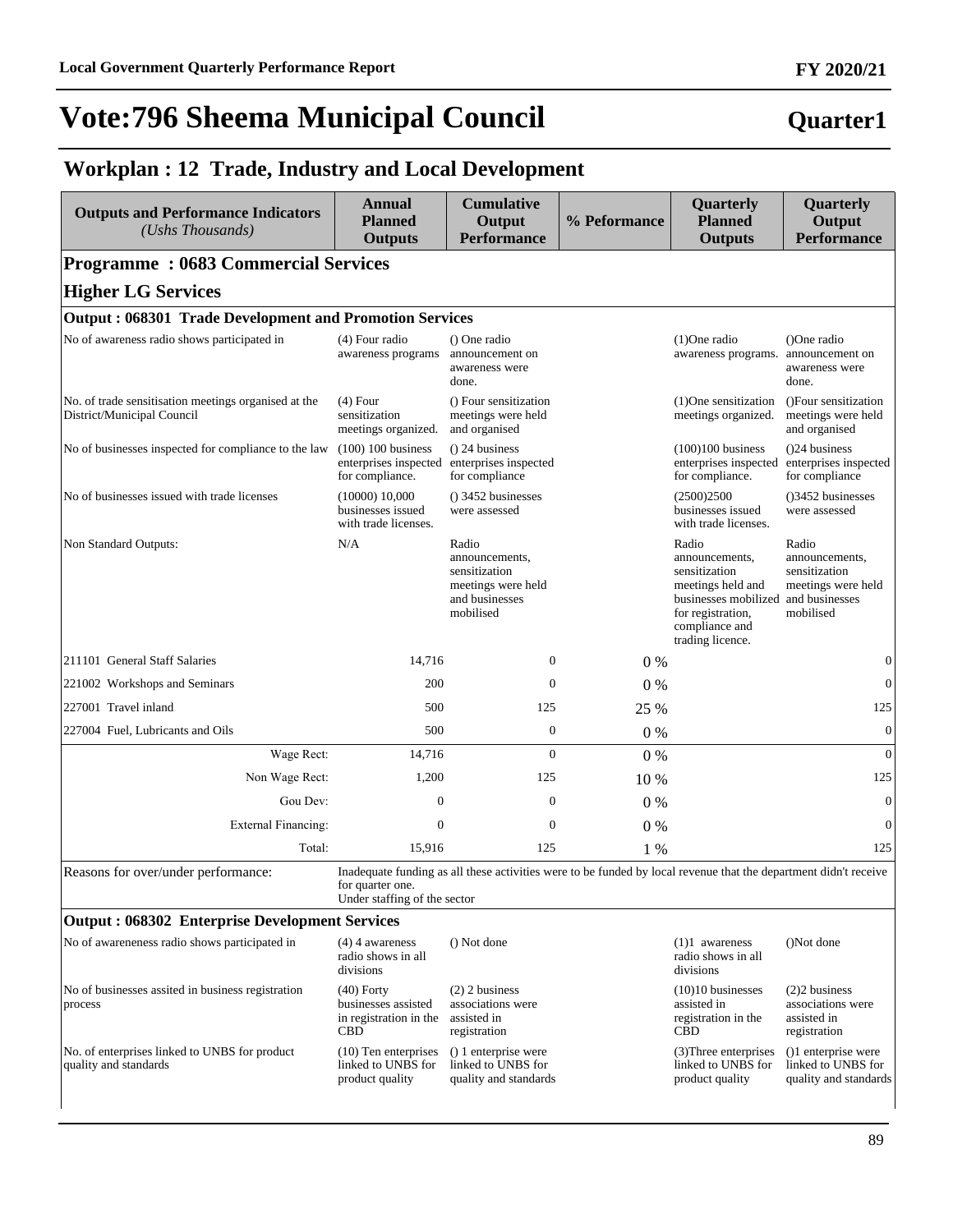# **Quarter1**

**FY 2020/21**

| Non Standard Outputs:                                                            | N/A                                                                                                            | 1 enterprise were<br>linked to UNBS for<br>quality and standards                                   |       | At least three<br>entrepreneurs linked linked to UNBS for<br>to partners                        | 1 enterprise were<br>quality and standards                                                    |
|----------------------------------------------------------------------------------|----------------------------------------------------------------------------------------------------------------|----------------------------------------------------------------------------------------------------|-------|-------------------------------------------------------------------------------------------------|-----------------------------------------------------------------------------------------------|
| 227001 Travel inland                                                             | 300                                                                                                            | 75                                                                                                 | 25 %  |                                                                                                 | 75                                                                                            |
| 227004 Fuel, Lubricants and Oils                                                 | 391                                                                                                            | $\boldsymbol{0}$                                                                                   | 0%    |                                                                                                 | $\mathbf{0}$                                                                                  |
| Wage Rect:                                                                       | $\overline{0}$                                                                                                 | $\mathbf{0}$                                                                                       | 0%    |                                                                                                 | $\mathbf{0}$                                                                                  |
| Non Wage Rect:                                                                   | 691                                                                                                            | 75                                                                                                 | 11 %  |                                                                                                 | 75                                                                                            |
| Gou Dev:                                                                         | 0                                                                                                              | $\mathbf{0}$                                                                                       | $0\%$ |                                                                                                 | $\mathbf{0}$                                                                                  |
| <b>External Financing:</b>                                                       | 0                                                                                                              | $\mathbf{0}$                                                                                       | $0\%$ |                                                                                                 | $\boldsymbol{0}$                                                                              |
| Total:                                                                           | 691                                                                                                            | 75                                                                                                 | 11 %  |                                                                                                 | 75                                                                                            |
| Reasons for over/under performance:                                              |                                                                                                                | Lack of transport vehicle to mobilise field activities affected the performance.                   |       |                                                                                                 |                                                                                               |
| Output: 068304 Cooperatives Mobilisation and Outreach Services                   |                                                                                                                |                                                                                                    |       |                                                                                                 |                                                                                               |
| No of cooperative groups supervised                                              | $(20)$ Twenty<br>cooperative societies groups were<br>inn all the Divisions. supervised                        | $(10)$ 10 cooperative                                                                              |       | $(20)$ Twenty<br>cooperative societies<br>supervised in all the<br>Divisions.                   | $(10)10$ cooperative<br>groups were<br>supervised                                             |
| No. of cooperative groups mobilised for registration                             | $(10)$ Ten cooperative () None<br>societies / groups<br>mobilized for<br>registration.                         |                                                                                                    |       | (3) Three cooperative () None<br>societies / groups<br>mobilized for<br>registration.           |                                                                                               |
| No. of cooperatives assisted in registration                                     | (10) Ten cooperative () 2 cooperatives<br>societies / groups<br>mobilized and<br>assisted for<br>registration. | were assisted in<br>registration.                                                                  |       | (3) Three cooperative () 2 cooperatives<br>societies / groups<br>mobilized for<br>registration. | were assisted in<br>registration.                                                             |
| Non Standard Outputs:                                                            | N/A                                                                                                            | None                                                                                               |       | Linkage of atleast<br>three coop societies<br>to development<br>partners                        | None                                                                                          |
| 227001 Travel inland                                                             | 1,300                                                                                                          | 325                                                                                                | 25 %  |                                                                                                 | 325                                                                                           |
| 227004 Fuel, Lubricants and Oils                                                 | 1,000                                                                                                          | $\mathbf{0}$                                                                                       | $0\%$ |                                                                                                 | $\overline{0}$                                                                                |
| Wage Rect:                                                                       | $\mathbf{0}$                                                                                                   | $\Omega$                                                                                           | $0\%$ |                                                                                                 | $\Omega$                                                                                      |
| Non Wage Rect:                                                                   | 2,300                                                                                                          | 325                                                                                                | 14 %  |                                                                                                 | 325                                                                                           |
| Gou Dev:                                                                         | $\boldsymbol{0}$                                                                                               | $\mathbf{0}$                                                                                       | $0\%$ |                                                                                                 | $\overline{0}$                                                                                |
| <b>External Financing:</b>                                                       | $\mathbf{0}$                                                                                                   | $\mathbf{0}$                                                                                       | $0\%$ |                                                                                                 | $\overline{0}$                                                                                |
| Total:                                                                           | 2,300                                                                                                          | 325                                                                                                | 14 %  |                                                                                                 | 325                                                                                           |
| Reasons for over/under performance:                                              |                                                                                                                | Covid-19 pandemic largely affected the operations of cooperatives and this was the main challenge. |       |                                                                                                 |                                                                                               |
| <b>Output: 068305 Tourism Promotional Services</b>                               |                                                                                                                |                                                                                                    |       |                                                                                                 |                                                                                               |
| No. of tourism promotion activities meanstremed in<br>district development plans | (4) Quarterly<br>promotional<br>activities promoted.                                                           | () Tourism profile<br>data was updated to<br>promote tourism<br>activities.                        |       | (1)Quarterly<br>promotional<br>activities promoted.                                             | ()Tourism profile<br>data was updated to<br>promote tourism<br>activities.                    |
| No. and name of hospitality facilities (e.g. Lodges,<br>hotels and restaurants)  | (30) 30 hospitality<br>facilities updated                                                                      | () 10 hospitality<br>facilities were<br>inspected such as<br>senevin gardens,<br>sunbeach, R&G     |       | (30)30 hospitality<br>facilities updated                                                        | (10 hospitality)<br>facilities were<br>inspected such as<br>senevin gardens,<br>sunbeach, R&G |
| No. and name of new tourism sites identified                                     | $(5)$ Five tourism<br>sites identified and<br>promoted                                                         | $()$ None                                                                                          |       | $(5)$ Five tourism sites<br>identified and<br>promoted                                          | ()None                                                                                        |
| Non Standard Outputs:                                                            | N/A                                                                                                            | N/A                                                                                                |       | NA                                                                                              | N/A                                                                                           |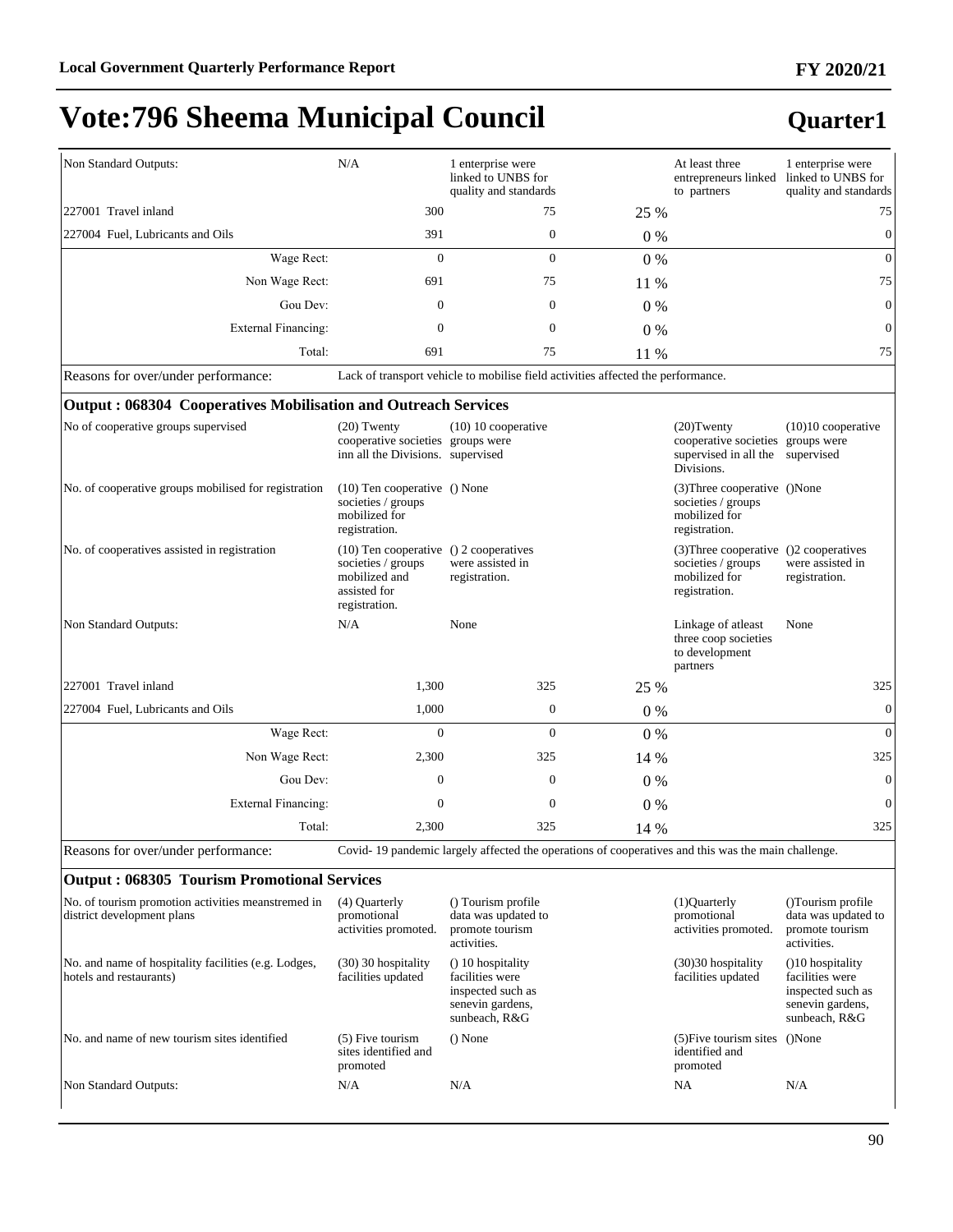# **FY 2020/21**

| 221011 Printing, Stationery, Photocopying and<br>800<br>Binding            |                                                                                                     | $\mathbf{0}$     | 0%    |                                                                                                           | $\mathbf{0}$     |
|----------------------------------------------------------------------------|-----------------------------------------------------------------------------------------------------|------------------|-------|-----------------------------------------------------------------------------------------------------------|------------------|
| 227001 Travel inland                                                       | 243                                                                                                 | 52               | 21 %  |                                                                                                           | 52               |
| Wage Rect:                                                                 | $\mathbf{0}$                                                                                        | $\overline{0}$   | 0%    |                                                                                                           | $\mathbf{0}$     |
| Non Wage Rect:                                                             | 1,043                                                                                               | 52               | 5 %   |                                                                                                           | 52               |
| Gou Dev:                                                                   | $\mathbf{0}$                                                                                        | $\boldsymbol{0}$ | 0%    |                                                                                                           | $\boldsymbol{0}$ |
| <b>External Financing:</b>                                                 | $\mathbf{0}$                                                                                        | $\mathbf{0}$     | $0\%$ |                                                                                                           | $\mathbf{0}$     |
| Total:                                                                     | 1,043                                                                                               | 52               | 5 %   |                                                                                                           | 52               |
| Reasons for over/under performance:                                        | covid-19 that threatened revenue sources.                                                           |                  |       | Under staffing of the sector was and is still a challenge and inadequate funding of the department due to |                  |
| Output: 068306 Industrial Development Services                             |                                                                                                     |                  |       |                                                                                                           |                  |
| No. of opportunites identified for industrial<br>development               | $(10)$ Over $10$<br>investment<br>opportunities<br>identified for<br>development.                   | $\theta$         |       | $(10)$ Over 10<br>investment<br>opportunities<br>identified for<br>development.                           | $\theta$         |
| No. of producer groups identified for collective value<br>addition support | $(10)$ Ten agro-<br>processors identified<br>for training in value<br>addition in all<br>Divisions. | $\Omega$         |       | $(10)$ Ten agro-<br>processors identified<br>for training in value<br>addition in all<br>Divisions.       | $\Omega$         |
| No. of value addition facilities in the district                           | $(10)$ Ten value<br>addition facilities in<br>all the divisions.                                    | $\theta$         |       | $(10)$ Ten value<br>addition facilities in<br>all the divisions.                                          | $\Omega$         |
| A report on the nature of value addition support<br>existing and needed    | $()$ Yes                                                                                            | $\theta$         |       | $\Omega$                                                                                                  | $\Omega$         |
| Non Standard Outputs:                                                      | N/A                                                                                                 |                  |       |                                                                                                           |                  |
| 227001 Travel inland                                                       | 450                                                                                                 | 39               | 9 %   |                                                                                                           | 39               |
| 227004 Fuel, Lubricants and Oils                                           | 400                                                                                                 | $\mathbf{0}$     | $0\%$ |                                                                                                           | $\mathbf{0}$     |
| Wage Rect:                                                                 | $\mathbf{0}$                                                                                        | $\overline{0}$   | $0\%$ |                                                                                                           | $\mathbf{0}$     |
| Non Wage Rect:                                                             | 850                                                                                                 | 39               | 5 %   |                                                                                                           | 39               |
| Gou Dev:                                                                   | $\boldsymbol{0}$                                                                                    | $\boldsymbol{0}$ | $0\%$ |                                                                                                           | $\boldsymbol{0}$ |
| <b>External Financing:</b>                                                 | $\mathbf{0}$                                                                                        | $\boldsymbol{0}$ | $0\%$ |                                                                                                           | $\boldsymbol{0}$ |
| Total:                                                                     | 850                                                                                                 | 39               | 5 %   |                                                                                                           | 39               |

Reasons for over/under performance:

### **Output : 068308 Sector Management and Monitoring**

N/A

| Non Standard Outputs:                                       | <b>Ouarterly</b><br>monitoring done in<br>all Divisions | <b>Ouarterly</b><br>monitoring of<br>markets and<br>sensitization of<br>traders in markets<br>about association<br>formation was done. |       | <b>Ouarterly</b><br>monitoring of the<br>markets & activities<br>by staff, standing<br>committee, MEC etc traders in markets<br>quarterly. | <b>Ouarterly</b><br>monitoring of<br>markets and<br>sensitization of<br>about association<br>formation was done. |
|-------------------------------------------------------------|---------------------------------------------------------|----------------------------------------------------------------------------------------------------------------------------------------|-------|--------------------------------------------------------------------------------------------------------------------------------------------|------------------------------------------------------------------------------------------------------------------|
| 221008 Computer supplies and Information<br>Technology (IT) | 4.000                                                   | $\boldsymbol{0}$                                                                                                                       | $0\%$ |                                                                                                                                            | $\Omega$                                                                                                         |
| 221011 Printing, Stationery, Photocopying and<br>Binding    | 800                                                     | $\boldsymbol{0}$                                                                                                                       | $0\%$ |                                                                                                                                            | $\mathbf{0}$                                                                                                     |
| 222001 Telecommunications                                   | 960                                                     | 240                                                                                                                                    | 25 %  |                                                                                                                                            | 240                                                                                                              |
| 227001 Travel inland                                        | 2,160                                                   | 490                                                                                                                                    | 23 %  |                                                                                                                                            | 490                                                                                                              |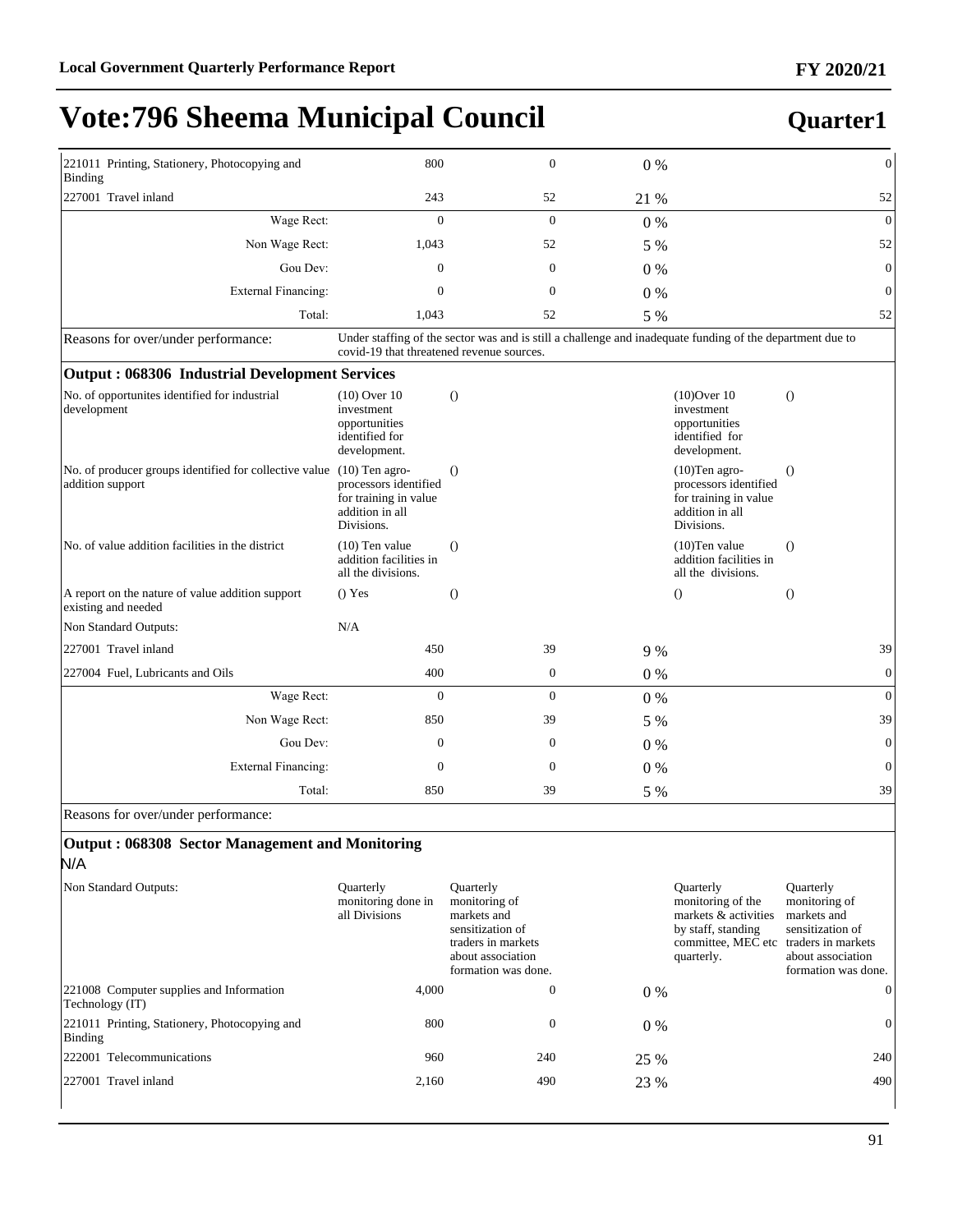| 227004 Fuel, Lubricants and Oils                                | 2,000                                                               | 0            | $0\%$   |          |
|-----------------------------------------------------------------|---------------------------------------------------------------------|--------------|---------|----------|
| Wage Rect:                                                      | $\boldsymbol{0}$                                                    | $\mathbf{0}$ | $0\%$   | 0        |
| Non Wage Rect:                                                  | 9,920                                                               | 730          | 7 %     | 730      |
| Gou Dev:                                                        | 0                                                                   | 0            | $0\%$   | $\theta$ |
| External Financing:                                             | 0                                                                   | 0            | $0\%$   |          |
| Total:                                                          | 9,920                                                               | 730          | 7 %     | 730      |
| Reasons for over/under performance:                             | Inadequate funds to establish a central market in the municipality. |              |         |          |
| Total For Trade, Industry and Local Development :<br>Wage Rect: | 14,716                                                              | 0            | 0%      |          |
| Non-Wage Reccurent:                                             | 16,004                                                              | 1,346        | 8 %     | 1,346    |
| GoU Dev:                                                        | 0                                                                   | 0            | 0%      | 0        |
| Donor Dev:                                                      | 0                                                                   | 0            | 0%      |          |
| Grand Total:                                                    | 30,720                                                              | 1,346        | $4.4\%$ | 1,346    |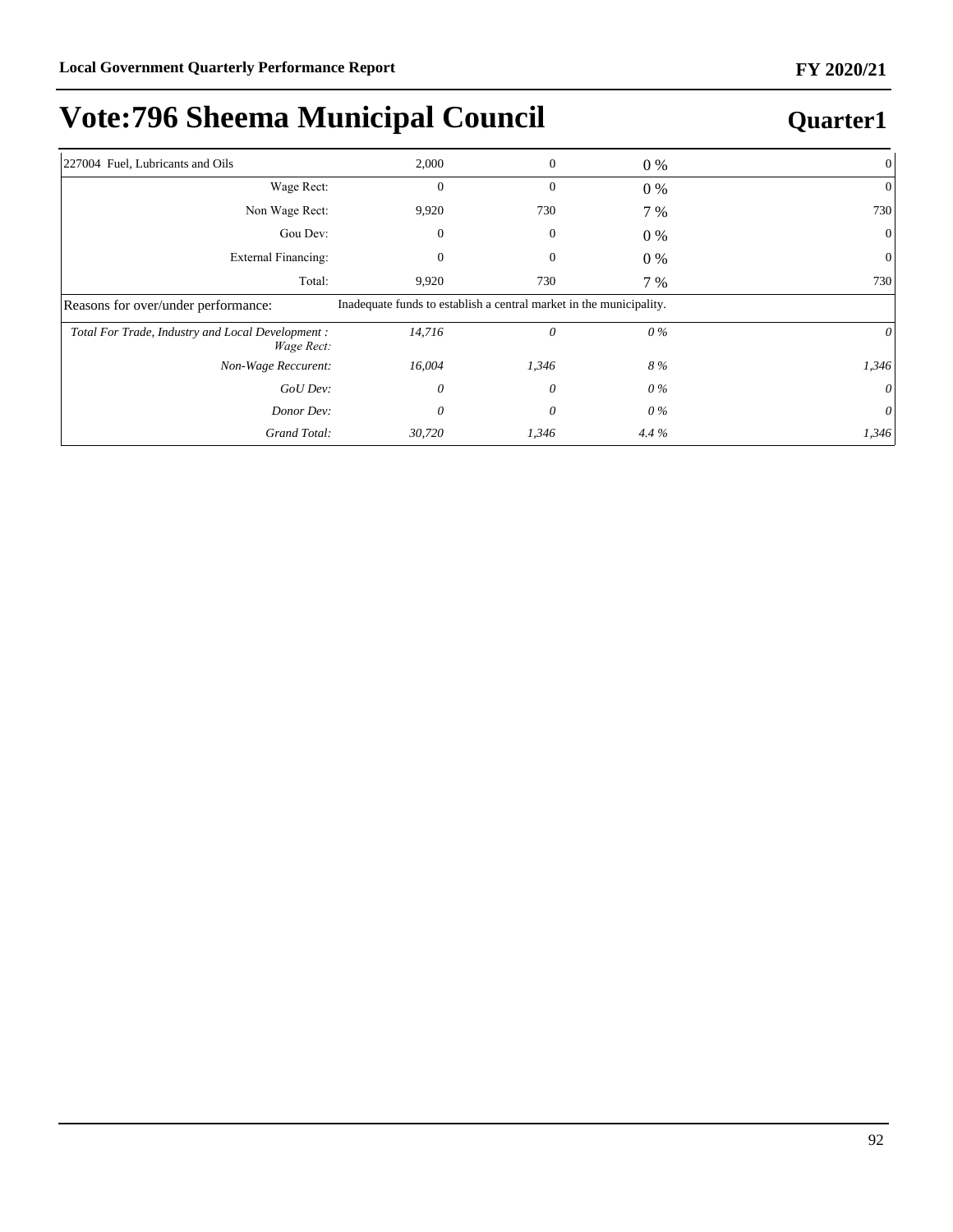### **Quarter1**

### **SECTION C: Details of Transfers to Lower Level Services and Capital Investments by LCIII**

| <b>Description</b>                                                 | <b>Specific</b>       | <b>Source of</b>                              | <b>Status / Level</b> | <b>Budget</b> | <b>Spent</b>     |
|--------------------------------------------------------------------|-----------------------|-----------------------------------------------|-----------------------|---------------|------------------|
|                                                                    | <b>Location</b>       | <b>Funding</b>                                |                       |               | $\bf{0}$         |
| <b>LCIII : Kagango Division</b>                                    |                       |                                               |                       | 244,678       |                  |
| <b>Sector : Agriculture</b>                                        |                       |                                               |                       | 15,000        | $\bf{0}$         |
| <b>Programme: District Production Services</b>                     |                       |                                               |                       | 15,000        | $\bf{0}$         |
| Capital Purchases                                                  |                       |                                               |                       |               |                  |
| <b>Output</b> : Administrative Capital                             |                       |                                               |                       | 15,000        | $\bf{0}$         |
| Item : 312101 Non-Residential Buildings                            |                       |                                               |                       |               |                  |
| Building Construction - Construction Itendero Ward<br>Expenses-213 | Kagango market        | Sector Development<br>Grant                   |                       | 15,000        | $\boldsymbol{0}$ |
| <b>Sector : Education</b>                                          |                       |                                               |                       | 209,535       | $\boldsymbol{0}$ |
| <b>Programme: Pre-Primary and Primary Education</b>                |                       |                                               |                       | 172,197       | $\boldsymbol{0}$ |
| <b>Lower Local Services</b>                                        |                       |                                               |                       |               |                  |
| <b>Output: Primary Schools Services UPE (LLS)</b>                  |                       |                                               |                       | 92,197        | $\boldsymbol{0}$ |
| Item : 263367 Sector Conditional Grant (Non-Wage)                  |                       |                                               |                       |               |                  |
| <b>ITENDERO P.S.</b>                                               | Itendero Ward         | <b>Sector Conditional</b><br>Grant (Non-Wage) |                       | 8,966         | $\boldsymbol{0}$ |
| KAGONGI P.S.Madarasati                                             | Itendero Ward         | <b>Sector Conditional</b><br>Grant (Non-Wage) |                       | 7,657         | $\boldsymbol{0}$ |
| <b>KIHUNDA P.S.</b>                                                | Kihunda Ward          | <b>Sector Conditional</b><br>Grant (Non-Wage) |                       | 10,071        | $\mathbf{0}$     |
| <b>KIZIBA P.S.</b>                                                 | Kiziba Ward           | <b>Sector Conditional</b><br>Grant (Non-Wage) |                       | 5,515         | $\mathbf{0}$     |
| <b>KYAMUNGWE P.S.</b>                                              | Itendero Ward         | <b>Sector Conditional</b><br>Grant (Non-Wage) |                       | 5,209         | $\mathbf{0}$     |
| MIGINA P.S.                                                        | Migina Ward           | <b>Sector Conditional</b><br>Grant (Non-Wage) |                       | 4,427         | $\mathbf{0}$     |
| NDEEBO P.S.                                                        | Ndeebo Ward           | <b>Sector Conditional</b><br>Grant (Non-Wage) |                       | 6,382         | $\mathbf{0}$     |
| NGOMANUNGI P.S.                                                    | Kiziba Ward           | <b>Sector Conditional</b><br>Grant (Non-Wage) |                       | 5,311         | $\boldsymbol{0}$ |
| <b>RWABUTURA P.S.</b>                                              | Kanyinasheema<br>Ward | <b>Sector Conditional</b><br>Grant (Non-Wage) |                       | 12,434        | $\boldsymbol{0}$ |
| <b>RWAMPORORO P.S.</b>                                             | Migina Ward           | <b>Sector Conditional</b><br>Grant (Non-Wage) |                       | 5,277         | $\boldsymbol{0}$ |
| <b>RWENGANDO P.S.</b>                                              | Kiziba Ward           | <b>Sector Conditional</b><br>Grant (Non-Wage) |                       | 7,062         | $\mathbf{0}$     |
| <b>RWENTOBO P.S.</b>                                               | Kihunda Ward          | <b>Sector Conditional</b><br>Grant (Non-Wage) |                       | 9,204         | $\mathbf{0}$     |
| <b>RWENTUNDA P.S.</b>                                              | Kanyinasheema<br>Ward | <b>Sector Conditional</b><br>Grant (Non-Wage) |                       | 4,682         | $\boldsymbol{0}$ |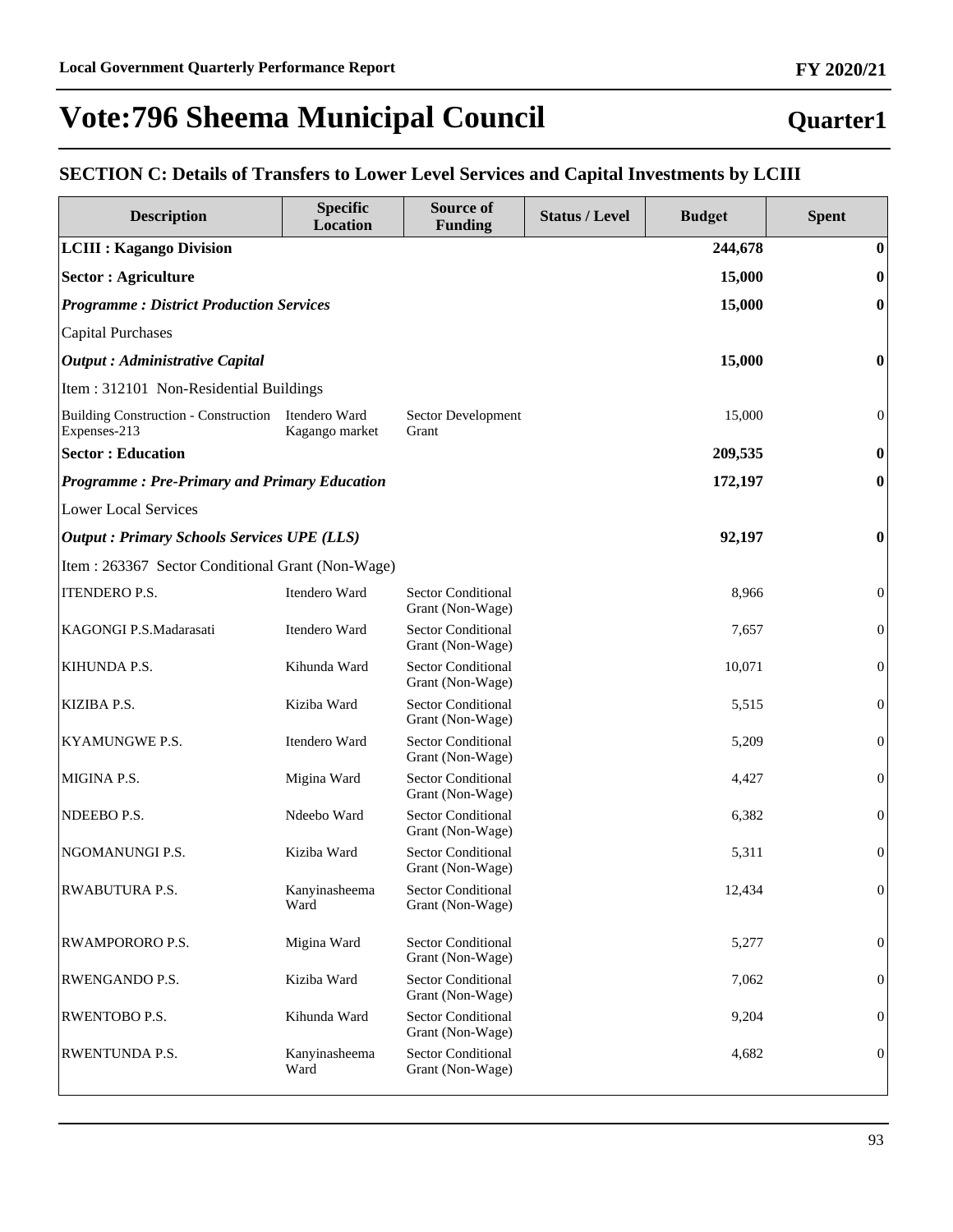| <b>Capital Purchases</b>                                 |                                                    |                                               |         |                  |
|----------------------------------------------------------|----------------------------------------------------|-----------------------------------------------|---------|------------------|
| Output: Classroom construction and rehabilitation        |                                                    |                                               | 80,000  | $\bf{0}$         |
| Item: 312101 Non-Residential Buildings                   |                                                    |                                               |         |                  |
| Building Construction - Schools-256                      | Kihunda Ward<br>Kagongi Madrasat<br>Primary School | Sector Development,<br>Grant                  | 40,000  | $\boldsymbol{0}$ |
| Building Construction - Schools-256                      | Ndeebo Ward<br>Ndeebo Primary<br>School            | Sector Development,<br>Grant                  | 40,000  | $\boldsymbol{0}$ |
| <b>Programme: Secondary Education</b>                    |                                                    |                                               | 37,338  | $\bf{0}$         |
| <b>Lower Local Services</b>                              |                                                    |                                               |         |                  |
| <b>Output: Secondary Capitation(USE)(LLS)</b>            |                                                    |                                               | 37,338  | $\bf{0}$         |
| Item : 263104 Transfers to other govt. units (Current)   |                                                    |                                               |         |                  |
| Kihunda parents ss                                       | Kihunda Ward<br>Kabambari                          | <b>Sector Conditional</b><br>Grant (Non-Wage) | 7,238   | $\boldsymbol{0}$ |
| Item : 263367 Sector Conditional Grant (Non-Wage)        |                                                    |                                               |         |                  |
| St. WILLIAMS SSS KIZIBA                                  | Kiziba Ward                                        | <b>Sector Conditional</b><br>Grant (Non-Wage) | 30,100  | $\boldsymbol{0}$ |
| <b>Sector: Health</b>                                    |                                                    |                                               | 20,143  | $\bf{0}$         |
| <b>Programme: Primary Healthcare</b>                     |                                                    |                                               | 20,143  | $\boldsymbol{0}$ |
| <b>Lower Local Services</b>                              |                                                    |                                               |         |                  |
| <b>Output: Basic Healthcare Services (HCIV-HCII-LLS)</b> |                                                    |                                               | 20,143  | $\boldsymbol{0}$ |
| Item : 263367 Sector Conditional Grant (Non-Wage)        |                                                    |                                               |         |                  |
| KIHUNDA HEALTH CENTRE III                                | Kihunda Ward                                       | <b>Sector Conditional</b><br>Grant (Non-Wage) | 10,071  | $\boldsymbol{0}$ |
| KIZIBA HEALTH CENTRE II                                  | Kiziba Ward                                        | <b>Sector Conditional</b><br>Grant (Non-Wage) | 5,036   | $\boldsymbol{0}$ |
| MIGINA HEALTH CENTRE II                                  | Migina Ward                                        | <b>Sector Conditional</b><br>Grant (Non-Wage) | 5,036   | $\boldsymbol{0}$ |
| <b>LCIII : Sheema Central Division</b>                   |                                                    |                                               | 530,837 | $\bf{0}$         |
| Sector : Agriculture                                     |                                                    |                                               | 10,071  | $\boldsymbol{0}$ |
| <b>Programme: District Production Services</b>           |                                                    |                                               | 10,071  | $\bf{0}$         |
| <b>Capital Purchases</b>                                 |                                                    |                                               |         |                  |
| <b>Output</b> : Administrative Capital                   |                                                    |                                               | 10,071  | $\bf{0}$         |
| Item: 312301 Cultivated Assets                           |                                                    |                                               |         |                  |
| Cultivated Assets - Plantation-424                       | Nyakashambya<br>Ward<br>Hqtrs                      | Sector Development<br>Grant                   | 10,071  | $\boldsymbol{0}$ |
| <b>Sector: Works and Transport</b>                       |                                                    |                                               | 100,000 | $\bf{0}$         |
| <b>Programme: Municipal Services</b>                     |                                                    |                                               | 100,000 | $\bf{0}$         |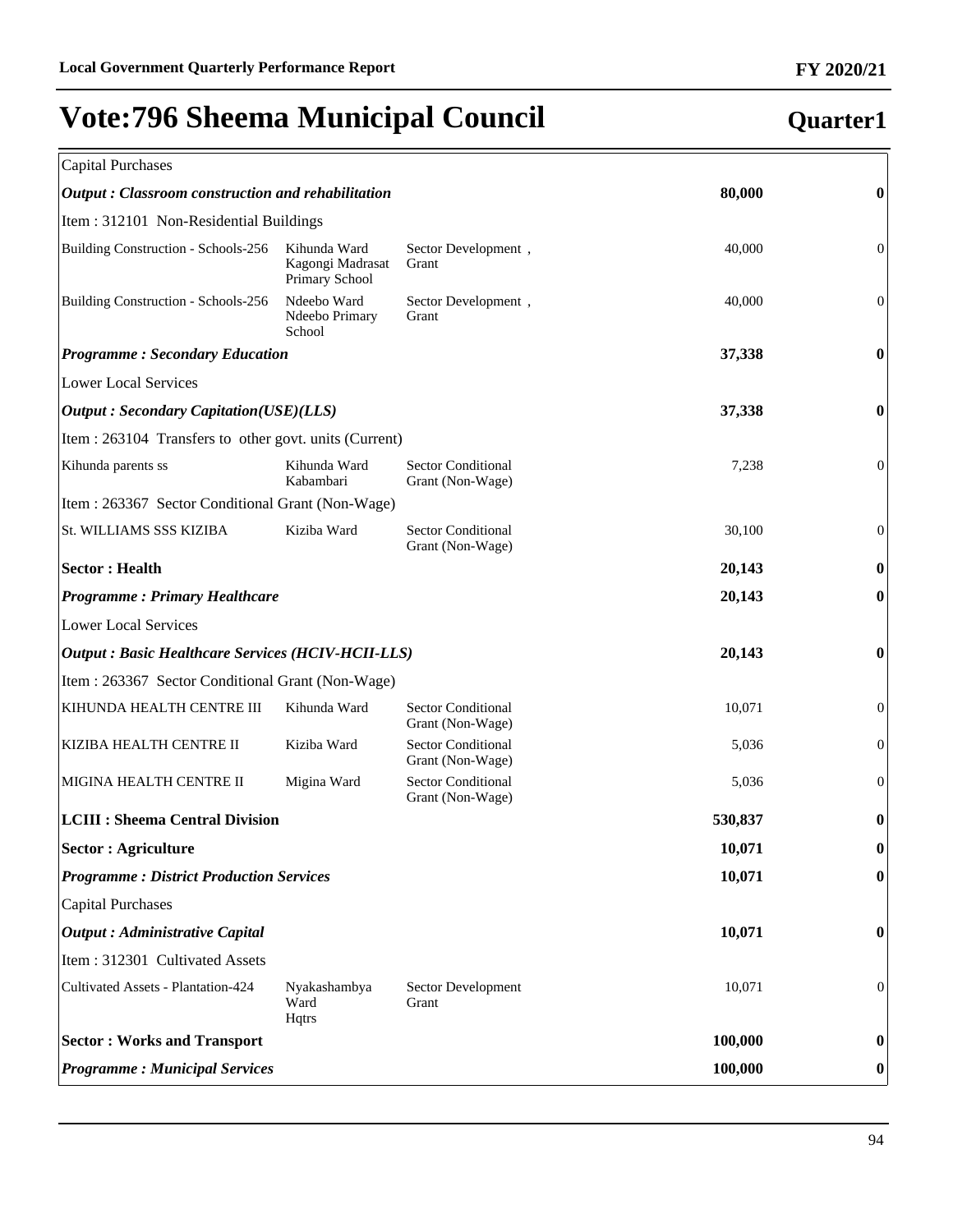| <b>Capital Purchases</b>                            |                                     |                                                                        |         |                  |
|-----------------------------------------------------|-------------------------------------|------------------------------------------------------------------------|---------|------------------|
| <b>Output</b> : Administrative Capital              |                                     |                                                                        | 100,000 | $\boldsymbol{0}$ |
| Item: 312104 Other Structures                       |                                     |                                                                        |         |                  |
| <b>Construction Services - Civil Works-</b><br>392  | Nyakashambya<br>Ward<br>Rugongi     | <b>Urban Discretionary</b><br>Development<br><b>Equalization Grant</b> | 100,000 | $\boldsymbol{0}$ |
| <b>Sector: Education</b>                            |                                     |                                                                        | 342,215 | $\boldsymbol{0}$ |
| <b>Programme: Pre-Primary and Primary Education</b> |                                     |                                                                        | 108,365 | 0                |
| <b>Lower Local Services</b>                         |                                     |                                                                        |         |                  |
| <b>Output : Primary Schools Services UPE (LLS)</b>  |                                     |                                                                        | 94,479  | 0                |
| Item : 263367 Sector Conditional Grant (Non-Wage)   |                                     |                                                                        |         |                  |
| <b>BUSESIRE P.S.</b>                                | Kitojo Ward                         | <b>Sector Conditional</b><br>Grant (Non-Wage)                          | 6,909   | $\boldsymbol{0}$ |
| KAGONGI P.S.                                        | Nyarweshama Ward Sector Conditional | Grant (Non-Wage)                                                       | 4,937   | $\boldsymbol{0}$ |
| <b>KAMABAARE P.S</b>                                | Rwamujojo Ward                      | <b>Sector Conditional</b><br>Grant (Non-Wage)                          | 2,676   | $\boldsymbol{0}$ |
| KATWE P.S.                                          | Kyabandara Ward                     | Sector Conditional<br>Grant (Non-Wage)                                 | 5,090   | $\boldsymbol{0}$ |
| KIBINGO I P.S.                                      | Nyakashambya<br>Ward                | <b>Sector Conditional</b><br>Grant (Non-Wage)                          | 3,883   | $\boldsymbol{0}$ |
| KITOJO COPE. SCH                                    | Kitojo Ward                         | Sector Conditional<br>Grant (Non-Wage)                                 | 2,217   | $\boldsymbol{0}$ |
| KYABANDARA MADRASAT P/S                             | Kyabandara Ward                     | Sector Conditional<br>Grant (Non-Wage)                                 | 3,934   | $\boldsymbol{0}$ |
| KYABANDARA P.S.                                     | Kyabandara Ward                     | <b>Sector Conditional</b><br>Grant (Non-Wage)                          | 6,501   | $\boldsymbol{0}$ |
| MUKINGA P.S.                                        | Nyarweshama Ward Sector Conditional | Grant (Non-Wage)                                                       | 4,359   | $\boldsymbol{0}$ |
| MUSHANGA MIXED P.S.                                 | Nyarweshama Ward Sector Conditional | Grant (Non-Wage)                                                       | 11,414  | $\boldsymbol{0}$ |
| MUTOJO INTEGRATED P.S.                              | Kitojo Ward                         | <b>Sector Conditional</b><br>Grant (Non-Wage)                          | 8,150   | $\boldsymbol{0}$ |
| MUTOJO MADARASAT P.S.                               | Kitojo Ward                         | <b>Sector Conditional</b><br>Grant (Non-Wage)                          | 3,764   | $\boldsymbol{0}$ |
| NYAKASHAMBYA P.S.                                   | Nyakashambya<br>Ward                | Sector Conditional<br>Grant (Non-Wage)                                 | 8,150   | $\mathbf{0}$     |
| RUSHOROZA P.S.                                      | Kitojo Ward                         | <b>Sector Conditional</b><br>Grant (Non-Wage)                          | 6,756   | $\boldsymbol{0}$ |
| RWAMUJOJO MIXED P.S.                                | Rwamujojo Ward                      | <b>Sector Conditional</b><br>Grant (Non-Wage)                          | 10,224  | $\boldsymbol{0}$ |
| RWEYESHERA P.S.                                     | Kyabandara Ward                     | Sector Conditional<br>Grant (Non-Wage)                                 | 5,515   | $\boldsymbol{0}$ |
| <b>Capital Purchases</b>                            |                                     |                                                                        |         |                  |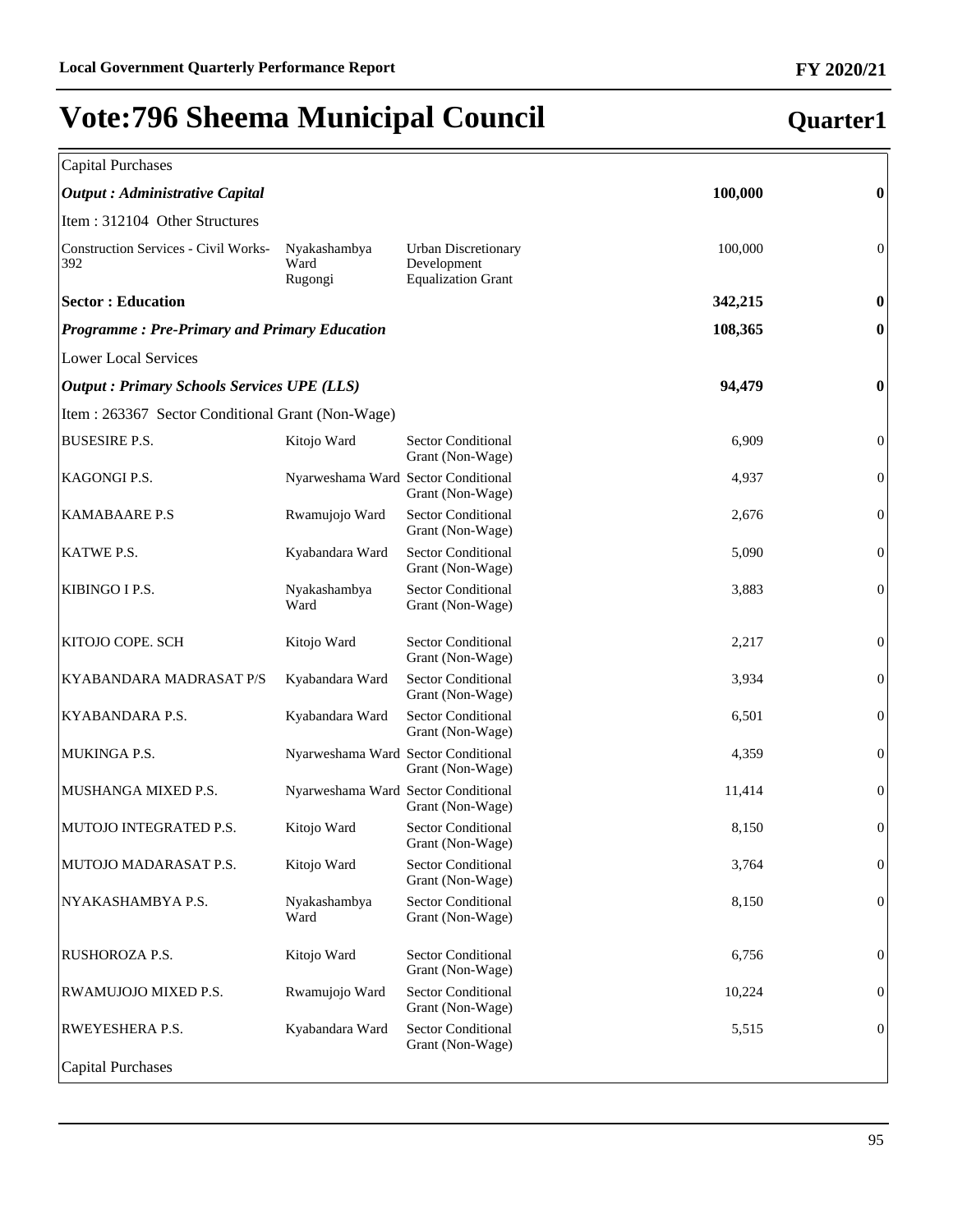### *Output : Classroom construction and rehabilitation* **13,886 0** Item : 281501 Environment Impact Assessment for Capital Works Sector Development Grant 860 0 Sector Development 500 0 **Quarter1**

| Environmental Impact Assessment -<br>Capital Works-495                   | Nyakashambya<br>Ward<br>Nyakashambya | Sector Development<br>Grant                   | 860     | $\mathbf{0}$     |
|--------------------------------------------------------------------------|--------------------------------------|-----------------------------------------------|---------|------------------|
| Item: 281503 Engineering and Design Studies & Plans for capital works    |                                      |                                               |         |                  |
| Engineering and Design studies and<br>Plans - Expenses-481               | Nyakashambya<br>Ward<br>Nyakashambya | Sector Development<br>Grant                   | 500     | $\mathbf{0}$     |
| Item : 281504 Monitoring, Supervision & Appraisal of capital works       |                                      |                                               |         |                  |
| Monitoring, Supervision and<br>Appraisal - Supervision of Works-<br>1265 | Nyakashambya<br>Ward<br>Nyakashambya | Sector Development<br>Grant                   | 7,724   | $\mathbf{0}$     |
| Monitoring, Supervision and<br>Appraisal - General Works -1260           | Nyakashambya<br>Ward<br>Rugongi      | Sector Development<br>Grant                   | 4,802   | $\mathbf{0}$     |
| <b>Programme: Secondary Education</b>                                    |                                      |                                               | 233,850 | $\boldsymbol{0}$ |
| <b>Lower Local Services</b>                                              |                                      |                                               |         |                  |
| <b>Output : Secondary Capitation(USE)(LLS)</b>                           |                                      |                                               | 233,850 | $\boldsymbol{0}$ |
| Item: 263367 Sector Conditional Grant (Non-Wage)                         |                                      |                                               |         |                  |
| KIBINGO GIRLS S.S.S                                                      | Nyakashambya<br>Ward                 | <b>Sector Conditional</b><br>Grant (Non-Wage) | 179,400 | $\mathbf{0}$     |
| <b>KYANGYENYI H.S</b>                                                    | Kitojo Ward                          | <b>Sector Conditional</b><br>Grant (Non-Wage) | 54,450  | $\boldsymbol{0}$ |
| <b>Sector: Health</b>                                                    |                                      |                                               | 47,178  | $\boldsymbol{0}$ |
| <b>Programme: Primary Healthcare</b>                                     |                                      |                                               | 47,178  | $\boldsymbol{0}$ |
| <b>Lower Local Services</b>                                              |                                      |                                               |         |                  |
| <b>Output : NGO Basic Healthcare Services (LLS)</b>                      |                                      |                                               | 5,036   | $\boldsymbol{0}$ |
| Item : 263367 Sector Conditional Grant (Non-Wage)                        |                                      |                                               |         |                  |
| MUSHANGA HEALTH CENTRE III Kitojo Ward                                   |                                      | <b>Sector Conditional</b><br>Grant (Non-Wage) | 5,036   | $\mathbf{0}$     |
| <b>Output : Basic Healthcare Services (HCIV-HCII-LLS)</b>                |                                      |                                               | 25,178  | $\boldsymbol{0}$ |
| Item: 263367 Sector Conditional Grant (Non-Wage)                         |                                      |                                               |         |                  |
| KITOJO COMMUNITY HC III                                                  | Kitojo Ward                          | <b>Sector Conditional</b><br>Grant (Non-Wage) | 10,071  | $\boldsymbol{0}$ |
| KYABANDARA HEALTH CENTRE Kyabandara Ward<br>П                            |                                      | <b>Sector Conditional</b><br>Grant (Non-Wage) | 5,036   | $\mathbf{0}$     |
| RWAMUJOJO HEALTH CENTRE II Rwamujojo Ward                                |                                      | <b>Sector Conditional</b><br>Grant (Non-Wage) | 10,071  | $\mathbf{0}$     |
| <b>Capital Purchases</b>                                                 |                                      |                                               |         |                  |
| <b>Output: Maternity Ward Construction and Rehabilitation</b>            |                                      |                                               | 16,964  | 0                |
| Item: 312101 Non-Residential Buildings                                   |                                      |                                               |         |                  |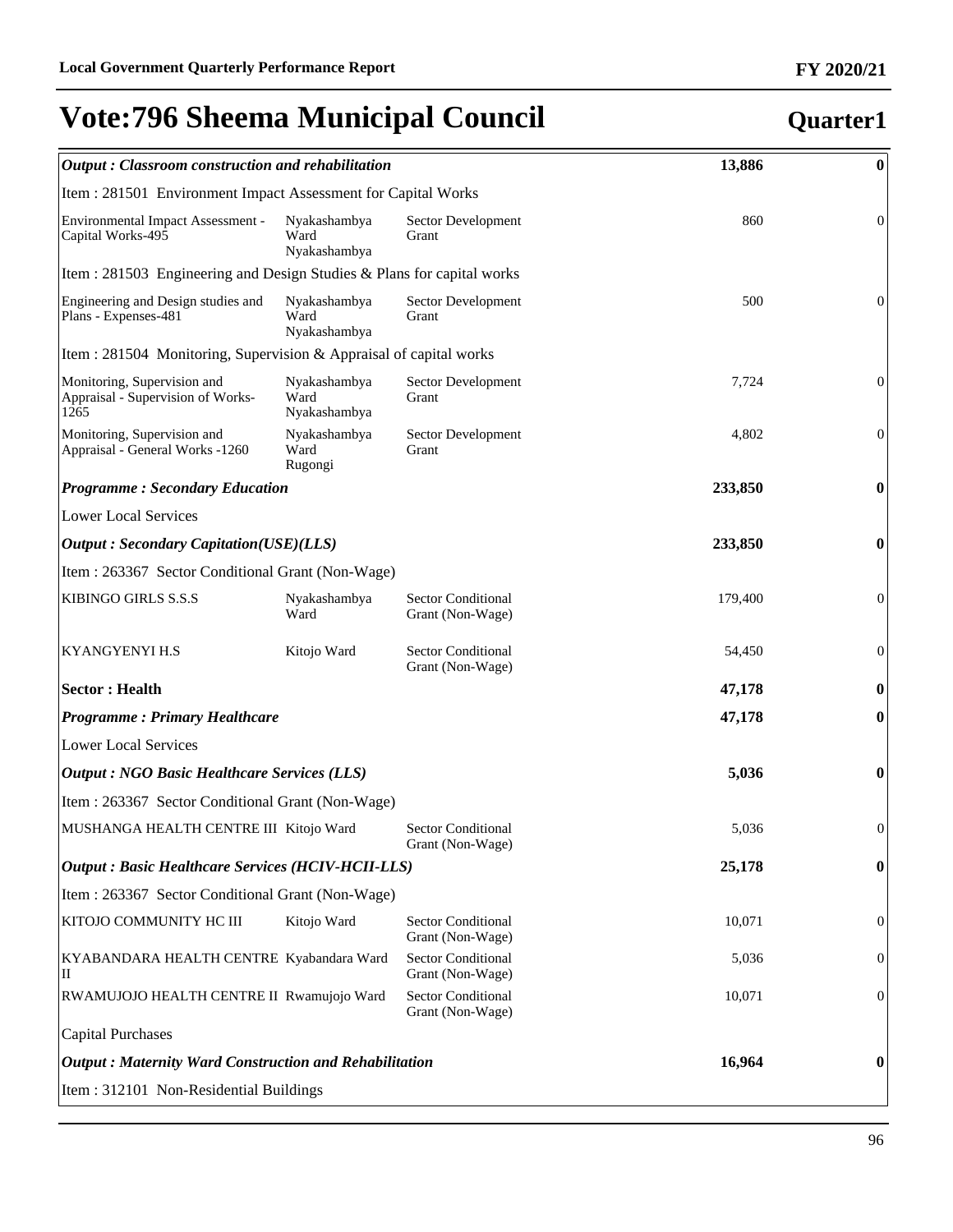| <b>Building Construction - Building</b><br>$\text{Costs-209}$                  | Kitojo Ward<br>Kashozi                                         | Sector Development<br>Grant                                            | 16,964 | $\boldsymbol{0}$ |
|--------------------------------------------------------------------------------|----------------------------------------------------------------|------------------------------------------------------------------------|--------|------------------|
| <b>Sector: Water and Environment</b>                                           |                                                                |                                                                        | 4,000  | $\boldsymbol{0}$ |
| <b>Programme: Natural Resources Management</b>                                 |                                                                |                                                                        | 4,000  | $\bf{0}$         |
| Capital Purchases                                                              |                                                                |                                                                        |        |                  |
| Output : Administrative Capital                                                |                                                                |                                                                        | 4,000  | $\bf{0}$         |
| Item : 312213 ICT Equipment                                                    |                                                                |                                                                        |        |                  |
| ICT - Computers-733                                                            | Nyakashambya<br>Ward<br><b>Natural Resources</b><br>Department | <b>Urban Discretionary</b><br>Development<br><b>Equalization Grant</b> | 3,500  | $\boldsymbol{0}$ |
| ICT - Network Installation, Repair,<br>Maintenance and Support-812             | Nyakashambya<br>Ward<br><b>Natural Resources</b><br>Department | <b>Urban Discretionary</b><br>Development<br><b>Equalization Grant</b> | 500    | $\mathbf{0}$     |
| <b>Sector : Social Development</b>                                             |                                                                |                                                                        | 4,000  | $\bf{0}$         |
| <b>Programme: Community Mobilisation and Empowerment</b>                       |                                                                |                                                                        | 4,000  | $\boldsymbol{0}$ |
| Capital Purchases                                                              |                                                                |                                                                        |        |                  |
| <b>Output: Non Standard Service Delivery Capital</b>                           |                                                                |                                                                        | 4,000  | $\boldsymbol{0}$ |
| Item : 281504 Monitoring, Supervision & Appraisal of capital works             |                                                                |                                                                        |        |                  |
| Monitoring, Supervision and<br>Appraisal - Allowances and<br>Facilitation-1255 | Nyakashambya<br>Ward<br>Rugongi                                | <b>Urban Discretionary</b><br>Development<br><b>Equalization Grant</b> | 1,000  | $\boldsymbol{0}$ |
| Item : 312101 Non-Residential Buildings                                        |                                                                |                                                                        |        |                  |
| Building Construction - Expansions-<br>220                                     | Nyakashambya<br>Ward<br>Rugongi                                | <b>Urban Discretionary</b><br>Development<br><b>Equalization Grant</b> | 3,000  | $\boldsymbol{0}$ |
| <b>Sector: Public Sector Management</b>                                        |                                                                |                                                                        | 23,374 | $\bf{0}$         |
| <b>Programme: District and Urban Administration</b>                            |                                                                |                                                                        | 18,800 | $\boldsymbol{0}$ |
| Capital Purchases                                                              |                                                                |                                                                        |        |                  |
| <b>Output</b> : Administrative Capital                                         |                                                                |                                                                        | 18,800 | $\boldsymbol{0}$ |
| Item : 312203 Furniture & Fixtures                                             |                                                                |                                                                        |        |                  |
| Furniture and Fixtures - Curtains-636                                          | Nyakashambya<br>Ward<br>Rugongi cell                           | <b>Urban Discretionary</b><br>Development<br><b>Equalization Grant</b> | 10,800 | $\boldsymbol{0}$ |
| Item : 312213 ICT Equipment                                                    |                                                                |                                                                        |        |                  |
| ICT - Computers-733                                                            | Nyakashambya<br>Ward<br>Rugongi                                | <b>Urban Discretionary</b><br>Development<br><b>Equalization Grant</b> | 8,000  | $\theta$         |
| <b>Programme: Local Government Planning Services</b>                           |                                                                |                                                                        | 4,574  | $\bf{0}$         |
| Capital Purchases                                                              |                                                                |                                                                        |        |                  |
| Output : Administrative Capital                                                |                                                                |                                                                        | 4,574  | $\boldsymbol{0}$ |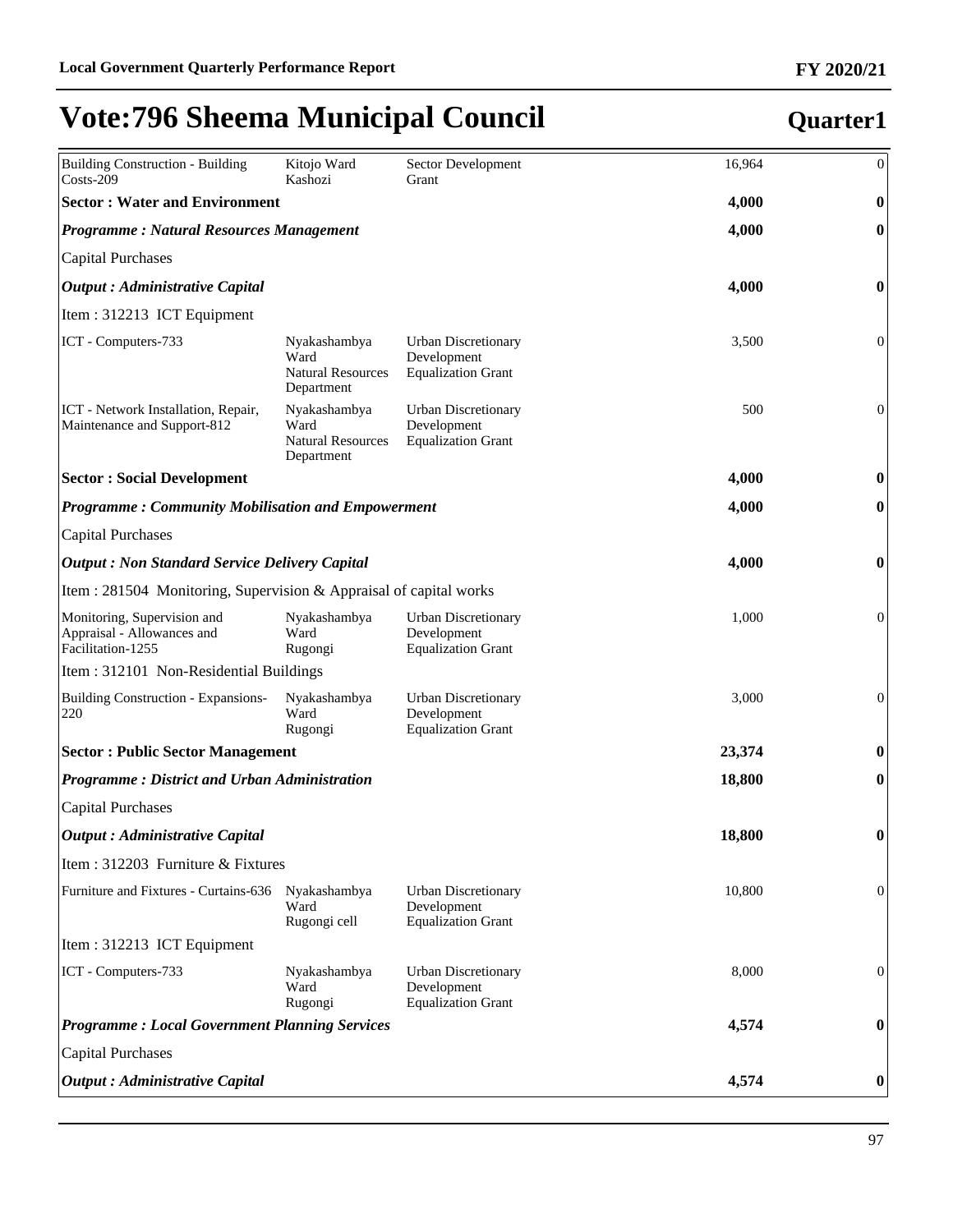| Item: 312203 Furniture & Fixtures                   |                                      |                                                                        |          |                  |
|-----------------------------------------------------|--------------------------------------|------------------------------------------------------------------------|----------|------------------|
| Furniture and Fixtures - Furniture<br>Expenses-640  | Nyakashambya<br>Ward<br>Rugongi      | <b>Urban Discretionary</b><br>Development<br><b>Equalization Grant</b> | 1,074    | $\overline{0}$   |
| Item: 312213 ICT Equipment                          |                                      |                                                                        |          |                  |
| ICT - Computers-733                                 | Nyakashambya<br>Ward<br>Rugongi      | <b>Urban Discretionary</b><br>Development<br><b>Equalization Grant</b> | 3,500    | $\overline{0}$   |
| <b>LCIII : Kashozi Division</b>                     |                                      |                                                                        | 381,432  | 0                |
| <b>Sector: Education</b>                            |                                      |                                                                        | 371,361  | $\bf{0}$         |
| <b>Programme: Pre-Primary and Primary Education</b> |                                      |                                                                        | 58,451   | $\boldsymbol{0}$ |
| <b>Lower Local Services</b>                         |                                      |                                                                        |          |                  |
| <b>Output : Primary Schools Services UPE (LLS)</b>  |                                      |                                                                        | 58,451   | 0                |
| Item : 263367 Sector Conditional Grant (Non-Wage)   |                                      |                                                                        |          |                  |
| BUTSIBO C.O.U P.S.                                  | Kashozi Central<br>Ward              | <b>Sector Conditional</b><br>Grant (Non-Wage)                          | 10,462   | $\overline{0}$   |
| ITEGYERO P.S.                                       | Karera North Ward Sector Conditional | Grant (Non-Wage)                                                       | 5,685    | $\boldsymbol{0}$ |
| KARERA COPE. SCH                                    | Karera South Ward Sector Conditional | Grant (Non-Wage)                                                       | 2,200    | $\boldsymbol{0}$ |
| KASHOZI P.S.                                        | Kashozi East Ward                    | <b>Sector Conditional</b><br>Grant (Non-Wage)                          | 12,859   | $\boldsymbol{0}$ |
| KIKONKO P.S.                                        | Karera North Ward Sector Conditional | Grant (Non-Wage)                                                       | 6,892    | $\boldsymbol{0}$ |
| KISO-KARERA P.S.                                    | Karera North Ward Sector Conditional | Grant (Non-Wage)                                                       | 7,453    | $\boldsymbol{0}$ |
| RWAKIZIBWA P.S.                                     | Karera North Ward Sector Conditional | Grant (Non-Wage)                                                       | 7,079    | $\boldsymbol{0}$ |
| RWEIGAGA P.S.                                       | Kashozi West Ward Sector Conditional | Grant (Non-Wage)                                                       | 5,821    | $\boldsymbol{0}$ |
| <b>Programme: Secondary Education</b>               |                                      |                                                                        | 312,910  | $\boldsymbol{0}$ |
| <b>Lower Local Services</b>                         |                                      |                                                                        |          |                  |
| <b>Output : Secondary Capitation(USE)(LLS)</b>      |                                      | 312,910                                                                | $\bf{0}$ |                  |
| Item: 263367 Sector Conditional Grant (Non-Wage)    |                                      |                                                                        |          |                  |
| <b>BUTSIBO S.S</b>                                  | Kashozi Central<br>Ward              | <b>Sector Conditional</b><br>Grant (Non-Wage)                          | 244,135  | $\overline{0}$   |
| <b>KALERA SEED SS</b>                               | Karera North Ward Sector Conditional | Grant (Non-Wage)                                                       | 68,775   | 0                |
| <b>Sector: Health</b>                               |                                      |                                                                        | 10,071   | 0                |
| <b>Programme: Primary Healthcare</b>                |                                      |                                                                        | 10,071   | $\bf{0}$         |
| <b>Lower Local Services</b>                         |                                      |                                                                        |          |                  |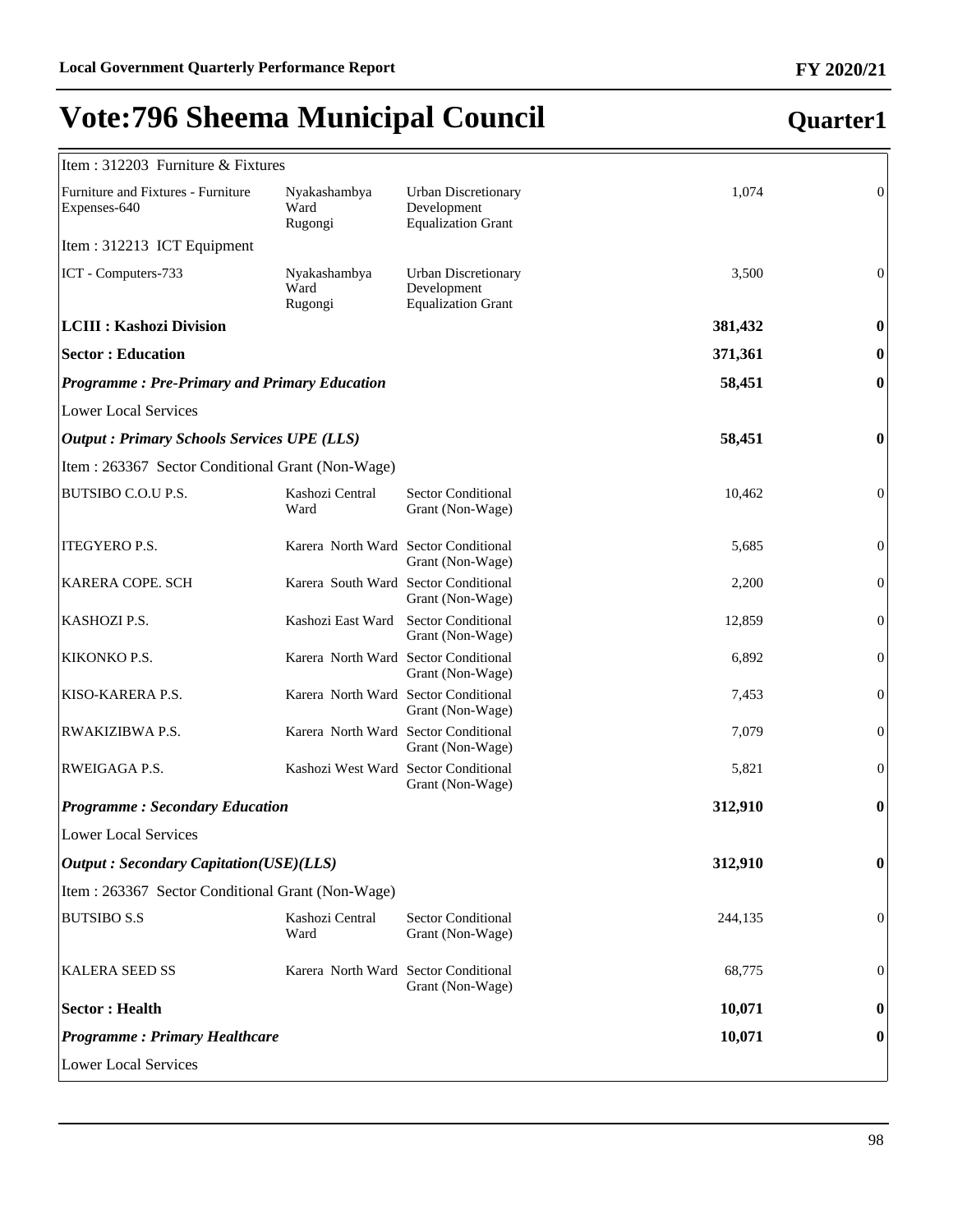### *Output : Basic Healthcare Services (HCIV-HCII-LLS)* **10,071 0** Item : 263367 Sector Conditional Grant (Non-Wage) KARERA HEALTH CENTRE II Karera North Ward Sector Conditional Grant (Non-Wage) 5,036 0 KASHOZI HEALTH CENTRE II Karera North Ward Sector Conditional Grant (Non-Wage) 5,036 0 **LCIII : Kabwohe Division 281,424 0 Sector : Works and Transport 20,000 0** *Programme : Municipal Services* **20,000 0** Capital Purchases *Output : Street Lighting Facilities Constructed and Rehabilitated* **20,000 0** Item : 312104 Other Structures Construction Services - Other Construction Works-405 Kabwohe Ward Kabwohe Locally Raised Revenues 20,000 0 **Sector : Education 211,246 0** *Programme : Pre-Primary and Primary Education* **136,688 0** Lower Local Services *Output : Primary Schools Services UPE (LLS)* **70,688 0** Item : 263367 Sector Conditional Grant (Non-Wage) ISHEKYE UNIT FOR H/ CAPED P.S. Rutooma Ward Sector Conditional Grant (Non-Wage) 10,115 0 KABWOHE MIXED P.S. Nyanga Ward Sector Conditional Grant (Non-Wage) 12,621 0 KAMUGUNGUNU P.S. Kyagaaju Ward Sector Conditional Grant (Non-Wage) 4,716 0 KATEETE P.S. Kyagaaju Ward Sector Conditional Grant (Non-Wage) 3,628 0 KIBUTAMO P.S. Rushozi Ward Sector Conditional Grant (Non-Wage) 4,852 0 NGANWA JUNIOR P.S. Rutooma Ward Sector Conditional Grant (Non-Wage) 13,590 0 NYABISHERA P.S. Rutooma Ward Sector Conditional Grant (Non-Wage) 4,529 0 NYAMIYAGA P.S. Rutooma Ward Sector Conditional Grant (Non-Wage) 3,271 0 RUSHOZI P.S. Rushozi Ward Sector Conditional Grant (Non-Wage) 4,988 0 RWEMBUGU P.S. Rushozi Ward Sector Conditional Grant (Non-Wage) 4,716 0 RWEMIKO P.S. Nyanga Ward Sector Conditional Grant (Non-Wage) 3,662 0 Capital Purchases *Output : Classroom construction and rehabilitation* **40,000 0**

### 99